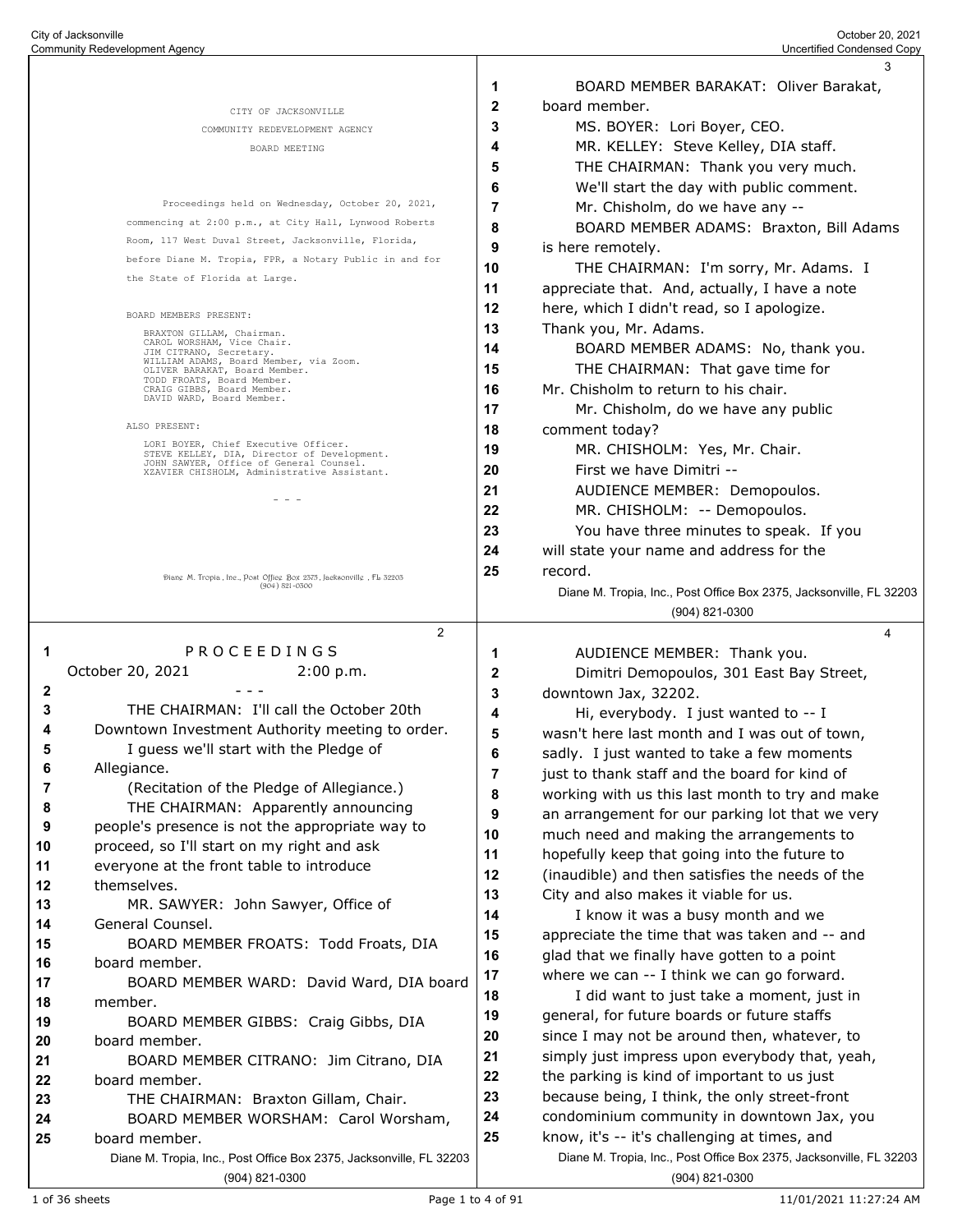|              | 5                                                                                               |              | $\overline{7}$                                                                                     |
|--------------|-------------------------------------------------------------------------------------------------|--------------|----------------------------------------------------------------------------------------------------|
| 1            | I'm sure you all know that.                                                                     |              | things that we want to do down there and enjoy,                                                    |
| $\mathbf{2}$ | We're not like City employees or other                                                          | $\mathbf{2}$ | but the more extreme aspects of what happened                                                      |
| 3            | employees of other enterprises downtown and we                                                  | 3            | will sort of diminish over time.                                                                   |
| 4            | need to have proximate parking so that people                                                   | 4            | But thank you. Very good decision.                                                                 |
| 5            | of older ages, single moms with kids, single                                                    | 5            | You're moving in the right direction from this                                                     |
| 6            | women, you know, trying to walk three blocks                                                    | 6            | person's point of view.                                                                            |
| 7            | away or something like that would be very                                                       | 7            | THE CHAIRMAN: Thank you, Mr. Demopoulos.                                                           |
| 8            | difficult.                                                                                      | 8            | Mr. Chisholm.                                                                                      |
| 9            | So having this as an amenity is important                                                       | 9            | MR. CHISHOLM: Next we have Stanley Scott.                                                          |
| 10           | to us and I think it impacts our property                                                       | 10           | (Audience member approaches the podium.)                                                           |
| 11           | values. And I am hoping that -- as time goes                                                    | 11           | AUDIENCE MEMBER: Stanley Scott with the                                                            |
| 12           | on, that we can sort of stay vigilant to other                                                  | 12           | African-American Economic Recovery Think Tank.                                                     |
| 13           | opportunities that might come up that might                                                     | 13           | Today I have -- I have some very --                                                                |
| 14           | solve the problem in a way that's best for the                                                  | 14           | concerns, very deep concerns here. My research                                                     |
| 15           | City and for us going forward.                                                                  | 15           | shows that when it comes to the                                                                    |
| 16           | You know, Ford on Bay is being discussed.                                                       | 16           | African-American community, we're not part of                                                      |
| 17           | Who knows, there might be some way to make a --                                                 | 17           | the process. And the reason why I say that,                                                        |
| 18           | you know, a virtuous arrangement that helps a                                                   | 18           | I'm a subject matter expert, especially in the                                                     |
| 19           | future developer, us, the City, so I would like                                                 | 19           | entertainment --                                                                                   |
| 20           | to keep the lines of communication open with                                                    | 20           | A lot of people in Jacksonville, they know                                                         |
| 21           | staff and, you know, not miss an opportunity to                                                 | 21           | me as civil rights, but I ran all of the bases                                                     |
| 22           | perhaps make an awkward arrangement not so                                                      | 22           | in this city when it come to entertainment. We                                                     |
| 23           | awkward and -- and last further into the future                                                 | 23           | won six world awards for entertainment, I'm                                                        |
| 24           | for future residents beyond me.                                                                 | 24           | talking worldwide.                                                                                 |
| 25           | So other than that, I just want to say                                                          | 25           | And also the fact that I ran -- have                                                               |
|              | Diane M. Tropia, Inc., Post Office Box 2375, Jacksonville, FL 32203                             |              | Diane M. Tropia, Inc., Post Office Box 2375, Jacksonville, FL 32203                                |
|              | (904) 821-0300                                                                                  |              | (904) 821-0300                                                                                     |
|              |                                                                                                 |              |                                                                                                    |
|              | 6                                                                                               |              | 8                                                                                                  |
| 1            | thanks again. And I'll take a little bit of                                                     | 1            | produced concerts and numerous other                                                               |
| 2            | time, since I -- just to make some comments on                                                  | 2            | entertainment venues. I'm appalled that I have                                                     |
| 3            | the meeting yesterday, if I may, Retail                                                         | 3            | reached out -- and I'm really upset about this.                                                    |
| 4            | Enhancement. I know you guys sometimes want                                                     | 4            | I have reached out to the leadership,                                                              |
| 5            | feedback. I wanted to say that the                                                              | 5            | Ms. Boyer, to give me an opportunity, not --                                                       |
| 6            | deliberations -- I was -- I was very                                                            | ĥ            | I'm asking for an opportunity. I deserve an                                                        |
| 7            | sympathetic to the dilemma. I think you guys                                                    | 7            | opportunity.                                                                                       |
| 8            | came to the right decision. I think 30 percent                                                  | 8            | I'm from the village, born and raised,                                                             |
| 9            | is reasonable. I think we do need street-front                                                  | 9            | ex-military, civilian contractor. I have all                                                       |
| 10           | retail. I think that the challenges we face on                                                  | 10           | the accolades for being -- being invited to                                                        |
| 11           | East Bay, and that block especially -- the                                                      | 11           | this meeting and other meetings in this city.                                                      |
| 12           | tenor of the neighborhood will not change                                                       | 12           | Plus, I'm one of the most civic-engaged                                                            |
| 13           | unless we start to have more synergy back and                                                   | 13           | African-American person, not just                                                                  |
| 14<br>15     | forth across the street with the right tenants.                                                 | 14<br>15     | African-American but person in this city, state<br>and country, and I can't even get a phone call. |
| 16           | JSO cannot do everything. They are                                                              | 16           |                                                                                                    |
| 17           | allocating extra resources. We have asked them<br>and they are doing so and we are getting more | 17           | That's appalling to me.<br>Now, I joined Vietnam. And the reason why                               |
| 18           | officers in the evenings to curtail some of the                                                 | 18           | I brought -- I keep bringing that up, because I                                                    |
| 19           | more difficult behaviors and activities that                                                    | 19           | put my life on the line.                                                                           |
| 20           | occur, that are a constant grind on not only                                                    | 20           | You have an issue here in this city when                                                           |
| 21           | residents in our building but in the plaza, as                                                  | 21           | it come to entertainment, that it only cater to                                                    |
| 22           | I'm sure you all have heard from people you                                                     | 22           | one part of the community, statement of the                                                        |
| 23           | know, most likely.                                                                              | 23           | community. You must change that. We have been                                                      |
| 24           | I think in doing that, you will -- you                                                          | 24           | through this before, when you're talking about                                                     |
| 25           | will get to a point where we can all have                                                       | 25           | downtown development -- and they thought that                                                      |
|              | Diane M. Tropia, Inc., Post Office Box 2375, Jacksonville, FL 32203                             |              | Diane M. Tropia, Inc., Post Office Box 2375, Jacksonville, FL 32203                                |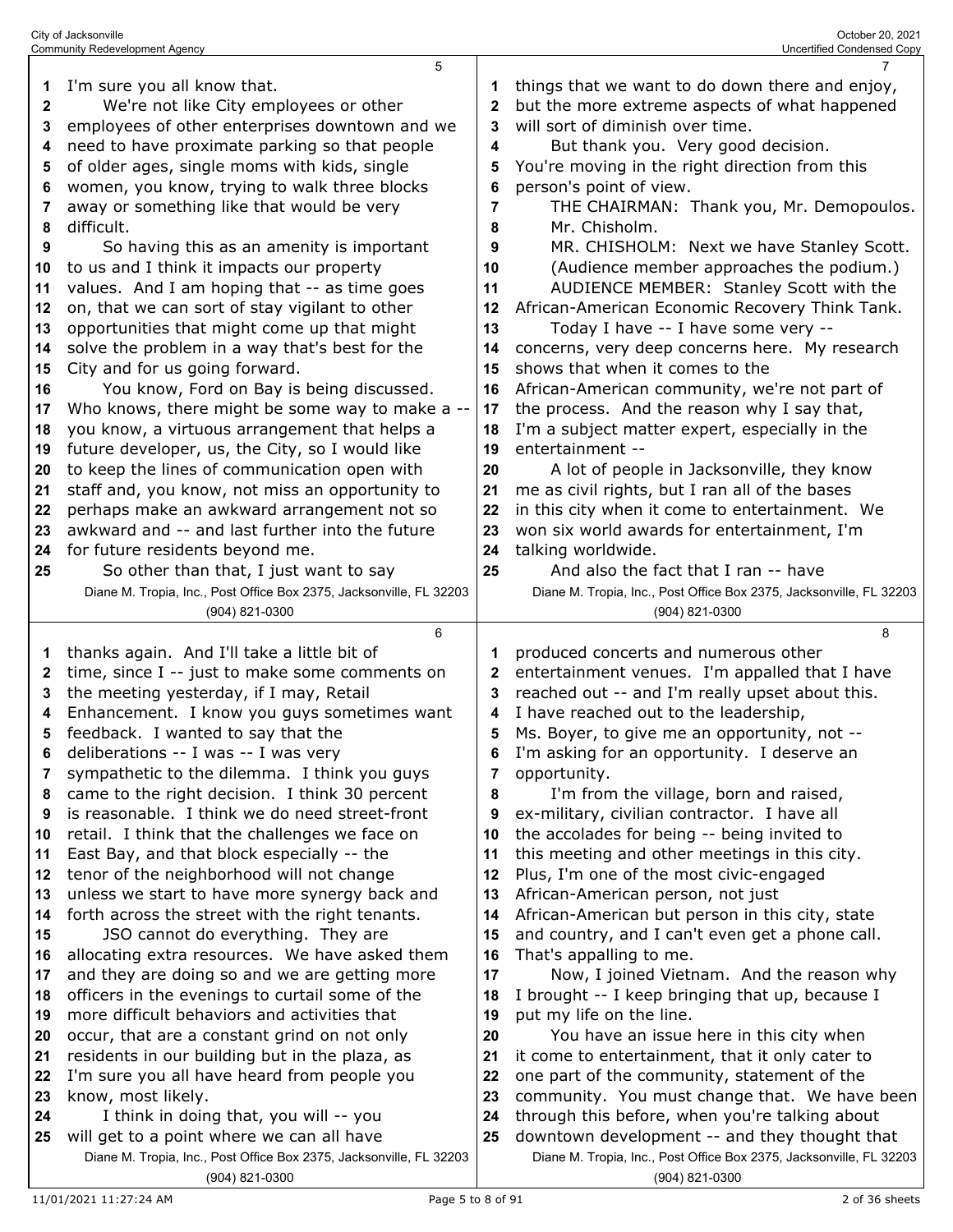| 2  | downtown. No. Things have changed. A lot of                                                        | 2      | BOARD MEMBERS: Aye.                                                                                                 |
|----|----------------------------------------------------------------------------------------------------|--------|---------------------------------------------------------------------------------------------------------------------|
| 3  | people don't want to come downtown, not that                                                       | 3      | THE CHAIRMAN: Any opposed?                                                                                          |
| 4  | there's violence downtown, they don't need to                                                      | 4      | BOARD MEMBERS: (No response.)                                                                                       |
| 5  | come downtown.                                                                                     | 5      | THE CHAIRMAN: Thank you.                                                                                            |
| 6  | Jacksonville is a big place. There's many                                                          | 6      | The next issue today is Resolution                                                                                  |
| 7  | things that you could do. But to bring people                                                      | 7      | 2021-10-01 regarding the 330 East Bay                                                                               |
| 8  | back down, you need people who understand the                                                      | 8      | disposition.                                                                                                        |
| 9  | entertainment business, who can come up with                                                       | 9      | Ms. Boyer.                                                                                                          |
| 10 | ideas because we're not talking about                                                              | 10     | MS. BOYER: Thank you, Mr. Chairman.                                                                                 |
| 11 | nightclubs when you talk about entertainment.                                                      | 11     | I'm going to simply start by saying that                                                                            |
| 12 | Most people think about a nightclub, but, no,                                                      | 12     | the resolution with its attached exhibits that                                                                      |
| 13 | that's not true entertainment.                                                                     | 13     | you have before you reflects the changes that                                                                       |
| 14 | True entertainment cover all areas of the                                                          | 14     | were adopted by the REPD Committee yesterday.                                                                       |
|    |                                                                                                    |        |                                                                                                                     |
| 15 | community, and it's very important that we are                                                     | 15     | I'm not going to run through those                                                                                  |
| 16 | concerned, especially with the youth coming up                                                     | 16     | specifically and I will let Mr. Barakat, as                                                                         |
| 17 | today because they have nothing to do in this                                                      | 17     | chair of the committee, do that, if you would                                                                       |
| 18 | city. Downtown there's a golden opportunity to                                                     | 18     | like. And then I'm happy to provide more                                                                            |
| 19 | change this paradigm in this city and I would                                                      | 19     | information or go into more detail.                                                                                 |
| 20 | be fighting for it.                                                                                | 20     | THE CHAIRMAN: Mr. Barakat.                                                                                          |
| 21 | Thank you.                                                                                         | 21     | BOARD MEMBER BARAKAT: Sure. So we met                                                                               |
| 22 | THE CHAIRMAN: Thank you, Mr. Scott.                                                                | 22     | three times -- I believe it was three times in                                                                      |
| 23 | Mr. Chisholm.                                                                                      | 23     | that committee, so the committee has thoroughly                                                                     |
| 24 | MR. CHISHOLM: That's all the public                                                                | 24     | vetted this project, and the -- primarily the                                                                       |
| 25 | comment we have.                                                                                   | 25     | scoring criteria -- the points and the criteria                                                                     |
|    | Diane M. Tropia, Inc., Post Office Box 2375, Jacksonville, FL 32203                                |        | Diane M. Tropia, Inc., Post Office Box 2375, Jacksonville, FL 32203                                                 |
|    | (904) 821-0300                                                                                     |        | (904) 821-0300                                                                                                      |
|    | 10                                                                                                 |        | 12                                                                                                                  |
|    |                                                                                                    |        |                                                                                                                     |
| 1  | THE CHAIRMAN: Thank you very much.                                                                 | 1      | behind this.                                                                                                        |
| 2  | We'll call the Community Redevelopment                                                             | 2      | So you'll first see the timeline, which --                                                                          |
| 3  | Agency meeting to order.                                                                           | 3      | there was a request for a delay. We were meant                                                                      |
| 4  | We have, I think, before you all the                                                               | 4      | to meet, the committee, in September. It was                                                                        |
| 5  | September 2nd, 2021, Agency meeting minutes. I                                                     | 5      |                                                                                                                     |
| 6  |                                                                                                    | 6      | pushed to yesterday, so you'll see in Exhibit 1<br>the proposed timeline that CBRE, our agent, are                  |
| 7  | think they were provided before today as well.                                                     | 7      |                                                                                                                     |
| 8  | Has everybody had a chance to review those                                                         |        | committed to, assuming we get approval today.                                                                       |
| 9  | minutes? Do I have a motion?<br>BOARD MEMBER WORSHAM: I'll move to                                 | 8<br>9 | So the timeline is pretty self-explanatory. It                                                                      |
|    |                                                                                                    | 10     | takes us through the holidays with a potential                                                                      |
| 10 | approve.                                                                                           |        | award -- with the award being posted on                                                                             |
| 11 | BOARD MEMBER GIBBS: I'll second.                                                                   | 11     | January 20th of next year.                                                                                          |
| 12 | THE CHAIRMAN: All in favor?                                                                        | 12     | As far as the criteria is concerned, it's                                                                           |
| 13 | BOARD MEMBERS: Aye.                                                                                | 13     | relatively similar to the criteria we did the                                                                       |
| 14 | THE CHAIRMAN: Any opposed?                                                                         | 14     | first round, except we are just going to be                                                                         |
| 15 | BOARD MEMBERS: (No response.)                                                                      | 15     | putting the site that is not behind the Hyatt,                                                                      |
| 16 | THE CHAIRMAN: Thank you.                                                                           | 16     | the site that is behind the kind of open-water                                                                      |
| 17 | We also have the September 15, 2021,                                                               | 17     | area on the market. And the site behind the                                                                         |
| 18 | Community Redevelopment Agency meeting minutes                                                     | 18     | Hyatt, we have decided, because of the ROFR --                                                                      |
| 19 | before you. I think they also were provided                                                        | 19     | yeah, the ROFR that is on that site and the                                                                         |
| 20 | before today. Has everyone had a chance to                                                         | 20     | complications around marketing with that ROFR,                                                                      |
| 21 | review those minutes?                                                                              | 21     | we have decided to table that -- the marketing                                                                      |
| 22 | BOARD MEMBERS: Yes.                                                                                | 22     | of that site. So that is one primary                                                                                |
| 23 | THE CHAIRMAN: Do I have a motion?                                                                  | 23     | difference.                                                                                                         |
| 24 | BOARD MEMBER WORSHAM: So moved.                                                                    | 24     | You will see in Exhibit 2 the various                                                                               |
| 25 | BOARD MEMBER GIBBS: Second.<br>Diane M. Tropia, Inc., Post Office Box 2375, Jacksonville, FL 32203 | 25     | criteria elements. I won't go through all of<br>Diane M. Tropia, Inc., Post Office Box 2375, Jacksonville, FL 32203 |

(904) 821-0300

(904) 821-0300

building buildings was going to bring people

THE CHAIRMAN: All in favor?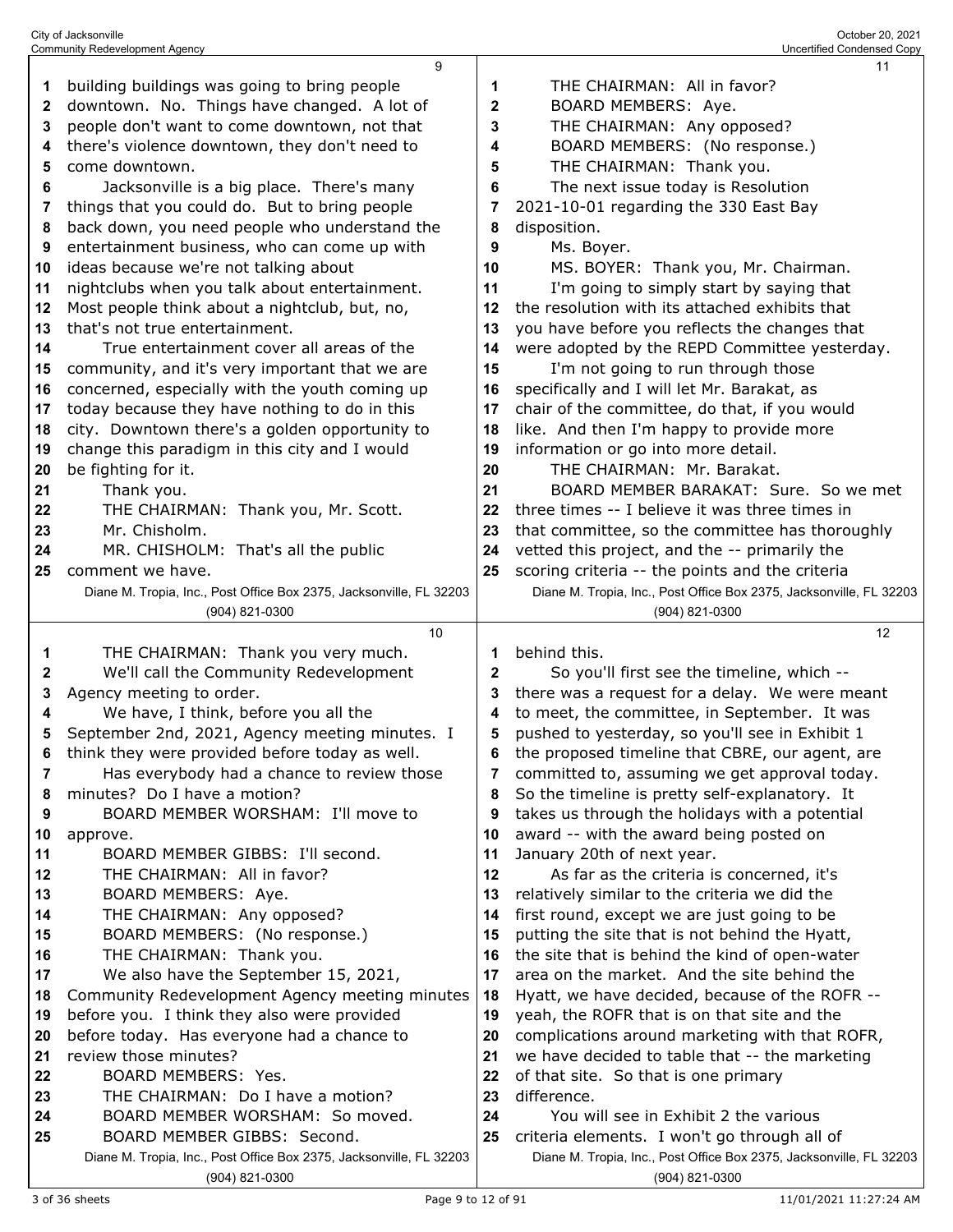|    | 13                                                                                                             |              | 15                                                                                                               |
|----|----------------------------------------------------------------------------------------------------------------|--------------|------------------------------------------------------------------------------------------------------------------|
| 1  | it, just a couple of salient points.                                                                           |              | 30 percent minimum along -- 30 percent of the                                                                    |
| 2  | On the setback requirements, we are                                                                            | 2            | linear feet along Bay Street to be of retail                                                                     |
| 3  | requiring a setback on the riverfront of                                                                       | 3            | use, and the reason is -- it's many-fold, but                                                                    |
| 4  | 50 feet. This is a very wide block. And in                                                                     | 4            | the primary reason is that the sentiment of the                                                                  |
|    | the overlay, after so many linear feet, a                                                                      |              |                                                                                                                  |
| 5  |                                                                                                                | 5            | committee is that this is a very important                                                                       |
| 6  | developer has to provide a right-of-way on a                                                                   | 6            | corridor.                                                                                                        |
| 7  | north-south access to the river. But there is                                                                  | 7            | Even since we last met as a committee,                                                                           |
| 8  | no street beyond Bay Street, so it's -- it                                                                     | 8            | there's been changes along this corridor. We                                                                     |
| 9  | would be like a T right-of-way if the developer                                                                | 9            | have the Four Seasons being approved, Berkman                                                                    |
| 10 | provided that.                                                                                                 | 10           | Plaza is scheduled to come down in November.                                                                     |
| 11 | So we made an exception to that. If the                                                                        | 11           | You couple that with Doro under construction                                                                     |
| 12 | developer does not want to provide that                                                                        | 12           | and the highway -- the Hart Bridge Expressway                                                                    |
| 13 | right-of-way and wants to build all of the                                                                     | 13           | being demolished, which is a change since the                                                                    |
| 14 | linear feet, in return they'd have to have a                                                                   | 14           | last time we put this on the market. A lot has                                                                   |
| 15 | setback of 100 feet on the riverfront. So                                                                      | 15           | occurred between the -- at the Stadium                                                                           |
| 16 | that's the exchange; 50 feet with the                                                                          | 16           | District, and now you have the Landing on the                                                                    |
| 17 | right-of-way or a 100-foot setback with no                                                                     | 17           | other end of this stretch.                                                                                       |
|    | right-of-way. That is E, little i, the Setback                                                                 | 18           | So the sentiment is that Bay Street is                                                                           |
| 18 |                                                                                                                |              |                                                                                                                  |
| 19 | paragraph.                                                                                                     | 19           | such a crucial corridor for downtown that every                                                                  |
| 20 | On the riverfront activation, we're asking                                                                     | 20           | bit of it counts, and we want to make sure it's                                                                  |
| 21 | for a minimum 10,000 square feet of                                                                            | 21           | activated properly.                                                                                              |
| 22 | restaurant/bar space along the riverfront,                                                                     | 22           | There were some concerns about -- from                                                                           |
| 23 | 7,500 square feet must be on the ground floor.                                                                 | 23           | committee members that it would require it --                                                                    |
| 24 | We are awarding, I think, extra bonus points                                                                   | 24           | it may cause complications to the developers                                                                     |
| 25 | for a rooftop. And I'll get into the points in                                                                 | 25           | and their site planning, we may lose some                                                                        |
|    | Diane M. Tropia, Inc., Post Office Box 2375, Jacksonville, FL 32203                                            |              | Diane M. Tropia, Inc., Post Office Box 2375, Jacksonville, FL 32203                                              |
|    |                                                                                                                |              |                                                                                                                  |
|    | (904) 821-0300                                                                                                 |              | (904) 821-0300                                                                                                   |
|    | 14                                                                                                             |              | 16                                                                                                               |
|    |                                                                                                                | 1            |                                                                                                                  |
| 1  | a second, but that's generally the riverfront                                                                  |              | bidders, but -- and CBRE did affirm that we may                                                                  |
| 2  | activation.                                                                                                    | $\mathbf{2}$ | lose some bidders, but we'll still -- based on                                                                   |
| 3  | We're also asking for the developers to                                                                        | 3            | the extremely good market conditions in                                                                          |
| 4  | include the activity node which was designed in                                                                | 4            | Jacksonville, we'll still get a lot of bidders                                                                   |
| 5  | 2018. The activity node in front of this                                                                       | 5            | for this, even with these restrictions.                                                                          |
| 6  | property is consistent with the Great Fire of                                                                  | 6            | So I say all that because that was the                                                                           |
| 7  | 1901 characteristics. So that -- we're asking                                                                  | 7            | major subject of our day. We decided to go                                                                       |
| 8  | the developer to consider that and have that be                                                                | 8            | with 30 percent linear footage.                                                                                  |
| 9  | part of their design.                                                                                          | 9            | I would like to make a friendly amendment                                                                        |
| 10 | As far as the Bay Street activation, we                                                                        | 10           | to -- let me bring you to the last page,                                                                         |
| 11 | spent a lot of time on what the ground floor of                                                                | 11           | Exhibit 3, where you see the scoring criteria.                                                                   |
| 12 | Bay Street should look like and we had a lot of                                                                | 12           | I'll get to the friendly amendment in a second,                                                                  |
| 13 | discussion on whether we should require retail                                                                 | 13           | but you'll see that we have dedicated 20 points                                                                  |
| 14 | use on Bay Street or whether we should simply                                                                  | 14           | to the experience and qualification of the                                                                       |
| 15 | give extra credit points to a developer that                                                                   | 15           | developer; 25 points regarding the economic                                                                      |
| 16 | provides retail use on Bay Street.                                                                             | 16           | benefit, which pertains to the price [sic] of                                                                    |
| 17 | We initially were going the direction of                                                                       | 17           | the developer, the financial returns of the                                                                      |
| 18 | allowing a developer to -- not build a blank                                                                   | 18           | City.                                                                                                            |
| 19 |                                                                                                                | 19           | Project Development and Design, which is                                                                         |
| 20 | wall, that would not be acceptable, but                                                                        |              |                                                                                                                  |
|    | building a nonretail use that would accommodate                                                                | 20           | where the bulk of the points are, 75. Again,                                                                     |
| 21 | the apartments, but would be an active use for                                                                 | 21           | based on the importance and proximity to the                                                                     |
| 22 | the apartments, such as a fitness center or a                                                                  | 22           | CBD, and then based on its location on Bay                                                                       |
| 23 | leasing center.                                                                                                | 23           | Street and the river. That's why we put so                                                                       |
| 24 | After a fair amount of rigorous debate                                                                         | 24           | many points in this category, and you see the                                                                    |
| 25 | yesterday, we have decided to require a<br>Diane M. Tropia, Inc., Post Office Box 2375, Jacksonville, FL 32203 | 25           | various criteria within that subcategory.<br>Diane M. Tropia, Inc., Post Office Box 2375, Jacksonville, FL 32203 |

(904) 821-0300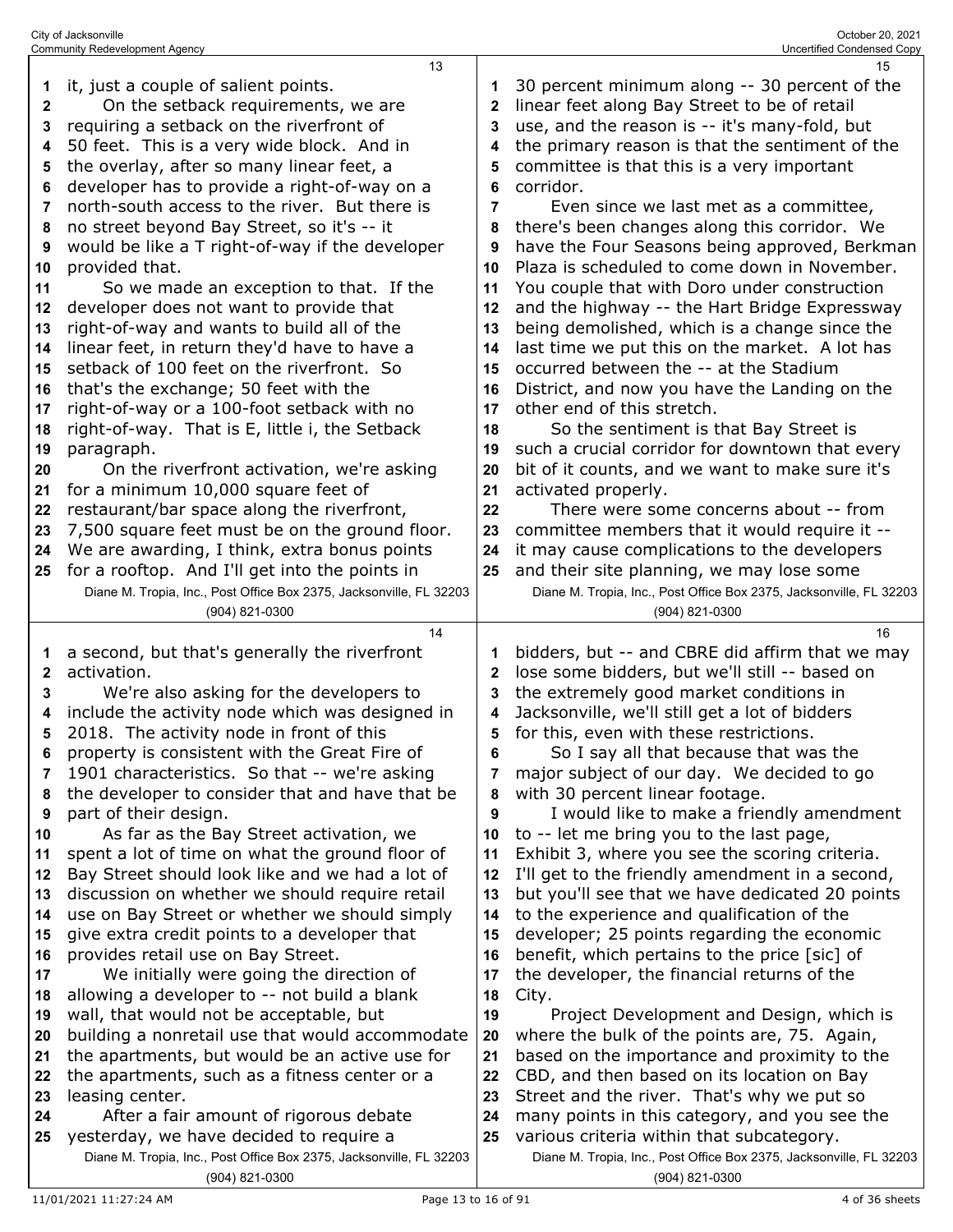|    | <b>Community Redevelopment Agency</b>                               |              | Uncertified Condensed Copy                                          |
|----|---------------------------------------------------------------------|--------------|---------------------------------------------------------------------|
|    | 17                                                                  |              | 19                                                                  |
| 1  | The Financial Proposal, 12 points, which                            | 1            | words to make sense and --                                          |
| 2  | has to do with the financial qualifications of                      | $\mathbf{2}$ | THE CHAIRMAN: We're not changing the                                |
| 3  | the proposal and the developer.                                     | 3            | scoring at all that was agreed to and in the                        |
| 4  | And then small points regarding the oral                            | 4            | resolution for the committee, correct?                              |
| 5  | presentation to the Evaluation Committee.                           | 5            | <b>BOARD MEMBER BARAKAT: Correct.</b>                               |
| 6  | Again, this will go before an Evaluation                            | 6            | We're wordsmithing, but we are adding the                           |
| 7  | Committee which will make a recommendation to                       | 7            | word "marketability."                                               |
| 8  | this board as to who should be awarded.                             | 8            | THE CHAIRMAN: So I guess I want to ask                              |
| 9  | Lastly, we have 30 bonus points regarding                           | 9            | the other committee members, Ms. Worsham, do                        |
| 10 | the rooftop I alluded to, setback from the                          | 10           | you have any objection to that?                                     |
| 11 | river, the quality of that setback. And then                        | 11           | BOARD MEMBER WORSHAM: No. I think that's                            |
| 12 | even more points for unique architectural                           | 12           | a good clarification because we spent a lot of                      |
| 13 | features. We've been getting a lot of feedback                      | 13           | time talking about the retail on Bay, and I                         |
| 14 | from the community about concerns of                                | 14           | think that that's a reasonable and wise                             |
|    | multifamily developments all looking the same,                      |              | amendment based on our conversation yesterday.                      |
| 15 |                                                                     | 15           |                                                                     |
| 16 | and we are -- especially at this site, would                        | 16           | (Inaudible) the clarification, so, no, I don't                      |
| 17 | like to see some architectural variety.                             | 17           | have any concerns.                                                  |
| 18 | As far as a friendly amendment, let me                              | 18           | THE CHAIRMAN: Mr. Froats, you were there                            |
| 19 | take you to -- under Project Development and                        | 19           | yesterday. Do you have -- you've seen this --                       |
| 20 | Design, the third criteria, retail density, I                       | 20           | BOARD MEMBER FROATS: No, I think it's                               |
| 21 | need to wordsmith this a little bit and also                        | 21           | a -- I think it's a good addition because we                        |
| 22 | want to add a word. It should read "retail                          | 22           | talked about linear footage being a                                 |
| 23 | density above minimum required, type,                               | 23           | requirement. But to Mr. Barkat's point, you                         |
| 24 | location" -- I'd like to add the words                              | 24           | have 100 feet, you know, a depth of 20 feet,                        |
| 25 | "marketability and quality of the tenants."                         | 25           | and that would not suffice, so I think it's a                       |
|    | Diane M. Tropia, Inc., Post Office Box 2375, Jacksonville, FL 32203 |              | Diane M. Tropia, Inc., Post Office Box 2375, Jacksonville, FL 32203 |
|    | (904) 821-0300                                                      |              | (904) 821-0300                                                      |
|    |                                                                     |              |                                                                     |
|    | 18                                                                  |              | 20                                                                  |
| 1  | The word "marketability" is to address --                           | 1            | good addition.                                                      |
| 2  | if the developer does comply with the                               | $\mathbf{2}$ | BOARD MEMBER BARAKAT: And Mr. Ward was                              |
| 3  | 30 percent requirement but only does a                              | 3            | present as well.                                                    |
| 4  | 10-foot-deep or 20-foot-deep -- just to check                       | 4            | THE CHAIRMAN: Okay. Mr. Ward, I'm sorry.                            |
| 5  | that box, which is not marketable. We want --                       | 5            | BOARD MEMBER WARD: I agree with that.                               |
| 6  | we don't want the unintended consequence of                         | 6            | THE CHAIRMAN: So from a procedural                                  |
| 7  | that occurring. So adding the word                                  | 7            | standpoint, and since the committee unanimously                     |
| 8  | "marketability" of the retail, I think,                             | 8            | agrees this is how they would like their                            |
| 9  | addresses that potential (inaudible).                               | 9            | resolution to read, I want to say that this is                      |
| 10 | That concludes my report. Happy to answer                           | 10           | a motion coming from your committee,                                |
| 11 | any questions. And if Carol or Mr. Froats                           | 11           | Mr. Barakat, unanimously, and it doesn't need a                     |
| 12 | wanted to weigh in as committee members, feel                       | 12           | second. Are you okay with that?                                     |
| 13 | free to.                                                            | 13           | BOARD MEMBER BARAKAT: I'm okay with that.                           |
| 14 | THE CHAIRMAN: Well, first, I want to                                | 14           | THE CHAIRMAN: So we have a motion on the                            |
| 15 | address the proposed friendly amendment. I'm                        | 15           | floor from this committee.                                          |
| 16 | not sure that's a substantive change. It's                          | 16           | I'd like to invite some comments, but I                             |
| 17 | wordsmithing, and I think that the committee's                      | 17           | guess before I do, I'll invite the people who                       |
| 18 | vote included some instructions to staff to                         | 18           | were a part of this discussion yesterday, and                       |
| 19 | change some of the wording in this document.                        | 19           | I'll start with Ms. Worsham on my left, if you                      |
| 20 | Ms. Boyer, do you agree with that?                                  | 20           | want to add anything to Mr. Barakat's comments.                     |
| 21 | MS. BOYER: I do. I mean, we definitely                              | 21           | BOARD MEMBER WORSHAM: I think Oliver did                            |
| 22 | had amendments at the committee which changed                       | 22           | a great job of summarizing all the details and                      |
| 23 | things in these paragraphs. I feel very                             | 23           | ramifications that we've gone through for the                       |
| 24 | comfortable making that change based on the                         | 24           | last three committee meetings with the criteria                     |
| 25 | committee recommendation. It's just relocating                      | 25           | and the scoring and trying to craft a                               |
|    | Diane M. Tropia, Inc., Post Office Box 2375, Jacksonville, FL 32203 |              | Diane M. Tropia, Inc., Post Office Box 2375, Jacksonville, FL 32203 |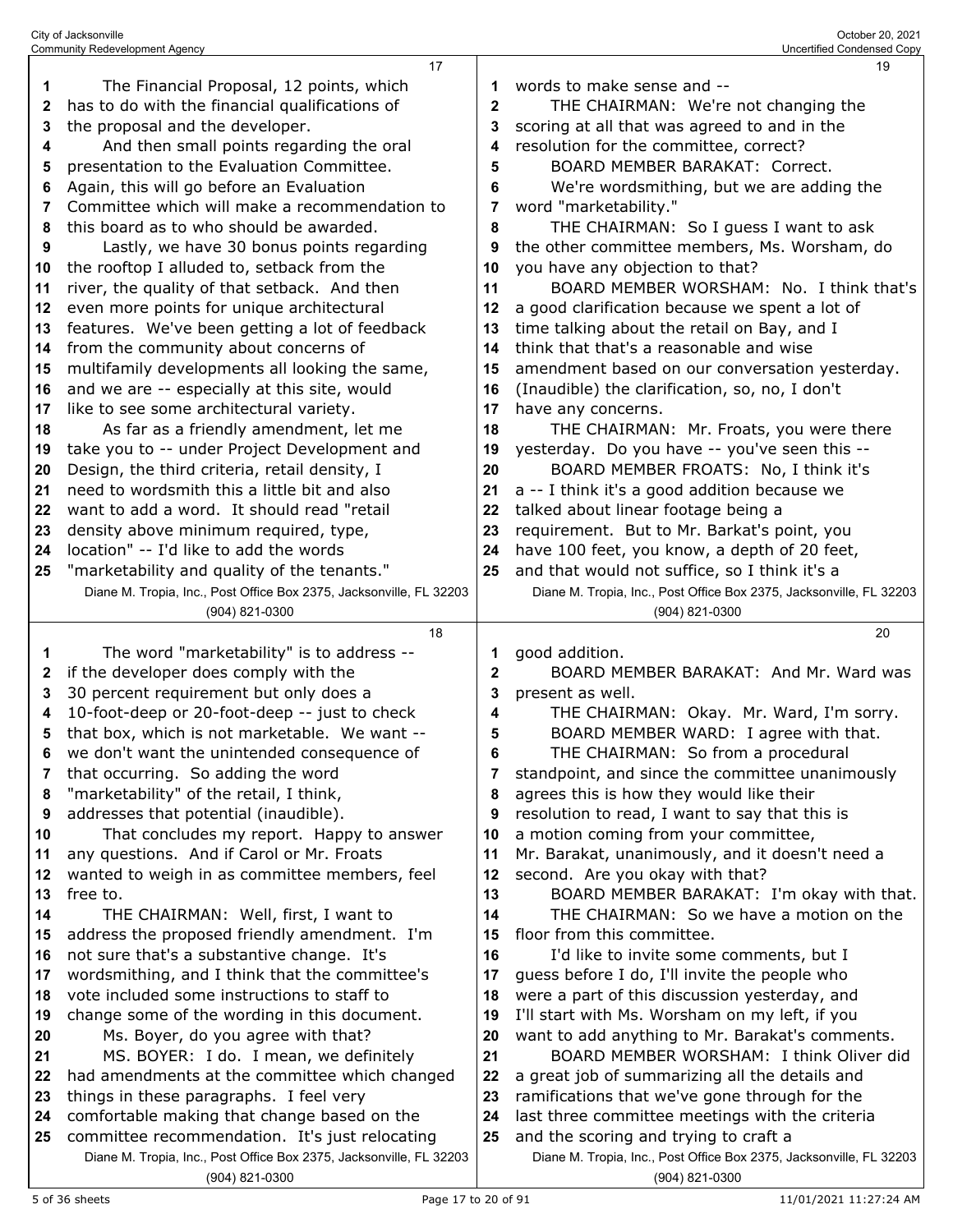|          | City of Jacksonville<br><b>Community Redevelopment Agency</b>                                  |          | October 20, 2021<br>Uncertified Condensed Copy                      |
|----------|------------------------------------------------------------------------------------------------|----------|---------------------------------------------------------------------|
|          | 21                                                                                             |          | 23                                                                  |
| 1        | disposition that gives maximum flexibility to                                                  | 1        | everything that my fellow subcommittee members                      |
| 2        | developers, that gives us what we want to see                                                  | 2        | stated.                                                             |
| 3        | in terms of architectural character and                                                        | 3        | I think, while there may be no such thing                           |
| 4        | quality, so I'm pleased with the outcome, of                                                   | 4        | as a perfect number there, and to some -- to                        |
| 5        | where we are, from -- particularly from where                                                  | 5        | some degree it's going to be somewhat arbitrary                     |
| 6        | we started, so I'm in favor.                                                                   | 6        | there, I think it's an important enough                             |
| 7        | THE CHAIRMAN: Mr. Froats.                                                                      | 7        | corridor where -- and it's a feasible enough                        |
| 8        | BOARD MEMBER FROATS: Yeah. I mean, I'm                                                         | 8        | requirement that hopefully -- I felt pretty                         |
| 9        | in favor of requiring the retail space. I am                                                   | 9        | convicted that we will be able to get enough                        |
| 10       | in favor of the least amount of restrictions on                                                | 10       | bids that are going to be attractive enough and                     |
| 11       | developers to come and present their proposals,                                                | 11       | also utilize that half of the project, if you                       |
| 12       | their designs to us, because I am afraid that                                                  | 12       | will, which I think is important for that                           |
| 13       | we might be missing something that we would                                                    | 13       | corridor. And I know Oliver and everybody else                      |
| 14       | really like by putting this requirement in; at                                                 | 14       | felt strongly about that.                                           |
| 15       | the same time --                                                                               | 15       | THE CHAIRMAN: Thank you, Mr. Ward.                                  |
| 16       | I made a comment yesterday that this                                                           | 16       | Now, Mr. Gibbs, do you have any comments?                           |
| 17       | entire board seems to be on the same page with                                                 | 17       | BOARD MEMBER GIBBS: As to the project                               |
| 18       | respect to riverfront development. We all want                                                 | 18       | development design, if you don't know the                           |
| 19       | some sort of public use, public amenities,                                                     | 19       | quality of the tenants, are you going to score                      |
| 20       | retail space or something on those sites.                                                      | 20       | the other criteria? Is that the subcommittee's                      |
| 21       | We've done it to the last two big projects on                                                  | 21       | idea?                                                               |
| 22       | the water. We've made it a requirement after                                                   | 22       | THE CHAIRMAN: Ms. Boyer or Mr. Barakat,                             |
| 23       | the fact. And I like the idea of putting it in                                                 | 23       | either one.                                                         |
| 24       | there before we release this. And it would                                                     | 24       | BOARD MEMBER BARAKAT: There's a                                     |
| 25       | eliminate people that want to come in and just                                                 | 25       | reasonable chance that we won't know the -- who                     |
|          | Diane M. Tropia, Inc., Post Office Box 2375, Jacksonville, FL 32203                            |          | Diane M. Tropia, Inc., Post Office Box 2375, Jacksonville, FL 32203 |
|          | (904) 821-0300<br>22                                                                           |          | (904) 821-0300<br>24                                                |
| 1        | develop apartments.                                                                            | 1        | the tenants are, but we will -- we will look                        |
| 2        | And I want to -- I think we're all okay                                                        | 2        | at -- I think the Evaluation Committee will                         |
| 3        | with that because it does -- it provides a lot                                                 | 3        | look at where the retail is placed, is it on a                      |
| 4        | less work for us to sit through and look at.                                                   | 4        | corner, is it in the middle of the block, how                       |
| 5        | So I'm okay with this, but I do -- to me, I                                                    | 5        | is it dispersed, how is it all together, and                        |
| 6        | just -- I'm not the expert in the -- is it                                                     | 6        | what's the impact of the street level, but what                     |
| 7        | 30 percent, 35, 40, 25? I'm not the expert in                                                  |          | is the pedestrian or human scale impact on                          |
| 8        | that, so I want to make --                                                                     | 8        | that. And the dimensions of the space that I                        |
| 9        | And we did ask the people from CBRE if                                                         | 9        | reference, you know, how deep is it; is it                          |
| 10       | that was a pretty good percentage to use and                                                   | 10       | marketable as far as the depth of the space; is                     |
| 11       | think that -- they thought it was, and we would                                                | 11       | it a box; is it a rectangle; those kinds of                         |
| 12       | still get a large number of respondents. So I                                                  | 12       | things. And that doesn't take a lot of heavy                        |
| 13       | like the idea of putting a restriction in                                                      | 13       | analysis. It just takes a floor plan at the                         |
| 14       | here -- or a requirement. Not a restriction                                                    | 14       | end of the day.                                                     |
| 15       | but a requirement. I don't know if 30 percent                                                  | 15       | So I think, you know, asking -- a                                   |
| 16       | is the right number. But if we have to start                                                   | 16       | developer will probably submit a ground floor                       |
| 17       | somewhere, we -- we kind of went between 25 and                                                | 17       | plan, and that will answer most of the                              |
| 18       | 35 and settled on 30. And Ms. Boyer also                                                       | 18       | questions.                                                          |
| 19       | commented that she feels like there will be<br>some respondents that would have more than that | 19       | THE CHAIRMAN: Ms. Boyer.<br>MS. BOYER: Mr. Chairman, I would add -- |
| 20<br>21 | potentially, so -- so I'm good with the                                                        | 20<br>21 | through the Chair to Mr. Gibbs, the reason we                       |
| 22       | amendment.                                                                                     | 22       | added that quality of tenant, if known, is the                      |
| 23       | THE CHAIRMAN: Thank you, Mr. Froats.                                                           | 23       | fact that, if we have white box space or we                         |
| 24       | Mr. Ward, you were there as well.                                                              | 24       | have no tenants and we have retail constructed,                     |
| 25       | BOARD MEMBER WARD: Yeah. So I agree with                                                       | 25       | that's not nearly as valuable as if we actually                     |
|          | Diane M. Tropia, Inc., Post Office Box 2375, Jacksonville, FL 32203                            |          | Diane M. Tropia, Inc., Post Office Box 2375, Jacksonville, FL 32203 |
|          | (904) 821-0300                                                                                 |          | (904) 821-0300                                                      |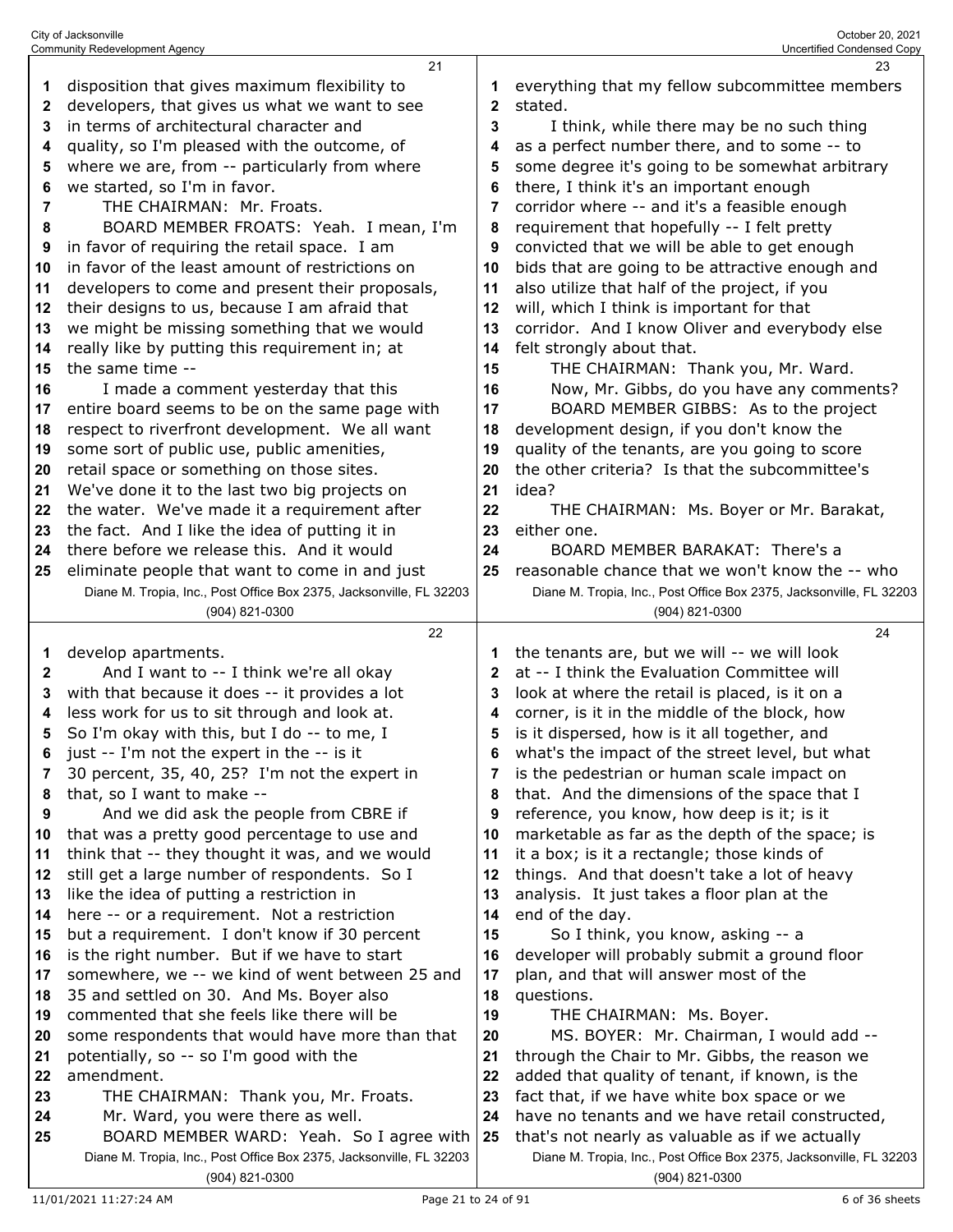|              | <b>Community Redevelopment Agency</b>                                                 |                | Uncertified Condensed Copy                                                            |
|--------------|---------------------------------------------------------------------------------------|----------------|---------------------------------------------------------------------------------------|
|              | 25                                                                                    |                | 27                                                                                    |
| 1            | know a tenant or --                                                                   | 1              | Mr. Adams, I'm going to try not to forget                                             |
| 2            | So if someone comes to the table and an                                               | 2              | you. Do you have any comments or questions?                                           |
| 3            | offer and they have a grocer in tow or they                                           | 3              | BOARD MEMBER ADAMS: Very kind, but no,                                                |
|              |                                                                                       | 4              | I'm fine.                                                                             |
| 4            | have a particular restaurant in tow, that will                                        |                |                                                                                       |
| 5            | be meaningful and I would give them more points                                       | 5              | Thank you.                                                                            |
| 6            | for that. That's why we wanted --                                                     | 6              | THE CHAIRMAN: Thank you, Mr. Adams.                                                   |
| 7            | If they do know who those tenants are and                                             | $\overline{7}$ | Any other -- Mr. Froats.                                                              |
| 8            | they do have some letter or confirmation from                                         | 8              | BOARD MEMBER FROATS: Do we have the                                                   |
| 9            | them, I would give -- I would reward that in                                          | 9              | gentleman from CBRE on the call?                                                      |
| 10           | point scoring, and that's why I wanted to add                                         | 10             | (No response.)                                                                        |
| 11           | the quality, if known, because we also know                                           | 11             | MS. BOYER: I don't know if they are here                                              |
| 12           | that some of our retail spaces in some                                                | 12             | today. I know they were on yesterday.                                                 |
| 13           | buildings have been occupied by -- no offense                                         | 13             | BOARD MEMBER FROATS: Okay. I was going                                                |
| 14           | to the industries -- but a dentist's office,                                          | 14             | to ask how many respondents they think we will                                        |
| 15           | for example, or some insurance office.                                                | 15             | get for this; you know, if it's over five, over                                       |
|              |                                                                                       |                |                                                                                       |
| 16           | Questionable whether that's retail and                                                | 16             | ten or twenty, just kind of their general sense                                       |
| 17           | certainly not the same level of activation as                                         | 17             | of the market, what they -- how many they feel                                        |
| 18           | if you're having a more genuine retail                                                | 18             | we'll get in this proposal.                                                           |
| 19           | experience where you have lots of customers                                           | 19             | MS. BOYER: Well, I will tell you that in                                              |
| 20           | coming in. So that would be the goal here.                                            | 20             | terms of people who we have had meetings with,                                        |
| 21           | That's what we're really seeking.                                                     | 21             | it's over ten, perhaps over twenty; however,                                          |
| 22           | BOARD MEMBER GIBBS: No more questions.                                                | 22             | that always gets paired down when you're                                              |
| 23           | Thank you.                                                                            | 23             | talking about who actually responds to the RFP                                        |
| 24           | THE CHAIRMAN: Thank you, Mr. Gibbs.                                                   | 24             | and if they are concerned they're not likely to                                       |
| 25           | Mr. Citrano.                                                                          | 25             | get the bid because they know someone else is                                         |
|              | Diane M. Tropia, Inc., Post Office Box 2375, Jacksonville, FL 32203                   |                | Diane M. Tropia, Inc., Post Office Box 2375, Jacksonville, FL 32203                   |
|              | (904) 821-0300                                                                        |                | (904) 821-0300                                                                        |
|              |                                                                                       |                |                                                                                       |
|              |                                                                                       |                |                                                                                       |
|              | 26                                                                                    |                | 28                                                                                    |
| 1            | BOARD MEMBER CITRANO: Unfortunately, I                                                | 1              | bidding that they think is more likely to get                                         |
| $\mathbf{z}$ | was not able to participate in any of the                                             | 2              | it, they might not spend the money on preparing                                       |
| 3            | discussions, but I will commend the committee                                         | 3              | it, but I would certainly expect over five.                                           |
| 4            | for what appears to be a very thorough,                                               | 4              | BOARD MEMBER FROATS: The next question is                                             |
| 5            | thoughtful analysis and conclusion, which I                                           | 5              | for Ms. Boyer. So the process is, there will                                          |
| 6            | agree with.                                                                           | 6              | be a -- I guess we have to also select somebody                                       |
| 7            | Relative to -- and I was not on the board                                             | 7              | from the board to be on that committee for the                                        |
| 8            | at the time the first RFP went out, and -- but                                        | 8              | selection. Will they then come up with their                                          |
| 9            | from recollection we had two bidders the first                                        | 9              | recommendation, provide us with the top three,                                        |
| 10           | go-round. So from that standpoint, I think the                                        | 10             | and then we select the final                                                          |
| 11           | changes will help get more bidders.                                                   | 11             | MS. BOYER: So through the Chair to                                                    |
| 12           | And I also agree with Mr. Barakat. The                                                | 12             | Mr. Froats, first of all, this resolution                                             |
| 13           | market, I think, is distinctly different and                                          | 13             | authorizes the premarketing. You will take up                                         |
| 14           | for the better today, and so that is something                                        | 14             | another resolution in November that would be                                          |
| 15           | as well.                                                                              |                |                                                                                       |
|              |                                                                                       | 15             | the final -- so you still have an ability to                                          |
| 16           | I can tell you from my standpoint, the                                                | 16             | change points if, to Mr. Citrano's comment, you                                       |
| 17           | only thing I would have changed -- and again,                                         | 17             | want to add some points for that. You can do                                          |
| 18           | I'm in support of this. As I -- as a banker,                                          | 18             | that in November. At that point, the Notice of                                        |
| 19           | would likely have put a little bit more weight                                        | 19             | Disposition issues. You'll have --                                                    |
| 20           | on financial ability because this will be a                                           | 20             | I would recommend that the REPD Committee                                             |
| 21           | project of size and scale and it will be                                              | 21             | in November meet and make recommendations as to                                       |
| 22           | complex, and so -- but we can deal with that                                          | 22             | who the scoring committee would be, all of                                            |
| 23           | when we get the bids and flesh all that out.                                          | 23             | those things. That would be included in your                                          |
| 24           | I'm in favor.                                                                         | 24             | November resolution when we actually issue the                                        |
| 25           | THE CHAIRMAN: Thank you, Mr. Citrano.                                                 | 25             | Notice of Disposition.                                                                |
|              | Diane M. Tropia, Inc., Post Office Box 2375, Jacksonville, FL 32203<br>(904) 821-0300 |                | Diane M. Tropia, Inc., Post Office Box 2375, Jacksonville, FL 32203<br>(904) 821-0300 |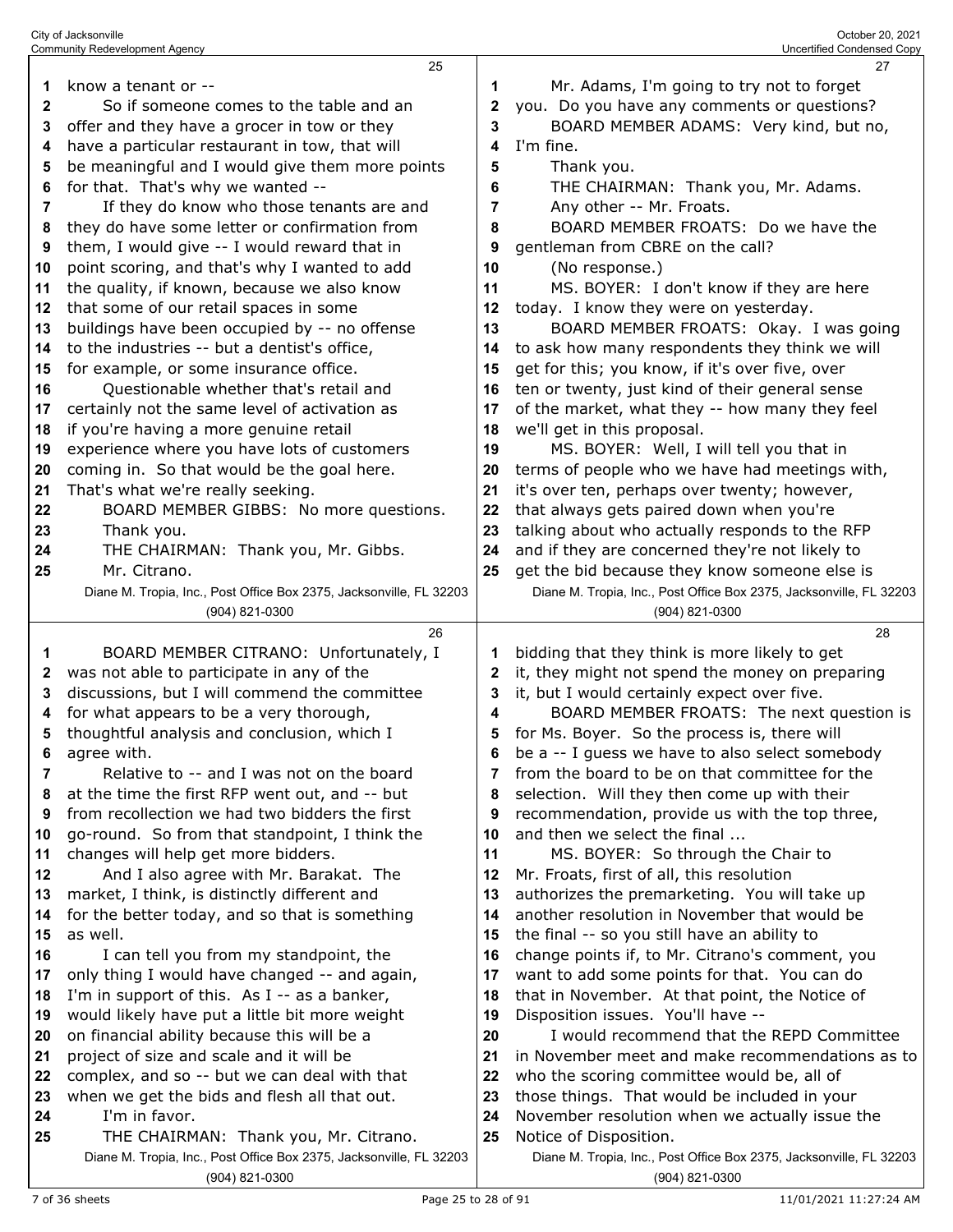|              | 29                                                                                                             |              | 31                                                                                                  |
|--------------|----------------------------------------------------------------------------------------------------------------|--------------|-----------------------------------------------------------------------------------------------------|
| 1            | The individual people scoring will turn in                                                                     | 1            | THE CHAIRMAN: Mr. Gibbs.                                                                            |
| 2            | their scores and those scores will be averaged                                                                 | $\mathbf{2}$ | BOARD MEMBER GIBBS: I'm in favor.                                                                   |
| 3            | by Procurement. So it's not that you meet as a                                                                 | 3            | THE CHAIRMAN: Mr. Ward.                                                                             |
| 4            | scoring committee. You will meet again as an                                                                   | 4            | BOARD MEMBER WARD: In favor.                                                                        |
| 5            | REPD Committee and as a board to decide whether                                                                | 5            | THE CHAIRMAN: Mr. Froats.                                                                           |
| 6            | you want to award to the top scoring                                                                           | 6            | BOARD MEMBER FROATS: In favor.                                                                      |
| 7            | respondent.                                                                                                    | 7            | THE CHAIRMAN: Can Mr. Adams vote?                                                                   |
| 8            | So both the committee and the board will                                                                       | 8            | MS. BOYER: No.                                                                                      |
| 9            | have the authority to meet and to award to the                                                                 | 9            | THE CHAIRMAN: He cannot.                                                                            |
| 10           | top scoring respondent or not. You might                                                                       | 10           | I'm in favor, so we will let it be                                                                  |
| 11           | choose the second. You could. You have that                                                                    | 11           | unanimous, that those present -- seven votes to                                                     |
| 12           | leeway and that authority because your                                                                         | 12           | zero.                                                                                               |
| 13           | responsibility as the CRA board is to choose                                                                   | 13           | Thank you very much.                                                                                |
| 14           | the project that you think best serves the                                                                     | 14           | The next issue today is Resolution                                                                  |
| 15           | public interest in implementation of the CRA                                                                   | 15           | 2021-10-02, 1511 Harper Street.                                                                     |
|              |                                                                                                                | 16           | Ms. Boyer or Mr. Kelley.                                                                            |
| 16           | plan.                                                                                                          |              |                                                                                                     |
| 17           | BOARD MEMBER FROATS: Thank you.<br>THE CHAIRMAN: Anything else?                                                | 17<br>18     | MS. BOYER: I think I'll let Mr. Kelley do<br>this one.                                              |
| 18           | BOARD MEMBERS: (No response.)                                                                                  |              | Go ahead, Steve.                                                                                    |
| 19           | THE CHAIRMAN: So I just want to -- for                                                                         | 19           |                                                                                                     |
| 20           |                                                                                                                | 20           | MR. KELLEY: Thank you, Mr. Chair.<br>So Resolution 2021-10-02 is the                                |
| 21           | the record, as I understand it, Ms. Boyer,                                                                     | 21           | disposition of a small parcel of the City-owned                                                     |
| 22           | we're voting on a preliminary kind of<br>framework. More work will -- we expect to be                          | 22           | property located at the intersection of Myrtle                                                      |
| 23           |                                                                                                                | 23           |                                                                                                     |
| 24           | done in the next 30 days fine-tuning this, and                                                                 | 24           | Avenue South and Harper Street. It's .05 acres                                                      |
| 25           | we're going to have a final vote on the<br>Diane M. Tropia, Inc., Post Office Box 2375, Jacksonville, FL 32203 | 25           | of vacant, undeveloped land.<br>Diane M. Tropia, Inc., Post Office Box 2375, Jacksonville, FL 32203 |
|              | (904) 821-0300                                                                                                 |              | (904) 821-0300                                                                                      |
|              |                                                                                                                |              |                                                                                                     |
|              |                                                                                                                |              |                                                                                                     |
|              | 30                                                                                                             |              | 32                                                                                                  |
| 1            | resolution to issue this to the public at our                                                                  | 1            | We received an unsolicited offer to                                                                 |
| $\mathbf{2}$ | next meeting in November?                                                                                      | 2            | purchase this property from Mr. Kenneth Grady.                                                      |
| 3            | MS. BOYER: To the Chair, that -- I do not                                                                      | 3            | Mr. Grady obtained an appraisal of the                                                              |
| 4            | anticipate making any further revisions to the                                                                 | 4            | property, which is assigned an as-is market                                                         |
| 5            | scoring or the terms unless you bring them                                                                     | 5            | value of \$16,000, which Mr. Grady has proposed                                                     |
| 6            | forward, or unless during the premarketing                                                                     | 6            | as the purchase price for the property.                                                             |
| 7            | phase CBRE comes to us and says, We think this                                                                 | 7            | In accordance with the informal Notice of                                                           |
| 8            | particular provision is a problem, in which                                                                    | 8            | Disposition process, we determined that the                                                         |
| 9            | case I'll bring it to the committee for them to                                                                | 9            | proposed disposition was consistent with the                                                        |
| 10           | deal with.                                                                                                     | 10           | BID and CRA plan and provided a 30-day Notice                                                       |
| 11           | But it is our intent by this to express                                                                        | 11           | of Disposition, public notice.                                                                      |
| 12           | the board's desire for what they want to see in                                                                | 12           | We've also provided the 30-day notice to                                                            |
| 13           | the eventual Notice of Disposition so CBRE can                                                                 | 13           | City Council on September 29th, so it will run                                                      |
| 14           | go out and premarket it on these terms.                                                                        | 14           | through October 29th, 2021.                                                                         |
| 15           | THE CHAIRMAN: Thank you, Ms. Boyer.                                                                            | 15           | So we are recommending to the board                                                                 |
| 16           | Any other questions?                                                                                           | 16           | that -- that we approve the disposition of this                                                     |
| 17           | BOARD MEMBERS: (No response.)                                                                                  | 17           | property in accordance with the policy for such                                                     |
| 18           | THE CHAIRMAN: We'll vote on this<br>measure -- or this resolution.                                             | 18<br>19     | disposition in the amount of \$16,000, and                                                          |
| 19<br>20     | Mr. Barakat, how do you vote?                                                                                  | 20           | according to the terms found on the term sheet<br>attached to the resolution as-is, where it is,    |
| 21           | BOARD MEMBER BARAKAT: In favor.                                                                                | 21           |                                                                                                     |
| 22           | THE CHAIRMAN: Ms. Worsham.                                                                                     | 22           | and 30 days -- I'm sorry, 90 days to close.<br>THE CHAIRMAN: Do I have a motion on this?            |
| 23           | BOARD MEMBER WORSHAM: In favor.                                                                                | 23           | BOARD MEMBER WORSHAM: So moved.                                                                     |
| 24           | THE CHAIRMAN: Mr. Citrano.                                                                                     | 24           | BOARD MEMBER FROATS: Move to approve.                                                               |
| 25           | BOARD MEMBER CITRANO: I'm in favor.                                                                            | 25           | BOARD MEMBER WORSHAM: I'll second.                                                                  |
|              | Diane M. Tropia, Inc., Post Office Box 2375, Jacksonville, FL 32203                                            |              | Diane M. Tropia, Inc., Post Office Box 2375, Jacksonville, FL 32203                                 |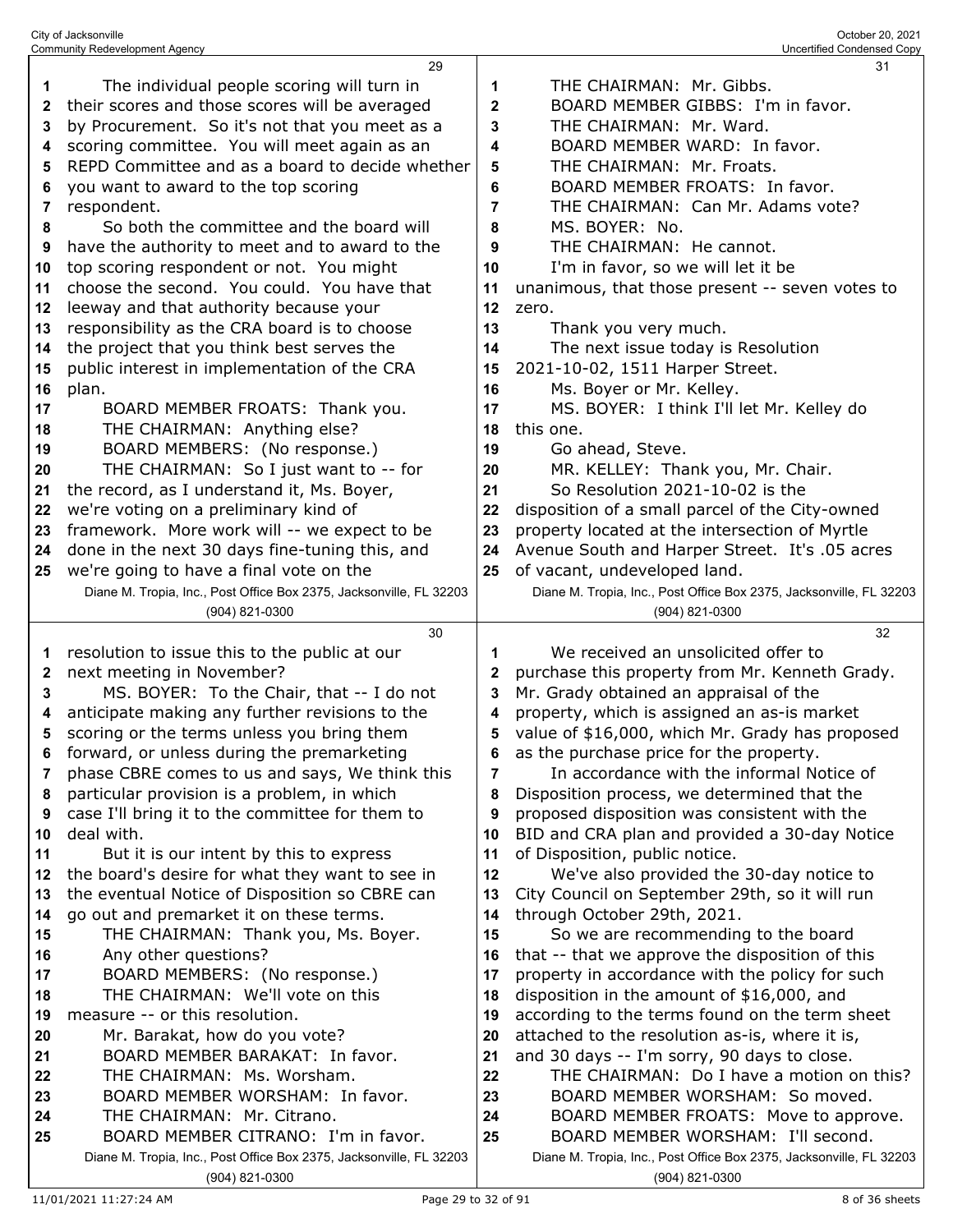|    | <b>Community Redevelopment Agency</b>                                                 |              | Uncertified Condensed Copy                                                            |
|----|---------------------------------------------------------------------------------------|--------------|---------------------------------------------------------------------------------------|
|    | 33                                                                                    |              | 35                                                                                    |
| 1  | THE CHAIRMAN: I'll give Ms. Worsham the                                               | 1            | know that we need a recitation of what happened                                       |
| 2  | motion and Mr. Froats the second.                                                     | $\mathbf{2}$ | in the committee meeting. The bottom line of                                          |
| 3  | Mr. Froats, do you have any comments or                                               | 3            | it is there was a great deal of concern about                                         |
| 4  | questions?                                                                            | 4            | the structure to deal with some confusion over                                        |
| 5  | BOARD MEMBER FROATS: No comments.                                                     | 5            | DIA's role in putting this deal together as it                                        |
| 6  | THE CHAIRMAN: Mr. Ward.                                                               | 6            | involves parking for JFRD and open questions                                          |
| 7  | BOARD MEMBER WARD: No comments from me.                                               | 7            | with regards to the cost of construction of the                                       |
|    | THE CHAIRMAN: Mr. Gibbs.                                                              |              |                                                                                       |
| 8  |                                                                                       | 8            | spots and whether or not to use a REV Grant                                           |
| 9  | BOARD MEMBER GIBBS: I have no comments.                                               | 9            | to -- in connection with the project.                                                 |
| 10 | THE CHAIRMAN: Mr. Citrano.                                                            | 10           | So I know that's a lot, kind of without                                               |
| 11 | BOARD MEMBER CITRANO: None.                                                           | 11           | much context, but my understanding is that                                            |
| 12 | THE CHAIRMAN: Ms. Worsham.                                                            | 12           | there's been some pretty significant changes to                                       |
| 13 | BOARD MEMBER WORSHAM: None.                                                           | 13           | the proposal, so -- to the point that I don't                                         |
| 14 | THE CHAIRMAN: Mr. Barakat.                                                            | 14           | know that going into a whole lot of detail is                                         |
| 15 | BOARD MEMBER BARAKAT: None.                                                           | 15           | going to make much sense right now, but I'm                                           |
| 16 | THE CHAIRMAN: Then I'll call for a vote.                                              | 16           | happy to if you want me to.                                                           |
| 17 | Mr. Froats, how do you vote?                                                          | 17           | THE CHAIRMAN: Well, Mr. Adams, we'll come                                             |
| 18 | BOARD MEMBER FROATS: In favor.                                                        | 18           | back to you, unless you provide comment, after                                        |
| 19 | THE CHAIRMAN: Mr. Ward.                                                               | 19           | Mr. Kelley gives some background to those                                             |
| 20 | BOARD MEMBER WARD: In favor.                                                          | 20           | members of the board who were not able to                                             |
| 21 | THE CHAIRMAN: Mr. Gibbs.                                                              | 21           | attend your meeting.                                                                  |
| 22 | BOARD MEMBER GIBBS: In favor.                                                         | 22           | Mr. Kelley, can you give some background                                              |
| 23 | THE CHAIRMAN: Mr. Citrano.                                                            | 23           | on what this resolution addresses?                                                    |
| 24 | BOARD MEMBER CITRANO: I'm in favor.                                                   | 24           | Thank you.                                                                            |
| 25 | THE CHAIRMAN: Ms. Worsham.                                                            | 25           | MR. KELLEY: Thank you, Mr. Chair.                                                     |
|    | Diane M. Tropia, Inc., Post Office Box 2375, Jacksonville, FL 32203                   |              | Diane M. Tropia, Inc., Post Office Box 2375, Jacksonville, FL 32203                   |
|    | (904) 821-0300                                                                        |              | (904) 821-0300                                                                        |
|    |                                                                                       |              |                                                                                       |
|    |                                                                                       |              |                                                                                       |
|    | 34                                                                                    |              | 36                                                                                    |
| 1  | BOARD MEMBER WORSHAM: In favor.                                                       | 1            | So, again, this is Resolution 2021-10-03.                                             |
| 2  | THE CHAIRMAN: Mr. Barakat.                                                            | 2            | And I'll just quickly point out to the members                                        |
| 3  | BOARD MEMBER BARAKAT: In favor.                                                       | 3            | of the committee that today we circulated a                                           |
| 4  | THE CHAIRMAN: I'm also in favor.                                                      | 4            | resolution with an Exhibit A term sheet, as                                           |
| 5  | The measure passes -- the resolution                                                  | 5            | well as a staff report that captures all of the                                       |
| 6  | passes seven to zero.                                                                 | 6            | changes in highlight. So hopefully you have                                           |
| 7  | Thank you very much.                                                                  | 7            | that and have seen it now, and it will explain                                        |
| 8  | Next order of business today is Resolution                                            | 8            | the whole deal to the board.                                                          |
| 9  | 2021-10-03, CNB redevelopment project.                                                | 9            | So what we're looking at here presented                                               |
| 10 | Mr. Kelley or Ms. Boyer.                                                              | 10           | for consideration is an incentive and a                                               |
| 11 | MS. BOYER: Mr. Kelley is going to do the                                              | 11           | purchase agreement for what is now being called                                       |
| 12 | presentation, but if you wish to first hear                                           | 12           | the Central National Bank redevelopment. This                                         |
| 13 | from Mr. Adams, as the Strategic Implementation                                       | 13           | property has been known variously by names such                                       |
| 14 | chair, they took this up at their committee and                                       | 14           | as Ambassador Annex, 420 North Julia. So if                                           |
| 15 | there were a number of concerns raised, which                                         | 15           | you're familiar with any of those terms, this                                         |
| 16 | our current presentation will address, so                                             | 16           | is the same development project being brought                                         |
| 17 | however you want to approach that.                                                    | 17           | forth by Mr. George Bochis and Mr. Bryan                                              |
| 18 | THE CHAIRMAN: From an order standpoint,                                               | 18           | Greiner, who are the principals of the                                                |
| 19 | Ms. Boyer, do you think it makes more sense for                                       | 19           | Augustine Development Group. That's the same                                          |
| 20 | Mr. Adams to go first or Mr. Kelley to go                                             | 20           | group that is doing the redevelopment of the                                          |
| 21 | first?                                                                                | 21           | Ambassador Hotel, as well as the Independent                                          |
| 22 | MR. KELLEY: I think Mr. Adams.                                                        | 22           | Life building across the street, Ambassador                                           |
| 23 | THE CHAIRMAN: Mr. Adams.                                                              | 23           | Hotel being on the same block as the subject.                                         |
| 24 | BOARD MEMBER ADAMS: To the extent that                                                | 24           | So the subject is actually -- has two                                                 |
| 25 | there have been a number of changes, I don't                                          | 25           | different components. There's a new                                                   |
|    | Diane M. Tropia, Inc., Post Office Box 2375, Jacksonville, FL 32203<br>(904) 821-0300 |              | Diane M. Tropia, Inc., Post Office Box 2375, Jacksonville, FL 32203<br>(904) 821-0300 |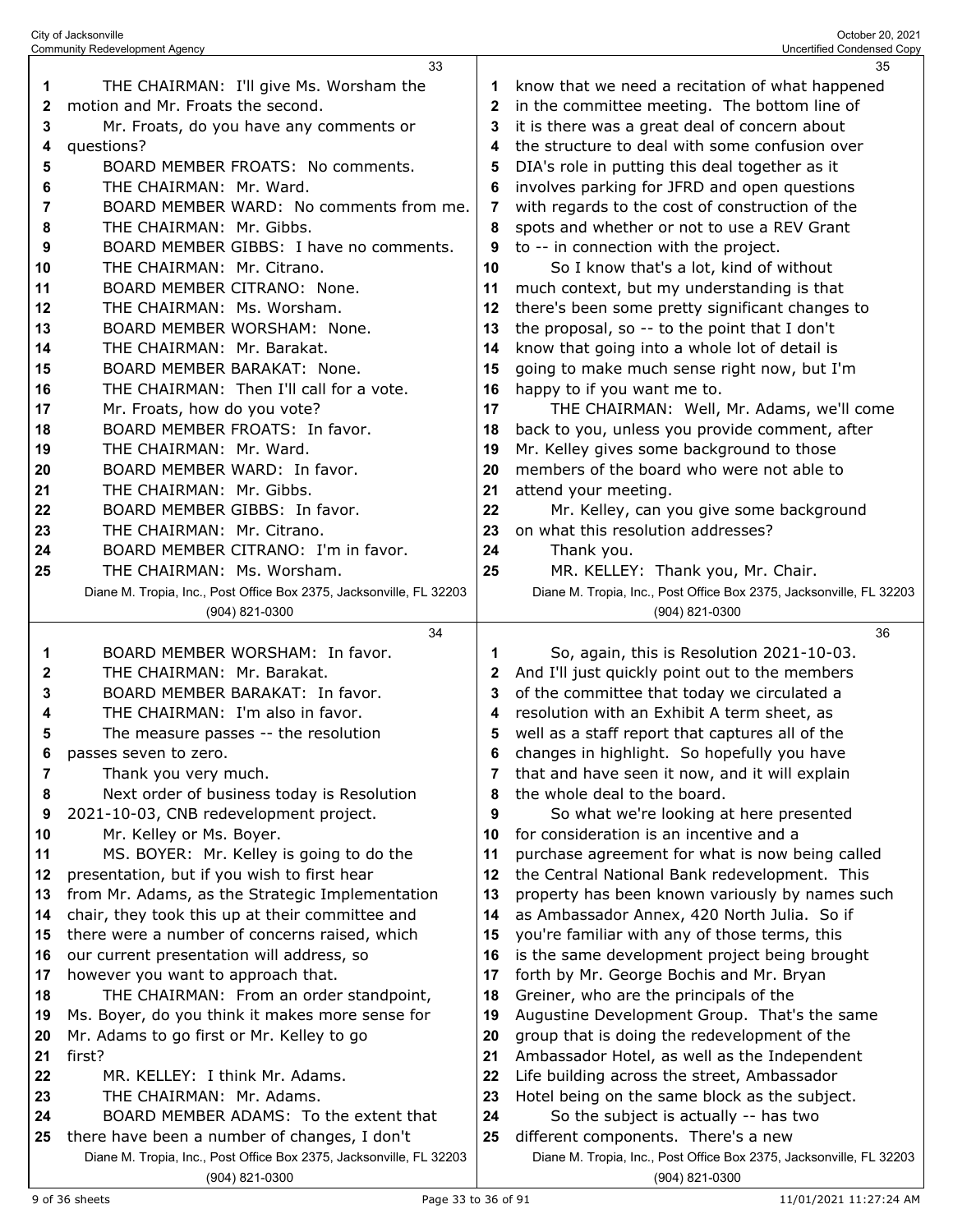|          | <b>Community Redevelopment Agency</b>                                                     |          | Uncertified Condensed Copy                                                                      |
|----------|-------------------------------------------------------------------------------------------|----------|-------------------------------------------------------------------------------------------------|
|          | 37                                                                                        |          | 39                                                                                              |
| 1        | construction component and a historic                                                     |          | maintenance costs should be \$600 -- or up to                                                   |
| 2        | component. What we're looking at today is only                                            | 2        | \$600 per space per year. So in context of                                                      |
| 3        | the new construction component, which is                                                  | 3        | that, we're proposing that the 90 spaces, that                                                  |
| 4        | comprised of 103 units of multifamily and an                                              | 4        | we also seek authorization of up to \$57,000 --                                                 |
| 5        | adjacent garage and attached structural parking                                           | 5        | MS. BOYER: No. I'm correcting that.                                                             |
| 6        | garage which will have 450 spaces, plus or                                                | 6        | The agreement would simply provide that we                                                      |
| 7        | minus, in that parking garage.                                                            | 7        | would pay a pro rata share of the maintenance                                                   |
| 8        | And use of that parking garage by JFRD, as                                                | 8        | costs for those 90 spaces. So maintenance and                                                   |
| 9        | Mr. Adams alluded to, is integral to this                                                 | 9        | operating costs, not a dollar amount.                                                           |
| 10       | request, and I'll get to that in just a moment.                                           | 10       | THE CHAIRMAN: And the understanding --                                                          |
| 11       | So we will be looking at the historic                                                     | 11       | I'm jumping in, I'm sorry, Ms. Boyer,                                                           |
| 12       | components separate and independent of what                                               | 12       | Mr. Kelly. The understanding is that's not to                                                   |
| 13       | we're looking at today. It will be presented                                              | 13       | come out of our budget or even the budget we                                                    |
| 14       | as a DPRP application once that information is                                            | 14       | manage with respect to parking. It's going to                                                   |
| 15       | provided for underwriting. We don't have it at                                            | 15       | come from General Fund money, correct?                                                          |
| 16       | this time.                                                                                | 16       | MS. BOYER: That is correct. The                                                                 |
| 17       | So within the structured parking garage --                                                | 17       | operating expense, as well as the million-eight                                                 |
| 18       | there was some deliberation in our meeting, in                                            | 18       | purchase price, are City funded.                                                                |
| 19       | our SIC meeting, about the number of parking                                              | 19       | THE CHAIRMAN: The only thing this board                                                         |
| 20       | spaces that JFRD either needed or could have --                                           | 20       | is approving -- and resources will come out of                                                  |
| 21       | could be allocated by the developer and at what                                           | 21       | our responsibility and jurisdiction -- is the                                                   |
| 22       | cost. So I'll just cut to the chase about                                                 | 22       | 50 percent REV Grant for 15 years, correct?                                                     |
| 23       | where we ended up on that, that the City will                                             | 23       | MS. BOYER: Except -- yes, in terms of                                                           |
| 24       | procure only 90 spaces at a cost of \$20,000 per                                          | 24       | financial, except that you are authorizing us,                                                  |
| 25       | space from that parking garage.                                                           | 25       | as the oversight agency, to negotiate the                                                       |
|          | Diane M. Tropia, Inc., Post Office Box 2375, Jacksonville, FL 32203                       |          | Diane M. Tropia, Inc., Post Office Box 2375, Jacksonville, FL 32203                             |
|          | (904) 821-0300                                                                            |          | (904) 821-0300                                                                                  |
|          |                                                                                           |          |                                                                                                 |
|          | 38                                                                                        |          | 40                                                                                              |
| 1        | That will enable the developer to not have                                                | 1        | redevelopment agreement and process that                                                        |
| 2        | to incur the extra costs that they were talking                                           | 2        | through City Council. That includes the City                                                    |
| 3        | about that would require them to go below grade                                           | 3        | purchase of those parking spaces and the City                                                   |
| 4        | to accommodate the full 120 spaces. So that's                                             | 4        | payment.                                                                                        |
| 5        | all I'll say about that unless there's further                                            | 5        | THE CHAIRMAN: And that will require City                                                        |
| 6        | questions.                                                                                | 6        | Council approval? That's not --                                                                 |
| 7        | In context with that, we also reduced the                                                 | 7        | MS. BOYER: Correct.                                                                             |
| 8        | REV grant component for the multifamily to a                                              | 8        | THE CHAIRMAN: Thank you.                                                                        |
| 9        | 50 percent REV Grant, which is what the project                                           | 9        | Sorry to interrupt you, Mr. Kelley.                                                             |
| 10       | scores under the program parameters. It                                                   | 10       | MR. KELLEY: And that's fine.                                                                    |
| 11       | qualifies for a 50 percent REV Grant over                                                 | 11       | So to CEO Boyer's point, at \$600 per space                                                     |
| 12       | 15 years, which is consistent with the                                                    | 12       | for the 94 spaces, what we would be authorizing                                                 |
| 13       | multifamily market rate REV Grant that is a                                               | 13       | is a pro rata share -- which is a clarification                                                 |
| 14       | program authorized for the DIA.                                                           | 14       | that I need to make in the resolution and/or                                                    |
| 15       | So it's within guidelines now, and that --                                                | 15       | term sheet -- up to \$600 per space, which is                                                   |
| 16       | at 50 percent over 15 years, the REV Grant                                                | 16       | \$54,000. I'm sorry, I misspoke.                                                                |
| 17       | amount drops to \$2,670,000. So you see that in                                           | 17       | I think that may capture the essence of                                                         |
| 18       | your package as the REV Grant proposal.                                                   | 18       | this proposal. I am happy to address any                                                        |
| 19       | And in addition, the parking space                                                        | 19<br>20 | questions.<br>THE CHAIRMAN: As I recall from the                                                |
| 20<br>21 | component, 90 spaces at \$20,000 per space, is<br>\$1.8 million.                          | 21       |                                                                                                 |
| 22       |                                                                                           | 22       | materials, I think we're running between 3- and<br>\$800 in maintenance costs associated with   |
| 23       | We also, through the committee, discussed<br>paying an amount on an annual basis. We were | 23       |                                                                                                 |
| 24       | able to get information from the Office of                                                | 24       | managing our own garages. So the \$600 seems to<br>make sense. And, again, it's not going to be |
| 25       | Public Parking that suggests that operation and                                           | 25       | out of our own budget. It's going to be a City                                                  |
|          | Diane M. Tropia, Inc., Post Office Box 2375, Jacksonville, FL 32203                       |          | Diane M. Tropia, Inc., Post Office Box 2375, Jacksonville, FL 32203                             |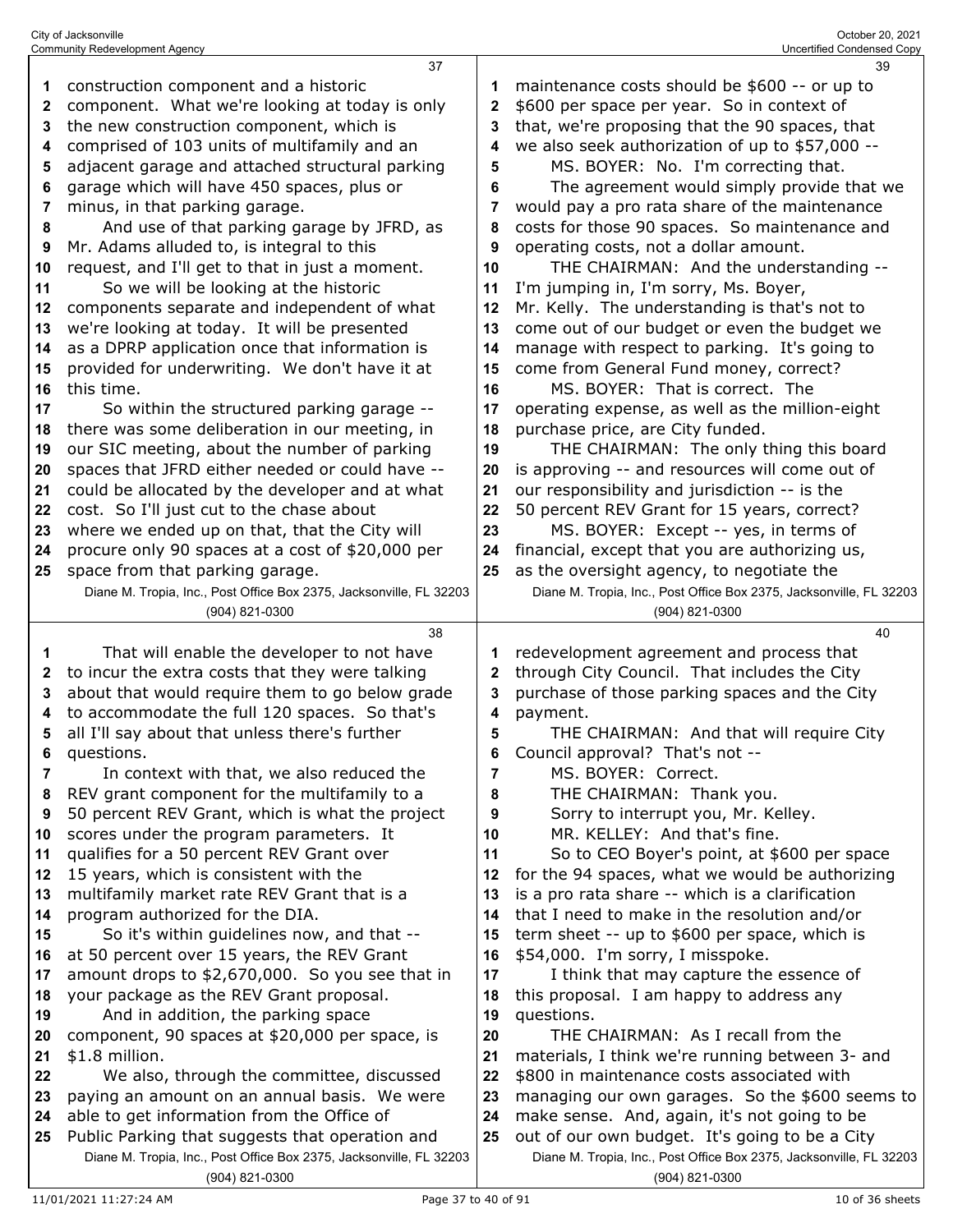|    | City of Jacksonville<br><b>Community Redevelopment Agency</b>       |              | October 20, 2021<br>Uncertified Condensed Copy                      |
|----|---------------------------------------------------------------------|--------------|---------------------------------------------------------------------|
|    | 41                                                                  |              | 43                                                                  |
| 1  | Council issue and a General Fund budgeting                          | 1            | motion.                                                             |
|    |                                                                     | $\mathbf{2}$ |                                                                     |
| 2  | (inaudible), correct?                                               |              | Do I have a second?                                                 |
| 3  | MS. BOYER: That is correct.                                         | 3            | BOARD MEMBER GIBBS: I'll second.                                    |
| 4  | We really think that the numbers should                             | 4            | THE CHAIRMAN: Mr. Gibbs seconds the                                 |
| 5  | run more in the 3- to 400 number for an                             | 5            | resolution.                                                         |
| 6  | automated garage, but if you look --                                | 6            | Do you have any comments or questions,                              |
| 7  | statistically, on national standards, they're                       | 7            | Mr. Barakat?                                                        |
| 8  | saying 600 is an average, so we used 600 as the                     | 8            | MR. BARAKAT: I think a REV Grant for me                             |
| 9  | cap.                                                                | 9            | is a no-brainer for multifamily in this part of                     |
| 10 | We did not receive any information from                             | 10           | downtown. And this developer is doing other                         |
| 11 | the developer, despite requests for the                             | 11           | projects and trying to cluster these projects,                      |
| 12 | estimated cost, nor any verification of the                         | 12           | which is good energy in the future for us, so I                     |
| 13 | actual construction cost of the garage, which                       | 13           | think that -- to me, that's easy.                                   |
| 14 | was requested at the SIC committee meeting.                         | 14           | And I think the -- as far as the parking                            |
| 15 | THE CHAIRMAN: Since the SIC committee                               | 15           | payment, not out of our coffers, not a major                        |
| 16 | meeting, I actually walked by it to make sure I                     | 16           | concern. We are -- you know, Section 4 does                         |
| 17 | understand where the property was. This is due                      | 17           | say we are recommending to the City to provide                      |
| 18 | north of what is now the State Attorney's                           | 18           | this number -- this dollar number per space,                        |
| 19 | building, correct? Where the old federal                            | 19           | so, you know, I would ask staff to just kind of                     |
| 20 | courthouse was; is that right?                                      | 20           | verify that the construction cost number is                         |
| 21 | MR. KELLEY: Yes, sir. I believe you're                              | 21           | close to that.                                                      |
| 22 | correct. That is south of this property's                           | 22           | You know, I'm kind of -- I understand                               |
| 23 | location. So yes, the former CNB Bank building                      | 23           | there's been construction inflation, which                          |
| 24 | is on the southeast corner. The western half                        | 24           | is -- I want to make sure that that number has                      |
| 25 | of the block is basically undeveloped surface                       | 25           | some meat on the table from data backup, just                       |
|    | Diane M. Tropia, Inc., Post Office Box 2375, Jacksonville, FL 32203 |              | Diane M. Tropia, Inc., Post Office Box 2375, Jacksonville, FL 32203 |
|    |                                                                     |              |                                                                     |
|    | (904) 821-0300                                                      |              | (904) 821-0300                                                      |
|    | 42                                                                  |              | 44                                                                  |
| 1  | area, surface parking lot area, and then you                        | 1.           | so we -- we make this recommendation to the                         |
| 2  | have the Ambassador Hotel on the northeast                          | 2            | City with some confidence because the City is                       |
| 3  | corner of the same block.                                           | 3            | relying upon our good name to make that                             |
| 4  | THE CHAIRMAN: Okay. Thank you very much.                            | 4            | recommendation.                                                     |
| 5  | Mr. Adams, do you have more comments now                            | 5            | So that's my only comment.                                          |
| 6  | with these revisions as outlined by Mr. Kelley?                     | 6            | THE CHAIRMAN: Thank you, Mr. Barakat.                               |
| 7  | BOARD MEMBER ADAMS: I don't think so.                               | 7            | Ms. Worsham.                                                        |
| 8  | The questions like that, as outlined                                | 8            | BOARD MEMBER WORSHAM: Substantial changes                           |
| 9  | earlier, it seems like they all have been                           | 9            | from, you know, what happened in committee to                       |
| 10 | addressed, though I suppose it is disappointing                     | 10           | today, so I commend staff for getting to this                       |
| 11 | to hear that the developer didn't provide any                       | 11           | point. And, again, a REV Grant for 50 percent                       |
| 12 | information relative to the cost of                                 | 12           | is right in our wheelhouse, so -- the other                         |
| 13 | construction or anticipate the cost of                              | 13           | amendments to the parking seem reasonable to                        |
| 14 | maintenance. So, you know, it would be nice to                      | 14           | me, so I don't have any other questions.                            |
| 15 | hear from them, at a minimum, that they're just                     | 15           | THE CHAIRMAN: Mr. Citrano.                                          |
| 16 | not there yet, if that was the case rather than                     | 16           | BOARD MEMBER CITRANO: I agree with                                  |
| 17 | no response, but it -- it sounds like most of                       | 17           | Mr. Barakat. When you look at the full scope                        |
| 18 | the concerns have been addressed.                                   | 18           | of what's going on with this project, including                     |
| 19 | THE CHAIRMAN: Thank you, Mr. Adams.                                 | 19           | the Ambassador and the other residential, it's                      |
| 20 | So because of the changes, I think we need                          | 20           | needed.                                                             |
| 21 | a motion and a second from this board to move                       | 21           | This area of the CRA, as we talked in                               |
| 22 | forward this resolution.                                            | 22           | committee, needs to get that spark, that                            |
| 23 | Do I have a motion?                                                 | 23           | momentum, and so I, too, agree and am in favor                      |
| 24 | BOARD MEMBER CITRANO: I move it.                                    | 24           | of the REV Grant.                                                   |
| 25 | THE CHAIRMAN: Mr. Citrano has made a                                | 25           | A question to Mr. Kelley. We're looking                             |
|    | Diane M. Tropia, Inc., Post Office Box 2375, Jacksonville, FL 32203 |              | Diane M. Tropia, Inc., Post Office Box 2375, Jacksonville, FL 32203 |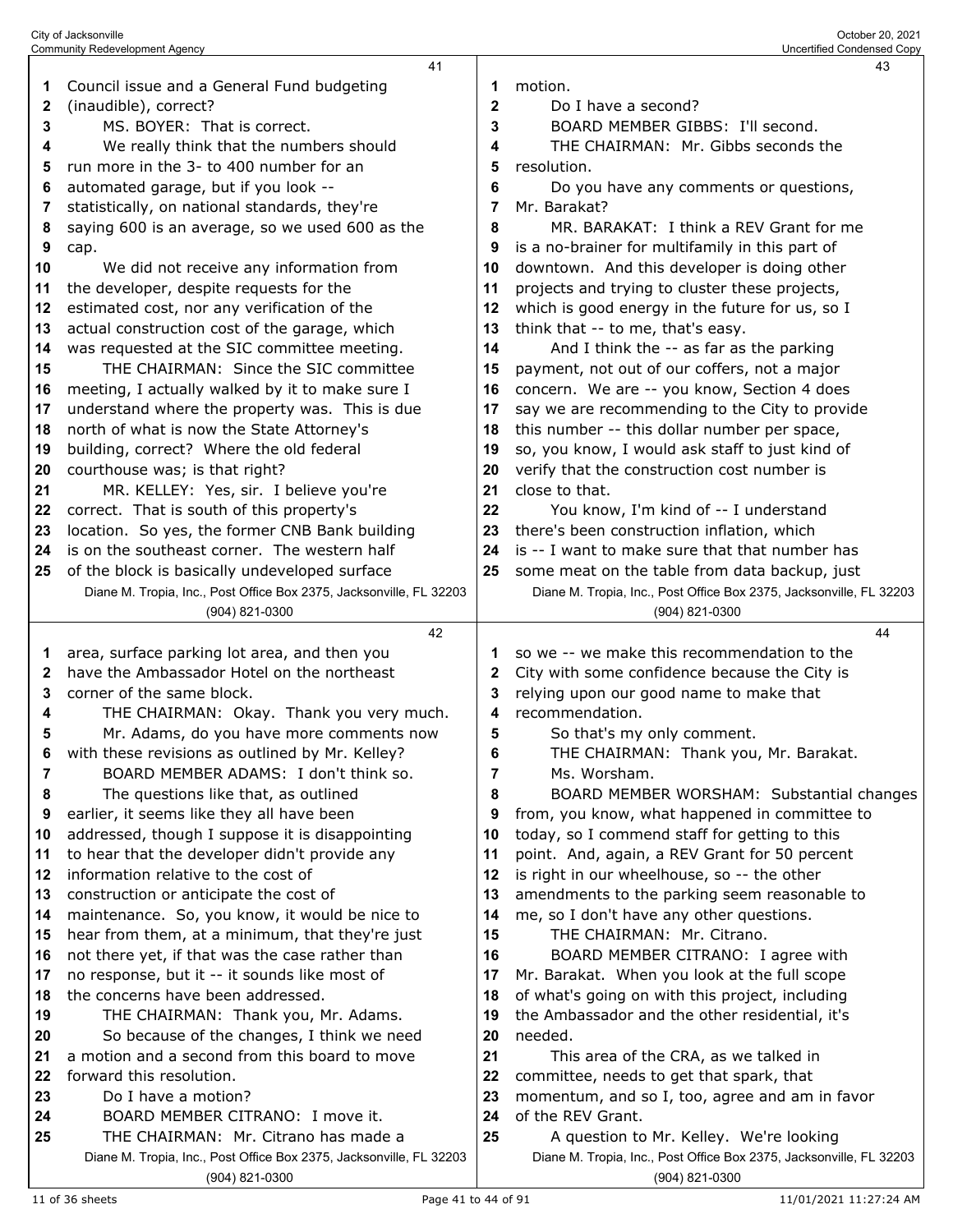|    | 45                                                                                                                    |              | 47                                                                                                             |
|----|-----------------------------------------------------------------------------------------------------------------------|--------------|----------------------------------------------------------------------------------------------------------------|
| 1  | at this as an individual project, but it is a                                                                         |              | but we didn't think it was worth the additional                                                                |
| 2  | component of the larger project. Is this -- I                                                                         | 2            | cost that this developer wanted to provide                                                                     |
| 3  | know it's coming to us too because we're --                                                                           | 3            | those additional 30 spaces.                                                                                    |
| 4  | they're separate enhancements or separate                                                                             | 4            | BOARD MEMBER GIBBS: I recall that                                                                              |
| 5  | incentives that are going to be attached to                                                                           | 5            | conversation as comments about subterranean                                                                    |
| 6  | the -- the other component, but from a                                                                                | 6            | construction being a lot more expensive. Will                                                                  |
| 7  | construction standpoint, are they all going to                                                                        | 7            | the 90 have to be on the first floor for                                                                       |
| 8  | go off at the same time?                                                                                              | 8            | ingress and egress?                                                                                            |
| 9  | MR. KELLEY: They may not go off -- I'm                                                                                | 9            | MS. BOYER: No. The requirement is 30                                                                           |
| 10 | sorry, through the Chair to Mr. Citrano, so                                                                           | 10           | spaces, first floor, with easy ingress and                                                                     |
| 11 | while they may not go off at the same time,                                                                           | 11           | egress, and the remaining 60 can be located                                                                    |
| 12 | they are required to be completed roughly at                                                                          | 12           | anywhere within the garage.                                                                                    |
| 13 | the same time. More importantly, that the REV                                                                         | 13           | BOARD MEMBER GIBBS: Okay. I appreciate                                                                         |
| 14 | Grant that we're discussing today, a                                                                                  | 14           | you cleaning up the maintenance issue that we                                                                  |
| 15 | requirement of its payment is that the historic                                                                       | 15           | had in SIC as well.                                                                                            |
| 16 | section component is also complete and placed                                                                         | 16           | Thank you.                                                                                                     |
| 17 | in service.                                                                                                           | 17           | MR. KELLEY: Excuse me. Through the Chair                                                                       |
| 18 | And you'll see in the term sheet that I                                                                               | 18           | to Mr. Gibbs -- and to Mr. Gibbs' point, on the                                                                |
| 19 | also added the unit counts and commercial                                                                             | 19           | cleaning up of the maintenance requirements,                                                                   |
| 20 | retail space as minimums in terms of its                                                                              | 20           | I'll just remind this board that the term "pro                                                                 |
| 21 | completion so that it wasn't completed as                                                                             | 21           | rata" should be added to the term sheet as it's                                                                |
| 22 | something other than what we contemplated to be                                                                       | 22           | also found in the resolution as it relates to                                                                  |
| 23 | today at a very base level.                                                                                           | 23           | the maintenance costs as opposed to just a                                                                     |
| 24 | BOARD MEMBER CITRANO: Okay. I'm good.                                                                                 | 24           | dollar amount. It does say "up to," but it                                                                     |
| 25 | THE CHAIRMAN: Thank you, Mr. Citrano.                                                                                 | 25           | didn't include the words "pro rata." So for                                                                    |
|    | Diane M. Tropia, Inc., Post Office Box 2375, Jacksonville, FL 32203                                                   |              | Diane M. Tropia, Inc., Post Office Box 2375, Jacksonville, FL 32203                                            |
|    | (904) 821-0300                                                                                                        |              | (904) 821-0300                                                                                                 |
|    |                                                                                                                       |              |                                                                                                                |
|    | 46                                                                                                                    |              | 48                                                                                                             |
| 1  | Mr. Gibbs.                                                                                                            | 1            | clarification, I'd offer that to the board.                                                                    |
| 2  | BOARD MEMBER GIBBS: Do you know why they                                                                              | $\mathbf{2}$ | THE CHAIRMAN: Thank you, Mr. Kelley. I                                                                         |
| 3  | backed off the 120 spaces, back down to 90?                                                                           | 3            | appreciate the correction.                                                                                     |
| 4  | MS. BOYER: Through the Chair to                                                                                       | 4            | BOARD MEMBER GIBBS: Thank you.                                                                                 |
| 5  | Mr. Gibbs, the developer attended the SIC                                                                             | 5            | THE CHAIRMAN: Thank you, Mr. Gibbs.                                                                            |
|    | meeting. And at the SIC meeting -- prior                                                                              | 6            | Mr. Ward.                                                                                                      |
| 7  | conversations had all been talking about                                                                              | 7            | BOARD MEMBER WARD: It sounds like this                                                                         |
| 8  | \$20,000 a space, and that was based on the                                                                           | 8            | train has already left the station. I feel                                                                     |
| 9  | information from Danis and some previous                                                                              | 9            | like -- I would feel a little bit more                                                                         |
| 10 | estimates.                                                                                                            | 10           | comfortable with this if we had some actual                                                                    |
| 11 | At the SIC meeting, the developer attended                                                                            | 11           | possible construction data because it sounds                                                                   |
| 12 | and advised that they would not provide the 120                                                                       | 12           | like Ms. Boyer and her staff have asked for it.                                                                |
| 13 | spaces unless the City was willing to pay                                                                             | 13           | I know next to nothing about the parking                                                                       |
| 14 | \$25,000 per space for all 120 spaces, because                                                                        | 14           | industry and what it costs to build a parking                                                                  |
| 15 | going below grade was going to increase the                                                                           | 15           | garage, so I have no clue whether \$20,000 a                                                                   |
| 16 | cost by a million-six, I believe, for the                                                                             | 16           | space is market or what have you. I could use                                                                  |
| 17 | entire garage, and it would all be attributable                                                                       | 17           | a calculator to tell you what that works out to                                                                |
| 18 | to the additional 30 spaces.                                                                                          | 18           | be if we were buying 90 spaces out of 450,                                                                     |
| 19 | So after conversations with the                                                                                       | 19           | which is roughly 20 percent. So you could back                                                                 |
| 20 | administration and JFRD, the decision was made                                                                        | 20           | that out to what the pro -- what our effective                                                                 |
| 21 | to only require the 90 spaces. We'll find the                                                                         | 21           | pro rata investment in this project, if you                                                                    |
| 22 | 30 somewhere else. So there will be another                                                                           | 22           | will, equals out to, if you, you know, multiply                                                                |
| 23 | joint use agreement or lease or something to                                                                          | 23           | out what you -- divide your 1.8 million, what                                                                  |
| 24 | come up with the other 90 spaces but that we                                                                          | 24           | that would be 20 percent of.                                                                                   |
| 25 | didn't think it was -- or the other 30 spaces,<br>Diane M. Tropia, Inc., Post Office Box 2375, Jacksonville, FL 32203 | 25           | I don't know if that's what the parking<br>Diane M. Tropia, Inc., Post Office Box 2375, Jacksonville, FL 32203 |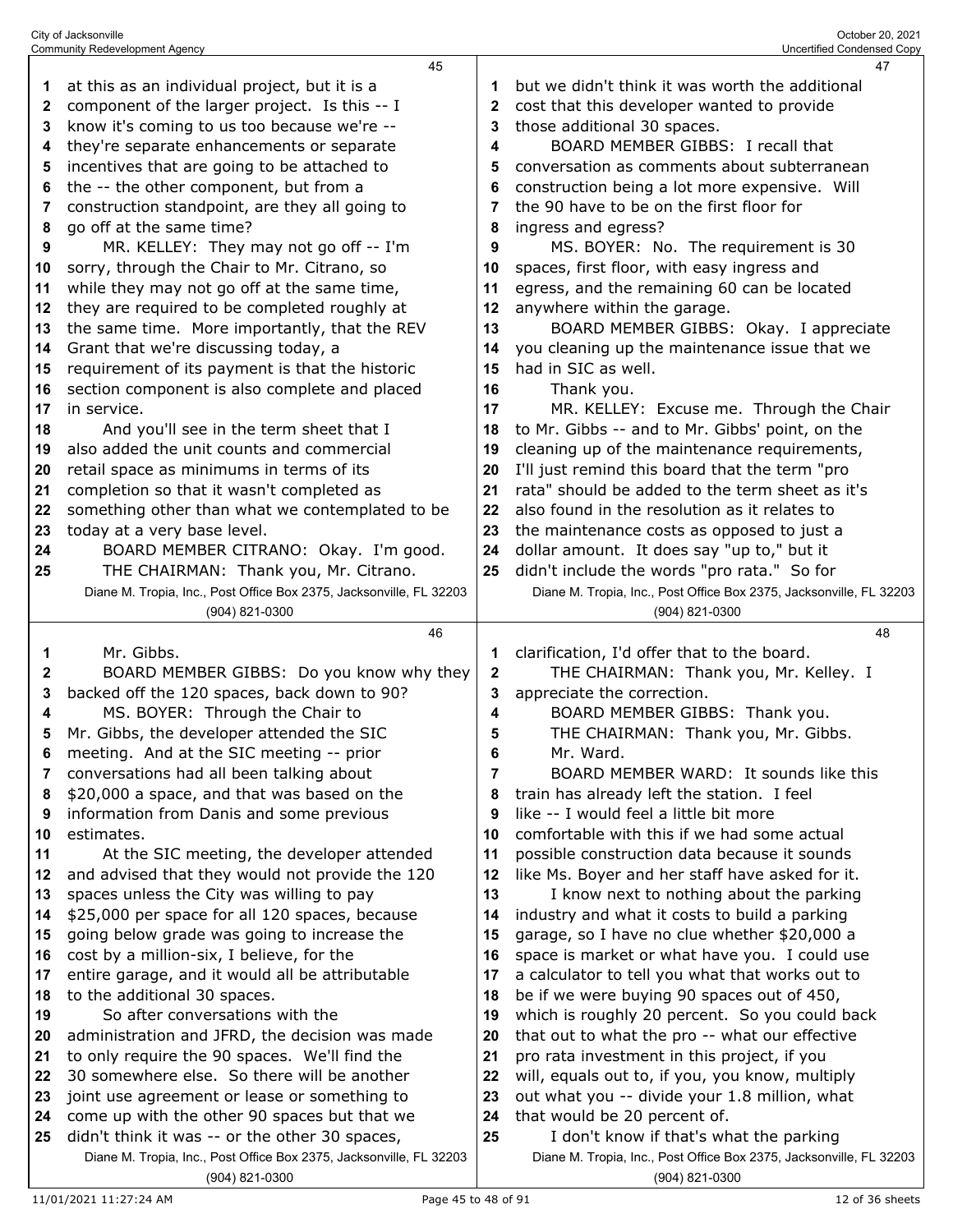|              | City of Jacksonville<br><b>Community Redevelopment Agency</b>                                |              | October 20, 2021<br>Uncertified Condensed Copy                                        |
|--------------|----------------------------------------------------------------------------------------------|--------------|---------------------------------------------------------------------------------------|
|              | 49                                                                                           |              | 51                                                                                    |
| 1            | garage would cost to construct. I don't know                                                 | 1            | information.                                                                          |
| $\mathbf{2}$ | if we would come out ahead or behind if we                                                   | $\mathbf{2}$ | BOARD MEMBER FROATS: Okay. So there is a                                              |
| 3            | said, hey, we're just going to contribute                                                    | 3            | comparison, which is good.                                                            |
| 4            | 20 percent pro rata to the construction costs.                                               | 4            | On the maintenance piece, it's a new                                                  |
| 5            | I don't pretend to understand that.                                                          | 5            | garage, so wouldn't the maintenance costs be a                                        |
| 6            | I would feel a little bit -- I'm in favor                                                    | 6            | little bit lower in the beginning?                                                    |
| 7            | of this project generally. I would just feel a                                               | 7            | MS. BOYER: So the maintenance costs would                                             |
| 8            | little bit better about it if we knew what                                                   | 8            | be a little bit lower; however, what we're                                            |
| 9            | these numbers were because we're sort of flying                                              | 9            | really talking about is -- the most significant                                       |
| 10           | blind. I'll have to rely on -- you know, staff                                               | 10           | factor in the operating costs is the cost of                                          |
| 11           | has certainly done their research, it sounds                                                 | 11           | attendants and whether you have an attendant or                                       |
| 12           | like, with regards to what the average                                                       | 12           | whether it's all automated. That makes the big                                        |
| 13           | maintenance per spot is. I just don't know                                                   | 13           | difference between whether you're at the 3- or                                        |
| 14           | about that \$20,000 number. Maybe we're --                                                   | 14           | 400 level or you're at the 600 level.                                                 |
| 15           | maybe we're coming out great. I have no idea,                                                | 15           | The rest of those costs tend to be                                                    |
| 16           | but I just would feel better if I know what it                                               | 16           | elevator maintenance, gate maintenance,                                               |
| 17           | costs to complete the actual garage.                                                         | 17           | contracts, insurance, taxes, those kinds of                                           |
| 18           | THE CHAIRMAN: Thank you, Mr. Ward.                                                           | 18           | things. The most variable cost in the parking                                         |
| 19           | Mr. Froats.                                                                                  | 19           | garage operation is not so much -- we're not                                          |
| 20           | BOARD MEMBER FROATS: Yeah, kind of the                                                       | 20           | talking about capital items here. We're only                                          |
| 21           | same -- same concerns. So no concern about the                                               | 21           | talking about, you know, traditional O and M,                                         |
| 22           | REV Grant, but I don't know what a parking spot                                              | 22           | the operating budget. And the most variable                                           |
| 23           | costs downtown. I'm assuming that the staff                                                  | 23           | cost there is whether you actually staff a                                            |
| 24           | did their due diligence on what these                                                        | 24           | booth, and we don't know whether they plan to                                         |
| 25           | construction costs were and if this is a                                                     | 25           | do that.                                                                              |
|              | Diane M. Tropia, Inc., Post Office Box 2375, Jacksonville, FL 32203                          |              | Diane M. Tropia, Inc., Post Office Box 2375, Jacksonville, FL 32203                   |
|              | (904) 821-0300                                                                               |              | (904) 821-0300                                                                        |
|              | 50<br>reasonable price. Is that the case? I mean,                                            |              | 52                                                                                    |
| 1<br>2       | you're recommending it to us, so I'm assuming                                                | 1<br>2       | BOARD MEMBER FROATS: Okay. And then my<br>last question, do you have language in the  |
| 3            | that you stand by those numbers.                                                             | 3            | agreement to allow us to review those costs so                                        |
| 4            | THE CHAIRMAN: Ms. Boyer.                                                                     | 4            | we don't end up in another parking situation?                                         |
| 5            | MS. BOYER: Through the Chair to                                                              | 5            | MS. BOYER: Yes. And, frankly, not to                                                  |
| 6            | Mr. Froats, so here's what we can tell you: We                                               | 6            | derail anything, but the reason we presented                                          |
| 7            | can tell you that we did a completion grant for                                              | 7            | the resolution we did to SIC, where we did not                                        |
| 8            | the Florida Blue parking garage and the Florida                                              | 8            | bear any responsibility for the maintenance                                           |
| 9            | Blue parking garage spaces were approximately                                                | 9            | costs but we provided an additional REV Grant                                         |
| 10           | \$21,000 a space when they were constructed,                                                 | 10           | was because financially we came out at about                                          |
| 11           | maybe 22-.                                                                                   | 11           | the same number, and the REV Grant is based on                                        |
| 12           | We know that the VyStar parking garage                                                       | 12           | a very clear calculation that we could do and                                         |
| 13           | that we're working on is looking much closer to                                              | 13           | we weren't exposing ourselves to any of the                                           |
| 14           | 26-, maybe even more because of the retail                                                   | 14           | operating expense excesses that we may have in                                        |
| 15           | space and finish that they're adding.                                                        | 15           | other transactions that are a problem.                                                |
| 16           | We know this is a Gate precast garage,                                                       | 16           | So we have tried to present an approach                                               |
| 17           | which if you ask Danis or others, typical in                                                 | 17           | that maybe wasn't as clean from the standpoint                                        |
| 18           | the industry, this would be substantially less                                               | 18           | of our programs, but provided a little more                                           |
| 19           | expensive; however, we also know there's been                                                | 19           | clarity in terms of what our actual obligation                                        |
| 20           | substantial inflation on the costs in the last                                               | 20           | was and what we have to pay.                                                          |
| 21           | six to nine months.                                                                          | 21           | We're fine with this approach. As long as                                             |
| 22           | The developer provided us a pro forma                                                        | 22           | we have that cap number on it, I feel                                                 |
| 23           | where he is showing us what he is representing                                               | 23           | comfortable.                                                                          |
| 24<br>25     | are the construction costs for the garage. He<br>did not provide us the Gate precast back-up | 24<br>25     | BOARD MEMBER FROATS: Whose decision was<br>it to go in the opposite direction?        |
|              |                                                                                              |              |                                                                                       |
|              |                                                                                              |              |                                                                                       |
|              | Diane M. Tropia, Inc., Post Office Box 2375, Jacksonville, FL 32203<br>(904) 821-0300        |              | Diane M. Tropia, Inc., Post Office Box 2375, Jacksonville, FL 32203<br>(904) 821-0300 |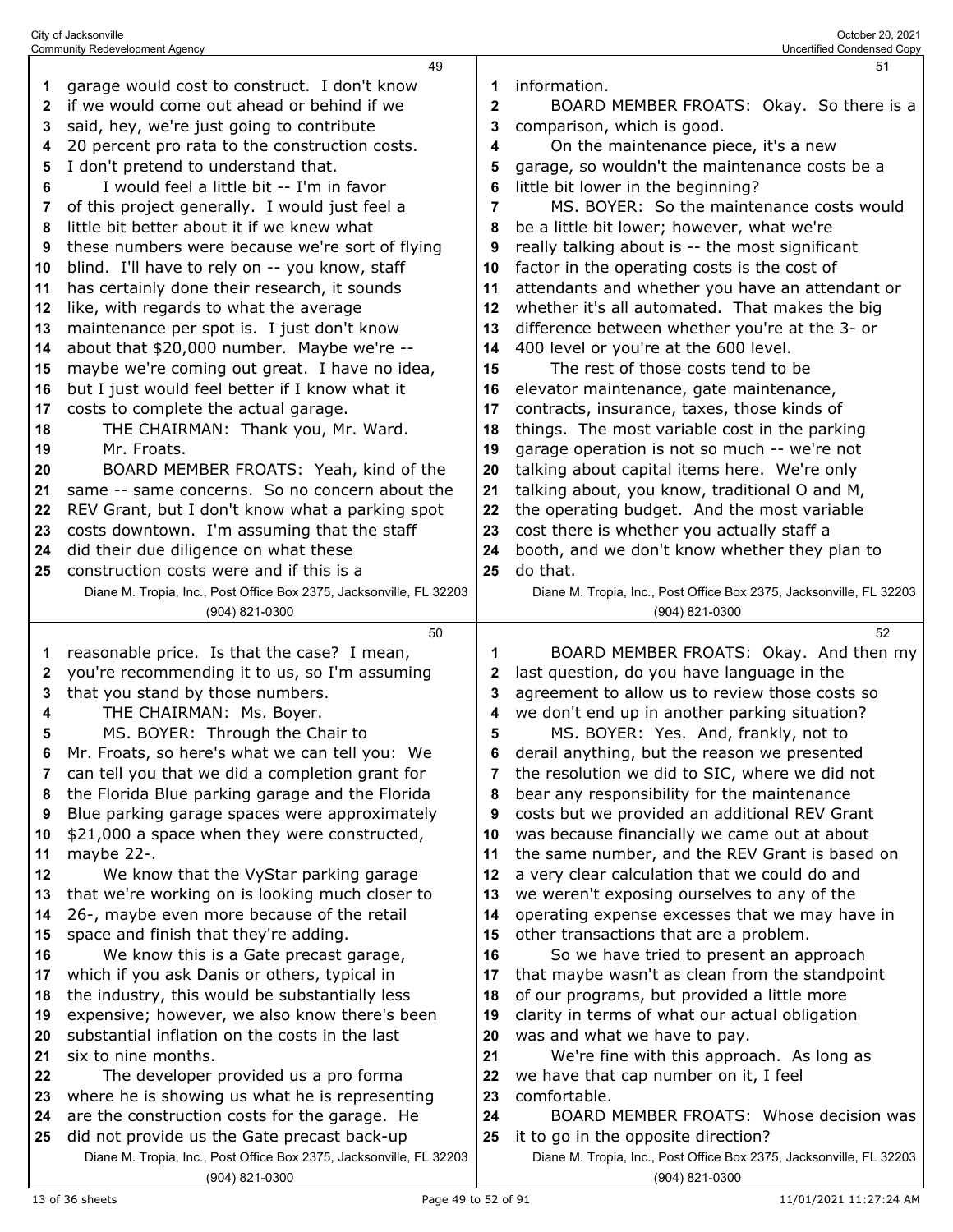|    | Community Redevelopment Agency                                                                                      |              | Uncertified Condensed Copy                                                                              |
|----|---------------------------------------------------------------------------------------------------------------------|--------------|---------------------------------------------------------------------------------------------------------|
|    | 53                                                                                                                  |              | 55                                                                                                      |
| 1  | MS. BOYER: I think Strategic                                                                                        | 1            | project. I think it's -- as you just noted, it                                                          |
| 2  | Implementation felt very uncomfortable about                                                                        | 2            | is a blighted area. It will be great to see                                                             |
| 3  | blending a portion of the REV Grant as covering                                                                     | 3            | that come back.                                                                                         |
|    |                                                                                                                     |              |                                                                                                         |
| 4  | the operating expense and that it really wasn't                                                                     | 4            | I do have a -- continue to have a pretty                                                                |
| 5  | the CRA's responsibility to do that.                                                                                | 5            | good bit of heartburn around the parking                                                                |
| 6  | I understand that concern. I do think                                                                               | 6            | aspects of the project. You know, you folks                                                             |
| 7  | that the CRA -- just as we heard from                                                                               | 7            | will all remember that we have gone round and                                                           |
| 8  | Mr. Demopoulos -- we do have an obligation to                                                                       | 8            | round about downtown parking and the desire to                                                          |
| 9  | look at joint-use parking situations and try to                                                                     | 9            | make efficient use of the City's parking                                                                |
| 10 | make those available to facilitate                                                                                  | 10           | resources that are scattered kind of all over                                                           |
|    |                                                                                                                     |              |                                                                                                         |
| 11 | developments, but I think -- I think it was a                                                                       | 11           | the place.                                                                                              |
| 12 | reasonable request of the committee that we                                                                         | 12           | It strikes me as kind of running counter                                                                |
| 13 | separate those, that we only follow the program                                                                     | 13           | to all of those discussions and the                                                                     |
| 14 | guidelines on the REV Grant, and that the City                                                                      | 14           | consultant's prior studies for the City to                                                              |
| 15 | bear the responsibility for the maintenance                                                                         | 15           | effectively buy 90 new spaces in a garage                                                               |
| 16 | costs, which they are willing to do. And I                                                                          | 16           | simply because it's convenient and directly                                                             |
| 17 | think as long as we have a cap, it is not an                                                                        | 17           | across the street from JFRD. They may have                                                              |
| 18 | unreasonable request.                                                                                               | 18           | some need for emergency access to vehicles. I                                                           |
|    |                                                                                                                     |              |                                                                                                         |
| 19 | BOARD MEMBER FROATS: Thank you.                                                                                     | 19           | would really doubt, as I sit here right now,                                                            |
| 20 | THE CHAIRMAN: Thank you, Mr. Froats.                                                                                | 20           | that they need to have 90 spots on a 24-hour                                                            |
| 21 | For my part, I would say that this is, you                                                                          | 21           | basis for emergency stuff in the heart of                                                               |
| 22 | know, one of the more significant blighted                                                                          | 22           | downtown. If that's the case, they probably                                                             |
| 23 | areas of town. I was really happy to see                                                                            | 23           | ought to move headquarters out of downtown to a                                                         |
| 24 | Ambassador, you know, hopefully, move forward,                                                                      | 24           | place where they can store vehicles all day                                                             |
| 25 | and this is an integral part of that. I think                                                                       | 25           | long. It just strikes me as an inconsistent                                                             |
|    | Diane M. Tropia, Inc., Post Office Box 2375, Jacksonville, FL 32203                                                 |              | Diane M. Tropia, Inc., Post Office Box 2375, Jacksonville, FL 32203                                     |
|    |                                                                                                                     |              |                                                                                                         |
|    |                                                                                                                     |              |                                                                                                         |
|    | (904) 821-0300                                                                                                      |              | (904) 821-0300                                                                                          |
|    | 54                                                                                                                  |              | 56                                                                                                      |
| 1  | this is in our wheelhouse with what we need to                                                                      | 1            | use, particularly in light of the fact that we                                                          |
| 2  | be supporting, and I'm excited about this                                                                           | $\mathbf{2}$ | have all kinds of other facilities available to                                                         |
| 3  | project.                                                                                                            | 3            | us that are underutilized, albeit less                                                                  |
| 4  | And Ms. Boyer stole my thunder. I agree,                                                                            | 4            | convenient.                                                                                             |
| 5  | I don't think it's proper for us to use, you                                                                        | 5            | You know, the acquisition of this -- of                                                                 |
| 6  | know, CRA REV Grant money to offset a City                                                                          | 6            | these spots kind of also seems to run counter                                                           |
| 7  |                                                                                                                     | 7            |                                                                                                         |
| 8  | ongoing maintenance obligation for a parking                                                                        | 8            | to this idea. I mean, we're buying 90 spots in                                                          |
|    | garage. Those seems to be inconsistent to me.                                                                       |              | this garage, where if you make just kind of                                                             |
| 9  | I mean, it may seem comfortable. It may seem                                                                        | 9            | some reasonable assumptions about price and the                                                         |
| 10 | more -- I mean, if we were operating as a                                                                           | 10           | like, effectively we're getting somewhere in                                                            |
| 11 | business, as people, you know, say government                                                                       | 11           | the neighborhood of 15 -- you know, we're                                                               |
| 12 | should operate like a business, and we were all                                                                     | 12           | buying at 15 years of operational costs.                                                                |
| 13 | one thing, all one pocket -- I understand your                                                                      | 13           | That's not including whatever our maintenance                                                           |
| 14 | concern.                                                                                                            | 14           | contribution is going to work out to be.                                                                |
| 15 | That certainty in number makes sense,                                                                               | 15           | It just doesn't strike me as a good                                                                     |
| 16 | Mr. Froats. But I think where we sit today,                                                                         | 16           | economic deal. It doesn't strike me as a good                                                           |
| 17 | wearing more than one hat, I'm uncomfortable                                                                        | 17           | deal from a policy perspective. And I just --                                                           |
| 18 | with just -- so I support the measure for that                                                                      | 18           | I don't -- I just fundamentally don't agree                                                             |
| 19 | reason, and I'm excited that we can actually do                                                                     | 19           | with this aspect of the transaction.                                                                    |
|    |                                                                                                                     |              |                                                                                                         |
| 20 | something in this area of town instead of raise                                                                     | 20           | So that's -- those are my comments. Thank                                                               |
| 21 | rats.                                                                                                               | 21           | you, Braxton.                                                                                           |
| 22 | Anybody else have a comment?                                                                                        | 22           | THE CHAIRMAN: Anyone else?                                                                              |
| 23 | Mr. Adams.                                                                                                          | 23           | BOARD MEMBERS: (No response.)                                                                           |
| 24 | BOARD MEMBER ADAMS: Just briefly, I am,                                                                             | 24           | THE CHAIRMAN: I'll call for a vote then.                                                                |
| 25 | obviously, in favor of the REV Grant for the<br>Diane M. Tropia, Inc., Post Office Box 2375, Jacksonville, FL 32203 | 25           | Mr. Barakat, how are you voting?<br>Diane M. Tropia, Inc., Post Office Box 2375, Jacksonville, FL 32203 |

(904) 821-0300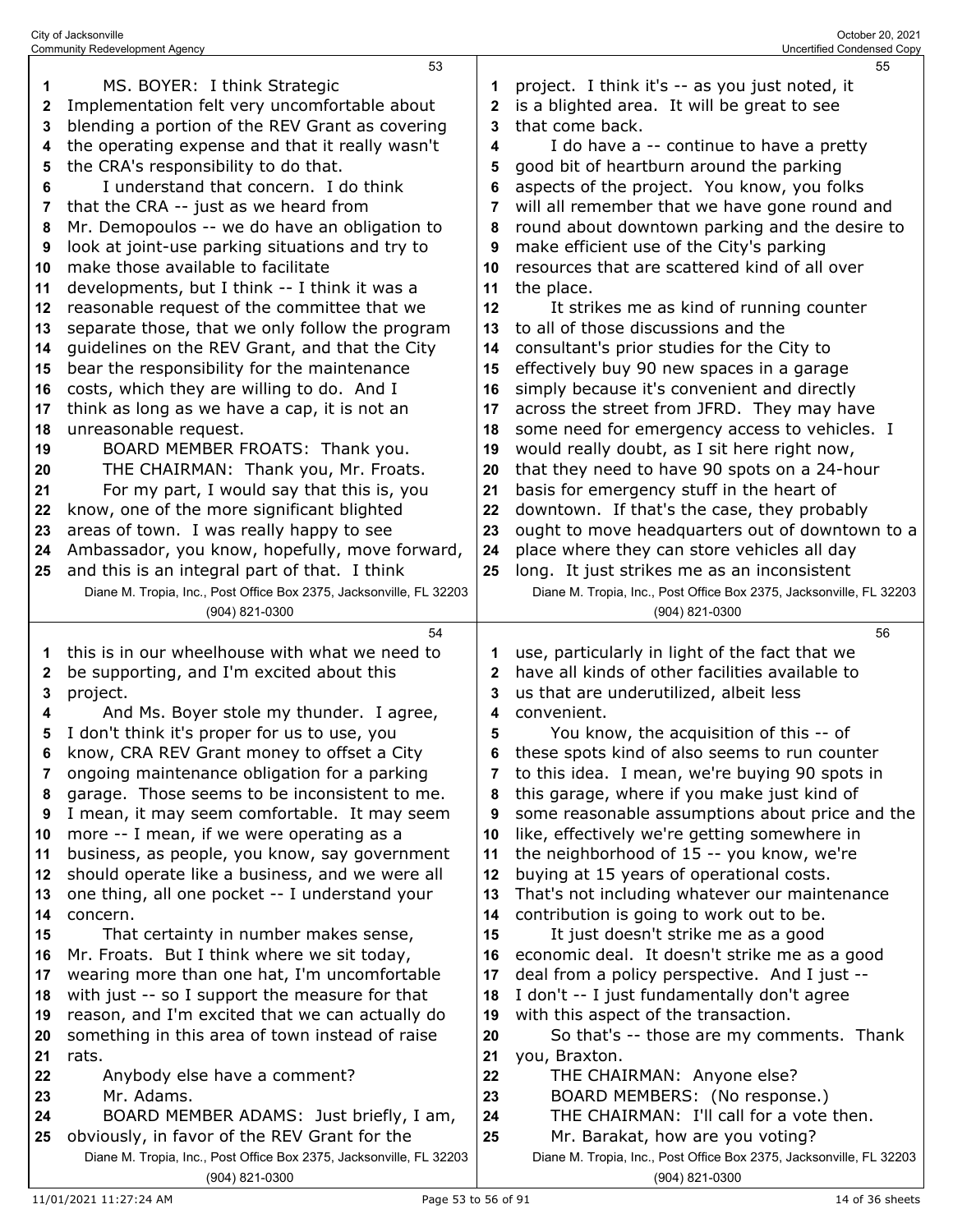|          | City of Jacksonville<br><b>Community Redevelopment Agency</b>                                   |             | October 20, 2021<br>Uncertified Condensed Copy                                              |
|----------|-------------------------------------------------------------------------------------------------|-------------|---------------------------------------------------------------------------------------------|
|          | 57                                                                                              |             | 59                                                                                          |
| 1        | BOARD MEMBER BARAKAT: I approve.                                                                | 1           | property currently developed as a surface                                                   |
| 2        | THE CHAIRMAN: And, again, I guess, just                                                         | $\mathbf 2$ | parking lot and utilized under a former lease                                               |
| 3        | for the record, we're voting on Resolution                                                      | 3           | agreement with the residents of Churchwell                                                  |
| 4        | 2021-10-03.                                                                                     | 4           | Lofts.                                                                                      |
| 5        | Mr. Barakat, again, you vote in favor?                                                          | 5           | So what we're actually voting on today                                                      |
| 6        | BOARD MEMBER BARAKAT: Yes, sir.                                                                 | 6           | is -- by this board, is to enter into a                                                     |
| 7        | THE CHAIRMAN: Ms. Worsham.                                                                      | 7           | disposition of this property, the 30-day notice                                             |
| 8        | BOARD MEMBER WORSHAM: In favor.                                                                 | 8           | requirement and everything that comes along                                                 |
| 9        | THE CHAIRMAN: Mr. Citrano.                                                                      | 9           | with that disposition.                                                                      |
| 10       | BOARD MEMBER CITRANO: I'm in favor.                                                             | 10          | The terms of the disposition will be                                                        |
| 11       | THE CHAIRMAN: Mr. Gibbs.                                                                        | 11          | that -- what we're proposing is a lease with                                                |
| 12       | BOARD MEMBER GIBBS: I'm in favor.                                                               | 12          | the Churchwell Lofts Condominium Association.                                               |
|          | THE CHAIRMAN: Mr. Ward.                                                                         |             |                                                                                             |
| 13       |                                                                                                 | 13          | Those are provided to you in your term sheet.                                               |
| 14       | BOARD MEMBER WARD: I'm in favor.                                                                | 14          | And so basically what we're looking at, the                                                 |
| 15       | THE CHAIRMAN: Mr. Froats.                                                                       | 15          | terms of that disposition would call for a rate                                             |
| 16       | BOARD MEMBER FROATS: In favor.                                                                  | 16          | of \$65 per space, which is \$60.47, plus tax,                                              |
| 17       | THE CHAIRMAN: I'm also in favor.                                                                | 17          | per month, payable monthly, which equates to                                                |
| 18       | That passes with a vote of seven to zero,                                                       | 18          | \$2,340 per month for the 36 spaces.                                                        |
| 19       | Resolution 2021-10-03.                                                                          | 19          | That monthly rent would then be offset by                                                   |
| 20       | Thank you.                                                                                      | 20          | maintenance, repairs, utilities, and operations                                             |
| 21       | BOARD MEMBER ADAMS: Could I make a                                                              | 21          | as defined in the term sheet. And so the                                                    |
| 22       | request relative to this resolution, just kind                                                  | 22          | monthly rate of 2,340, less monthly expenses,                                               |
| 23       | of on a going-forward basis? Sorry to                                                           | 23          | which we reviewed from the tenant, average                                                  |
| 24       | interrupt again, Braxton.                                                                       | 24          | about \$610 per month, rounded. So the proposed                                             |
| 25       | THE CHAIRMAN: Go ahead, Mr. Adams.                                                              | 25          | lease cost, then, would be \$1,730 per month.                                               |
|          | Diane M. Tropia, Inc., Post Office Box 2375, Jacksonville, FL 32203                             |             | Diane M. Tropia, Inc., Post Office Box 2375, Jacksonville, FL 32203                         |
|          | (904) 821-0300                                                                                  |             | (904) 821-0300                                                                              |
|          | 58                                                                                              |             | 60                                                                                          |
| 1        | BOARD MEMBER ADAMS: It strikes me, again,                                                       | 1           | The initial term of the ground lease would                                                  |
| 2        | as being problematic that we're tying these two                                                 | 2           | be for a period of five years from the                                                      |
| 3        | pieces of business together in a single                                                         | 3           | effective date, unless terminated earlier by                                                |
| 4        | resolution. Obviously, you know, it's fine in                                                   | 4           | tenant default. There would be an option for a                                              |
| 5        | the end today, everybody agrees with it. But                                                    | 5           | renewal of one additional five-year term upon                                               |
| 6        | if we're dealing with REV grants and the Office                                                 | 6           | maturity and without further notice of                                                      |
| 7        | of Public Parking and dealing with some of                                                      | 7           | disposition so long as it was on mutually                                                   |
| 8        | these other things that we do, although it                                                      | 8           | agreed terms by both lessor and lessee. Those                                               |
| 9        | might be part of the same project, it strikes                                                   | 9           | terms may or may not mirror the terms as found                                              |
| 10       | me that we might want to address these pieces                                                   | 10          | in the original ground lease agreement.                                                     |
| 11       | of business separately so that, at a minimum,<br>City Council deals with them separately in the | 11          | The tenant is going to be -- will be                                                        |
| 12       | future.                                                                                         | 12<br>13    | responsible for all costs associated with<br>compliance with the Municipal Code, which must |
| 13       | THE CHAIRMAN: Thank you, Mr. Adams.                                                             |             |                                                                                             |
| 14       | BOARD MEMBER ADAMS: Thank you.                                                                  | 14          | be met by July 1st, 2024. Those requirements<br>include fencing and landscaping and our     |
| 15<br>16 | THE CHAIRMAN: Next order of business is                                                         | 15<br>16    | requirements for all surface parking lots in                                                |
| 17       | Resolution 2021-10-04. It's a parking lot                                                       | 17          | our downtown area.                                                                          |
| 18       | disposition. It's actually a proposed lease                                                     | 18          | And so costs incurred in compliance with                                                    |
| 19       | agreement on East Forsyth Street and North                                                      | 19          | that requirement may be used to further offset                                              |
| 20       | Market Street. Mr. Dimitri is here, I know,                                                     | 20          | rent in equal monthly amortization over a                                                   |
| 21       | interested in this issue.                                                                       | 21          | one-year period so long as rent does not fall                                               |
| 22       | Mr. Kelley.                                                                                     | 22          | below \$0 per month and to the extent that such                                             |
| 23       | MR. KELLEY: Thank you, Mr. Chair.                                                               | 23          | approved costs cannot be fully amortized over a                                             |
|          | So Resolution 2021-10-04 authorizes the                                                         |             | one-year period. Costs may be further                                                       |
| 24<br>25 | disposition of a .38-acre parcel of real                                                        | 24<br>25    | amortized over the number of months necessary                                               |
|          | Diane M. Tropia, Inc., Post Office Box 2375, Jacksonville, FL 32203                             |             | Diane M. Tropia, Inc., Post Office Box 2375, Jacksonville, FL 32203                         |
|          | (904) 821-0300                                                                                  |             | (904) 821-0300                                                                              |
|          |                                                                                                 |             |                                                                                             |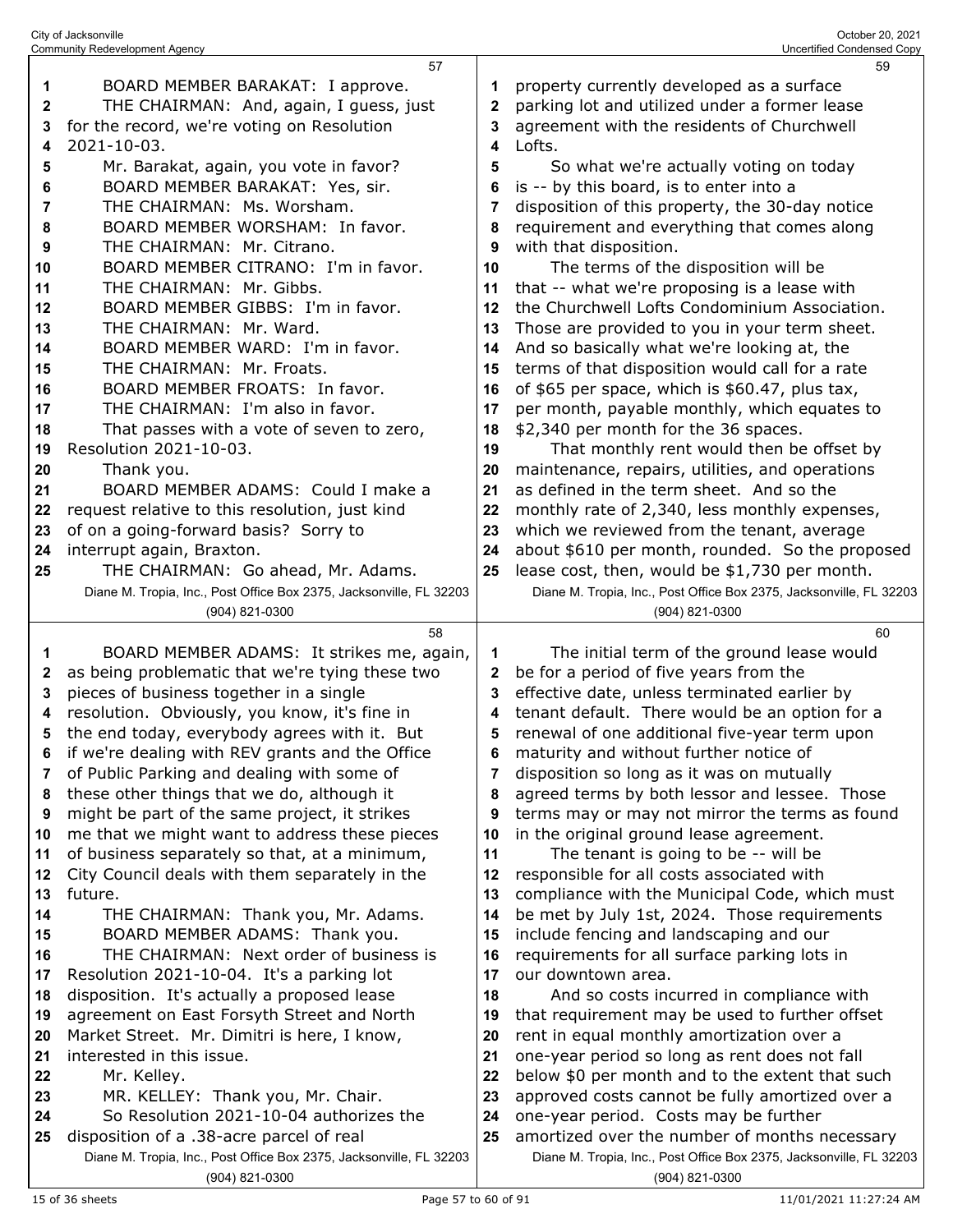| 1            | to fully recoup those expenditures.                                                                                 | 1            | know? It's a question to Mr. Kelley.                                          |
|--------------|---------------------------------------------------------------------------------------------------------------------|--------------|-------------------------------------------------------------------------------|
| $\mathbf{2}$ | The City does have and will have a right                                                                            | $\mathbf{2}$ | THE CHAIRMAN: I want to -- a finer point                                      |
| 3            | to terminate this lease agreement with a                                                                            | 3            | on that question. When it says "develop," does                                |
| 4            | 180-day notice to the tenant, but only if the                                                                       | 4            | that mean or sell it to a developer?                                          |
| 5            | City plans to use the premises for City or                                                                          | 5            | MR. KELLEY: Through the Chair and to the                                      |
| 6            | public purposes, develop the premises, or                                                                           | 6            | Chair, my understanding is that this would --                                 |
| 7            | contract with a third party to develop the                                                                          | 7            | to make that decision would require an approval                               |
| 8            | premises.                                                                                                           | 8            | by the REPD Committee, which I would presume                                  |
| 9            | If in such case the City elects to                                                                                  | 9            | would be the point in time that if the REPD                                   |
| 10           | terminate the lease and the ground lease                                                                            | 10           | Committee decides that it's in the best                                       |
| 11           | agreement has not been fully amortized, the                                                                         | 11           | interest of downtown, meeting our BID and CRA                                 |
| 12           | tenant will be eligible for a lump sum payment                                                                      | 12           | goals, to dispose of this property through a                                  |
| 13           | from the DIA or the City of any remaining                                                                           | 13           | disposition, whether it's a negotiated                                        |
| 14           | unamortized approved expenditures owed as of                                                                        | 14           | disposition or otherwise, that it would be upon                               |
| 15           | such date.                                                                                                          | 15           | approval by the REPD Committee.                                               |
| 16           | And I'm happy to answer any questions.                                                                              | 16           | THE CHAIRMAN: I just want to make sure                                        |
| 17           | THE CHAIRMAN: I guess we need a motion                                                                              | 17           | that it's clear. I'm not sure that -- I think                                 |
| 18           | before we have discussion. Is there a motion                                                                        | 18           | the -- the way the current language is written,                               |
| 19           | on the resolution?                                                                                                  | 19           | we're limiting our ability to dispose of it. I                                |
| 20           | BOARD MEMBER BARAKAT: Move to approve.                                                                              | 20           | think it should be -- we should have an                                       |
| 21           | BOARD MEMBER WORSHAM: I'll second.                                                                                  | 21           | absolute right.                                                               |
|              | THE CHAIRMAN: Motion by Mr. Barakat,                                                                                | 22           | MS. BOYER: Through the Chair, I think if                                      |
| 22           | second by Ms. Worsham.                                                                                              | 23           | you'll look on the term sheet, under the                                      |
| 23           |                                                                                                                     |              |                                                                               |
| 24           | Mr. Barakat, since you stepped forward and                                                                          | 24           | paragraph that says "City's right to                                          |
| 25           | made the motion, do you have any comments or                                                                        | 25           | terminate," that's where we --                                                |
|              | Diane M. Tropia, Inc., Post Office Box 2375, Jacksonville, FL 32203                                                 |              | Diane M. Tropia, Inc., Post Office Box 2375, Jacksonville, FL 32203           |
|              | (904) 821-0300                                                                                                      |              | (904) 821-0300                                                                |
|              |                                                                                                                     |              |                                                                               |
|              | 62                                                                                                                  |              | 64                                                                            |
| 1            | questions?                                                                                                          | 1            | THE CHAIRMAN: Yeah.                                                           |
| $\mathbf{2}$ | BOARD MEMBER BARAKAT: I think this is a                                                                             | $\mathbf{2}$ | MS. BOYER: Okay. So the intent was that                                       |
| 3            | good proposal. I think the residents need some                                                                      | 3            | the City could provide 180 days prior written                                 |
| 4            | certainty regarding their parking future. We                                                                        | 4            | notice to the tenant if the City plans to use                                 |
| 5            | don't want to be in the business of making                                                                          | 5            | it for City or public purposes -- so anything                                 |
| 6            | residential spaces less than marketable as we                                                                       | 6            | that we plan to do with it for City or public                                 |
| 7            | try to develop our downtown, so I think this is                                                                     | 7            | purposes, we plan to --                                                       |
| 8            | a good choice.                                                                                                      | 8            | When you're saying "develop it," whether                                      |
| 9            | I like the fact that there is an option to                                                                          | 9            | that should be enter into a development                                       |
| 10           | terminate. You know, we do want to develop                                                                          | 10           | agreement, you know, public or private                                        |
| 11           | this property. I think the residents do need                                                                        | 11           | development, or contract with a third party to                                |
| 12           | to understand as we develop downtown, having                                                                        | 12           | develop it, which is what we're trying to cover                               |
| 13           | ongoing access to surface parking will                                                                              | 13           | in the next line, or issue a request for                                      |
| 14           | eventually become a thing of the past, but I'm                                                                      | 14           | proposals for further development. So we were                                 |
| 15           | glad we have that flexibility.                                                                                      | 15           | trying to cover all the eventualities where we                                |
| 16           | My only question is, as it relates to that                                                                          | 16           | would either develop it ourselves or we                                       |
| 17           | right to terminate -- it says that if we                                                                            | 17           | contract with a third party to develop it or                                  |
| 18           | develop the premises -- I just want to make                                                                         | 18           | issue a notice. In any of those events, we                                    |
| 19           | sure we don't get encumbered if we make this                                                                        | 19           | could exercise that 180 days, so --                                           |
| 20           | solicitation or don't get lost in the weeds.                                                                        | 20           | THE CHAIRMAN: So let me ask you, why is                                       |
| 21           | At what point do we make that right -- at                                                                           | 21           | the "only if" language in there? Why do we                                    |
| 22           | what point do we provide the residents that                                                                         | 22           | need that? What are we limiting the City to in                                |
| 23           | notice for termination? Is that when we submit                                                                      | 23           | that $-$                                                                      |
| 24           | a solicitation into the marketplace or when we                                                                      | 24           | MS. BOYER: So strike the "but only" and                                       |
| 25           | enter into a development agreement or do you<br>Diane M. Tropia, Inc., Post Office Box 2375, Jacksonville, FL 32203 | 25           | say --<br>Diane M. Tropia, Inc., Post Office Box 2375, Jacksonville, FL 32203 |

City of Jacksonville October 20, 2021 Community Redevelopment Agency Uncertified Condensed Copy

(904) 821-0300

(904) 821-0300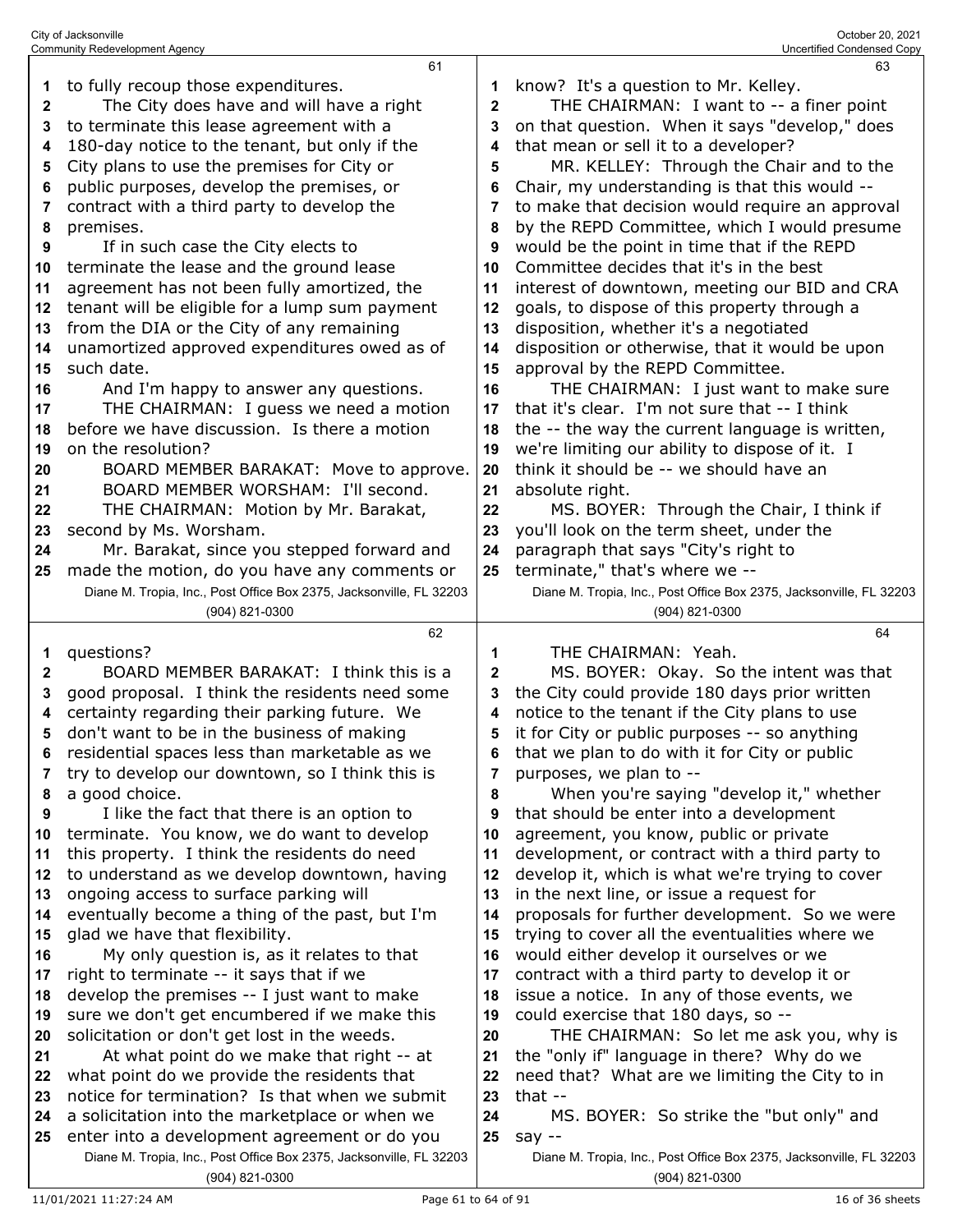|        | 65                                                                  |              | 67                                                                                               |
|--------|---------------------------------------------------------------------|--------------|--------------------------------------------------------------------------------------------------|
| 1      | THE CHAIRMAN: How about just a period                               | 1            | understanding, through the Chair to                                                              |
| 2      | after the word "tenant"?                                            | $\mathbf{2}$ | Mr. Barakat.                                                                                     |
| 3      | MR. KELLEY: Mr. Chair, if I understand                              | 3            | BOARD MEMBER BARAKAT: And so then when we                                                        |
| 4      | your question correctly, I believe that that --                     | 4            | go to market it to a developer, we can say to a                                                  |
| 5      | this language is taken directly from the                            | 5            | developer with clarity we would control the                                                      |
| 6      | existing lease agreement, and --                                    | 6            | site after a certain date. That was my                                                           |
| 7      | THE CHAIRMAN: We don't have an existing                             | 7            | concern, that we go through the (inaudible), we                                                  |
| 8      | lease agreement.                                                    | 8            | don't have an unintended incumbrance on the                                                      |
| 9      | MR. KELLEY: Yes, sir, that's correct.                               | 9            | property. So I'm good with the language as                                                       |
| 10     | The prior lease agreement, you're correct.                          | 10           | proposed.                                                                                        |
| 11     | My understanding is that this language was                          | 11           | THE CHAIRMAN: Ms. Worsham.                                                                       |
| 12     | in there just to inhibit -- or prohibit the                         | 12           | BOARD MEMBER WORSHAM: Just to clarify,                                                           |
| 13     | City from arbitrarily deciding that we just                         | 13           | the five-year lease -- and during that time                                                      |
| 14     | want to put it back on the market for anybody's                     | 14           | period, they must bring that property up to the                                                  |
| 15     | monthly use. And if that's the will of the                          | 15           | new code that we have for parking lots, which                                                    |
| 16     | board, then, obviously, that's what we'll                           | 16           | include all the required landscaping, and --                                                     |
| 17     | follow.                                                             | 17           | and they'll get a credit back for that expense                                                   |
| 18     | THE CHAIRMAN: I mean, I'm out of line. I                            | 18           | that they had?                                                                                   |
| 19     | don't normally mean to be interrupting,                             | 19           | MS. BOYER: (Nods head.)                                                                          |
| 20     | particularly Mr. Barakat, but I -- but that --                      | 20           | BOARD MEMBER WORSHAM: Question to -- are                                                         |
| 21     | we've done that before and it's still chewing                       | 21           | we giving them a time frame to bring that                                                        |
| 22     | on this board and the City.                                         | 22           | parking lot up to code?                                                                          |
| 23     | Anyway, Mr. Barakat, I'm sorry.                                     | 23           | MR. KELLEY: Through the Chair to                                                                 |
| 24     | BOARD MEMBER BARAKAT: That's fine.                                  | 24           | Ms. Worsham, so the current overlay requirement                                                  |
| 25     | I think -- as far as addressing your                                | 25           | is by July 1st of 2024. So that is the date by                                                   |
|        | Diane M. Tropia, Inc., Post Office Box 2375, Jacksonville, FL 32203 |              | Diane M. Tropia, Inc., Post Office Box 2375, Jacksonville, FL 32203                              |
|        | (904) 821-0300                                                      |              | (904) 821-0300                                                                                   |
|        | 66                                                                  |              | 68                                                                                               |
| 1      | concern, Mr. Gillam, since you voiced your                          | 1            | which they must have completed that, which is                                                    |
| 2      | concern, I think the residents probably need                        | 2            | common with -- or consistent with other surface                                                  |
| 3      | some kind of cooperation from the City and some                     | 3            | parking lots. And should they choose to do it                                                    |
| 4<br>5 | certainty.<br>If we were to arbitrarily sell this                   | 4<br>5       | earlier, the one-year amortization will begin<br>upon their completion of that work and bringing |
|        | property and flip it to somebody, I don't                           | 6            | it into compliance.                                                                              |
| 7      | I'm trying to think why we would want that                          | 7            | BOARD MEMBER WORSHAM: All right.                                                                 |
| 8      | right. I get that flexibility is in our favor                       | 8            | Thank you.                                                                                       |
| 9      | and we don't want to tie our hands. But since                       | 9            | THE CHAIRMAN: Mr. Adams.                                                                         |
| 10     | this is already purposed -- this lot is already                     | 10           | BOARD MEMBER ADAMS: My only question, I                                                          |
| 11     | purposed to a residential development, I think                      | 11           | guess, to the -- back to the "but only"                                                          |
| 12     | we want to be thoughtful about taking this                          | 12           | language, what -- and as I'm reading it, it                                                      |
| 13     | parking away from them without helping them                         | 13           | seems to cover pretty much -- it gives us an                                                     |
| 14     | with another solution or bettering downtown in                      | 14           | out for pretty much any situation I can think                                                    |
| 15     | a larger way, so --                                                 | 15           | of. Is there -- and maybe Mr. Barakat can                                                        |
| 16     | I'm okay with the "only if" language                                | 16           | answer this, but is there a situation that we                                                    |
| 17     | unless there's something I'm not thinking of.                       | 17           | would not be able to terminate? What would be                                                    |
| 18     | I just want to make sure that it's clear as to                      | 18           | a -- what would be something that would fall                                                     |
| 19     | when that notice will occur. And it sounds                          | 19           | outside of the "but only" language in our                                                        |
| 20     | like, based on the various scenarios, there is                      | 20           | termination?                                                                                     |
| 21     | clarity on when that would occur. And if we                         | 21           | MS. BOYER: Mr. Chair.                                                                            |
| 22     | decide to solicit it at the REPD meeting,                           | 22           | THE CHAIRMAN: I'm sorry. Ms. Boyer.                                                              |
| 23     | that's the day when a notice would occur; is                        | 23           | MS. BOYER: Through the Chair to                                                                  |
| 24     | that what I'm understanding, Mr. Kelley?                            | 24           | Mr. Adams, the circumstance that would not be                                                    |
| 25     | MR. KELLEY: That would be my                                        | 25           | captured is if we had someone else offering us                                                   |
|        | Diane M. Tropia, Inc., Post Office Box 2375, Jacksonville, FL 32203 |              | Diane M. Tropia, Inc., Post Office Box 2375, Jacksonville, FL 32203                              |
|        |                                                                     |              |                                                                                                  |
|        | (904) 821-0300                                                      |              | (904) 821-0300                                                                                   |

City of Jacksonville October 20, 2021 Community Redevelopment Agency Uncertified Condensed Copy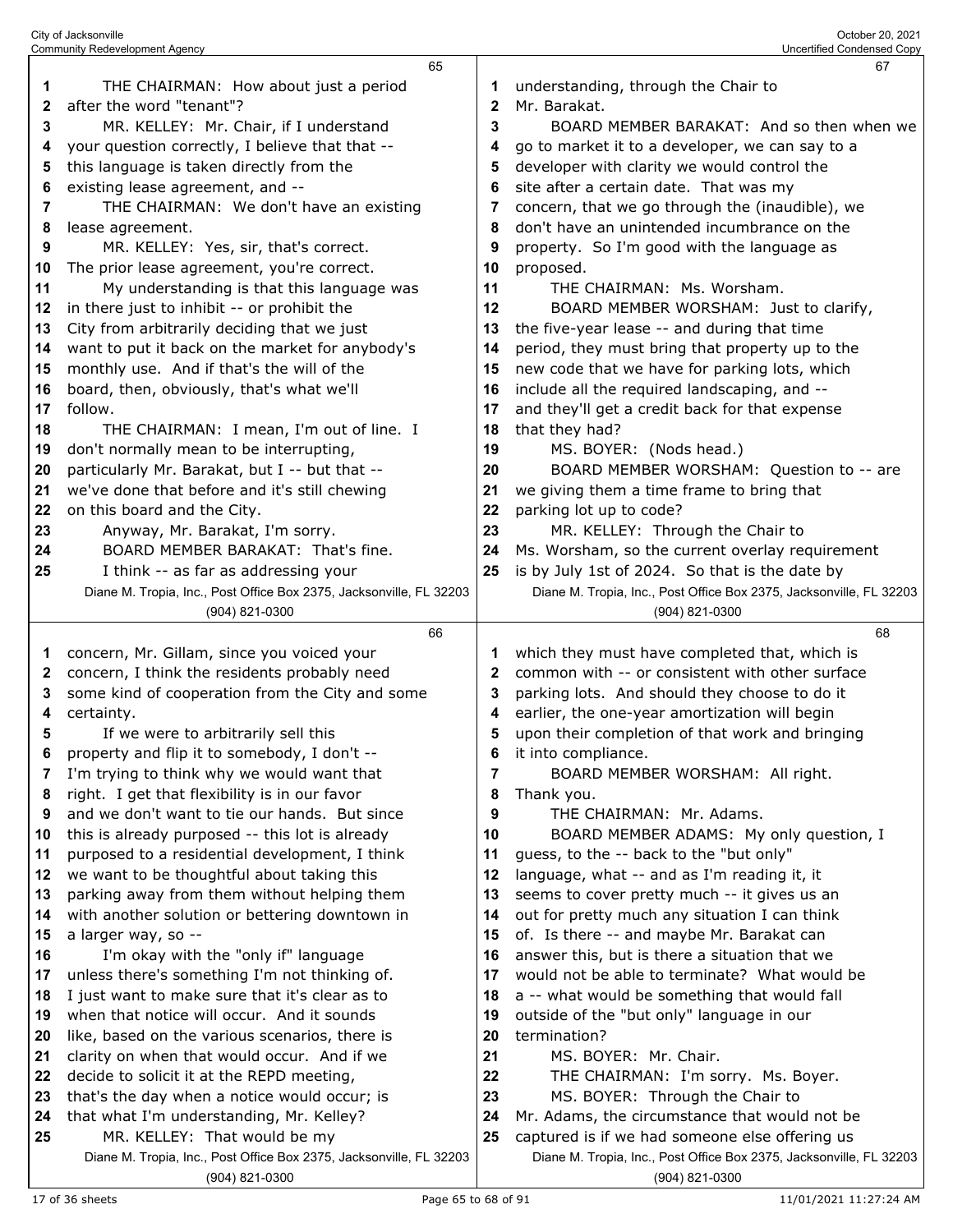|    | 69                                                                  |              | 71                                                                  |
|----|---------------------------------------------------------------------|--------------|---------------------------------------------------------------------|
| 1  | more money per space for parking in the surface                     | 1            | Because I find us in the situation of having to                     |
| 2  | parking lot and we wanted to terminate with                         | 2            | resolve this for you.                                               |
| 3  | this tenant and lease it to a different tenant                      | 3            | (Ms. Trimmer approaches the podium.)                                |
| 4  | for surface parking. That's the circumstance                        | 4            | MS. TRIMMER: Through the Chair, I would                             |
| 5  | that would not be covered. It wouldn't be a                         | 5            | love to some day buy you drinks and explain the                     |
| 6  | City or public purpose and it wouldn't be for                       | 6            | whole sordid story, but it is long and it is                        |
| 7  | development.                                                        | 7            | sordid and it was an issue with the developer,                      |
| 8  | THE CHAIRMAN: Thank you, Ms. Boyer.                                 | 8            | that after turnover, the residents -- these are                     |
|    | Mr. Adams.                                                          |              |                                                                     |
| 9  |                                                                     | 9            | homeowners, these are condominium, fee-simple                       |
| 10 | BOARD MEMBER ADAMS: Okay. That's all                                | 10           | ownership -- had to negotiate the best deal                         |
| 11 | I've got.                                                           | 11           | they could to salvage what they understood to                       |
| 12 | Thank you.                                                          | 12           | be a very long-term, decades-long solution for                      |
| 13 | THE CHAIRMAN: Mr. Citrano.                                          | 13           | parking.                                                            |
| 14 | BOARD MEMBER CITRANO: I find myself                                 | 14           | BOARD MEMBER FROATS: And so you tried to                            |
| 15 | agreeing with Oliver on everything in this                          | 15           | go after the developer with no success or the                       |
| 16 | meeting.                                                            | 16           | developer is no longer in business or --                            |
| 17 | I'm fine with the right to terminate                                | 17           | MS. TRIMMER: Well, with condominiums                                |
| 18 | paragraph. I think that these residents                             | 18           | they're developed and at some point in time the                     |
| 19 | deserve and need certainty. And this paragraph                      | 19           | developer is no longer in the deal and it turns                     |
| 20 | does allow for the City, the DIA, to navigate                       | 20           | over to the condominium association. So where                       |
| 21 | things if things change. So I'm fine with this                      | 21           | we are at this point and where we were at the                       |
| 22 | resolution.                                                         | 22           | last negotiation is the condominium association                     |
| 23 | And I will keep in mind that, even though                           | 23           | itself now has control of the condominium, and                      |
| 24 | there's only 36 units, 36 residents, but these                      | 24           | they're in the position of having to negotiate                      |
| 25 | are homeowners that have decided to make their                      | 25           | after the fact for what the developer failed to                     |
|    | Diane M. Tropia, Inc., Post Office Box 2375, Jacksonville, FL 32203 |              | Diane M. Tropia, Inc., Post Office Box 2375, Jacksonville, FL 32203 |
|    | (904) 821-0300                                                      |              | (904) 821-0300                                                      |
|    |                                                                     |              |                                                                     |
|    |                                                                     |              | 72                                                                  |
|    | 70                                                                  |              |                                                                     |
| 1  | permanent residence in our CRA, and I think                         | 1            | honor when the units were sold to them and the                      |
| 2  | that is -- we need a lot more of that.                              | $\mathbf{2}$ | deal that they thought they were buying into                        |
| 3  | So, again, I'm good with it. And I think                            | 3            | when they purchased, again, this fee-simple                         |
| 4  | the certainty that they are asking for we                           | 4            | ownership in real estate downtown.                                  |
| 5  | should give them.                                                   | 5            | So they thought they had one thing. They                            |
|    | THE CHAIRMAN: Mr. Gibbs.                                            | 6            | found out after the fact that wasn't the case                       |
| 7  | BOARD MEMBER GIBBS: I'll not parrot                                 | 7            | so here we are.                                                     |
| 8  | Mr. Barakat or Mr. Citrano. I think this is a                       | 8            | BOARD MEMBER FROATS: So we're sort of the                           |
| 9  | good project.                                                       | 9            | insurance policy, kind of, to this deal,                            |
| 10 | THE CHAIRMAN: Mr. Ward.                                             | 10           | which -- if you remember I was actually very                        |
| 11 | BOARD MEMBER WARD: Nothing from me.                                 | 11           | sympathetic towards your group because I don't                      |
| 12 | Thank you.                                                          | 12           | like surprises. Nobody should be surprised                          |
| 13 | THE CHAIRMAN: Mr. Froats.                                           | 13           | that they have to exit their parking in that                        |
| 14 | BOARD MEMBER FROATS: I'm the bad guy, so                            | 14           | amount of time.                                                     |
| 15 | question for the homeowners association. I                          | 15           | Now, here we are trying to vote on this                             |
| 16 | don't know which one of you represents the                          | 16           | deal, and I kind of view it as a Band-Aid                           |
| 17 | association, but my question is, when you                           | 17           | because all of the activity that's going on                         |
| 18 | leased space here or -- I don't know if you                         | 18           | down here -- this land will become valuable.                        |
| 19 | bought the residences or you leased the                             | 19           | You will not have this parking space for a long                     |
| 20 | residences, what was the deal on the parking?                       | 20           | period of time. Did you attempt to buy the                          |
| 21 | I don't understand why we're in this situation.                     | 21           | space? Did you talk to Ms. Boyer about                              |
| 22 | And my question is -- I don't really need                           | 22           | potentially buying the site?                                        |
| 23 | to know all of the details, but did the -- did                      | 23           | MS. TRIMMER: Through the Chair, part of                             |
| 24 | the residents screw up and miss something or is                     | 24           | what we were doing in the interim when we were                      |
| 25 | it a potential lawsuit with the developer?                          | 25           | kind of working on options was looking at                           |
|    | Diane M. Tropia, Inc., Post Office Box 2375, Jacksonville, FL 32203 |              | Diane M. Tropia, Inc., Post Office Box 2375, Jacksonville, FL 32203 |

City of Jacksonville October 20, 2021 Community Redevelopment Agency Uncertified Condensed Copy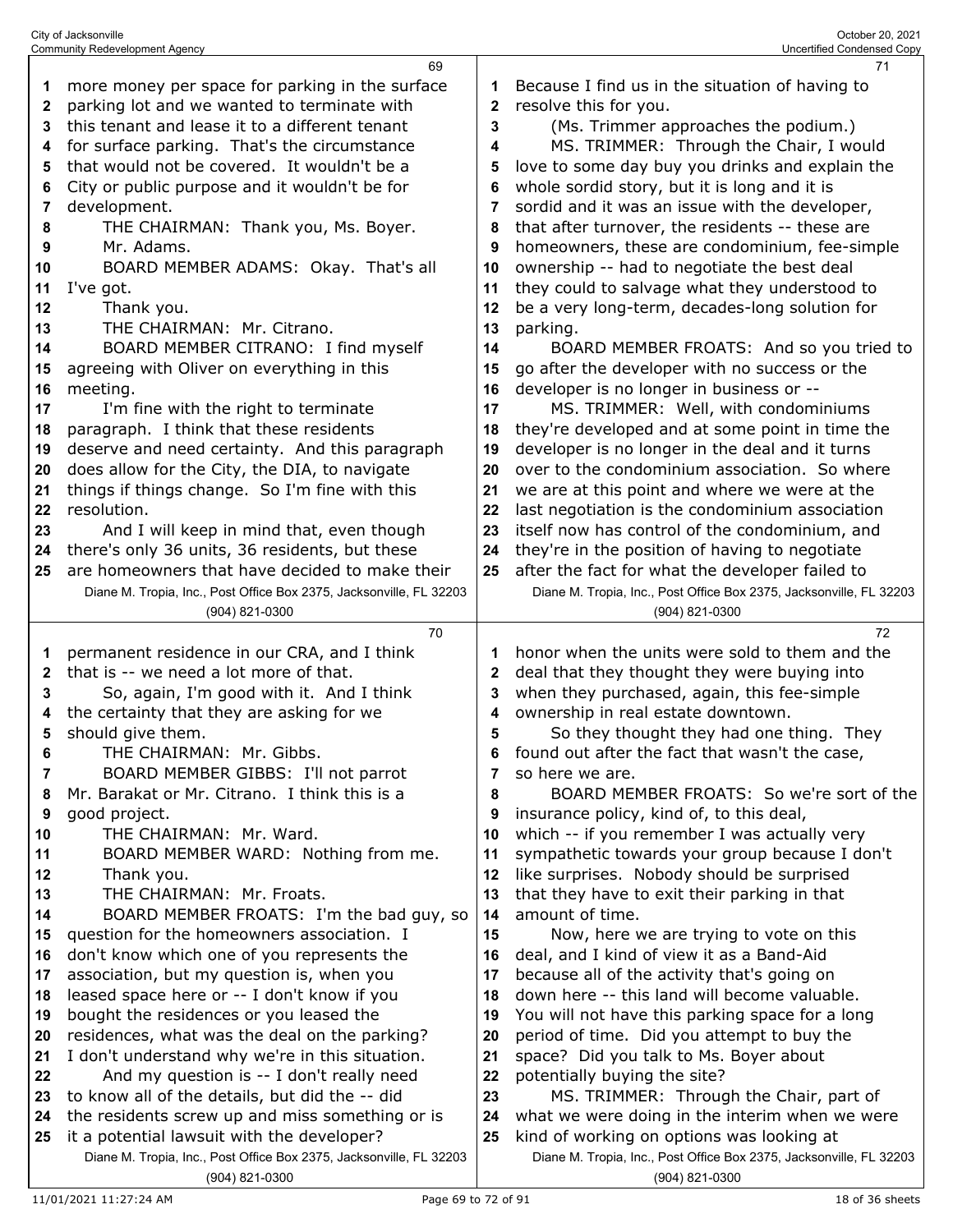|    | <b>Community Redevelopment Agency</b>                               |    | Uncertified Condensed Copy                                          |
|----|---------------------------------------------------------------------|----|---------------------------------------------------------------------|
|    | 73                                                                  |    | 75                                                                  |
| 1  | whether that was something that the City would                      | 1  | per space, and the City is going to be paying                       |
| 2  | entertain. And we understand that the City is                       | 2  | \$17 per -- effectively \$17 a space to maintain                    |
| 3  | not willing to enter into an agreement to                           | 3  | this structure.                                                     |
| 4  | settle it so that it's tying this up as a                           | 4  | And we start talking about what we're --                            |
| 5  | surface parking lot indefinitely.                                   | 5  | these other projects we're looking at, what the                     |
| 6  | The residents do understand that and,                               | 6  | maintenance costs are relative to this other                        |
| 7  | obviously, they would have loved a longer term                      | 7  | project that we're trying to support. And the                       |
| 8  | on the lease and had submitted an LOI with a                        | 8  | (inaudible) projects around town, I have                            |
| 9  | longer term. At this point, with the ten years                      | 9  | concerns, long-term, and I -- I encourage                           |
|    |                                                                     |    |                                                                     |
| 10 | and at least having certainty for that period                       | 10 | the -- you know, the community to continue                          |
| 11 | of time, they're accepting that that's what                         | 11 | searching for a permanent solution, but, again,                     |
| 12 | they're going to get.                                               | 12 | I'm happy, like you, Mr. Froats, to support the                     |
| 13 | BOARD MEMBER FROATS: Except I'm hearing                             | 13 | measure today.                                                      |
| 14 | that you really only have six months of                             | 14 | Any other comments before we vote?                                  |
| 15 | certainty with this -- with our ability to take                     | 15 | BOARD MEMBER GIBBS: We should get the                               |
| 16 | this away from you, so I think the tenants                          | 16 | speaker's identity on the record, please.                           |
| 17 | should know that.                                                   | 17 | THE CHAIRMAN: Ms. Trimmer, she's at 1                               |
| 18 | MS. TRIMMER: We have discussed that                                 | 18 | Independent Drive.                                                  |
| 19 | extensively with the board and the board is                         | 19 | BOARD MEMBER GIBBS: Thank you.                                      |
| 20 | educating everyone. We are taking on faith                          | 20 | THE CHAIRMAN: Mr. Barakat, how do you                               |
| 21 | that the City is not going to turn around and                       | 21 | vote?                                                               |
| 22 | do that tomorrow.                                                   | 22 | BOARD MEMBER BARAKAT: I agree.                                      |
| 23 | BOARD MEMBER FROATS: And looking at other                           | 23 | THE CHAIRMAN: Ms. Worsham.                                          |
| 24 | options -- continuing to look at other options                      | 24 | BOARD MEMBER WORSHAM: I approve.                                    |
| 25 | to buy or enter into a long-term lease?                             | 25 | THE CHAIRMAN: Mr. Citrano.                                          |
|    | Diane M. Tropia, Inc., Post Office Box 2375, Jacksonville, FL 32203 |    | Diane M. Tropia, Inc., Post Office Box 2375, Jacksonville, FL 32203 |
|    | (904) 821-0300                                                      |    | (904) 821-0300                                                      |
|    |                                                                     |    |                                                                     |
|    |                                                                     |    |                                                                     |
|    | 74                                                                  |    | 76                                                                  |
| 1  | MS. TRIMMER: Through the Chair, we have                             | 1  | BOARD MEMBER CITRANO: In favor.                                     |
| 2  | discussed different projects coming on line,                        | 2  | THE CHAIRMAN: Mr. Gibbs.                                            |
| 3  | looking at other options with other garages,                        | 3  | BOARD MEMBER GIBBS: I'm in favor.                                   |
| 4  | things along those lines, and that's what                           | 4  | THE CHAIRMAN: Mr. Ward.                                             |
| 5  | Mr. Demopoulos was alluding to where he said he                     | 5  | BOARD MEMBER WARD: In favor.                                        |
| 6  | looks forward to keeping the conversation open                      | 6  | THE CHAIRMAN: Mr. Froats.                                           |
| 7  | if some other opportunity that does provide                         | 7  | BOARD MEMBER FROATS: In favor.                                      |
| 8  | more longevity and certainty in his -- a better                     | 8  | THE CHAIRMAN: I'm also in favor. The                                |
| 9  | solution presents itself, then we'll definitely                     | 9  | measure passes seven to zero. That is, for the                      |
| 10 | look towards that.                                                  | 10 | record, 2021-10-04.                                                 |
| 11 | BOARD MEMBER FROATS: Thank you.                                     | 11 | The next order of business is 2021-10-05.                           |
| 12 | So I'm in favor with the knowledge that                             | 12 | That's the Bellwether sidewalk grant. Who is                        |
| 13 | this is not a ten-year deal; this is a -- this                      | 13 | going to speak on this?                                             |
| 14 | is -- this could end at some point in time.                         | 14 | Mr. Kelley again. Thank you.                                        |
| 15 | And looking forward, I see it ending because I                      | 15 | MR. KELLEY: Thank you, Mr. Chair.                                   |
| 16 | see the activity that's going on downtown, so                       | 16 | MS. BOYER: And we did take this up at                               |
| 17 | I'm in favor of this resolution.                                    | 17 | REPD, so you have a committee recommendation.                       |
| 18 | THE CHAIRMAN: Thank you, Mr. Froats.                                | 18 | THE CHAIRMAN: Okay. Mr. Kelley, and then                            |
| 19 | I share your concern and also, you know,                            | 19 | I'll turn it over to the chair of Retail                            |
| 20 | the needs of the community. It's a terrible                         | 20 | Enhancement.                                                        |
| 21 | situation and I'm happy to participate and                          | 21 | MR. KELLEY: Thank you, Mr. Chair.                                   |
| 22 | support this measure this time.                                     | 22 | This is very straightforward. This is our                           |
| 23 | I do think it's a temporary issue. This                             | 23 | sidewalk enhancement grant application from the                     |
| 24 | equates to just -- you know, more numbers. I'm                      | 24 | Bellwether restaurant. I think most people                          |
| 25 | not normally a numbers person, but \$48 a month                     | 25 | know it's over on Forsyth Street. So                                |
|    | Diane M. Tropia, Inc., Post Office Box 2375, Jacksonville, FL 32203 |    | Diane M. Tropia, Inc., Post Office Box 2375, Jacksonville, FL 32203 |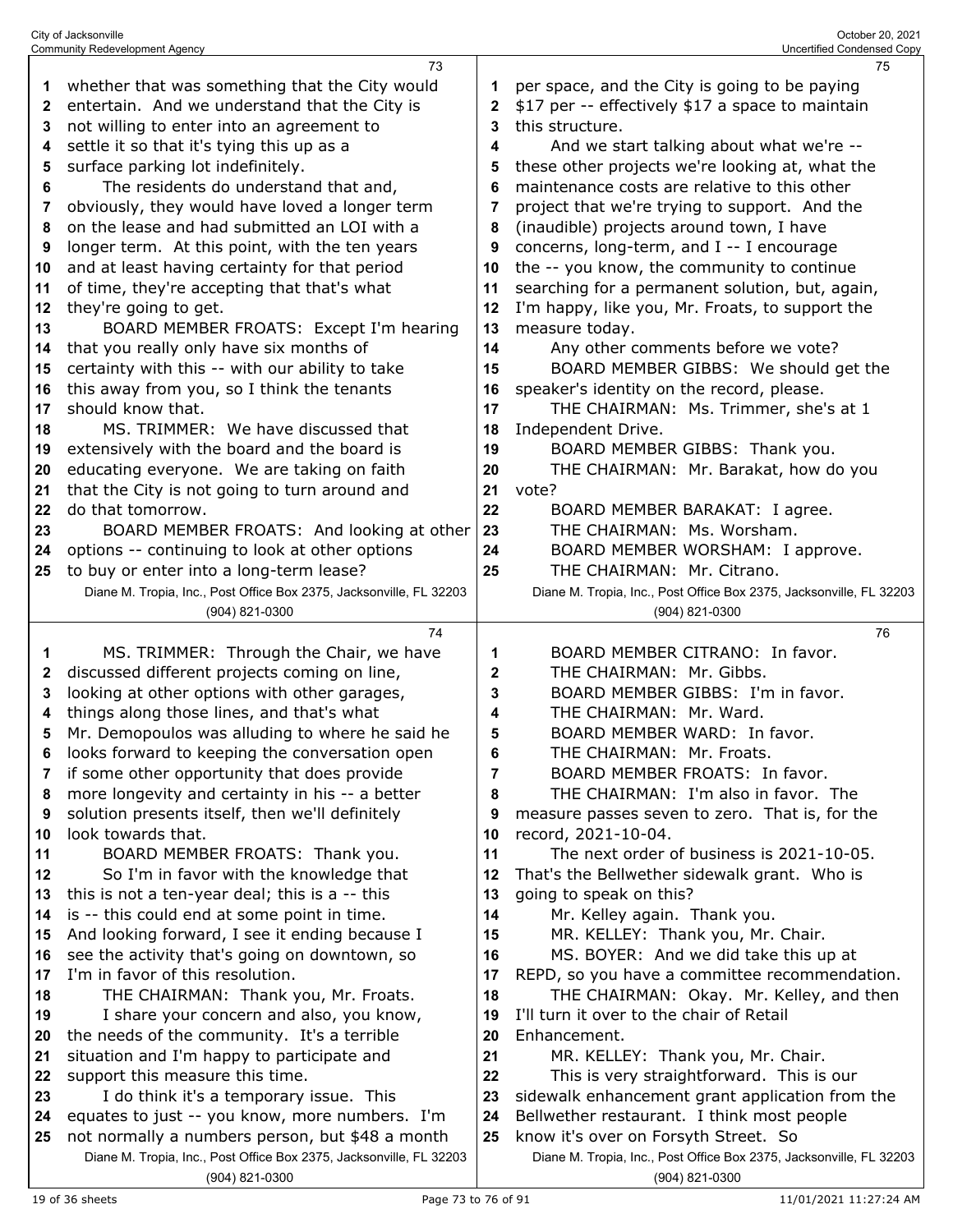|    | <b>Community Redevelopment Agency</b>                               |    | Uncertified Condensed Copy                                          |
|----|---------------------------------------------------------------------|----|---------------------------------------------------------------------|
|    | 77                                                                  |    | 79                                                                  |
| 1  | Bellwether has been in operation there for                          | 1  | subcommittee meeting. I think it's a great                          |
| 2  | about five years or so. They're at the end of                       | 2  | thing. Hopefully, we see more of these.                             |
| 3  | their lease. They would like to spend                               | 3  | THE CHAIRMAN: Mr. Froats.                                           |
| 4  | approximately \$1,600 on putting some tables and                    | 4  | BOARD MEMBER FROATS: I think this is the                            |
| 5  | chairs out on the sidewalk in front of their                        | 5  | best month for it, right? Maybe we'll see some                      |
| 6  | restaurant to better activate that street,                          | 6  | more because of the change in the weather. I'm                      |
| 7  | everything in line with the purpose of that                         | 7  | in favor.                                                           |
| 8  | program.                                                            | 8  | THE CHAIRMAN: Mr. Adams.                                            |
| 9  | We are proposing approval of this where                             | 9  | BOARD MEMBER ADAMS: I'm in favor.                                   |
| 10 | the DIA would cover up to 80 percent of that                        | 10 | THE CHAIRMAN: I'm in favor too.                                     |
|    |                                                                     |    |                                                                     |
| 11 | cost per the terms of the sidewalk enhancement                      | 11 | This is -- you know, it is great. It's                              |
| 12 | grant program. And there are a handful of                           | 12 | the time of the year kind of thing, but it's                        |
| 13 | recommendations that will come along with this                      | 13 | more than that. I think if we want a downtown                       |
| 14 | proposal:                                                           | 14 | feel, we've got to encourage more of this kind                      |
| 15 | The maximum funding of \$1,312. We would                            | 15 | of development. I'm excited about this program                      |
| 16 | need to see evidence that the lease has been                        | 16 | and excited to have our first, what I call,                         |
| 17 | renewed for a period of not less than five                          | 17 | success.                                                            |
| 18 | years. We would need to see a valid sidewalk                        | 18 | How about a vote?                                                   |
| 19 | cafe permit and a notarized statement from the                      | 19 | Mr. Froats.                                                         |
| 20 | property owner authorizing operations related                       | 20 | BOARD MEMBER FROATS: In favor.                                      |
| 21 | to the sidewalk enhancement application.                            | 21 | THE CHAIRMAN: Mr. Ward.                                             |
| 22 | I'm happy to address any questions.                                 | 22 | BOARD MEMBER WARD: In favor.                                        |
| 23 | THE CHAIRMAN: Does the chair of the                                 | 23 | THE CHAIRMAN: Mr. Gibbs.                                            |
| 24 | committee want to speak to this issue?                              | 24 | BOARD MEMBER GIBBS: In favor.                                       |
| 25 | BOARD MEMBER BARAKAT: Yes. This was very                            | 25 | THE CHAIRMAN: Mr. Citrano.                                          |
|    | Diane M. Tropia, Inc., Post Office Box 2375, Jacksonville, FL 32203 |    | Diane M. Tropia, Inc., Post Office Box 2375, Jacksonville, FL 32203 |
|    | (904) 821-0300                                                      |    | (904) 821-0300                                                      |
|    |                                                                     |    |                                                                     |
|    | 78                                                                  |    | 80                                                                  |
|    |                                                                     |    |                                                                     |
| 1  | easy. We didn't spend much time on this. This                       | 1  | BOARD MEMBER CITRANO: In favor.                                     |
| 2  | checked the boxes, based on the purposes of                         | 2  | THE CHAIRMAN: Ms. Worsham.                                          |
| 3  | this program. And I think we're hopeful that                        | 3  | BOARD MEMBER WORSHAM: In favor.                                     |
| 4  | this will be an example and other                                   | 4  | THE CHAIRMAN: Mr. Barakat.                                          |
| 5  | restauranteurs will see the results and                             | 5  | BOARD MEMBER BARAKAT: In favor.                                     |
| 6  | (inaudible) programs.                                               | 6  | THE CHAIRMAN: I'm also in favor.                                    |
| 7  | In favor unanimously.                                               | 7  | So that is a seven-zero vote in favor of                            |
| 8  | THE CHAIRMAN: So this is a motion that                              | 8  | 2021-10-05. Thank you very much.                                    |
| 9  | comes from your committee, Mr. Barakat. It                          | 9  | Last CRA issue today is Resolution                                  |
| 10 | doesn't need a second, correct?                                     | 10 | 2021-10-06. This is a Sip and Stroll.                               |
| 11 | <b>BOARD MEMBER BARAKAT: Correct.</b>                               | 11 | Mr. Kelley or Ms. Boyer.                                            |
| 12 | THE CHAIRMAN: Ms. Worsham.                                          | 12 | MS. BOYER: Thank you.                                               |
| 13 | BOARD MEMBER WORSHAM: Happy to see the                              | 13 | Through the Chair to the board, the                                 |
| 14 | first applicant in our program. In favor of                         | 14 | resolution, 2021-10-06, authorizes the payment                      |
| 15 | the proposal.                                                       | 15 | of \$60,000 from the Southbank CRA parks                            |
| 16 | THE CHAIRMAN: Mr. Citrano.                                          | 16 | programming account -- that was what it was                         |
| 17 | BOARD MEMBER CITRANO: No questions or                               | 17 | budgeted for -- to Downtown Vision to program                       |
| 18 | comments. I'm in favor.                                             | 18 | the Southbank Riverwalk on the third Thursday                       |
| 19 | THE CHAIRMAN: Mr. Gibbs.                                            | 19 | evening of each month from November through                         |
| 20 | BOARD MEMBER GIBBS: I guess we'll see                               | 20 | April or May. Numa Saisselin, the DVI board                         |
| 21 | more of this as COVID continues with people                         | 21 | chair, is here. Jake couldn't be here today                         |
| 22 | dining alfresco. I'm in favor.                                      | 22 | because he's --                                                     |
| 23 | THE CHAIRMAN: Mr. Ward.                                             | 23 | THE CHAIRMAN: He's here. I've seen him.                             |
| 24 | BOARD MEMBER WARD: I am also in favor of                            | 24 | He's walking around.                                                |
| 25 | this. And we talked about it in the                                 | 25 | MS. BOYER: Okay. He's on Zoom. There he                             |
|    | Diane M. Tropia, Inc., Post Office Box 2375, Jacksonville, FL 32203 |    | Diane M. Tropia, Inc., Post Office Box 2375, Jacksonville, FL 32203 |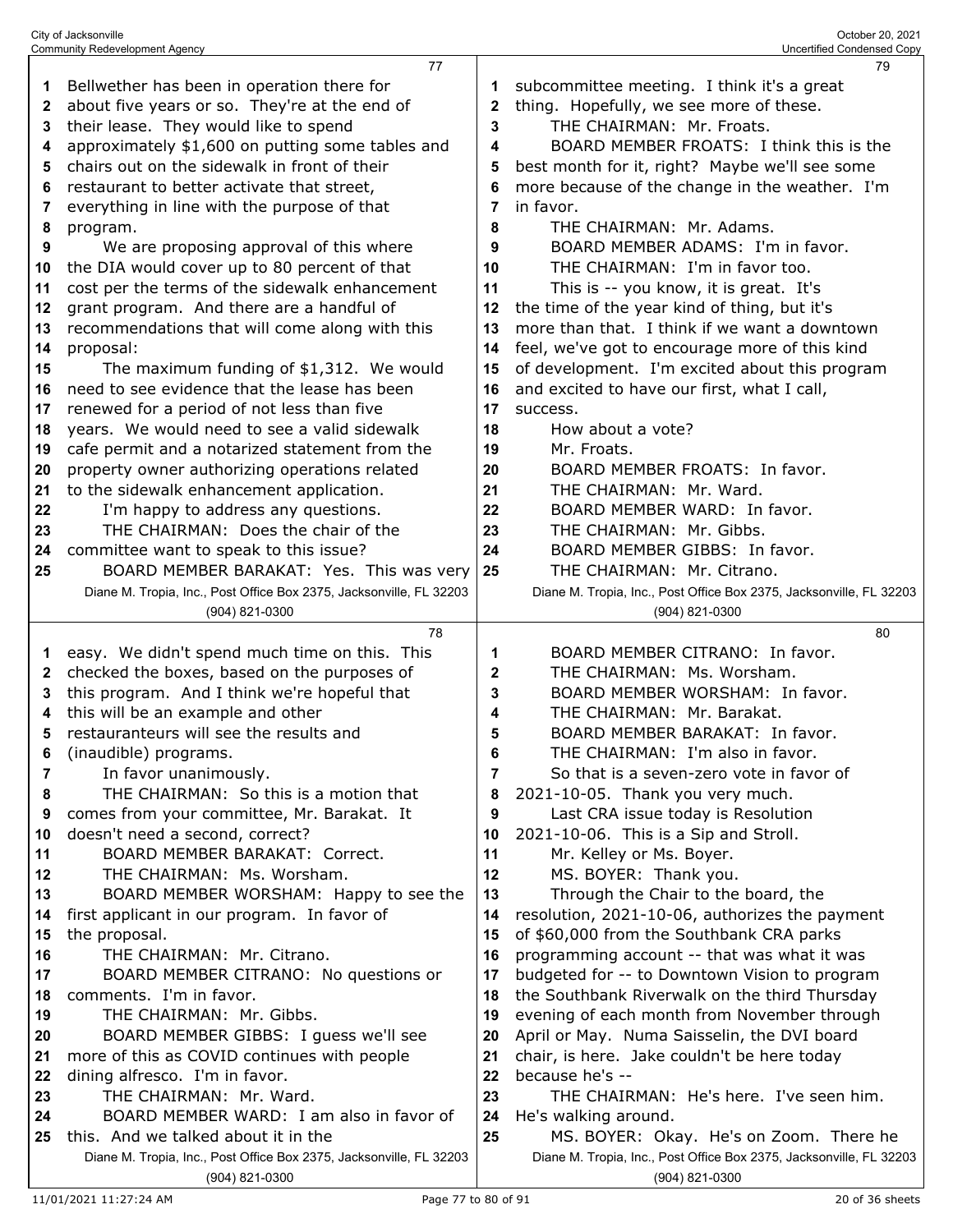|              | 81                                                                                             |                | 83                                                                                       |
|--------------|------------------------------------------------------------------------------------------------|----------------|------------------------------------------------------------------------------------------|
| 1            | is.                                                                                            | 1              | a -- an essential thing to do on the Southbank,                                          |
| $\mathbf{2}$ | But the -- this is absolutely consistent                                                       | 2              | every month have a standing event, much like                                             |
| 3            | with what we were intending to do from a parks                                                 | 3              | Art Walk is to the Northbank, that we really                                             |
| 4            | programming standpoint to provide -- start                                                     | 4              | couldn't do it without the DIA and the                                                   |
| 5            | providing regular activities on a monthly                                                      | 5              | programming dollars that you're going to be                                              |
| 6            | basis, on a certain day, that people can count                                                 | 6              | investing, but it is a public/private                                                    |
| 7            | on. It will be -- always there will be live                                                    | $\overline{7}$ | partnership with PNC Bank, DVI and DIA.                                                  |
| 8            | music, there will be food trucks, various                                                      | 8              | So just really appreciate your support and                                               |
| 9            | vendors. There may be other activities as                                                      | 9              | happy to answer questions. And our board                                                 |
| 10           | well, but the idea is -- this is just a                                                        | 10             | chair, Numa Saisselin, is there live. And just                                           |
| 11           | cocktail hour on the Riverwalk, if you will.                                                   | 11             | really appreciate the partnership between DVI                                            |
| 12           | And the -- DVI provided us a budget for                                                        | 12             | and DIA on all of this stuff.                                                            |
| 13           | it. They also have PNC Bank being a presenting                                                 | 13             | THE CHAIRMAN: Thank you very much,                                                       |
|              | sponsor of the event, which is reducing the                                                    | 14             | Mr. Gordon.                                                                              |
| 14           |                                                                                                |                |                                                                                          |
| 15           | cost. If you see, they are coming up with                                                      | 15             | Any comments or questions?                                                               |
| 16           | about half, we are coming up with about half.<br>Most of the DVI contribution is in-kind. It's | 16             | Mr. Froats.                                                                              |
| 17           |                                                                                                | 17             | BOARD MEMBER FROATS: So I'm in favor. I                                                  |
| 18           | their staff putting on the event. There is a                                                   | 18             | think Jake and his group do a great job, so I'm                                          |
| 19           | small dollar value expense contribution that's                                                 | 19             | in favor of this.                                                                        |
| 20           | actually coming from Downtown Vision as well                                                   | 20             | One question for Ms. Boyer. We have                                                      |
| 21           | and they're willing to cover cost overruns.                                                    | 21             | talked previously about coming up with some                                              |
| 22           | But between PNC and our funds, we are                                                          | 22             | sort of structure for other groups to --                                                 |
| 23           | substantially covering (inaudible) of the                                                      | 23             | whether they're applying for this grant money                                            |
| 24           | amount. And that's a recommendation.                                                           | 24             | or et cetera.                                                                            |
| 25           | The legislation that went through City                                                         | 25             | I'm the DIA liaison for James Weldon Park.                                               |
|              | Diane M. Tropia, Inc., Post Office Box 2375, Jacksonville, FL 32203                            |                | Diane M. Tropia, Inc., Post Office Box 2375, Jacksonville, FL 32203                      |
|              |                                                                                                |                |                                                                                          |
|              | (904) 821-0300                                                                                 |                | (904) 821-0300                                                                           |
|              | 82                                                                                             |                | 84                                                                                       |
| 1            | Council about six weeks ago now specifically                                                   | 1              | They do events. I don't know if they've                                                  |
| 2            | authorized us to contract with DVI for these                                                   | 2              | reached out to you or not at this point, but I                                           |
| 3            | types of things without having to go through a                                                 | 3              | know they will be. So I don't know if there's                                            |
| 4            | procurement process.                                                                           | 4              | a process in place yet for others to apply for                                           |
| 5            | THE CHAIRMAN: Thank you, Ms. Boyer.                                                            | 5              | this money.                                                                              |
|              | This motion doesn't come from a                                                                | 6              | MS. BOYER: Through the Chair to                                                          |
| 7            | committee -- or resolution -- the proposed                                                     | 7              | Mr. Froats, my recollection of the conversation                                          |
| 8            | resolution doesn't come from a committee.                                                      | 8              | is we were talking about that with regard to                                             |
| 9            | Do I have a motion?                                                                            | 9              | event sponsorships when we specifically                                                  |
| 10           | BOARD MEMBER WORSHAM: So moved.                                                                | 10             | authorized me to agree to event sponsorships                                             |
| 11           | BOARD MEMBER CITRANO: Second.                                                                  | 11             | below a certain limited threshold, and I was                                             |
| 12           | THE CHAIRMAN: A motion from Ms. Worsham,                                                       | 12             | going to bring those back to you on a monthly                                            |
| 13           | second from Mr. Citrano.                                                                       | 13             | basis.                                                                                   |
| 14           | I see Mr. Gordon is sipping and strolling                                                      | 14             | As far as the parks programming, the only                                                |
| 15           | somewhere. I don't really recognize where he's                                                 | 15             | legislative authority we have relates to                                                 |
| 16           | at. Do you have any comments, Mr. Gordon?                                                      | 16             | Downtown Vision. It doesn't relate to other                                              |
| 17           | MR. GORDON: Yes. Thank you.                                                                    | 17             | organizations that we could make contributions                                           |
| 18           | Of course, this board, being a partner for                                                     | 18             | to. That's not to say that we couldn't take                                              |
| 19           | DIA and helping downtown, this is directly                                                     | 19             | legislation through City Council to make a                                               |
| 20           | related to the goals of the Downtown Investment                                                | 20             | contribution to them, but we are not a -- at                                             |
| 21           | Authority and (inaudible). Sorry I wasn't able                                                 | 21             | this point, we don't have any legislative                                                |
| 22           | to be there. I'm in Tampa on their beautiful                                                   | 22             | authority to be a clearinghouse to make grants                                           |
| 23           | Riverwalk for the International Downtown                                                       | 23             | to other downtown organizations. The parks                                               |
| 24<br>25     | Association.<br>So, you know, we really think that this is                                     | 24<br>25       | programming that we can do is either through<br>the Parks Department or through Downtown |

 So, you know, we really think that this is Diane M. Tropia, Inc., Post Office Box 2375, Jacksonville, FL 32203 (904) 821-0300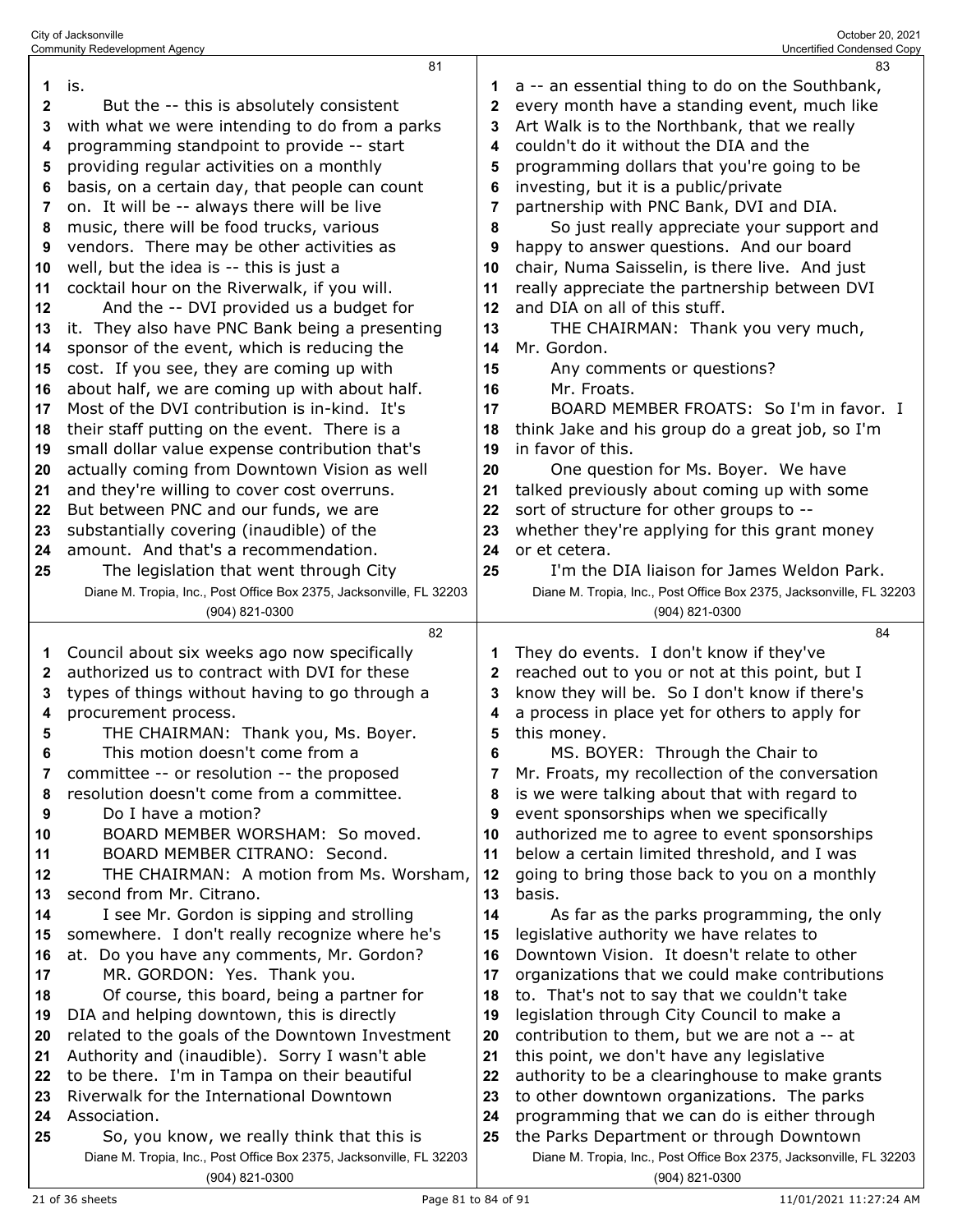|          | <b>Community Redevelopment Agency</b>                                                           |         | Uncertified Condensed Copy                                                                   |
|----------|-------------------------------------------------------------------------------------------------|---------|----------------------------------------------------------------------------------------------|
|          | 85                                                                                              |         | 87                                                                                           |
| 1        | Vision.                                                                                         | 1       | BOARD MEMBER CITRANO: Jake and his team                                                      |
| 2        | BOARD MEMBER FROATS: Thank you.                                                                 | 2       | did a phenomenal job with the event, I think it                                              |
| 3        | THE CHAIRMAN: Mr. Ward.                                                                         | 3       | was February or March, earlier this year. It                                                 |
| 4        | BOARD MEMBER WARD: Nothing from me. I'm                                                         | 4       | was really neat. First of all, the weather was                                               |
| 5        | in support of this.                                                                             | 5       | perfect, as I recall. And it was really neat                                                 |
| 6        | THE CHAIRMAN: Mr. Gibbs.                                                                        |         | to see so many folks out enjoying the river.                                                 |
| 7        | BOARD MEMBER GIBBS: I'd like to follow up                                                       | 7       | And so I'm excited about this, Jake, and I                                                   |
| 8        | on Mr. Froats' concern. I attended our Jazz                                                     | 8       | look forward to attending.                                                                   |
| 9        | Festival and I was chagrinned not to see DIA as<br>a supporter on the many sponsors that were   | 9<br>10 | THE CHAIRMAN: Mr. Adams, do you have any                                                     |
| 10       |                                                                                                 | 11      | comments?                                                                                    |
| 11<br>12 | listed. I think in the past, haven't we been a<br>sponsor? With 130,000 people downtown, that's | 12      | BOARD MEMBER ADAMS: Nothing from me.<br>Thanks.                                              |
| 13       | something that we should be a part of, I think.                                                 | 13      | THE CHAIRMAN: Ms. Worsham.                                                                   |
| 14       | MS. BOYER: Through the Chair to                                                                 | 14      | BOARD MEMBER WORSHAM: I'm so excited to                                                      |
| 15       | Mr. Gibbs, in the past years that is true. We                                                   | 15      | hear about this every-Thursday-night adventure,                                              |
| 16       | have been a sponsor. Money was provided to us                                                   | 16      | and it reminds me a little bit of the old river                                              |
| 17       | in our annual budget with the -- and we                                                         | 17      | rallies that we used to have, long before Jake                                               |
| 18       | identified in our annual budget that a certain                                                  | 18      | arrived in town. And I've had more people ask                                                |
| 19       | amount of it was going to sponsor the Jazz                                                      | 19      | me about river activation and reminiscing about                                              |
| 20       | Festival.                                                                                       | 20      | the old river rallies, so I look forward to                                                  |
| 21       | The City took a different tack when the                                                         | 21      | this event. I think it's great. I think it's                                                 |
| 22       | Jazz Festival moved. And the City -- this                                                       | 22      | something that is a great use of our dollars.                                                |
| 23       | event was funded largely through the Sports and                                                 | 23      | Thank you.                                                                                   |
| 24       | Entertainment Office this time. So it was                                                       | 24      | THE CHAIRMAN: Mr. Barakat.                                                                   |
| 25       | already City-funded. So they did not provide                                                    | 25      | BOARD MEMBER BARAKAT: As usual, I'm going                                                    |
|          | Diane M. Tropia, Inc., Post Office Box 2375, Jacksonville, FL 32203                             |         | Diane M. Tropia, Inc., Post Office Box 2375, Jacksonville, FL 32203                          |
|          | (904) 821-0300                                                                                  |         | (904) 821-0300                                                                               |
|          | 86                                                                                              |         | 88                                                                                           |
| 1        | DIA additional money to turn around and give                                                    | 1       | to fill out Form 8B since I'm a board member at                                              |
| 2        | that essentially to the City who was putting on                                                 | 2       | DVI, so I will be -- I'm acknowledging that and                                              |
| 3        | the event.                                                                                      | 3       | signing it, so assuming Mr. Sawyer is fine with                                              |
| 4        | So if we want to participate in some way                                                        | 4       | me voting, I'll echo all the prior comments.                                                 |
| 5        | as a sponsor on an annual basis, we can program                                                 | 5       | I agree with Mr. Froats, we do need policy<br>around when to give for these types of events, |
| 6<br>7   | that into our budget. We certainly are very<br>supportive of the activity and want it to        | 6<br>7  | when not to give, and how much to give. And I                                                |
| 8        | happen, but to the extent that the City was                                                     | 8       | think we need to get our hands on that sooner                                                |
| 9        | paying for it through the Sports and                                                            | 9       | than later as word starts to spread that we are                                              |
| 10       | Entertainment Division, they were not asking --                                                 | 10      | in this business.                                                                            |
| 11       | just as though -- they're not asking us to                                                      | 11      | And then, secondly, I agree with                                                             |
| 12       | contribute to Florida/Georgia, which is also                                                    | 12      | Ms. Worsham and Mr. Citrano, the event they had                                              |
| 13       | being -- a great event downtown, but being put                                                  | 13      | last February -- in part was the weather, but                                                |
| 14       | on by Sports and Entertainment.                                                                 | 14      | we need to feed our residents on the Southbank                                               |
| 15       | BOARD MEMBER GIBBS: Yeah, I saw the JAA                                                         | 15      | these events, which kind of keeps them on the                                                |
| 16       | was one of the major sponsors and got great                                                     | 16      | Southbank. It's one of the benefits of being                                                 |
| 17       | publicity from those 130,000 people that                                                        | 17      | downtown, is to have these events. And so                                                    |
| 18       | visited, and I'm thinking, don't I remember                                                     | 18      | until we have a robust retail scene, these                                                   |
| 19       | seeing DIA's name here on the sponsorships with                                                 | 19      | events kind of fill in the void, so I'm very                                                 |
| 20       | all the other sponsors? So that may be                                                          | 20      | supportive.                                                                                  |
| 21       | something we want to visit next year.                                                           | 21      | THE CHAIRMAN: Thank you, Mr. Barakat.                                                        |
| 22       | No other questions.                                                                             | 22      | I, too, am in favor of this. DVI does a                                                      |
| 23       | THE CHAIRMAN: Thank you, Mr. Gibbs.                                                             | 23      | great job; kind of bring this some continuity,                                               |
| 24       | Appreciate that.                                                                                | 24      | particularly as we kind of come out of COVID                                                 |
| 25       | Mr. Citrano.                                                                                    | 25      | and try to get people interested in coming back                                              |
|          | Diane M. Tropia, Inc., Post Office Box 2375, Jacksonville, FL 32203<br>(904) 821-0300           |         | Diane M. Tropia, Inc., Post Office Box 2375, Jacksonville, FL 32203<br>(904) 821-0300        |
|          |                                                                                                 |         |                                                                                              |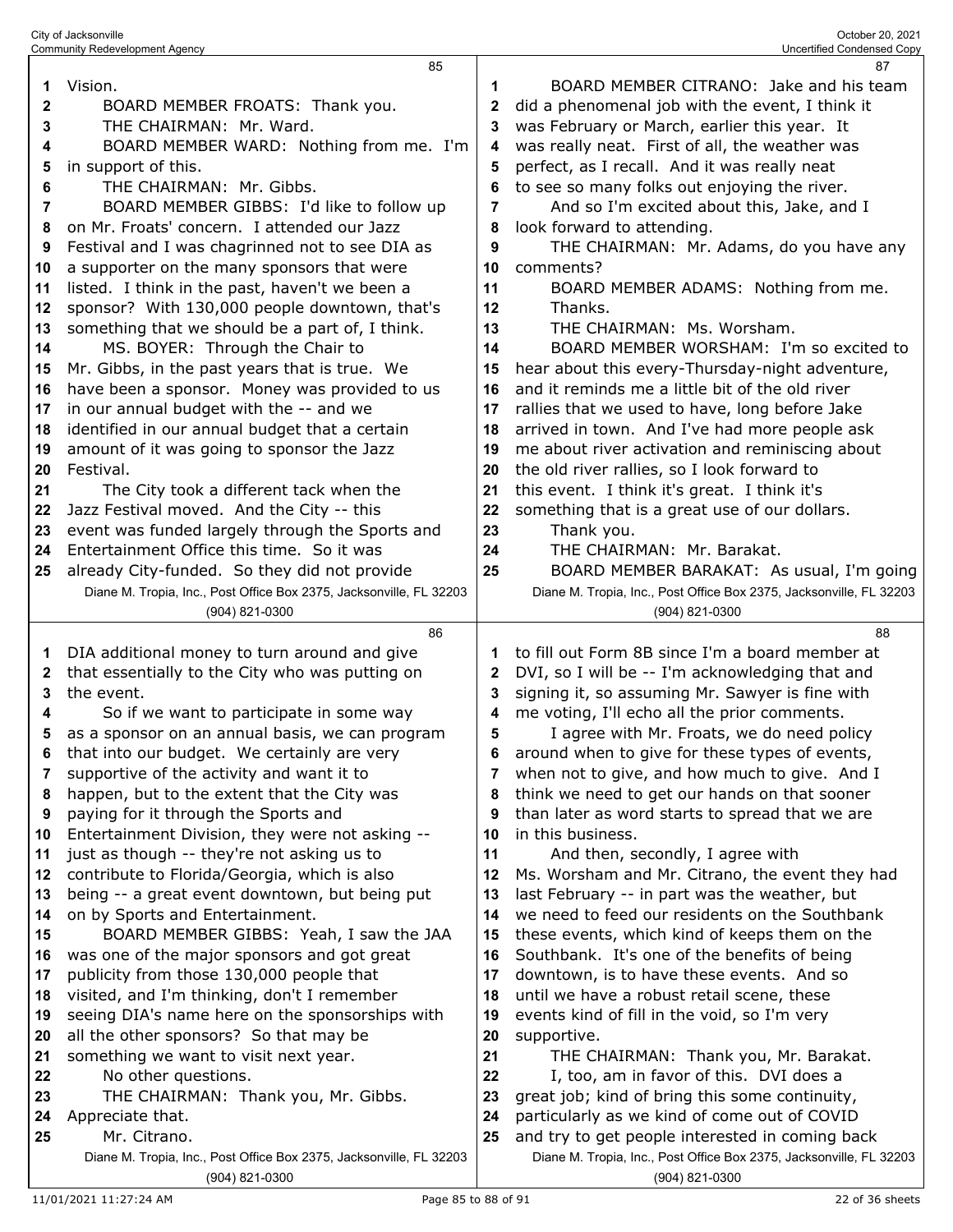| City of Jacksonville | <b>Community Redevelopment Agency</b>                               |          | October 20, 2021<br>Uncertified Condensed Copy                                 |
|----------------------|---------------------------------------------------------------------|----------|--------------------------------------------------------------------------------|
|                      | 89                                                                  |          | 91                                                                             |
| 1                    | downtown. So I think this is an exciting                            | 1        | CERTIFICATE OF REPORTER                                                        |
| 2                    | opportunity and am in support of it as well.                        |          |                                                                                |
| 3                    | Any other questions or comments before we                           | 2        |                                                                                |
| 4                    | vote?                                                               |          |                                                                                |
| 5                    | BOARD MEMBERS: (No response.)                                       | 3        | STATE OF FLORIDA)                                                              |
| 6                    | THE CHAIRMAN: Mr. Barkat, how do you                                | 4        | COUNTY OF DUVAL)                                                               |
| 7                    | vote?                                                               | 5        |                                                                                |
| 8                    | BOARD MEMBER BARAKAT: In favor.                                     | 6        |                                                                                |
| 9                    | THE CHAIRMAN: Ms. Worsham.                                          | 7        | I, Diane M. Tropia, Florida Professional                                       |
| 10                   | BOARD MEMBER WORSHAM: In favor.                                     | 8        | Reporter, certify that I was authorized to and did                             |
| 11                   | THE CHAIRMAN: Mr. Citrano.                                          | 9        | stenographically report the foregoing proceedings and                          |
| 12                   | BOARD MEMBER CITRANO: I'm in favor.                                 | 10<br>11 | that the transcript is a true and complete record of my<br>stenographic notes. |
| 13                   | THE CHAIRMAN: Mr. Gibbs.                                            | 12       |                                                                                |
| 14                   | BOARD MEMBER GIBBS: I'm in favor.                                   | 13       |                                                                                |
| 15                   | THE CHAIRMAN: Mr. Ward.                                             | 14       |                                                                                |
| 16                   | BOARD MEMBER WARD: In favor.                                        | 15       | DATED this 31st day of October 2021.                                           |
| 17                   | THE CHAIRMAN: Mr. Froats.                                           | 16       |                                                                                |
| 18                   | BOARD MEMBER FROATS: In favor.                                      | 17<br>18 | Diane M. Tropia                                                                |
| 19                   | THE CHAIRMAN: I'm also in favor. That's                             |          | Florida Professional Reporter                                                  |
| 20                   | a seven-zero vote in favor of 2021-10-06, CRA                       | 19       |                                                                                |
| 21                   | Sip and Stroll.                                                     | 20       |                                                                                |
| 22                   | Thank you, Mr. Gordon, for your work.                               | 21       |                                                                                |
| 23                   | MR. GORDON: Thank you.                                              | 22       |                                                                                |
| 24                   | THE CHAIRMAN: That ends the Community                               | 23<br>24 |                                                                                |
| 25                   | Redevelopment Agency meeting.                                       | 25       |                                                                                |
|                      | Diane M. Tropia, Inc., Post Office Box 2375, Jacksonville, FL 32203 |          | Diane M. Tropia, Inc., Post Office Box 2375, Jacksonville, FL 32203            |
|                      | (904) 821-0300                                                      |          | (904) 821-0300                                                                 |
|                      | 90                                                                  |          |                                                                                |
| 1                    | (The foregoing proceedings were adjourned                           |          |                                                                                |
| 2                    | at 3:28 p.m.)                                                       |          |                                                                                |
| 3                    |                                                                     |          |                                                                                |
| 4                    |                                                                     |          |                                                                                |
| 5                    |                                                                     |          |                                                                                |
| 6                    |                                                                     |          |                                                                                |
| 7                    |                                                                     |          |                                                                                |
| 8                    |                                                                     |          |                                                                                |
| 9                    |                                                                     |          |                                                                                |
| 10<br>11             |                                                                     |          |                                                                                |
| 12                   |                                                                     |          |                                                                                |
| 13                   |                                                                     |          |                                                                                |
| 14                   |                                                                     |          |                                                                                |
| 15                   |                                                                     |          |                                                                                |
| 16                   |                                                                     |          |                                                                                |
| 17                   |                                                                     |          |                                                                                |
| 18                   |                                                                     |          |                                                                                |
| 19                   |                                                                     |          |                                                                                |
| 20                   |                                                                     |          |                                                                                |
| 21                   |                                                                     |          |                                                                                |
| 22                   |                                                                     |          |                                                                                |
| 23                   |                                                                     |          |                                                                                |
| 24                   |                                                                     |          |                                                                                |
| 25                   |                                                                     |          |                                                                                |
|                      | Diane M. Tropia, Inc., Post Office Box 2375, Jacksonville, FL 32203 |          |                                                                                |
|                      | (904) 821-0300                                                      |          |                                                                                |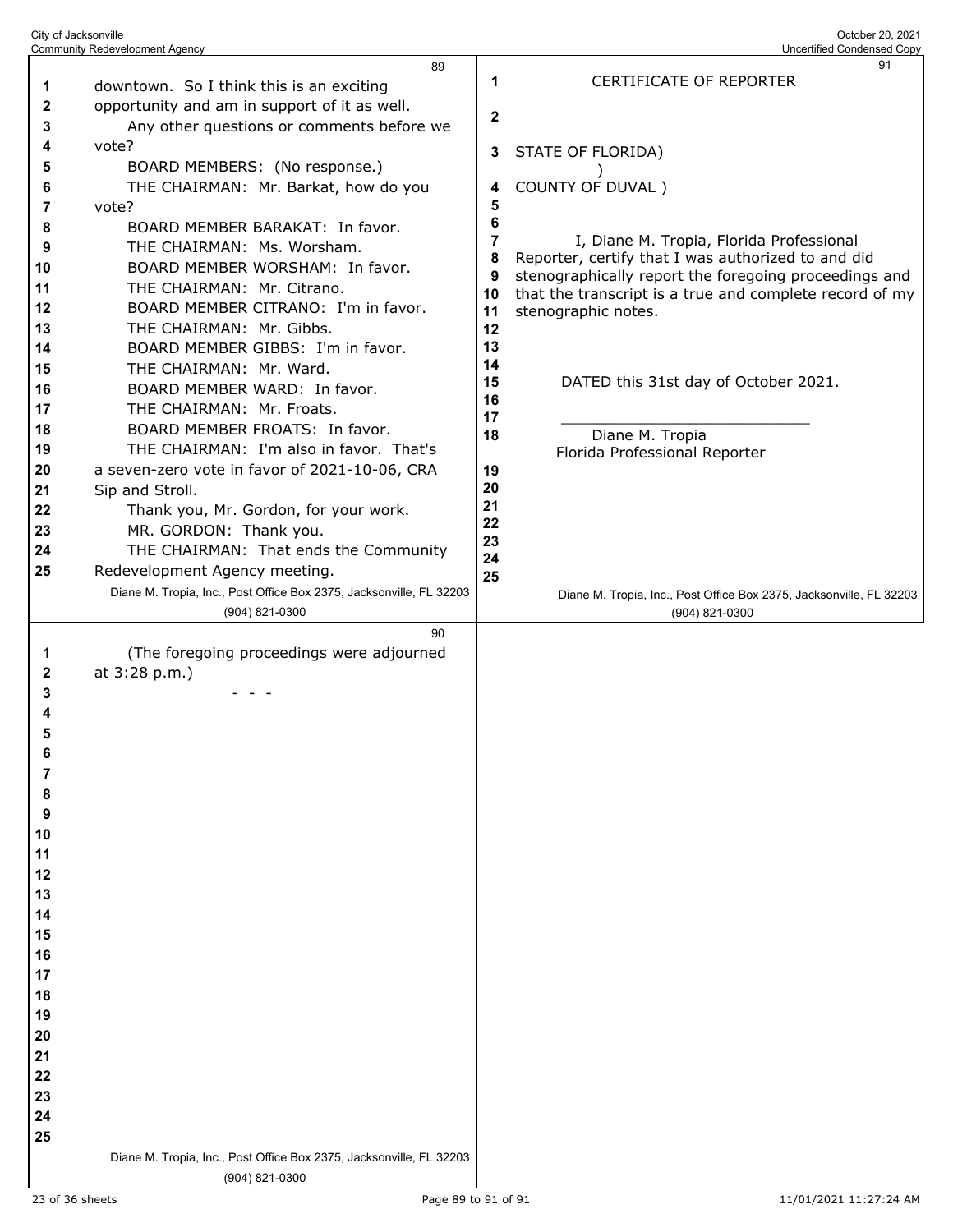| \$                                     | $20$ [7] - 1:6, 2:1, 16:13,    | 5                                 | activities $[3] - 6.19$ ,                | 10:5, 10:18, 89:25                        |
|----------------------------------------|--------------------------------|-----------------------------------|------------------------------------------|-------------------------------------------|
|                                        | 19:24, 48:19, 48:24,           |                                   | 81:5, 81:9                               | agent [1] - 12:6                          |
| $$1,312$ [1] - 77:15                   | 49:4                           | $50$ [7] - 13:4, 13:16,           | activity [5] - 14:4,                     | ages [1] - 5:5                            |
| $$1,600$ [1] - 77:4                    | 20-foot-deep [1] -             | 38.9, 38.11, 38.16,               | 14:5, 72:17, 74:16,                      | ago [1] - 82:1                            |
| $$1,730$ [1] - 59:25                   | 18:4                           | 39:22, 44:11                      | 86:7                                     | agree [13] - 18:20,                       |
| \$16,000 $[2] - 32:5$                  | $2018$ [1] - 14:5              |                                   | actual $[4] - 41:13$ ,                   | 20:5, 22:25, 26:6,                        |
| 32:18                                  | 2021 [6] - 1:6, 2:1,           | 6                                 | 48:10, 49:17, 52:19                      | 26:12, 44:16, 44:23,                      |
|                                        | 10:5, 10:17, 32:14,            |                                   | Adams [22] - 3:8, 3:10,                  | 54:4, 56:18, 75:22,                       |
| $$17$ [2] - 75:2                       |                                | $60$ [1] - 47:11                  |                                          | 84:10, 88:5, 88:11                        |
| $$2,340$ [1] - 59:18                   | 91:15                          |                                   | 3:13, 27:1, 27:6,                        |                                           |
| \$2,670,000 [1] - 38:17                | 2021-10-01 [1] - 11:7          | $600$ [3] - 41:8, 51:14           | 31:7, 34:13, 34:20,                      | agreed [2] - 19:3, 60:8                   |
| \$20,000 [5] - 37:24,                  | 2021-10-02 [2] - 31:15,        |                                   | 34:22, 34:23, 35:17,                     | agreeing [1] - 69:15                      |
| 38:20, 46:8, 48:15,                    | 31:21                          | $\overline{\mathbf{7}}$           | 37:9, 42:5, 42:19,                       | agreement [16] -                          |
| 49:14                                  | 2021-10-03 [4] - 34:9,         |                                   | 54:23, 57:25, 58:14,                     | 36:11, 39:6, 40:1,                        |
| $$21,000$ [1] - 50:10                  | 36:1, 57:4, 57:19              | $7,500$ [1] - 13:23               | 68:9, 68:24, 69:9,                       | 46:23, 52:3, 58:19,                       |
| $$25,000$ [1] - 46:14                  | <b>2021-10-04</b> [3] - 58:17, | $75$ [1] - 16:20                  | 79.8, 87:9                               | 59:3, 60:10, 61:3,                        |
| \$48 [1] - 74:25                       | 58:24, 76:10                   |                                   | ADAMS [14] - 1:14,                       | 61:11, 62:25, 64:10,                      |
| $$54,000$ [1] - 40:16                  | 2021-10-05 [2] - 76:11,        | 8                                 | 3:8, 3:14, 27:3,                         | 65:6, 65:8, 65:10,                        |
| \$57,000 [1] - 39:4                    | 80.8                           |                                   | 34:24, 42:7, 54:24,                      | 73:3                                      |
| $$60,000$ [1] - 80:15                  | 2021-10-06 [3] - 80:10,        | $80$ [1] - 77:10                  | 57:21, 58:1, 58:15,                      | agrees [2] - 20:8, 58:5                   |
| $$60.47$ [1] - 59:16                   | 80:14, 89:20                   | 8B [1] - 88:1                     | 68:10, 69:10, 79:9,                      | ahead [3] - 31:19,                        |
|                                        | 2024 [2] - 60:14, 67:25        |                                   | 87:11                                    | 49:2, 57:25                               |
| $$600$ [5] - 39.1, 39.2,               | 20th [2] - 2:3, 12:11          | 9                                 | add [6] - 17:22, 17:24,                  | Aid [1] - 72:16                           |
| 40:11, 40:15, 40:23                    | $22 - [1] - 50:11$             |                                   | 20:20, 24:20, 25:10,                     | albeit [1] - 56:3                         |
| \$610 $[1]$ - 59:24                    |                                | 90 [13] - 32:21, 37:24,           | 28:17                                    |                                           |
| $$65$ [1] - 59:16                      | 24-hour [1] - 55:20            | 38:20, 39:3, 39:8,                | added [3] - 24:22,                       | alfresco [1] - 78:22                      |
| \$800 $[1] - 40:22$                    | 25 [3] - 16:15, 22:7,          | 46.3, 46.21, 46.24,               | 45:19, 47:21                             | <b>Allegiance</b> [2] - 2:6,              |
|                                        | 22:17                          | 47:7, 48:18, 55:15,               |                                          | 2:7                                       |
| $\bf{0}$                               | $26$ [1] - 50:14               | 55:20, 56:7                       | adding [3] - 18:7,                       | allocated [1] - 37:21                     |
|                                        | 29th [2] - 32:13, 32:14        | $94$ [1] - 40:12                  | 19:6, 50:15                              | allocating $[1] - 6.16$                   |
| $0$ [1] - 60:22                        | $2:00$ [2] - 1:7, 2:1          |                                   | addition [3] - 19:21,                    | allow [2] - 52:3, 69:20                   |
| $05$ [1] - 31:24                       | 2nd [1] - 10:5                 |                                   | 20:1, 38:19                              | allowing [1] - 14:18                      |
|                                        |                                |                                   |                                          |                                           |
|                                        |                                | A                                 | additional $[6]$ - 46:18,                | <b>alluded</b> $[2] - 17:10$ ,            |
|                                        |                                |                                   | 47:1, 47:3, 52:9,                        | 37.9                                      |
| 1                                      | 3                              | ability [4] - 26:20,              | 60:5, 86:1                               | alluding [1] - 74:5                       |
| 1 [2] - 12:5, 75:17                    | 3 [4] - 16:11, 40:21,          | 28:15, 63:19, 73:15               | address [7] - 3:24,                      | ALSO [1] - 1:18                           |
| $1.8$ [2] - 38:21, 48:23               | 41:5, 51:13                    | <b>able</b> $[6]$ - 23:9, 26:2,   | 18:1, 18:15, 34:16,                      |                                           |
|                                        | $30$ [16] - 6:8, 15:1,         | 35:20, 38:24, 68:17,              | 40:18, 58:10, 77:22                      | Ambassador [6] -                          |
| $10,000$ [1] - 13:21                   |                                | 82:21                             | addressed [2] - 42:10,                   | 36:14, 36:21, 36:22,                      |
| 10-foot-deep [1] -                     | 16:8, 17:9, 18:3,              | absolute [1] - 63:21              | 42:18                                    | 42.2, 44:19, 53:24                        |
| 18:4                                   | 22:7, 22:15, 22:18,            | absolutely [1] - 81:2             |                                          | amendment [6] - 16:9,                     |
| 100 [2] - 13:15, 19:24                 | 29:24, 32:21, 46:18,           | acceptable [1] - 14:19            | addresses [2] - 18:9,<br>35:23           | 16:12, 17:18, 18:15,                      |
| 100-foot $[1]$ - 13:17                 | 46.22, 46:25, 47:3,            | accepting [1] - 73:11             |                                          | 19:15, 22:22                              |
| $103$ [1] - 37:4                       | 47.9                           | $access_{[3]} - 13:7,$            | <b>addressing</b> $[1]$ - $65:25$        | amendments [2] -                          |
| 117 $[1] - 1.8$                        | 30-day $[3] - 32:10$ ,         | 55:18, 62:13                      | adjacent [1] - 37:5                      | 18:22, 44:13                              |
| 12 $[1] - 17:1$                        | 32:12, 59:7                    | accolades $[1] - 8:10$            | adjourned [1] - 90:1                     | <b>amenities</b> [1] - 21:19              |
| <b>120</b> [4] - 38:4, 46:3,           | 301 $[1] - 4.2$                | accommodate [2] -                 | administration [1] -                     | <b>amenity</b> $[1] - 5.9$                |
| 46:12, 46:14                           | 31st $[1]$ - 91:15             | 14:20, 38:4                       | 46:20                                    | <b>American [4] - 7:12,</b>               |
| 130,000 $[2] - 85:12$ ,                | $32202$ [1] - 4:3              |                                   | Administrative [1] -                     | 7:16, 8:13, 8:14                          |
| 86:17                                  | 330 $[1] - 11:7$               | $accordance$ [2] - 32:7,          | 1:20                                     | amortization [2] -                        |
| $15$ [6] - 10:17, 38:12,               | $35$ [2] - 22:7, 22:18         | 32:17                             | adopted $[1] - 11.14$                    | 60:20, 68:4                               |
| 38:16, 39:22, 56:11,                   | 36 [3] - 59:18, 69:24          | <b>according</b> $[1] - 32:19$    | <b>adventure</b> [1] - 87:15             | amortized [3] - 60:23,                    |
| 56:12                                  | 38-acre [1] - 58:25            | account [1] - 80:16               | <b>advised</b> $[1] - 46:12$             | 60:25, 61:11                              |
| $1511$ [1] - 31:15                     | 3:28 [1] - 90:2                | acknowledging [1] -               | <b>affirm</b> [1] - 16:1                 | amount [10] - 14:24,                      |
| $180$ [2] - 64:3, 64:19                |                                | 88:2                              | afraid [1] - 21:12                       | 21:10, 32:18, 38:17,                      |
|                                        | 4                              | acquisition $[1]$ - 56:5          | African [4] - 7:12,                      | 38:23, 39:9, 47:24,                       |
| 180-day [1] - 61:4                     |                                | acres $[1] - 31.24$               | 7:16, 8:13, 8:14                         | 72:14, 81:24, 85:19                       |
| <b>1901</b> [1] - 14:7                 | $4$ [1] - 43:16                | activate [1] - 77:6               | African-American [4]                     |                                           |
| <b>1st</b> $[2] - 60:14, 67:25$        | 40 $[1] - 22:7$                | <b>activated</b> $[1]$ - 15:21    | $-7:12, 7:16, 8:13,$                     | analysis [2] - 24:13,<br>26:5             |
|                                        | 400 [2] - 41:5, 51:14          | <b>activation</b> $[5] - 13:20$ , | 8:14                                     |                                           |
| $\mathbf 2$                            |                                | 14:2, 14:10, 25:17,               |                                          | <b>Annex</b> $[1] - 36:14$                |
|                                        | 420 [1] - 36:14                | 87:19                             | <b>AGENCY</b> [1] - 1:2                  | announcing $[1]$ - 2:8                    |
| $2$ [1] - 12:24<br>$2,340$ [1] - 59:22 | 450 [2] - 37:6, 48:18          | active [1] - 14:21                | agency [1] - 39:25<br>Agency [4] - 10:3, | annual [4] - 38:23,<br>85:17, 85:18, 86:5 |

Diane M. Tropia, Inc., Post Office Box 2375, Jacksonville, FL 32203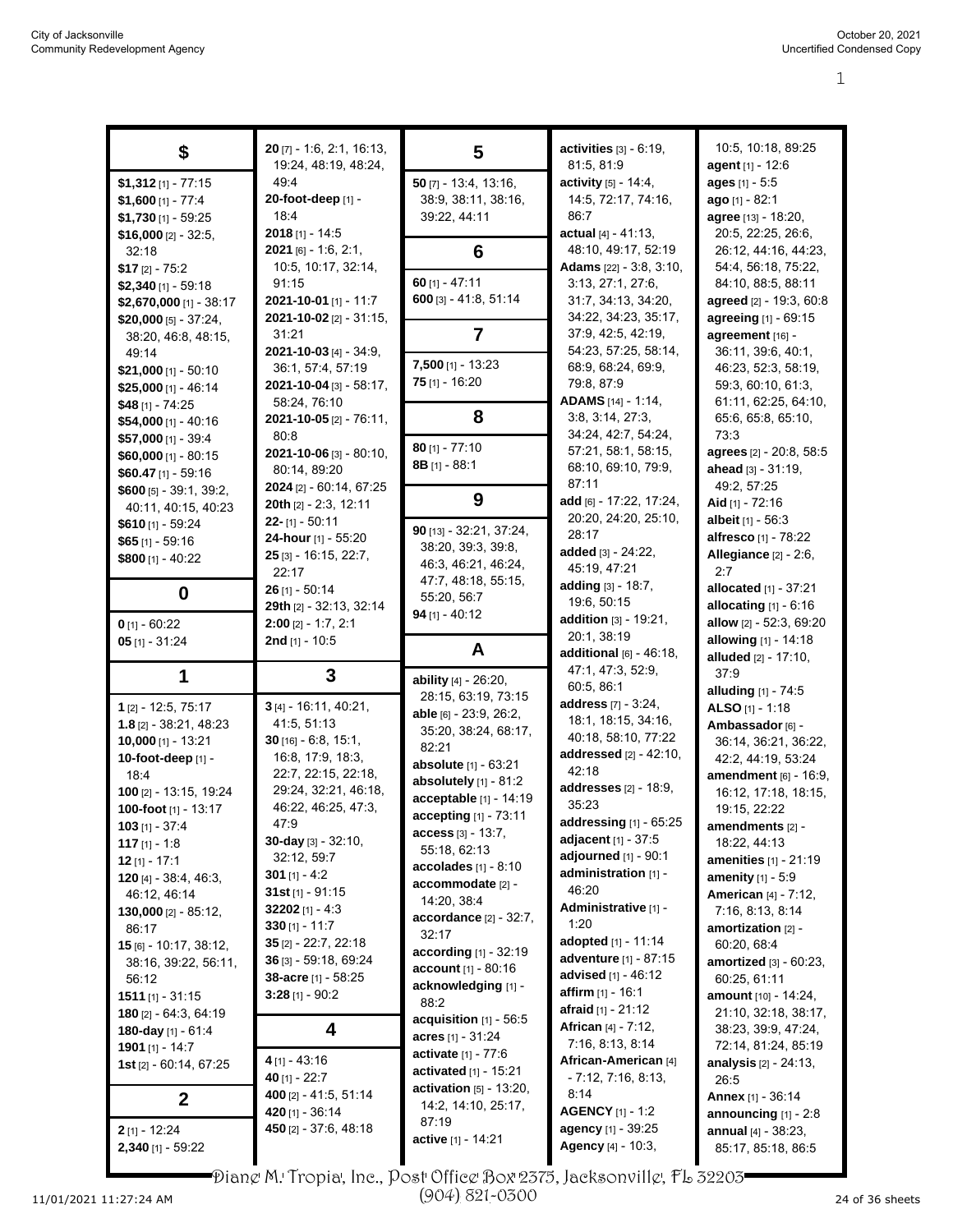| <b>answer</b> [5] - 18:10,     | 70:15, 70:17, 71:20,          | <b>Band</b> [1] - 72:16                          | <b>better</b> [5] - 26:14,                      | 33:7, 33:9, 33:11,              |
|--------------------------------|-------------------------------|--------------------------------------------------|-------------------------------------------------|---------------------------------|
| 24:17, 61:16, 68:16,           | 71:22                         | <b>Band-Aid</b> [1] - 72:16                      | 49.8, 49.16, 74.8,                              | 33:13, 33:15, 33:18,            |
| 83:9                           | assuming [4] - 12:7,          | <b>Bank</b> $[4] - 36:12$ ,                      | 77:6                                            | 33:20, 33:22, 33:24,            |
| anticipate $[2] - 30.4$ ,      | 49:23, 50:2, 88:3             | 41:23, 81:13, 83:7                               | bettering [1] - 66:14                           | 34:1, 34:3, 34:24,              |
| 42:13                          | assumptions [1] -             | banker [1] - 26:18                               | between [6] - 15:15,                            | 42:7, 42:24, 43:3,              |
| anyway [1] - 65:23             | 56.9                          |                                                  | 22:17, 40:21, 51:13,                            | 44:8, 44:16, 45:24,             |
| apartments [3] -               | attached [4] - 11:12,         | <b>BARAKAT</b> [23] - 1:15,<br>3:1, 11:21, 19:5, | 81:22, 83:11                                    | 46.2, 47.4, 47.13,              |
| 14:21, 14:22, 22:1             | 32:20, 37:5, 45:5             | 20:2, 20:13, 23:24,                              | <b>beyond</b> $[2] - 5:24$ ,                    | 48:4, 48:7, 49:20,              |
| <b>apologize</b> $[1] - 3:12$  | <b>attempt</b> [1] - 72:20    | 30:21, 33:15, 34:3,                              | 13:8                                            | 51:2, 52:1, 52:24,              |
|                                | attend [1] - 35:21            | 43:8, 57:1, 57:6,                                | <b>bid</b> [1] - 27:25                          | 53:19, 54:24, 56:23,            |
| appalled $[1] - 8.2$           | attendant [1] - 51:11         | 61:20, 62:2, 65:24,                              | <b>BID</b> [2] - 32:10, 63:11                   | 57:1, 57:6, 57:8,               |
| appalling [1] - 8:16           |                               | 67:3, 75:22, 77:25,                              | <b>bidders</b> [5] - 16:1,                      | 57:10, 57:12, 57:14,            |
| applicant [1] - 78:14          | attendants [1] - 51:11        | 78:11, 80:5, 87:25,                              |                                                 | 57:16, 57:21, 58:1,             |
| application [3] -              | attended [3] - 46:5,          | 89:8                                             | 16:2, 16:4, 26:9,                               | 58:15, 61:20, 61:21,            |
| 37:14, 76:23, 77:21            | 46:11, 85:8                   | <b>Barakat</b> [26] - 3:1,                       | 26:11                                           | 62:2, 65:24, 67:3,              |
| apply [1] - 84:4               | <b>attending</b> $[1] - 87:8$ |                                                  | <b>bidding</b> [1] - 28:1                       | 67:12, 67:20, 68:7,             |
| applying [1] - 83:23           | Attorney's [1] - 41:18        | 11:16, 11:20, 20:11,<br>23:22, 26:12, 30:20,     | bids [2] - 23:10, 26:23                         | 68:10, 69:10, 69:14,            |
| appraisal $[1]$ - 32:3         | attractive [1] - 23:10        | 33:14, 34:2, 43:7,                               | big [3] - 9:6, 21:21,                           | 70:7, 70:11, 70:14,             |
| appreciate $[7] - 3.11$ ,      | attributable [1] -            | 44:6, 44:17, 56:25,                              | 51:12                                           | 71:14, 72:8, 73:13,             |
| 4:15, 47:13, 48:3,             | 46:17                         | 57:5, 61:22, 61:24,                              | <b>Bill</b> $[1]$ - 3:8                         | 73:23, 74:11, 75:15,            |
| 83.8, 83.11, 86.24             | <b>AUDIENCE</b> [3] - 3:21,   | 65:20, 65:23, 67:2,                              | bit [11] - 6:1, 15:20,                          | 75:19, 75:22, 75:24,            |
| approach [3] - 34:17,          | 4:1, 7:11                     | 68:15, 70:8, 75:20,                              | 17:21, 26:19, 48:9,                             | 76:1, 76:3, 76:5,               |
| 52:16, 52:21                   | <b>Audience</b> [1] - 7:10    | 78.9, 80.4, 87.24,                               | 49:6, 49:8, 51:6,                               | 76:7, 77:25, 78:11,             |
| approaches [2] - 7:10,         | <b>Augustine [1] - 36:19</b>  | 88:21                                            | 51:8, 55:5, 87:16<br><b>blank</b> $[1] - 14:18$ | 78:13, 78:17, 78:20,            |
| 71:3                           | authority [4] - 29:9,         | <b>Barakat's</b> [1] - 20:20                     |                                                 | 78:24, 79:4, 79:9,              |
| appropriate [1] - 2:9          | 29:12, 84:15, 84:22           | <b>Barkat</b> [1] - 89:6                         | <b>blending</b> [1] - 53:3                      | 79:20, 79:22, 79:24,            |
| approval [5] - 12:7,           | Authority $[2] - 2.4$ ,       | <b>Barkat's</b> $[1]$ - 19:23                    | <b>blighted</b> [2] - 53:22,                    | 80:1, 80:3, 80:5,               |
| 40:6, 63:7, 63:15,             | 82:21                         | <b>base</b> $[1] - 45:23$                        | 55:2                                            | 82:10, 82:11, 83:17,            |
| 77:9                           | authorization [1] -           | <b>based</b> $[9] - 16:2$                        | <b>blind</b> $[1] - 49:10$                      | 85:2, 85:4, 85:7,               |
| approve [6] - 10:10,           | 39.4                          | 16:21, 16:22, 18:24,                             | block [6] - 6:11, 13:4,                         | 86:15, 87:1, 87:11,             |
| 32:16, 32:24, 57:1,            | authorized [4] - 38:14,       | 19:15, 46:8, 52:11,                              | 24:4, 36:23, 41:25,                             | 87:14, 87:25, 89:5,             |
| 61:20, 75:24                   | 82:2, 84:10, 91:8             | 66:20, 78:2                                      | 42:3                                            | 89:8, 89:10, 89:12,             |
| <b>approved</b> [3] - 15:9,    | authorizes [3] - 28:13,       | <b>bases</b> $[1] - 7:21$                        | <b>blocks</b> $[1] - 5.6$                       | 89:14, 89:16, 89:18             |
| 60:23, 61:14                   | 58:24, 80:14                  | <b>basis</b> $[6] - 38:23$ ,                     | <b>Blue</b> [2] - 50:8, 50:9                    | Board [5] - 1:14, 1:15,         |
| <b>approving</b> [1] - 39:20   | authorizing [3] -             | 55:21, 57:23, 81:6,                              | board [31] - 2:16, 2:17,                        | 1:15, 1:16, 1:16                |
| April [1] - 80:20              | 39:24, 40:12, 77:20           | 84:13, 86:5                                      | 2:20, 2.22, 2:25, 3:2,                          | <b>board's</b> $[1] - 30:12$    |
| arbitrarily $[2]$ - $65:13$ ,  | <b>automated</b> [2] - 41:6,  | Bay [13] - 4:2, 5:16,                            | 4:7, 17:8, 21:17,                               | <b>boards</b> $[1] - 4:19$      |
| 66:5                           | 51:12                         | 6:11, 11:7, 13:8,                                | 26:7, 28:7, 29:5,                               | <b>Bochis</b> [1] - 36:17       |
| arbitrary [1] - 23:5           | available [2] - 53:10,        | 14:10, 14:12, 14:14,                             | 29:8, 29:13, 32:15,                             | <b>bonus</b> [2] - 13:24,       |
| architectural [3] -            | 56:2                          | 14:16, 15:2, 15:18,                              | 35:20, 36:8, 39:19,                             | 17:9                            |
| 17:12, 17:17, 21:3             | Avenue [1] - 31:24            | 16:22, 19:13                                     | 42:21.47:20.48:1.                               | <b>booth</b> $[1] - 51:24$      |
| area [7] - 12:17, 42:1,        | average [3] - 41:8,           | <b>bear</b> $[2] - 52:8, 53:15$                  | 59:6, 65:16, 65:22,<br>73:19, 80:13, 80:20,     | <b>born</b> $[1] - 8:8$         |
| 44:21, 54:20, 55:2,            | 49:12, 59:23                  | beautiful $[1]$ - 82:22                          | 82:18, 83:9, 88:1                               | <b>bottom</b> $[1] - 35:2$      |
| 60:17                          | averaged $[1]$ - 29:2         | <b>become</b> $[2] - 62:14$ ,                    | <b>BOARD</b> $[149] - 1:3$                      | <b>bought</b> [1] - 70:19       |
| areas [2] - 9:14, 53:23        | award $[4] - 12:10$ ,         | 72:18                                            | 1:12, 2:15, 2:17,                               | <b>box</b> $[3] - 18:5, 24:11,$ |
| arrangement $[3] - 4:9$ ,      | 29:6, 29:9                    | <b>begin</b> $[1]$ - 68:4                        | 2:19, 2:21, 2:24, 3:1,                          | 24:23                           |
| 5:18, 5:22                     | awarded [1] - 17:8            | beginning [1] - 51:6                             | 3.8, 3.14, 10.9,                                | <b>boxes</b> $[1]$ - 78:2       |
| arrangements [1] -             | <b>awarding</b> [1] - 13:24   | behaviors $[1] - 6:19$                           | 10:11, 10:13, 10:15,                            | <b>BOYER</b> $[34] - 1.19$ ,    |
| 4:10                           | <b>awards</b> $[1] - 7:23$    | <b>behind</b> $[5] - 12:1$ ,                     | 10:22, 10:24, 10:25,                            | 3:3, 11:10, 18:21,              |
| arrived [1] - 87:18            | awkward [2] - 5:22,           | 12:15, 12:16, 12:17,                             | 11:2, 11:4, 11:21,                              | 24:20, 27:11, 27:19,            |
| Art $[1] - 83.3$               | 5:23                          | 49.2                                             | 19:5, 19:11, 19:20,                             | 28:11, 30:3, 31:8,              |
| as-is [2] - 32.4, 32:20        | aye [2] - 10:13, 11:2         | <b>Bellwether</b> [3] - 76:12,                   | 20:2, 20:5, 20:13,                              | 31:17, 34:11, 39:5,             |
| <b>aspect</b> [1] - 56:19      |                               | 76.24, 77:1                                      | 20:21, 21:8, 22:25,                             | 39:16, 39:23, 40:7,             |
| <b>aspects</b> [2] - 7:2, 55:6 | В                             | <b>below</b> $[4] - 38:3$ ,                      | 23:17, 23:24, 25:22,                            | 41:3, 46:4, 47:9,               |
| <b>assigned</b> $[1] - 32.4$   |                               | 46:15, 60:22, 84:11                              | 26:1, 27:3, 27:8,                               | 50:5, 51:7, 52:5,               |
| <b>Assistant</b> $[1] - 1:20$  | <b>back-up</b> $[1]$ - 50:25  | <b>benefit</b> [1] - 16:16                       | 27:13, 28:4, 29:17,                             | 53:1, 63:22, 64:2,              |
| associated [2] -               | <b>backed</b> $[1] - 46:3$    | <b>benefits</b> $[1] - 88:16$                    | 29:19, 30:17, 30:21,                            | 64:24, 67:19, 68:21,            |
| 40:22, 60:12                   | background [2] -              | <b>Berkman</b> $[1]$ - 15:9                      | 30:23, 30:25, 31:2,                             | 68:23, 76:16, 80:12,            |
| Association [2] -              | 35:19, 35:22                  | best [5] - 5:14, 29:14,                          | 31.4, 31.6, 32.23,                              | 80:25, 84:6, 85:14              |
| 59:12, 82:24                   | <b>backup</b> $[1] - 43:25$   | 63:10, 71:10, 79:5                               | 32:24, 32:25, 33:5,                             | <b>Boyer</b> $[23] - 3.3, 8.5,$ |
| association [4] -              | <b>bad</b> [1] - 70:14        |                                                  |                                                 |                                 |
|                                |                               |                                                  |                                                 |                                 |

Diane M. Tropia, Inc., Post Office Box 2375, Jacksonville, FL 32203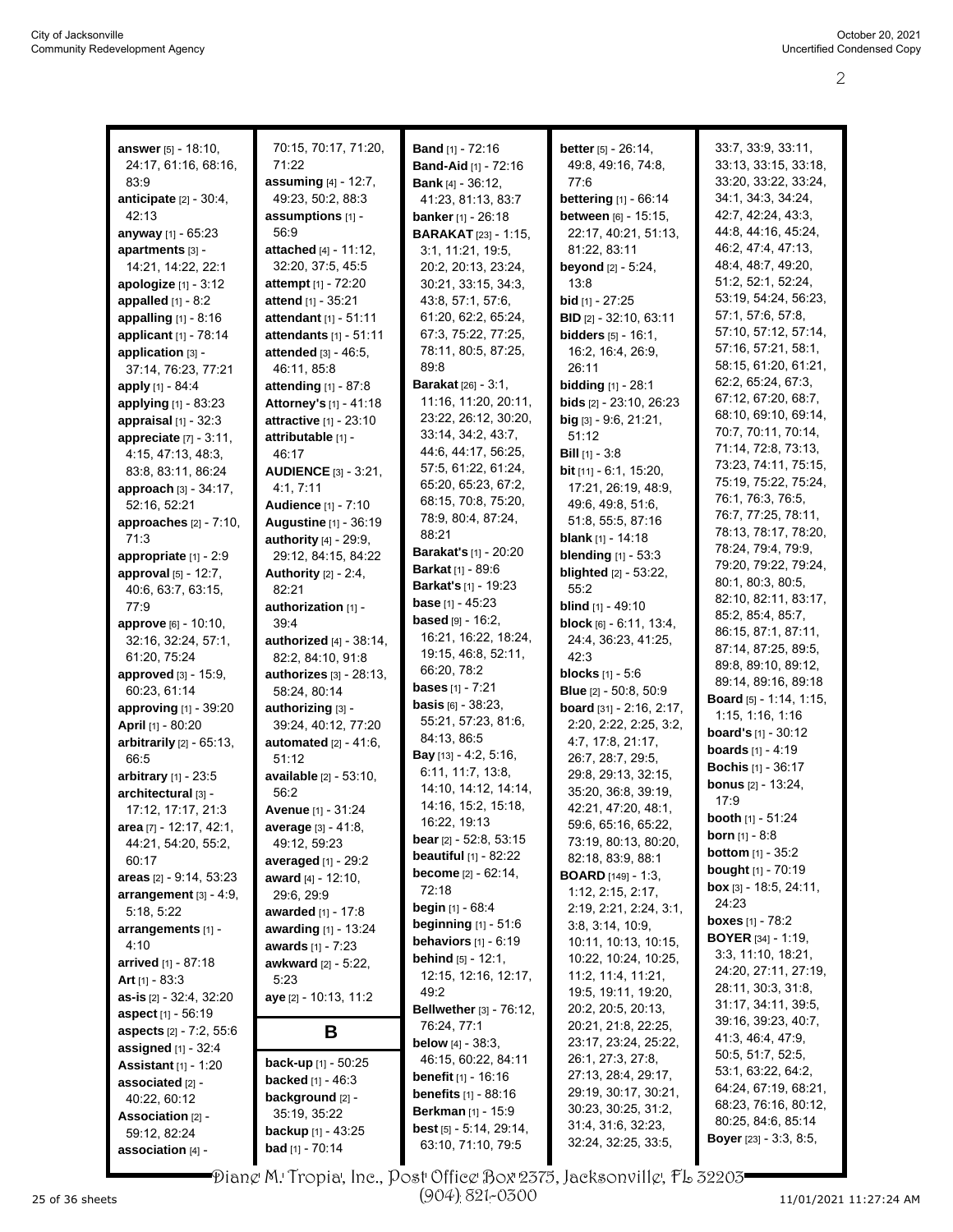| 11:9, 18:20, 22:18,             | captures [1] - 36:5                            | 33:19, 33:21, 33:23,                       | Chisholm [5] - 3:7,                     | clarify $[1] - 67:12$                          |
|---------------------------------|------------------------------------------------|--------------------------------------------|-----------------------------------------|------------------------------------------------|
| 23:22, 24:19, 28:5,             | <b>CAROL</b> $[1] - 1:13$                      | 33:25, 34:2, 34:4,                         | 3:16, 3:17, 7:8, 9:23                   | clarity [3] - 52:19,                           |
| 29:21, 30:15, 31:16,            | Carol [2] - 2:24, 18:11                        | 34:18, 34:23, 35:17,                       | <b>CHISHOLM</b> [5] - 1:20,             | 66:21, 67:5                                    |
| 34:10, 34:19, 39:11,            | case $[6] - 30.9, 42.16,$                      | 39:10, 39:19, 40:5,                        | 3.19, 3.22, 7.9, 9.24                   | clean [1] - 52:17                              |
| 48:12, 50:4, 54:4,              | 50:1, 55:22, 61:9,                             | 40:8, 40:20, 41:15,                        | choice [1] - 62:8                       | cleaning [2] - 47:14,                          |
| 68:22, 69:8, 72:21,             | 72:6                                           | 42:4, 42:19, 42:25,                        | choose [3] - 29:11,                     | 47:19                                          |
| 80:11, 82:5, 83:20              | category [1] - 16:24                           | 43.4, 44.6, 44.15,                         | 29:13, 68:3                             | clear $[3] - 52:12$ ,                          |
| <b>Boyer's</b> [1] - 40:11      | cater [1] - 8:21                               | 45:25, 48:2, 48:5,                         | Churchwell [2] - 59:3,                  | 63:17, 66:18                                   |
| <b>brainer</b> $[1] - 43.9$     | CBD $[1]$ - 16:22                              | 49:18, 50:4, 53:20,                        | 59:12                                   | clearinghouse [1] -                            |
| <b>Braxton</b> $[4] - 2:23$ ,   | CBRE [6] - 12:6, 16:1,                         | 56:22, 56:24, 57:2,                        | circulated $[1]$ - $36:3$               | 84:22                                          |
| 3:8, 56:21, 57:24               | 22.9, 27.9, 30.7,                              | 57:7, 57:9, 57:11,                         | circumstance [2] -                      | close $[2] - 32.21$ ,                          |
| <b>BRAXTON</b> [1] - 1:13       | 30:13                                          | 57:13, 57:15, 57:17,                       | 68:24, 69:4                             | 43:21                                          |
| Bridge [1] - 15:12              | center [2] - 14:22,                            | 57:25, 58:14, 58:16,                       | CITRANO [17] - 1:14,                    | closer $[1] - 50:13$                           |
| <b>briefly</b> [1] - 54:24      | 14:23                                          | 61:17, 61:22, 63:2,                        | 2:21, 26:1, 30:25,                      | clue $[1] - 48:15$                             |
| <b>bring</b> $[9] - 9:1, 9:7$ , | Central [1] - 36:12                            | 63:16, 64:1, 64:20,                        | 33:11, 33:24, 42:24,                    | cluster [1] - 43:11                            |
| 16:10, 30:5, 30:9,              | CEO $[2] - 3.3, 40.11$                         | 65:1, 65:7, 65:18,                         | 44:16, 45:24, 57:10,                    | CNB [2] - 34:9, 41:23                          |
| 67:14, 67:21, 84:12,            | certain [4] - 67:6,                            | 67:11, 68:9, 68:22,                        | 69:14, 76:1, 78:17,                     | cocktail [1] - 81:11                           |
| 88:23                           | 81:6, 84:11, 85:18                             | 69:8, 69:13, 70:6,                         | 80:1, 82:11, 87:1,                      | Code [1] - 60:13                               |
| <b>bringing</b> $[2] - 8:18$ ,  | certainly [4] - 25:17,                         | 70:10, 70:13, 74:18,                       | 89:12                                   | code [2] - 67:15, 67:22                        |
| 68.5                            | 28:3, 49:11, 86:6                              | 75:17, 75:20, 75:23,                       | Citrano [20] - 2:21,                    | coffers [1] - 43:15                            |
| <b>brought</b> $[2] - 8:18$ ,   | certainty [8] - 54:15,                         | 75:25, 76:2, 76:4,                         | 25:25, 26:25, 30:24,                    | comfortable [4] -                              |
| 36:16                           | 62:4, 66:4, 69:19,                             | 76:6, 76:8, 76:18,                         | 33:10, 33:23, 42:25,                    | 18:24, 48:10, 52:23,                           |
| <b>Bryan</b> $[1]$ - 36:17      | 70:4, 73:10, 73:15,                            | 77:23, 78:8, 78:12,                        | 44:15, 45:10, 45:25,                    | 54:9                                           |
| <b>budget</b> [8] - 39:13,      | 74:8                                           | 78:16, 78:19, 78:23,                       | 57:9, 69:13, 70:8,                      | coming [11] - 9:16,                            |
| 40:25, 51:22, 81:12,            | <b>CERTIFICATE [1] -</b>                       | 79:3, 79:8, 79:10,                         | 75:25, 78:16, 79:25,                    | 20:10, 25:20, 45:3,                            |
| 85:17, 85:18, 86:6              | 91:1                                           | 79:21, 79:23, 79:25,                       | 82:13, 86:25, 88:12,                    | 49:15, 74:2, 81:15,                            |
| <b>budgeted</b> [1] - 80:17     | certify [1] - 91:8                             | 80:2, 80:4, 80:6,                          | 89:11                                   | 81:16, 81:20, 83:21,                           |
| <b>budgeting</b> [1] - 41:1     | cetera [1] - 83:24                             | 80:23, 82:5, 82:12,                        | Citrano's [1] - 28:16                   | 88:25                                          |
| <b>build</b> $[3] - 13:13$ ,    | chagrinned $[1]$ - 85:9                        | 83:13, 85:3, 85:6,                         | city [6] - 7:22, 8:11,                  | commencing $[1] - 1:7$                         |
| 14:18, 48:14                    | chair $[9] - 3:16$ , 11:17,                    | 86:23, 87:9, 87:13,                        | 8:14, 8:20, 9:18,                       | commend [2] - 26:3,                            |
| <b>building</b> $[6] - 6.21$ ,  | 34:14, 58:23, 68:21,                           | 87:24, 88:21, 89:6,<br>89:9, 89:11, 89:13, | 9:19                                    | 44:10                                          |
| 9:1, 14:20, 36:22,              | 76:19, 77:23, 80:21,                           |                                            | CITY [1] - 1:1                          | comment [8] - 3:6,                             |
| 41:19, 41:23                    | 83:10                                          | 89:15, 89:17, 89:19,<br>89:24              | City [49] - 1:7, 4:13,                  | 3:18, 9:25, 21:16,                             |
| <b>buildings</b> $[2] - 9:1$ ,  | Chair [27] - 1:13, 2:23,                       | Chairman [3] - 1:13,                       | 5:2, 5:15, 5:19,                        | 28:16, 35:18, 44:5,                            |
| 25:13                           | 3:19, 24:21, 28:11,                            | 11:10, 24:20                               | 16:18, 31:22, 32:13,                    | 54:22                                          |
| bulk [1] - 16:20                | 30:3, 31:20, 35:25,                            | chairs [1] - 77:5                          | 37:23, 39:18, 40:2,                     | commented [1] -                                |
| <b>business</b> [11] - 9:9,     | 45:10, 46:4, 47:17,                            | challenges [1] - 6:10                      | 40:3, 40:5, 40:25,                      | 22:19                                          |
| 34:8, 54:11, 54:12,             | 50:5, 63:5, 63:6,                              | challenging $[1] - 4:25$                   | 43:17, 44:2, 46:13,                     | comments [21] - 6:2,                           |
| 58:3, 58:11, 58:16,             | 63:22, 65:3, 67:1,                             | chance [3] - 10:7,                         | 53:14, 54:6, 55:14,                     | 20:16, 20:20, 23:16,                           |
| 62:5, 71:16, 76:11,             | 67:23, 68:23, 71:4,                            | 10:20, 23:25                               | 58:12, 61:2, 61:5,                      | 27:2, 33:3, 33:5,                              |
| 88:10                           | 72:23, 74:1, 76:15,                            | <b>change</b> [10] - 6:12,                 | 61.9, 61.13, 64.3,<br>64:4, 64:5, 64:6, | 33:7, 33:9, 42:5,                              |
| <b>busy</b> $[1]$ - 4:14        | 76:21, 80:13, 84:6,                            | 8:23, 9:19, 15:13,                         | 64:22, 65:13, 65:22,                    | 43:6, 47:5, 56:20,                             |
| buy [4] - 55:15, 71:5,          | 85:14                                          | 18:16, 18:19, 18:24,                       | 66:3, 69:6, 69:20,                      | 61:25, 75:14, 78:18,                           |
| 72:20, 73:25                    | <b>CHAIRMAN</b> [151] - 2:3,                   | 28:16, 69:21, 79:6                         | 73.1, 73.2, 73.21,                      | 82:16, 83:15, 87:10,                           |
| <b>buying</b> [5] - 48:18,      | 2:8, 2:23, 3:5, 3:10,                          | changed $[3] - 9:2$ ,                      | 75:1, 81:25, 84:19,                     | 88:4, 89:3                                     |
| 56:7, 56:12, 72:2,<br>72:22     | 3:15, 7:7, 9:22, 10:1,<br>10:12, 10:14, 10:16, | 18:22, 26:17                               | 85:21, 85:22, 85:25,                    | commercial [1] -                               |
|                                 | 10:23, 11:1, 11:3,                             | changes [8] - 11:13,                       | 86.2, 86.8                              | 45:19                                          |
| C                               | 11:5, 11:20, 18:14,                            | 15:8, 26:11, 34:25,                        | City's $[2] - 55.9, 63.24$              | <b>committed</b> [1] - 12:7<br>Committee [9] - |
|                                 | 19:2, 19:8, 19:18,                             | 35:12, 36:6, 42:20,                        | City-funded [1] -                       | 11:14, 17:5, 17:7,                             |
| cafe [1] - 77:19                | 20:4, 20:6, 20:14,                             | 44:8                                       | 85:25                                   | 24:2, 28:20, 29:5,                             |
| calculation $[1]$ - 52:12       | 21:7, 22:23, 23:15,                            | changing [1] - 19:2                        | City-owned [1] - 31:22                  | 63:8, 63:10, 63:15                             |
| calculator $[1] - 48:17$        | 23:22, 24:19, 25:24,                           | character $[1] - 21:3$                     | civic $[1] - 8:12$                      | committee [36] -                               |
| cannot $[3] - 6.15$ ,           | 26:25, 27:6, 29:18,                            | characteristics [1] -                      | civic-engaged [1] -                     | 11:17, 11:23, 12.4,                            |
| 31:9, 60:23                     | 29:20, 30:15, 30:18,                           | 14:7                                       | 8:12                                    | 15:5, 15:7, 15:23,                             |
| cap $[3] - 41.9, 52.22,$        | 30:22, 30:24, 31:1,                            | <b>chase</b> [1] - 37:22                   | civil [1] - 7:21                        | 18:12, 18:22, 18:25,                           |
| 53:17                           | 31:3, 31:5, 31:7,                              | check [1] - 18:4                           | civilian [1] - 8:9                      | 19:4, 19:9, 20:7,                              |
| capital [1] - 51:20             | 31.9, 32.22, 33.1,                             | <b>checked</b> [1] - 78:2                  | clarification [4] -                     | 20:10, 20:15, 20:24,                           |
| capture [1] - 40:17             | 33.6, 33.8, 33.10,                             | chewing [1] - 65:21                        | 19:12, 19:16, 40:13,                    | 26:3, 28:7, 28:22,                             |
| captured [1] - 68:25            | 33:12, 33:14, 33:16,                           | Chief [1] - 1:19                           | 48:1                                    | 29:4, 29:8, 30:9,                              |
|                                 |                                                |                                            |                                         |                                                |

11/01/2021 11:27:24 AM Page 3 to 3 of 13 26 of 36 sheets Diane M. Tropia, Inc., Post Office Box 2375, Jacksonville, FL 32203 (904) 821-0300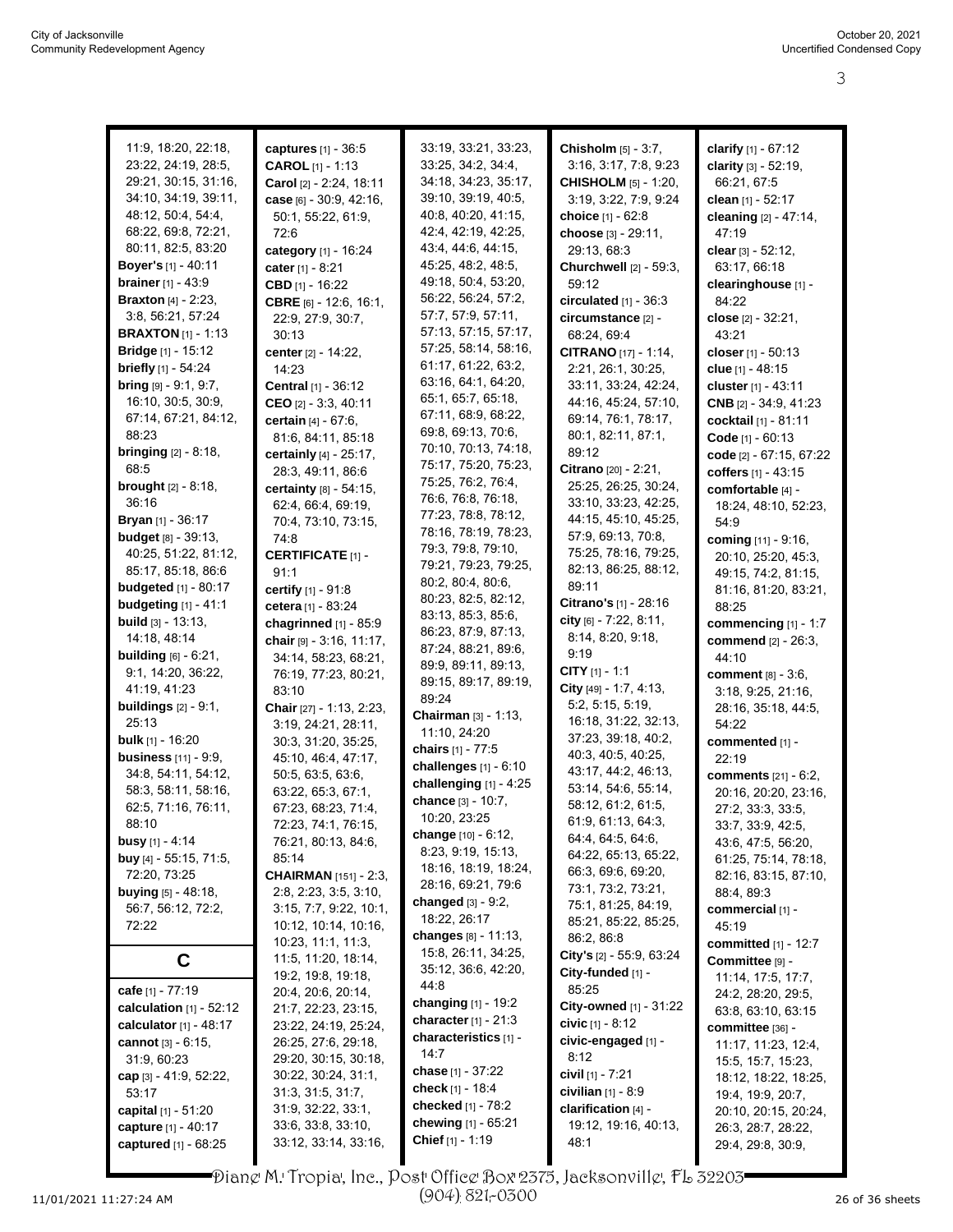| 34:14, 35:2, 36:3,           | 25:8                          | 65:9, 65:10, 78:10,             | criteria [10] - 11:25,           | <b>density</b> [2] - 17:20,     |
|------------------------------|-------------------------------|---------------------------------|----------------------------------|---------------------------------|
| 38:22, 41:14, 41:15,         |                               | 78:11                           |                                  |                                 |
|                              | <b>confusion</b> $[1] - 35:4$ |                                 | 12:12, 12:13, 12:25,             | 17:23                           |
| 44:9, 44:22, 53:12,          | connection [1] - 35:9         | correcting [1] - 39:5           | 16:11, 16:25, 17:20,             | dentist's [1] - 25:14           |
| 76:17, 77:24, 78:9,          | consequence [1] -             | correction $[1] - 48:3$         | 20:24, 23:20                     | Department [1] -                |
| 82:7, 82:8                   | 18:6                          | correctly $[1] - 65:4$          | <b>crucial</b> [1] - 15:19       | 84:25                           |
| committee's [1] -            | consider [1] - 14:8           | corridor [5] - 15:6,            | <b>current</b> [3] - 34:16,      | depth [2] - 19:24,              |
| 18:17                        | consideration [1] -           | 15:8, 15:19, 23:7,              | 63:18, 67:24                     | 24:10                           |
| <b>common</b> $[1] - 68:2$   | 36:10                         | 23:13                           | <b>curtail</b> $[1] - 6:18$      | derail [1] - 52:6               |
| communication [1] -          | consistent [5] - 14:6,        | cost [18] - 35:7, 37:22,        | customers [1] - 25:19            | deserve [2] - 8:6,              |
| 5:20                         | 32:9, 38:12, 68:2,            | 37:24, 41:12, 41:13,            | cut [1] - 37:22                  | 69:19                           |
| <b>COMMUNITY</b> [1] - 1:2   | 81:2                          | 42:12, 42:13, 43:20,            |                                  | design [2] - 14:9,              |
| <b>Community</b> [3] - 10:2, | constant [1] - 6:20           | 46:16, 47:2, 49:1,              | D                                | 23:18                           |
| 10:18, 89:24                 | construct [1] - 49:1          | 51:10, 51:18, 51:23,            |                                  | Design [2] - 16:19,             |
| community $[8] - 4.24$ ,     | constructed [2] -             | 59:25, 77:11, 81:15,            | Danis [2] - 46:9, 50:17          | 17:20                           |
| 7:16, 8:22, 8:23,            | 24:24, 50:10                  | 81:21                           | data [2] - 43:25, 48:11          | designed [1] - 14:4             |
| 9:15, 17:14, 74:20,          |                               | costs $[26] - 38:2, 39:1,$      | <b>date</b> $[4] - 60:3, 61:15,$ |                                 |
| 75:10                        | construction [14] -           | 39:8, 39:9, 40:22,              | 67:6, 67:25                      | designs [1] - 21:12             |
|                              | 15:11, 35:7, 37:1,            |                                 |                                  | desire $[2] - 30:12$ ,          |
| comparison $[1]$ - 51:3      | 37:3, 41:13, 42:13,           | 47:23, 48:14, 49:4,             | <b>DATED</b> $[1]$ - 91:15       | 55:8                            |
| complete [3] - 45:16,        | 43:20, 43:23, 45:7,           | 49:17, 49:23, 49:25,            | <b>DAVID</b> $[1] - 1:16$        | despite [1] - 41:11             |
| 49:17, 91:10                 | 47.6, 48.11, 49.4,            | 50:20, 50:24, 51:5,             | <b>David</b> $[1] - 2:17$        | detail [2] - 11:19,             |
| completed [3] - 45:12,       | 49:25, 50:24                  | 51:7, 51:10, 51:15,             | days $[5]$ - 29:24,              | 35:14                           |
| 45:21, 68:1                  | consultant's [1] -            | 52:3, 52:9, 53:16,              | 32:21, 64:3, 64:19               | <b>details</b> [2] - 20:22,     |
| completion [3] -             | 55:14                         | 56:12, 60:12, 60:18,            | deal [15] - 26:22,               | 70:23                           |
| 45:21, 50:7, 68:5            | contemplated [1] -            | 60:23, 60:24, 75:6              | 30:10, 35:3, 35:4,               | determined [1] - 32:8           |
| <b>complex</b> [1] - 26:22   | 45:22                         | <b>Council</b> [7] - 32:13,     | 35:5, 36:8, 56:16,               | develop [12] - 22:1,            |
| compliance [3] -             | context [3] - 35:11,          | 40.2, 40.6, 41.1,               | 56:17, 70:20, 71:10,             | 61:6, 61:7, 62:7,               |
| 60:13, 60:18, 68:6           | 38:7, 39:2                    | 58:12, 82:1, 84:19              | 71:19, 72:2, 72:9,               | 62:10, 62:12, 62:18,            |
| complications [2] -          | continue [2] - 55:4,          | <b>Counsel</b> [2] - 1:20,      | 72:16, 74:13                     | 63:3, 64:8, 64:12,              |
| 12:20, 15:24                 | 75:10                         | 2:14                            | dealing [2] - 58:6,              | 64:16, 64:17                    |
| comply $[1] - 18.2$          | continues [1] - 78:21         | <b>count</b> [1] - 81:6         | 58:7                             | developed [2] - 59:1,           |
| component [8] - 37:1,        | continuing [1] - 73:24        | counter [2] - 55:12,            | deals [1] - 58:12                | 71:18                           |
| 37:2, 37:3, 38:8,            |                               | 56:6                            | debate [1] - 14:24               |                                 |
|                              | continuity $[1]$ - 88:23      | country $[1] - 8:15$            |                                  | developer [30] - 5:19,          |
| 38:20, 45:2, 45:6,           | contract $[4] - 61:7$ ,       |                                 | decades [1] - 71:12              | 13.6, 13.9, 13.12,              |
| 45:16                        | 64:11, 64:17, 82:2            | <b>counts</b> [2] - 15:20,      | decades-long [1] -               | 14:8, 14:15, 14:18,             |
| components [2] -             | contractor $[1] - 8.9$        | 45:19                           | 71:12                            | 16:15, 16:17, 17:3,             |
| 36:25, 37:12                 | contracts [1] - 51:17         | <b>COUNTY</b> [1] - 91:4        | decide [2] - 29:5,               | 18:2, 24:16, 37:21,             |
| comprised $[1] - 37:4$       | contribute [2] - 49:3,        | couple [2] - 13:1,              | 66:22                            | 38:1, 41:11, 42:11,             |
| concern [10] - 35:3,         | 86:12                         | 15:11                           | decided $[5] - 12:18$ ,          | 43:10, 46:5, 46:11,             |
| 43:16, 49:21, 53:6,          | contribution [4] -            | <b>course</b> [1] - 82:18       | 12:21, 14:25, 16:7,              | 47:2, 50:22, 63:4,              |
| 54:14, 66:1, 66:2,           | 56:14, 81:17, 81:19,          | courthouse [1] -                | 69:25                            | 67:4, 67:5, 70:25,              |
| 67:7, 74:19, 85:8            | 84:20                         | 41:20                           | decides $[1] - 63.10$            | 71:7, 71:15, 71:16,             |
| concerned $[3] - 9:16$ ,     | contributions [1] -           | <b>cover</b> [6] - 9:14, 64:12, | deciding [1] - 65:13             | 71:19, 71:25                    |
| 12:12, 27:24                 | 84:17                         | 64:15, 68:13, 77:10,            | decision [5] - 6:8, 7:4,         | developers $[4]$ - 14:3,        |
| concerns [9] - 7:14,         | control [2] - 67:5,           | 81:21                           | 46:20, 52:24, 63:7               | 15:24, 21:2, 21:11              |
| 15:22, 17:14, 19:17,         | 71:23                         | covered $[1] - 69.5$            | <b>dedicated</b> $[1] - 16:13$   | Development [4] -               |
| 34:15, 42:18, 49:21,         | convenient [2] -              | <b>covering</b> $[2] - 53:3,$   | deep [2] - 7:14, 24:9            | 1:19, 16:19, 17:19,             |
| 75:9                         | 55:16, 56:4                   | 81:23                           | default [1] - 60:4               | 36:19                           |
| <b>concerts</b> $[1] - 8:1$  | conversation [4] -            | <b>COVID</b> $[2] - 78.21$ ,    | defined [1] - 59:21              | development [11] -              |
| concludes [1] - 18:10        |                               | 88:24                           | definitely [2] - 18:21,          | 8:25, 21:18, 23:18,             |
| conclusion $[1]$ - 26:5      | 19:15, 47:5, 74:6,            | CRA [11] - 29:13,               |                                  | 36:16, 62:25, 64.9,             |
|                              | 84:7                          | 29:15, 32:10, 44:21,            | 74:9                             | 64:11, 64:14, 66:11,            |
| conditions $[1]$ - 16:3      | conversations [2] -           |                                 | degree [1] - 23:5                |                                 |
| Condominium [1] -            | 46:7, 46:19                   | 53.7, 54.6, 63.11,              | delay $[1] - 12:3$               | 69:7, 79:15                     |
| 59:12                        | convicted $[1]$ - 23:9        | 70:1, 80:9, 80:15,              | deliberation [1] -               | developments [2] -              |
| condominium [5] -            | cooperation $[1] - 66:3$      | 89:20                           | 37:18                            | 17:15, 53:11                    |
| 4:24, 71:9, 71:20,           | corner [3] - 24:4,            | <b>CRA's</b> $[1]$ - 53:5       | deliberations $[1] - 6.6$        | <b>DIA</b> $[17] - 1:19, 2:15,$ |
| 71:22, 71:23                 | 41:24, 42:3                   | craft $[1]$ - 20:25             | demolished [1] -                 | 2:17, 2:19, 2:21, 3:4,          |
| condominiums [1] -           | correct [14] - 19:4,          | <b>CRAIG</b> $[1] - 1:16$       | 15:13                            | 38:14, 61:13, 69:20,            |
| 71:17                        | 19:5, 39:15, 39:16,           | <b>Craig</b> $[1]$ - 2:19       | Demopoulos [6] -                 | 77:10, 82:19, 83:4,             |
| confidence [1] - 44:2        | 39:22, 40:7, 41:2,            | credit [2] - 14:15,             | 3.21, 3.22, 4.2, 7.7,            | 83:7, 83:12, 83:25,             |
| confirmation [1] -           | 41:3, 41:19, 41:22,           | 67:17                           | 53:8, 74:5                       | 85.9, 86.1                      |

Diane M. Tropia, Inc., Post Office Box 2375, Jacksonville, FL 32203 (904) 821-0300

27 of 36 sheets Page 4 to 4 of 13 11/01/2021 11:27:24 AM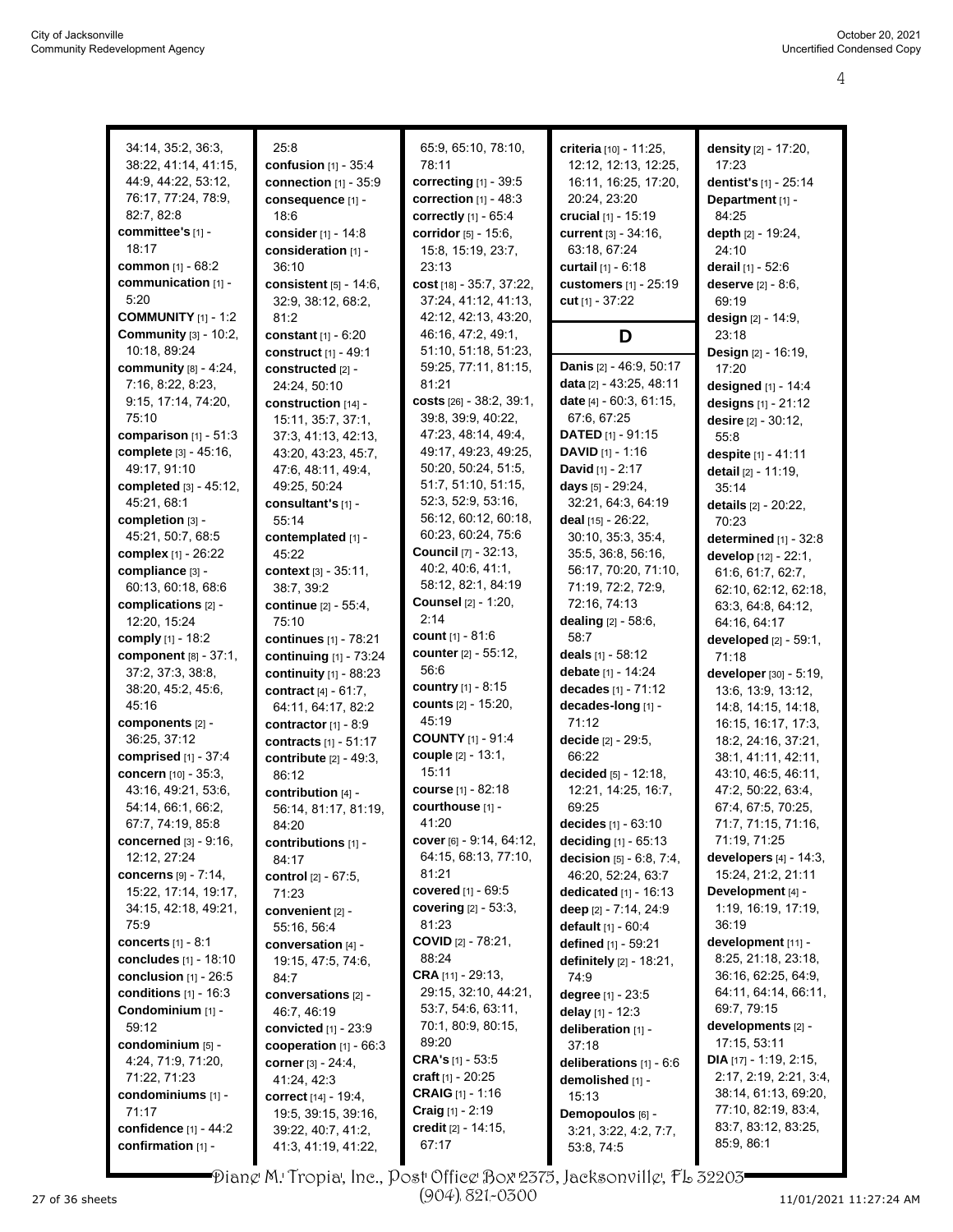| <b>DIA's</b> $[2] - 35:5, 86:19$ | 9:3, 9:4, 9:5, 9:18,           | 52:4, 58:5, 74:14,         | ex-military $[1]$ - $8.9$     | faith $[1]$ - 73:20              |
|----------------------------------|--------------------------------|----------------------------|-------------------------------|----------------------------------|
|                                  | 15:19, 43:10, 49:23,           | 77:2                       |                               |                                  |
| Diane [3] - 1:9, 91:7,           |                                |                            | example [2] - 25:15,          | fall [2] - 60:21, 68:18          |
| 91:18                            | 55:8, 55:22, 55:23,            | ended [1] - 37:23          | 78.4                          | familiar [1] - 36:15             |
| difference [2] - 12:23,          | 60.17, 62:7, 62:12,            | ending [1] - 74:15         | except [4] - 12:14,           | far [7] - 12:12, 14:10,          |
| 51:13                            | 63:11, 66:14, 72:4,            | ends [1] - 89:24           | 39:23, 39:24, 73:13           | 17:18, 24:10, 43:14,             |
| different [5] - 26:13,           | 74:16, 79:13, 82:19,           | energy [1] - 43:12         | exception [1] - 13:11         | 65:25, 84:14                     |
| 36:25, 69:3, 74:2,               | 84:23, 85:12, 86:13,           | engaged [1] - 8:12         | <b>excesses</b> [1] - 52:14   | favor [65] - 10:12,              |
| 85:21                            | 88:17, 89:1                    | Enhancement [2] -          | exchange [1] - 13:16          | 11:1, 21:6, 21:9,                |
|                                  | Downtown [7] - 2:4,            |                            |                               |                                  |
| difficult [2] - 5:8, 6:19        | 80:17, 81:20, 82:20,           | 6.4, 76:20                 | excited [6] - 54:2.           | 21:10, 26:24, 30:21,             |
| dilemma $[1] - 6:7$              |                                | enhancement [3] -          | 54:19, 79:15, 79:16,          | 30:23, 30:25, 31:2,              |
| diligence [1] - 49:24            | 82.23, 84.16, 84.25            | 76:23, 77:11, 77:21        | 87:7, 87:14                   | 31:4, 31:6, 31:10,               |
| dimensions $[1]$ - 24:8          | <b>DPRP</b> [1] - 37:14        | enhancements [1] -         | exciting [1] - 89:1           | 33:18, 33:20, 33:22,             |
| diminish $[1] - 7:3$             | drinks $[1] - 71.5$            | 45.4                       | excuse [1] - 47:17            | 33.24, 34:1, 34:3,               |
| Dimitri [3] - 3:20, 4:2,         | Drive [1] - 75:18              | enjoy [1] - 7:1            | <b>Executive [1] - 1:19</b>   | 34:4, 44:23, 49:6,               |
| 58:20                            | drops [1] - 38:17              | enjoying [1] - 87:6        | exercise [1] - 64:19          | 54:25, 57:5, 57:8,               |
| dining $[1]$ - 78:22             | due [2] - 41:17, 49:24         | enter [5] - 59:6, 62:25,   | <b>Exhibit</b> $[4] - 12:5$ , | 57:10, 57:12, 57:14,             |
| direction $[3]$ - 7:5,           | during [2] - 30:6,             | 64:9, 73:3, 73:25          | 12:24, 16:11, 36:4            | 57:16, 57:17, 66:8,              |
|                                  | 67:13                          |                            |                               | 74:12, 74:17, 76:1,              |
| 14:17, 52:25                     |                                | enterprises [1] - 5:3      | exhibits [1] - 11:12          | 76:3, 76:5, 76:7,                |
| directly [3] - 55:16,            | Duval [1] - 1:8                | entertain $[1]$ - 73:2     | existing [2] - 65:6,          |                                  |
| 65:5, 82:19                      | <b>DUVAL</b> [1] - 91:4        | Entertainment [3] -        | 65:7                          | 76:8, 78:7, 78:14,               |
| Director [1] - 1:19              | DVI [8] - 80:20, 81:12,        | 85:24, 86:10, 86:14        | exit [1] - 72:13              | 78:18, 78:22, 78:24,             |
| disappointing [1] -              | 81:17, 82:2, 83:7,             | entertainment [9] -        | expect [2] - 28:3,            | 79:7, 79:9, 79:10,               |
| 42:10                            | 83:11, 88:2, 88:22             | 7:19, 7:22, 7:23, 8:2,     | 29:23                         | 79:20, 79:22, 79:24,             |
| <b>discussed</b> $[4] - 5:16$ ,  |                                | 8:21, 9:9, 9:11, 9:13,     | expenditures [2] -            | 80:1, 80:3, 80:5,                |
| 38:22, 73:18, 74:2               | Е                              | 9:14                       | 61:1, 61:14                   | 80:6, 80:7, 83:17,               |
| discussing [1] - 45:14           |                                | entire [2] - 21:17,        | expense [5] - 39:17,          | 83:19, 88:22, 89:8,              |
| discussion [3] -                 | East [4] - 4:2, 6:11,          | 46:17                      | 52:14, 53:4, 67:17,           | 89:10, 89:12, 89:14,             |
| 14:13, 20:18, 61:18              | 11:7, 58:19                    | equal [1] - 60:20          | 81:19                         | 89:16, 89:18, 89:19,             |
| discussions [2] -                | easy $[3] - 43:13$ ,           | equals [1] - 48:22         | expenses [1] - 59:22          | 89:20                            |
| 26:3, 55:13                      | 47:10, 78:1                    | equates [2] - 59:17,       |                               | feasible [1] - 23:7              |
|                                  | echo [1] - 88:4                |                            | expensive [2] - 47:6,         | features [1] - 17:13             |
| dispersed $[1]$ - 24:5           | economic [2] - 16:15,          | 74:24                      | 50:19                         | February [2] - 87:3,             |
| dispose [2] - 63:12,             | 56:16                          | especially $[4] - 6.11$ ,  | experience [2] -              | 88:13                            |
| 63:19                            | <b>Economic</b> $[1] - 7:12$   | 7:18, 9:16, 17:16          | 16:14, 25:19                  | federal [1] - 41:19              |
| Disposition [5] -                |                                | essence [1] - 40:17        | expert [3] - 7:18, 22:6,      | fee [2] - 71:9, 72:3             |
| 28:19, 28:25, 30:13,             | educating [1] - 73:20          | essential [1] - 83:1       | 22:7                          |                                  |
| 32:8, 32:11                      | effective [2] - 48:20,         | essentially [1] - 86:2     | explain [2] - 36:7, 71:5      | fee-simple [2] - 71:9,           |
| disposition [15] -               | 60:3                           | estate [1] - 72:4          | explanatory $[1]$ - 12:8      | 72:3                             |
| 11.8, 21:1, 31:22,               | effectively [3] - 55:15,       | estimated [1] - 41:12      | exposing [1] - 52:13          | feed [1] - 88:14                 |
| 32:9, 32:16, 32:18,              | 56:10, 75:2                    | estimates [1] - 46:10      | express [1] - 30:11           | feedback $[2] - 6:5$ ,           |
| 58:18, 58:25, 59:7,              | efficient [1] - 55:9           | et $[1] - 83:24$           | Expressway [1] -              | 17:13                            |
| 59:9, 59:10, 59:15,              | egress $[2]$ - 47:8,           | Evaluation $[3] - 17:5$ ,  | 15:12                         | feet [10] - 13:4, 13:5,          |
| 60:7, 63:13, 63:14               | 47:11                          | 17:6, 24:2                 | extensively [1] - 73:19       | 13:14, 13:15, 13:16,             |
| <b>distinctly</b> $[1]$ - 26:13  | eight $[1]$ - 39:17            |                            | <b>extent</b> $[3] - 34:24$ , | 13:21, 13:23, 15:2,              |
| <b>District</b> $[1] - 15:16$    | either $[4] - 23.23$ ,         | evening [1] - 80:19        |                               | 19:24                            |
| divide [1] - 48:23               | 37:20, 64:16, 84:24            | evenings [1] - 6:18        | 60:22, 86:8                   | fellow [1] - 23:1                |
|                                  | elects $[1]$ - $61.9$          | event [11] - 81:14,        | extra [4] - 6:16, 13:24,      | felt [3] - 23.8, 23.14,          |
| <b>Division</b> $[1]$ - 86:10    | elements [1] - 12:25           | 81:18, 83:2, 84:9,         | 14:15, 38:2                   | 53:2                             |
| document [1] - 18:19             | elevator $[1] - 51:16$         | 84:10, 85:23, 86:3,        | extreme [1] - 7:2             | <b>fencing</b> $[1] - 60:15$     |
| dollar $[4] - 39.9$ ,            |                                | 86:13, 87:2, 87:21,        | <b>extremely</b> $[1] - 16:3$ | <b>Festival</b> $[3] - 85.9$ ,   |
| 43:18, 47:24, 81:19              | eligible $[1]$ - $61:12$       | 88:12                      |                               |                                  |
| dollars $[2] - 83.5$ ,           | <b>eliminate</b> $[1]$ - 21:25 | events [6] - 64:18,        | F                             | 85:20, 85:22                     |
| 87:22                            | emergency [2] -                | 84:1, 88:6, 88:15,         |                               | few $[1] - 4.6$                  |
| done [4] - 21:21,                | 55:18, 55:21                   | 88:17, 88:19               | face $[1] - 6.10$             | <b>fighting</b> $[1] - 9:20$     |
| 29:24, 49:11, 65:21              | employees $[2]$ - 5:2,         | eventual $[1] - 30:13$     | facilitate $[1] - 53:10$      | fill [2] - 88:1, 88:19           |
| <b>Doro</b> [1] - 15:11          | 5:3                            | eventualities [1] -        | facilities $[1] - 56:2$       | final $[3] - 28:10$ , $28:15$ ,  |
| <b>doubt</b> $[1]$ - 55:19       | enable [1] - 38:1              | 64:15                      | fact [7] - 7:25, 21:23,       | 29:25                            |
| <b>down</b> $[6] - 7.1, 9.8$     | encourage [2] - 75:9,          | eventually $[1]$ - $62:14$ | 24:23, 56:1, 62:9,            | finally $[1] - 4:16$             |
| 15:10, 27:22, 46:3,              | 79:14                          | every-Thursday-            | 71:25, 72:6                   | <b>financial</b> $[4] - 16:17$ , |
| 72:18                            | encumbered [1] -               | night [1] - 87:15          | factor $[1] - 51:10$          | 17:2, 26:20, 39:24               |
| downtown [29] - 4:3,             | 62:19                          |                            | failed $[1]$ - 71:25          | <b>Financial</b> [1] - 17:1      |
|                                  | end [6] - 15:17, 24:14,        | evidence [1] - 77:16       |                               | financially $[1] - 52:10$        |
| 4:24, 5:3, 8:25, 9:2,            |                                | ex [1] - 8:9               | fair [1] - 14:24              |                                  |

Diane M. Tropia, Inc., Post Office Box 2375, Jacksonville, FL 32203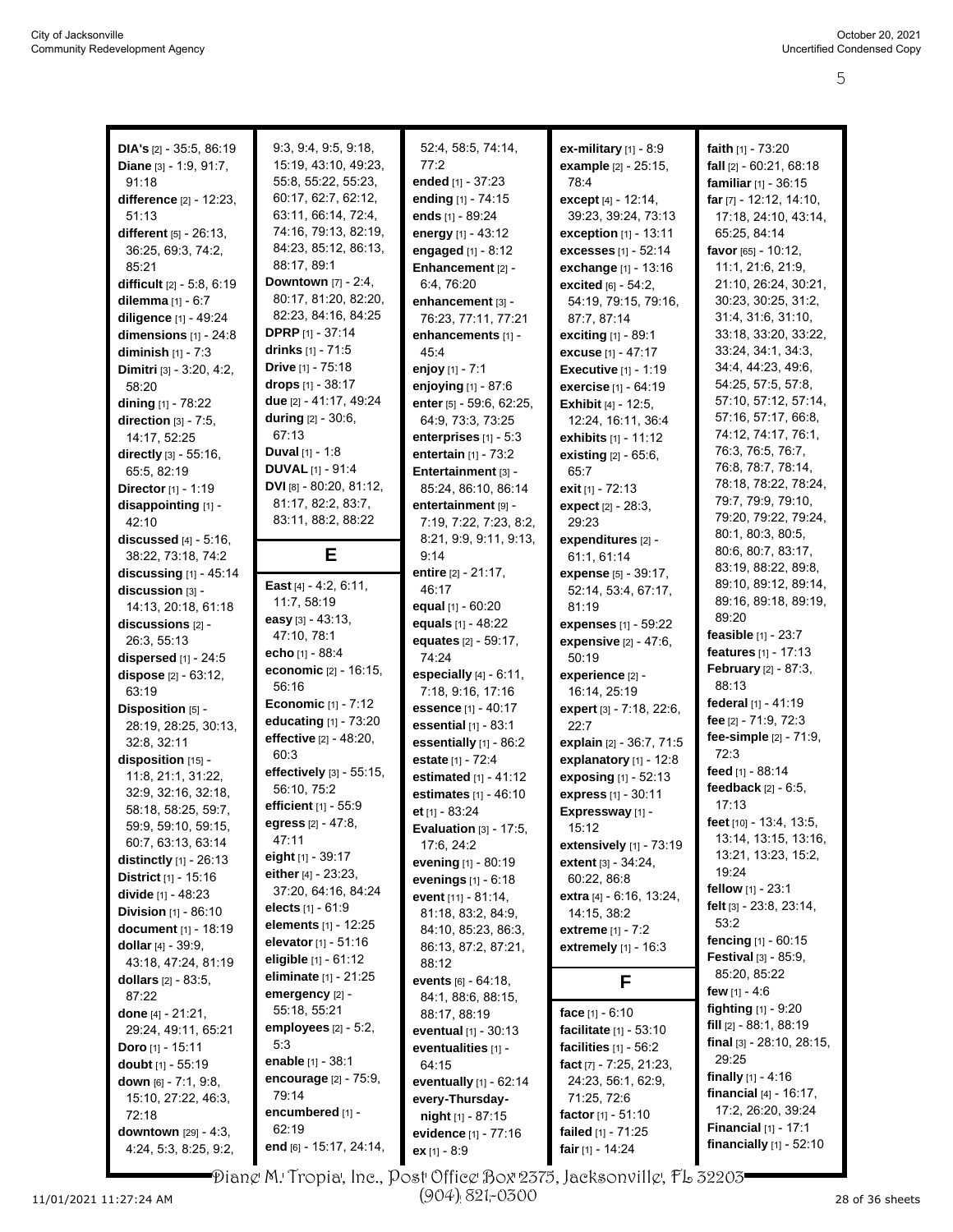| fine [9] - 27:4, 29:24,             | frankly [1] - 52:5            | 27:16                         | Great [1] - 14:6           | hopefully [5] - 4:11,                     |
|-------------------------------------|-------------------------------|-------------------------------|----------------------------|-------------------------------------------|
| 40:10, 52:21, 58:4,                 | free [1] - 18:13              | generally [2] - 14:1,         | Greiner [1] - 36:18        | 23:8, 36:6, 53:24,                        |
| 65:24, 69:17, 69:21,                | friendly $[4] - 16.9$ ,       | 49:7                          | grind $[1] - 6:20$         | 79.2                                      |
| 88:3                                | 16:12, 17:18, 18:15           | gentleman [1] - 27:9          | grocer [1] - 25:3          | hoping [1] - 5:11                         |
| fine-tuning [1] - 29:24             | FROATS [30] - 1:15,           | genuine [1] - 25:18           | <b>ground</b> [6] - 13:23. | Hotel [3] - 36:21,                        |
| finer $[1] - 63:2$                  | 2:15, 19:20, 21:8,            | George [1] - 36:17            |                            | 36:23, 42:2                               |
|                                     |                               |                               | 14:11, 24:16, 60:1,        |                                           |
| finish $[1] - 50:15$                | 27:8, 27:13, 28:4,            | GIBBS [24] - 1:16,            | 60:10, 61:10               | hour [1] - 81:11                          |
| Fire $[1] - 14.6$                   | 29:17, 31:6, 32:24,           | 2:19, 10:11, 10:25,           | Group [1] - 36:19          | human [1] - 24:7                          |
| first $[15] - 3.20$ , 12:2,         | 33:5, 33:18, 49:20,           | 23:17, 25:22, 31:2,           | group [3] - 36:20,         | Hyatt [2] - 12:15,                        |
| 12:14, 18:14, 26.8,                 | 51:2, 52:1, 52:24,            | 33.9, 33:22, 43:3,            | 72:11, 83:18               | 12:18                                     |
| 26.9, 28.12, 34.12,                 | 53:19, 57:16, 70:14,          | 46.2, 47.4, 47.13,            | groups [1] - 83:22         |                                           |
| 34:20, 34:21, 47:7,                 | 71:14, 72:8, 73:13,           | 48:4, 57:12, 70:7,            | guess [8] - 2:5, 19:8,     |                                           |
| 47:10, 78:14, 79:16,                | 73:23, 74:11, 76:7,           | 75:15, 75:19, 76:3,           | 20:17, 28:6, 57:2,         |                                           |
| 87.4                                | 79:4, 79:20, 83:17,           | 78:20, 79:24, 85:7,           | 61:17, 68:11, 78:20        | idea [6] - 21.23, 22:13,                  |
| fitness [1] - 14:22                 | 85:2, 89:18                   | 86:15, 89:14                  | guidelines [2] - 38:15,    | 23:21, 49:15, 56:7,                       |
| five [7] - 27:15, 28:3,             | <b>Froats</b> $[26] - 2:15$ , | Gibbs [21] - 2:19,            | 53:14                      | 81:10                                     |
| 60:2, 60:5, 67:13,                  | 18:11, 19:18, 21:7,           | 23:16, 24:21, 25:24,          | guy [1] - 70:14            | ideas [1] - 9:10                          |
| 77:2, 77:17                         | 22:23, 27:7, 28:12,           | 31:1, 33:8, 33:21,            | guys [2] - 6:4, 6:7        | identified [1] - 85:18                    |
| five-year [2] - 60:5,               | 31:5, 33:2, 33:3,             | 43:4, 46:1, 46:5,             |                            | <b>identity</b> [1] - 75:16               |
| 67:13                               | 33:17, 49:19, 50:6,           | 47:18, 48:5, 57:11,           | Н                          | impact [2] - 24:6, 24:7                   |
| flesh $[1]$ - 26:23                 | 53:20, 54:16, 57:15,          | 70:6, 76:2, 78:19,            |                            | <b>impacts</b> [1] - 5:10                 |
| flexibility [3] - 21:1,             | 70:13, 74:18, 75:12,          | 79:23, 85:6, 85:15,           | half [4] - 23:11, 41:24,   | Implementation [2] -                      |
| 62:15, 66:8                         | 76.6, 79.3, 79.19,            | 86:23, 89:13                  | 81:16                      | 34:13, 53:2                               |
| flip $[1] - 66.6$                   | 83:16, 84:7, 88:5,            | Gibbs' [1] - 47:18            | <b>Hall</b> $[1] - 1:7$    | implementation [1] -                      |
| floor $[7] - 13:23$ ,               | 89:17                         | Gillam [2] - 2:23, 66:1       | handful [1] - 77:12        | 29:15                                     |
| 14:11, 20:15, 24:13,                | <b>Froats'</b> [1] - $85:8$   | GILLAM [1] - 1:13             | hands [2] - 66:9, 88:8     | importance [1] - 16:21                    |
| 24:16, 47:7, 47:10                  | front $[5] - 2.11, 4.23$ ,    | glad [2] - 4:16, 62:15        | happy [11] - 11:18,        | important $[6] - 4.22$ ,                  |
| <b>Florida</b> $[6] - 1.8, 1.10,$   | 6.9, 14:5, 77:5               | go-round [1] - 26:10          | 18:10, 35:16, 40:18,       | 5:9, 9:15, 15:5, 23:6,                    |
| 50:8, 91:7, 91:18                   | full [2] - 38:4, 44:17        | goal [1] - 25:20              | 53:23, 61:16, 74:21,       | 23:12                                     |
| <b>FLORIDA</b> $[1]$ - 91:3         | fully [3] - 60:23, 61:1,      | goals [2] - 63:12,            | 75:12, 77:22, 78:13,       | importantly $[1]$ - 45:13                 |
| Florida/Georgia [1] -               | 61:11                         | 82:20                         | 83.9                       | <b>impress</b> [1] - 4:21                 |
| 86:12                               | Fund [2] - 39:15, 41:1        | going-forward [1] -           | Harper [2] - 31:15,        | in-kind [1] - 81:17                       |
| flying $[1] - 49.9$                 | fundamentally [1] -           | 57:23                         | 31:24                      | inaudible [7] - 4:12,                     |
| fold $[1]$ - 15:3                   | 56:18                         | golden [1] - 9:18             | Hart $[1]$ - 15:12         | 19:16, 41:2, 67:7,                        |
| folks [2] - 55:6, 87:6              | funded [3] - 39:18,           | Gordon [4] - 82:14,           | hat $[1] - 54:17$          | 75:8, 78:6, 81:23                         |
| follow $[3] - 53:13$ ,              | 85:23, 85:25                  | 82:16, 83:14, 89:22           | head $[1] - 67:19$         | inaudible) [2] - 18:9,                    |
| 65:17, 85:7                         | funding $[1]$ - 77:15         | <b>GORDON</b> [2] - 82:17,    | headquarters [1] -         | 82:21                                     |
| food [1] - 81:8                     | funds $[1] - 81:22$           | 89:23                         | 55:23                      | incentive [1] - 36:10                     |
| footage [2] - 16:8,                 | future [9] - 4:11, 4:19,      | government [1] -              | hear $[4] - 34:12$ ,       | incentives $[1] - 45:5$                   |
| 19:22                               | 5:19, 5:23, 5:24,             | 54:11                         | 42:11, 42:15, 87:15        | include [4] - 14:4,                       |
| <b>Ford</b> $[1] - 5:16$            | 43:12, 58:13, 62:4            | grade [2] - 38:3, 46:15       | heard [2] - 6:22, 53:7     | 47:25, 60:15, 67:16                       |
| foregoing [2] - 90:1,               |                               | Grady [3] - 32:2, 32:3,       | hearing [1] - 73:13        | <b>included</b> $[2]$ - 18:18,            |
| 91.9                                | G                             | 32:5                          | heart [1] - 55:21          | 28:23                                     |
|                                     |                               | grant $[6] - 38.8, 50.7,$     | heartburn [1] - 55:5       | includes $[1] - 40:2$                     |
| forget $[1] - 27:1$                 | garage [23] - 37:5,           | 76:12, 76:23, 77:12,          |                            | <b>including</b> $[2] - 44:18$ ,          |
| Form $[1] - 88.1$                   | 37:6, 37:7, 37:8,             | 83:23                         | heavy [1] - 24:12          | 56:13                                     |
| forma [1] - 50:22                   | 37:17, 37:25, 41:6,           | Grant [18] - 35:8, 38:9,      | held $[1] - 1.6$           |                                           |
| former $[2] - 41:23$ ,              | 41:13, 46:17, 47:12,          | 38:11, 38:13, 38:16,          | help [1] - 26:11           | inconsistent $[2]$ -                      |
| 59:2                                | 48:15, 49:1, 49:17,           | 38:18, 39:22, 43:8,           | helping [2] - 66:13,       | 54:8, 55:25                               |
| <b>Forsyth</b> [2] - 58:19,         | 50.8, 50.9, 50.12,            | 44:11, 44:24, 45:14,          | 82:19                      | increase [1] - 46:15<br>incumbrance [1] - |
| 76:25                               | 50:16, 50:24, 51:5,           | 49:22, 52:9, 52:11,           | helps [1] - 5:18           | 67:8                                      |
| <b>forth</b> $[2] - 6:14$ , $36:17$ | 51:19, 54:8, 55:15,           | 53:3, 53:14, 54:6,            | hi $[1] - 4.4$             |                                           |
| forward $[11] - 4:17$ ,             | 56.8                          | 54:25                         | highlight [1] - 36:6       | incur $[1] - 38.2$                        |
| 5:15, 30:6, 42:22,                  | garages [2] - 40:23,          | <b>grants</b> $[2] - 58.6$ ,  | highway [1] - 15:12        | incurred [1] - 60:18                      |
| 53:24, 57:23, 61:24,                | 74:3                          | 84:22                         | historic [3] - 37:1,       | indefinitely [1] - 73:5                   |
| 74:6, 74:15, 87:8,                  | Gate [2] - 50:16, 50:25       | <b>great</b> $[12] - 20.22$ , | 37:11, 45:15               | Independent [2] -                         |
| 87:20                               | gate [1] - 51:16              | 35:3, 49:15, 55:2,            | holidays [1] - 12:9        | 36:21, 75:18                              |
| <b>Four</b> [1] - 15:9              | <b>General</b> [4] - 1:20,    | 79:1, 79:11, 83:18,           | homeowners [3] -           | independent [1] -                         |
| <b>FPR</b> $[1] - 1.9$              | 2:14, 39:15, 41:1             | 86:13, 86:16, 87:21,          | 69:25, 70:15, 71:9         | 37:12                                     |
| frame $[1] - 67:21$                 | general [2] - 4:19,           | 87:22, 88:23                  | honor [1] - 72:1           | individual $[2] - 29:1$ ,                 |
| framework [1] - 29:23               |                               |                               | hopeful [1] - 78:3         | 45:1                                      |

Diane M. Tropia, Inc., Post Office Box 2375, Jacksonville, FL 32203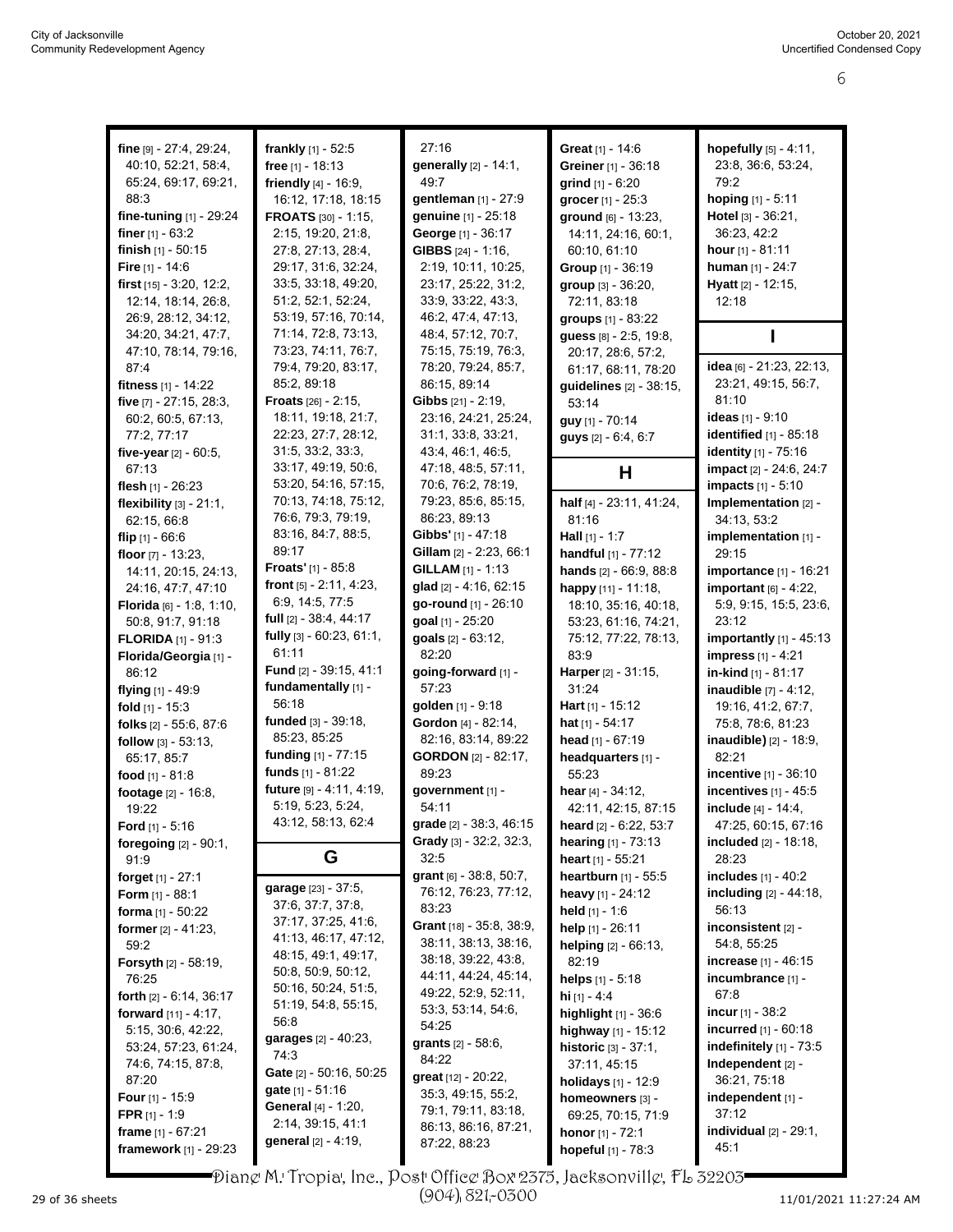| <b>industries</b> [1] - 25:14     | 7:20, 9:6, 16:4                            | 51:17, 56:2                                              | limiting [2] - 63:19,                    | 15:14, 16:3, 26:13,         |
|-----------------------------------|--------------------------------------------|----------------------------------------------------------|------------------------------------------|-----------------------------|
| industry [2] - 48:14,             | <b>Jake</b> $[5] - 80:21$ ,                | knowledge [1] - 74:12                                    | 64:22                                    | 27:17, 32:4, 38:13,         |
| 50:18                             | 83:18, 87:1, 87:7,                         | known [3] - 24:22,                                       | line [6] - 8:19, 35:2,                   | 48:16, 65:14, 67:4          |
| <b>inflation</b> $[2] - 43:23$ ,  | 87:17                                      | 25:11, 36:13                                             | 64:13, 65:18, 74:2,                      | marketability [4] -         |
| 50:20                             | James [1] - 83:25                          | knows [1] - 5:17                                         | 77:7                                     | 17:25, 18:1, 18:8,          |
| informal [1] - 32:7               | January [1] - 12:11                        |                                                          | <b>linear</b> $[5] - 13:5$ ,             | 19:7                        |
| information [7] -                 | <b>Jax</b> $[2] - 4.3, 4.24$               | L                                                        | 13:14, 15:2, 16:8,                       | marketable [3] - 18:5,      |
| 11:19, 37:14, 38:24,              | Jazz $[3] - 85:8, 85:19$                   |                                                          | 19:22                                    | 24:10, 62:6                 |
| 41:10, 42:12, 46:9,               | 85:22                                      | land [2] - 31:25, 72:18                                  | lines [2] - 5:20, 74:4                   | marketing [2] - 12:20,      |
| 51:1                              | JFRD [5] - 35:6, 37:8,                     | Landing [1] - 15:16                                      | <b>listed</b> $[1] - 85:11$              | 12:21                       |
| ingress [2] - 47:8,               | 37:20, 46:20, 55:17                        | landscaping [2] -                                        | live [2] - 81:7, 83:10                   | marketplace [1] -           |
| 47:10                             | $JIM$ [1] - 1:14                           | 60:15, 67:16                                             | located [2] - 31:23.                     | 62:24                       |
| inhibit [1] - 65:12               | $Jim$ [1] - 2:21                           | $language$ [9] - 52:2,                                   | 47:11                                    | materials [1] - 40:21       |
| <b>initial</b> $[1] - 60:1$       | <b>job</b> $[4]$ - 20:22, 83:18,           | 63:18, 64:21, 65:5,                                      | <b>location</b> $[3] - 16:22$ ,          | matter $[1] - 7:18$         |
| instead [1] - 54:20               | 87:2, 88:23                                | 65:11, 66:16, 67:9,                                      | 17:24, 41:23                             | maturity [1] - 60:6         |
| instructions [1] -                | <b>JOHN</b> $[1]$ - 1:20                   | 68:12, 68:19                                             | <b>Lofts</b> $[2] - 59:4, 59:12$         | $maximum$ [2] - 21:1,       |
| 18:18                             | John $[1] - 2:13$                          | $large_{[1]} - 22.12$                                    | <b>LOI</b> $[1]$ - 73:8                  | 77:15                       |
| insurance [3] - 25:15,            | joined [1] - 8:17                          | <b>Large</b> $[1] - 1:10$                                | long-term [3] - 71:12,                   | mean [9] - 18:21, 21:8,     |
| 51:17, 72:9                       | joint [2] - 46:23, 53:9                    | largely [1] - 85:23                                      | 73:25, 75:9                              | 50:1, 54:9, 54:10,          |
| <b>integral</b> $[2] - 37:9$ ,    | joint-use [1] - 53:9                       | larger [2] - 45:2, 66:15                                 | longevity [1] - 74:8                     | 56:7, 63:4, 65:18,          |
| 53:25                             | $JSO$ [1] - 6:15                           | $last [13] - 4:5, 4:8,$                                  | look [12] - 14:12, 22:4,                 | 65:19                       |
| intending $[1] - 81:3$            | Julia [1] - 36:14                          | 5:23, 15:7, 15:14,                                       | 24:1, 24:3, 41:6,                        | meaningful [1] - 25:5       |
| intent [2] - 30:11, 64:2          | July [2] - 60:14, 67:25                    | 16:10, 20:24, 21:21,                                     | 44:17, 53:9, 63:23,                      | meant $[1] - 12:3$          |
| <b>interest</b> [2] - 29:15,      |                                            | 50:20, 52:2, 71:22,                                      | 73:24, 74:10, 87:8,                      | measure [6] - 30:19,        |
| 63:11                             | jumping [1] - 39:11                        | 80:9, 88:13                                              | 87:20                                    | 34:5, 54:18, 74:22,         |
|                                   | jurisdiction [1] - 39:21                   | lastly [1] - 17:9                                        | looking [13] - 17:15,                    | 75:13, 76:9                 |
| interested [2] - 58:21,<br>88:25  |                                            | lawsuit [1] - 70:25                                      | 36:9, 37:2, 37:11,                       | meat $[1] - 43:25$          |
|                                   | K                                          | leadership $[1] - 8.4$                                   | 37:13, 44:25, 50:13,                     | meet [5] - 12.4, 28:21,     |
| interim [1] - 72:24               |                                            | lease [19] - 46:23.                                      | 59:14, 72:25, 73:23,                     | 29:3, 29:4, 29:9            |
| International [1] -               | keep [4] - 4:11, 5:20,                     | 58:18, 59:2, 59:11,                                      | 74:3, 74:15, 75:5                        | meeting $[21] - 2.4, 6.3$ , |
| 82:23                             | 8:18, 69:23                                | 59:25, 60:1, 60:10,                                      | looks [1] - 74:6                         | 8:11, 10:3, 10:5,           |
| interrupt [2] - 40:9,             | keeping [1] - 74:6                         | 61:3, 61:10, 65:6,                                       | <b>LORI</b> $[1]$ - 1:19                 | 10:18, 30:2, 35:2,          |
| 57:24                             | keeps [1] - 88:15                          | 65:8, 65:10, 67:13,                                      | <b>Lori</b> [1] - $3:3$                  | 35:21, 37:18, 37:19,        |
| interrupting [1] -                | <b>KELLEY</b> [17] - 1:19,                 | 69:3, 73:8, 73:25,                                       |                                          | 41.14, 41.16, 46.6,         |
| 65:19                             | 3:4, 31:20, 34:22,                         | 77:3, 77:16                                              | lose [2] - 15:25, 16:2                   | 46:11, 63:11, 66:22,        |
| intersection [1] -                | 35:25, 40:10, 41:21,                       | leased $[2] - 70:18$ ,                                   | $lost$ [1] - 62:20                       | 69:16, 79:1, 89:25          |
| 31:23                             | 45.9, 47.17, 58.23,                        | 70:19                                                    | love $[1] - 71:5$                        | <b>MEETING</b> $[1] - 1:3$  |
| introduce [1] - 2:11              | 63:5, 65:3, 65:9,                          | leasing $[1] - 14:23$                                    | loved [1] - 73:7                         | meetings [3] - 8:11,        |
| investing $[1]$ - 83:6            | 66:25, 67:23, 76:15,                       | least [2] - 21:10, 73:10                                 | lower [2] - 51:6, 51:8                   | 20:24, 27:20                |
| Investment $[2] - 2:4$ ,          | 76:21                                      | leeway [1] - 29:12                                       | lump [1] - 61:12                         | <b>MEMBER</b> [141] - 2:15, |
| 82:20                             | Kelley [18] - 3:4,                         | left [2] - 20:19, 48:8                                   | Lynwood [1] - 1:7                        | 2:17, 2:19, 2:21,           |
| investment $[1]$ - 48:21          | 31:16, 31:17, 34:10,                       |                                                          |                                          | 2:24, 3:1, 3:8, 3:14,       |
| <b>invite</b> [2] - 20:16,        | 34:11, 34:20, 35:19,<br>35:22, 40:9, 42:6, | <b>legislation</b> $[2] - 81:25$ ,<br>84:19              | Μ                                        | 3:21, 4:1, 7:11, 10:9,      |
| 20:17                             | 44:25, 48:2, 58:22,                        | <b>legislative</b> $[2] - 84:15$ ,                       |                                          | 10:11, 10:24, 10:25,        |
| <b>invited</b> $[1] - 8:10$       |                                            | 84:21                                                    | <b>maintain</b> $[1]$ - 75:2             | 11:21, 19:5, 19:11,         |
| <b>involves</b> $[1] - 35.6$      | 63:1, 66:24, 76:14,<br>76:18, 80:11        | <b>less</b> $[6] - 22:4, 50:18,$                         | maintenance [20] -                       | 19:20, 20:2, 20:5,          |
| <b>issue</b> $[14] - 8.20, 11.6,$ | <b>Kelly</b> [1] - 39:12                   | 56:3, 59:22, 62:6,                                       | 39:1, 39:7, 39:8,                        | 20:13, 20:21, 21:8,         |
| 28:24, 30:1, 31:14,               |                                            |                                                          | 40:22, 42:14, 47:14,                     | 22:25, 23:17, 23:24,        |
| 41:1, 47:14, 58:21,               | <b>Kenneth</b> [1] - 32:2                  | 77:17                                                    | 47:19, 47:23, 49:13,                     | 25:22, 26:1, 27:3,          |
| 64:13, 64:18, 71:7,               | <b>kids</b> $[1]$ - 5:5                    | <b>lessee</b> $[1] - 60.8$<br><b>lessor</b> $[1] - 60.8$ | 51:4, 51:5, 51:7,<br>51:16, 52:8, 53:15, | 27:8, 27:13, 28:4,          |
| 74:23, 77:24, 80.9                | <b>kind</b> [27] - 4:7, 4:22,              |                                                          |                                          | 29:17, 30:21, 30:23,        |
| <b>issues</b> [1] - 28:19         | 12:16, 22:17, 27:3,                        | <b>letter</b> [1] - 25:8                                 | 54:7, 56:13, 59:20,                      | 30:25, 31:2, 31:4,          |
| <b>items</b> [1] - 51:20          | 27:16, 29:22, 35:10,                       | level [5] - 24:6, 25:17,                                 | 75:6                                     | 31:6, 32:23, 32:24,         |
| itself [2] - 71:23, 74:9          | 43:19, 43:22, 49:20,                       | 45:23, 51:14                                             | major $[3] - 16.7$ ,                     | 32:25, 33:5, 33:7,          |
|                                   | 55:10, 55:12, 56:6,                        | <b>liaison</b> $[1]$ - 83:25                             | 43.15, 86.16                             | 33.9, 33.11, 33.13,         |
| J                                 | 56.8, 57:22, 66:3,                         | <b>Life</b> $[1] - 36.22$                                | manage [1] - 39:14                       | 33:15, 33:18, 33:20,        |
|                                   | 72:9, 72:16, 72:25,                        | <b>life</b> $[1] - 8:19$                                 | <b>managing</b> $[1] - 40:23$            | 33:22, 33:24, 34:1,         |
| JAA [1] - 86:15                   | 79:12, 79:14, 81:17,                       | light [1] - 56:1                                         | many-fold $[1]$ - 15:3                   | 34 3, 34 24, 42 7,          |
| JACKSONVILLE [1] -                | 88:15, 88:19, 88:23,                       | likely [4] - 6:23, 26:19,                                | March [1] - 87:3                         | 42:24, 43:3, 44:8,          |
| 1:1                               | 88:24                                      | 27:24, 28:1                                              | Market [1] - 58:20                       | 44:16, 45:24, 46:2,         |
| Jacksonville [4] - 1:8,           | <b>kinds</b> $[3] - 24:11$ ,               | limited [1] - 84:11                                      | market [10] - 12:17,                     |                             |

Diane M. Tropia, Inc., Post Office Box 2375, Jacksonville, FL 32203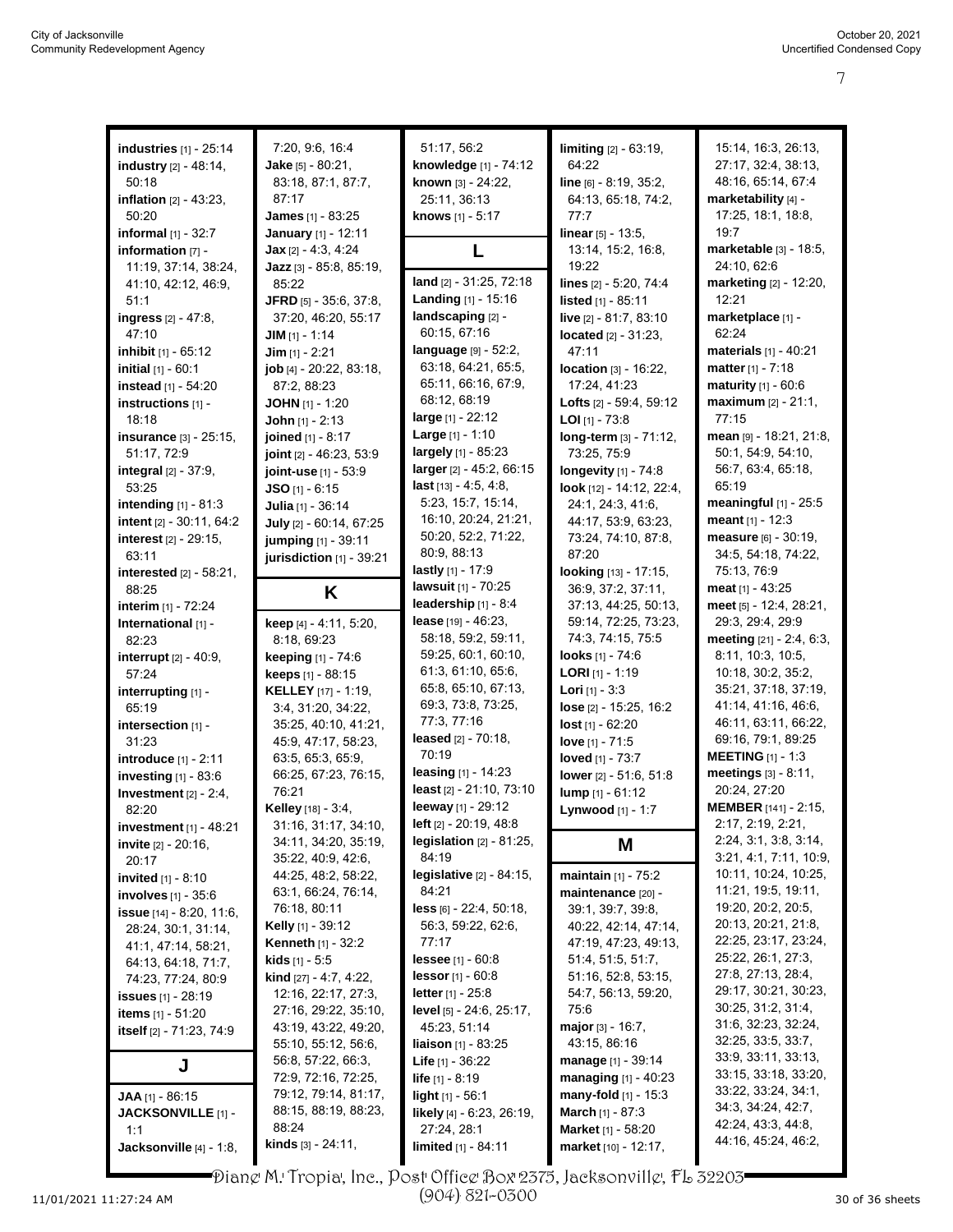| 47:4, 47:13, 48:4,          | mirror [1] - 60:9          | 74:1, 76:16, 80:12,                 | nonretail [1] - 14:20           | offering [1] - 68:25            |
|-----------------------------|----------------------------|-------------------------------------|---------------------------------|---------------------------------|
|                             |                            |                                     |                                 |                                 |
| 48:7, 49:20, 51:2,          | miss [2] - 5:21, 70:24     | 80:25, 84:6, 85:14                  | normally [2] - 65:19,           | Office $[5] - 1:20, 2:13$ ,     |
| 52:1, 52:24, 53:19,         | missing $[1]$ - 21:13      | multifamily [5] -                   | 74:25                           | 38:24, 58:6, 85:24              |
| 54:24, 57:1, 57:6,          | misspoke [1] - 40:16       | 17:15, 37:4, 38:8,                  | north [2] - 13:7, 41:18         | office [2] - 25:14,             |
| 57:8, 57:10, 57:12,         | moment $[2] - 4:18$ ,      | 38:13, 43.9                         | <b>North</b> $[2] - 36:14$ ,    | 25:15                           |
| 57:14, 57:16, 57:21,        | 37:10                      | multiply $[1]$ - 48:22              | 58:19                           | Officer [1] - 1:19              |
| 58:1, 58:15, 61:20,         | <b>moments</b> $[1] - 4:6$ | <b>Municipal</b> [1] - 60:13        | north-south [1] - 13:7          | officers [1] - 6:18             |
| 61:21, 62:2, 65:24,         |                            | <b>music</b> $[1] - 81:8$           |                                 |                                 |
| 67:3, 67:12, 67:20,         | momentum [1] - 44:23       |                                     | <b>Northbank</b> [1] - 83:3     | offset $[3] - 54.6$ ,           |
|                             | moms $[1] - 5:5$           | must [5] - 8:23, 13:23,             | northeast $[1] - 42.2$          | 59:19, 60:19                    |
| 68:7, 68:10, 69:10,         | money [8] - 28:2,          | 60:13, 67:14, 68:1                  | notarized [1] - 77:19           | old [3] - 41:19, 87:16,         |
| 69:14, 70:7, 70:11,         | 39:15, 54:6, 69:1,         | mutually $[1] - 60:7$               | Notary [1] - 1:9                | 87:20                           |
| 70:14, 71:14, 72.8,         | 83:23, 84:5, 85:16,        | Myrtle [1] - 31:23                  | <b>note</b> $[1] - 3:11$        | older [1] - 5:5                 |
| 73:13, 73:23, 74:11,        | 86:1                       |                                     | noted [1] - 55:1                | Oliver [4] - 3:1, 20:21,        |
| 75:15, 75:19, 75:22,        | month $[12] - 4:5, 4:8,$   | N                                   | notes [1] - 91:11               | 23:13, 69:15                    |
| 75:24, 76:1, 76:3,          | 4:14, 59:17, 59:18,        |                                     |                                 | <b>OLIVER</b> $[1] - 1:15$      |
| 76:5, 76:7, 77:25,          |                            | name [3] - 3:24, 44:3,              | nothing [5] - 9:17,             |                                 |
| 78:11, 78:13, 78:17,        | 59:24, 59:25, 60:22,       | 86:19                               | 48:13, 70:11, 85:4,             | once $[1] - 37:14$              |
| 78:20, 78:24, 79.4,         | 74:25, 79:5, 80:19,        |                                     | 87:11                           | one [18] - 8:12, 8:22,          |
|                             | 83:2                       | <b>names</b> [1] - 36:13            | notice [10] - 32:11,            | 12:22, 23:23, 31:18,            |
| 79:9, 79:20, 79:22,         | monthly [8] - 59:17,       | national [1] - 41:7                 | 32:12, 59:7, 60:6,              | 53:22, 54:13, 54:17,            |
| 79:24, 80:1, 80:3,          | 59:19, 59:22, 60:20,       | <b>National</b> [1] - 36:12         | 61:4, 62:23, 64:4,              | 60.5, 60.21, 60.24,             |
| 80:5, 82:10, 82:11,         | 65:15, 81:5, 84:12         | navigate [1] - 69:20                | 64:18, 66:19, 66:23             | 68:4, 70:16, 72:5,              |
| 83:17, 85:2, 85:4,          | months [3] - 50:21,        | nearly [1] - 24:25                  | Notice [5] - 28:18,             | 83:20, 86:16, 88:16             |
| 85:7, 86:15, 87:1,          | 60:25, 73:14               | neat [2] - 87:4, 87:5               |                                 | one-year [3] - 60:21,           |
| 87:11, 87:14, 87:25,        |                            |                                     | 28:25, 30:13, 32:7,             |                                 |
| 89:8, 89:10, 89:12,         | most [9] - 6:23, 8:12,     | necessary [1] - 60:25               | 32:10                           | 60:24, 68:4                     |
| 89:14, 89:16, 89:18         | 24:17, 42:17, 51:9,        | need [27] - 4:10, 5:4,              | November [7] - 15:10,           | ongoing $[2] - 54:7$ ,          |
| Member [5] - 1:14,          | 51:18, 51:22, 76:24,       | 6:9, 9:4, 9:8, 17:21,               | 28:14, 28:18, 28:21,            | 62:13                           |
|                             | 81:17                      | 20:11, 35:1, 40:14,                 | 28:24, 30:2, 80:19              | open [4] - 5:20, 12:16,         |
| 1:15, 1:15, 1:16,           | Most $[1]$ - 9:12          | 42.20, 54:1, 55:18,                 | <b>Numa</b> [2] - 80:20,        | 35:6, 74:6                      |
| 1:16                        | motion [17] - 10:8,        | 55:20, 61:17, 62:3,                 | 83:10                           | open-water [1] - 12:16          |
| member [8] - 2:16,          | 10:23, 20:10, 20:14,       | 62:11, 64:22, 66:2,                 | number [16] - 22:12,            | operate [1] - 54:12             |
| 2:18, 2:20, 2:22,           | 32:22, 33:2, 42:21,        | 69:19, 70:2, 70:22,                 | 22:16, 23:4, 34:15,             | <b>operating</b> [7] - 39:9,    |
| 2:25, 3:2, 7:10, 88:1       | 42:23, 43:1, 61:17,        | 77:16, 77:18, 78:10,                |                                 |                                 |
| members [6] - 15:23,        |                            | 88:5, 88:8, 88:14                   | 34:25, 37:19, 41:5,             | 39:17, 51:10, 51:22,            |
| 18:12, 19:9, 23:1,          | 61:18, 61:22, 61:25,       |                                     | 43:18, 43:20, 43:24,            | 52:14, 53:4, 54:10              |
| 35:20, 36:2                 | 78.8, 82.6, 82.9,          | needed [2] - 37:20,                 | 49:14, 52:11, 52:22,            | operation [3] - 38:25,          |
| <b>MEMBERS</b> [10] - 1:12, | 82:12                      | 44:20                               | 54:15, 60:25                    | 51:19, 77:1                     |
|                             | move [7] - 10:9, 32:24,    | needs [3] - 4:12,                   | numbers [5] - 41:4,             | operational [1] - 56:12         |
| 10:13, 10:15, 10:22,        | 42:21, 42:24, 53:24,       | 44:22, 74:20                        | 49.9, 50.3, 74.24,              |                                 |
| 11:2, 11:4, 29:19,          | 55:23, 61:20               |                                     |                                 |                                 |
| 30:17, 56:23, 89:5          |                            | negotiate [3] - 39:25,              | 74:25                           | operations $[2] - 59:20$ ,      |
|                             |                            | 71:10, 71:24                        |                                 | 77:20                           |
| met [3] - 11:21, 15:7,      | moved [4] - 10:24,         |                                     | <b>numerous</b> $[1] - 8:1$     | opportunities [1] -             |
| 60:14                       | 32:23, 82:10, 85:22        | negotiated [1] - 63:13              |                                 | 5:13                            |
| <b>middle</b> [1] - 24:4    | moving [1] - 7:5           | negotiation [1] - 71:22             | O                               | opportunity $[7]$ - 5:21,       |
|                             | MR [24] - 2:13, 3:4,       | neighborhood [2] -                  |                                 | 8:5, 8:6, 8:7, 9:18,            |
| $mid$ [8] - 5:13, 5:17,     | 3:19, 3:22, 7:9, 9:24,     | 6:12, 56:11                         | objection [1] - 19:10           | 74:7, 89:2                      |
| 21:13, 28:2, 29:10,         | 31:20, 34:22, 35:25,       | new [5] - 36:25, 37:3,              | obligation $[3]$ - 52:19,       | opposed [3] - 10:14,            |
| 58:9, 58:10                 | 40:10, 41:21, 43:8,        | 51:4, 55:15, 67:15                  | 53.8, 54.7                      | 11:3, 47:23                     |
| <b>military</b> $[1] - 8.9$ | 45.9, 47.17, 58.23,        | next [13] - 7:9, 11:6,              | <b>obtained</b> $[1] - 32.3$    |                                 |
| million $[4] - 38.21$ ,     | 63:5, 65:3, 65:9,          | 12:11, 28:4, 29:24,                 | obviously [4] - 54:25,          | opposite [1] - 52:25            |
| 39:17, 46:16, 48:23         | 66:25, 67:23, 76:15,       |                                     |                                 | option [2] - 60:4, 62:9         |
| million-eight [1] -         |                            | 30:2, 31:14, 34:8,                  | 58:4, 65:16, 73:7               | options [4] - 72:25,            |
| 39:17                       | 76:21, 82:17, 89:23        | 48:13, 58:16, 64:13,                | occupied [1] - 25:13            | 73:24, 74:3                     |
| million-six $[1]$ - 46:16   | $MS$ [38] - 3:3, 11:10,    | 76:11, 86:21                        | occur $[4] - 6:20$ ,            | oral [1] - 17:4                 |
|                             | 18:21, 24:20, 27:11,       | <b>nice</b> [1] - 42:14             | 66:19, 66:21, 66:23             | order $[6] - 2.4, 10.3,$        |
| mind $[1] - 69.23$          | 27:19, 28:11, 30:3,        | night [1] - 87:15                   | occurred [1] - 15:15            | 34:8, 34:18, 58:16,             |
| minimum $[5] - 13:21$ ,     | 31.8, 31.17, 34:11,        | nightclub [1] - 9:12                | <b>occurring</b> $[1] - 18:7$   | 76:11                           |
| 15:1, 17:23, 42:15,         | 39:5, 39:16, 39:23,        | nightclubs [1] - 9:11               | October [5] - 1:6, 2:1,         | organizations [2] -             |
| 58:11                       | 40.7, 41.3, 46.4,          | nine [1] - 50:21                    | 2:3, 32:14, 91:15               | 84:17, 84:23                    |
| minimums [1] - 45:20        | 47:9, 50:5, 51:7,          | no-brainer [1] - 43:9               | OF $[4] - 1:1, 91:1,$           |                                 |
| <b>minus</b> $[1] - 37:7$   | 52:5, 53:1, 63:22,         |                                     |                                 | original [1] - 60:10            |
| minutes $[5] - 3.23$ ,      | 64:2, 64:24, 67:19,        | nobody [1] - 72:12                  | 91:3, 91:4                      | otherwise [1] - 63:14           |
| 10.5, 10.8, 10.18,          | 68.21, 68.23, 71.4,        | node [2] - 14:4, 14:5               | <b>offense</b> [1] - 25:13      | ought [1] - 55:23               |
| 10:21                       | 71:17, 72:23, 73:18,       | $none$ [3] - 33:11,<br>33:13, 33:15 | offer [3] - 25:3, 32:1,<br>48:1 | ourselves [2] - 52:13,<br>64:16 |

Diane M. Tropia, Inc., Post Office Box 2375, Jacksonville, FL 32203 (904) 821-0300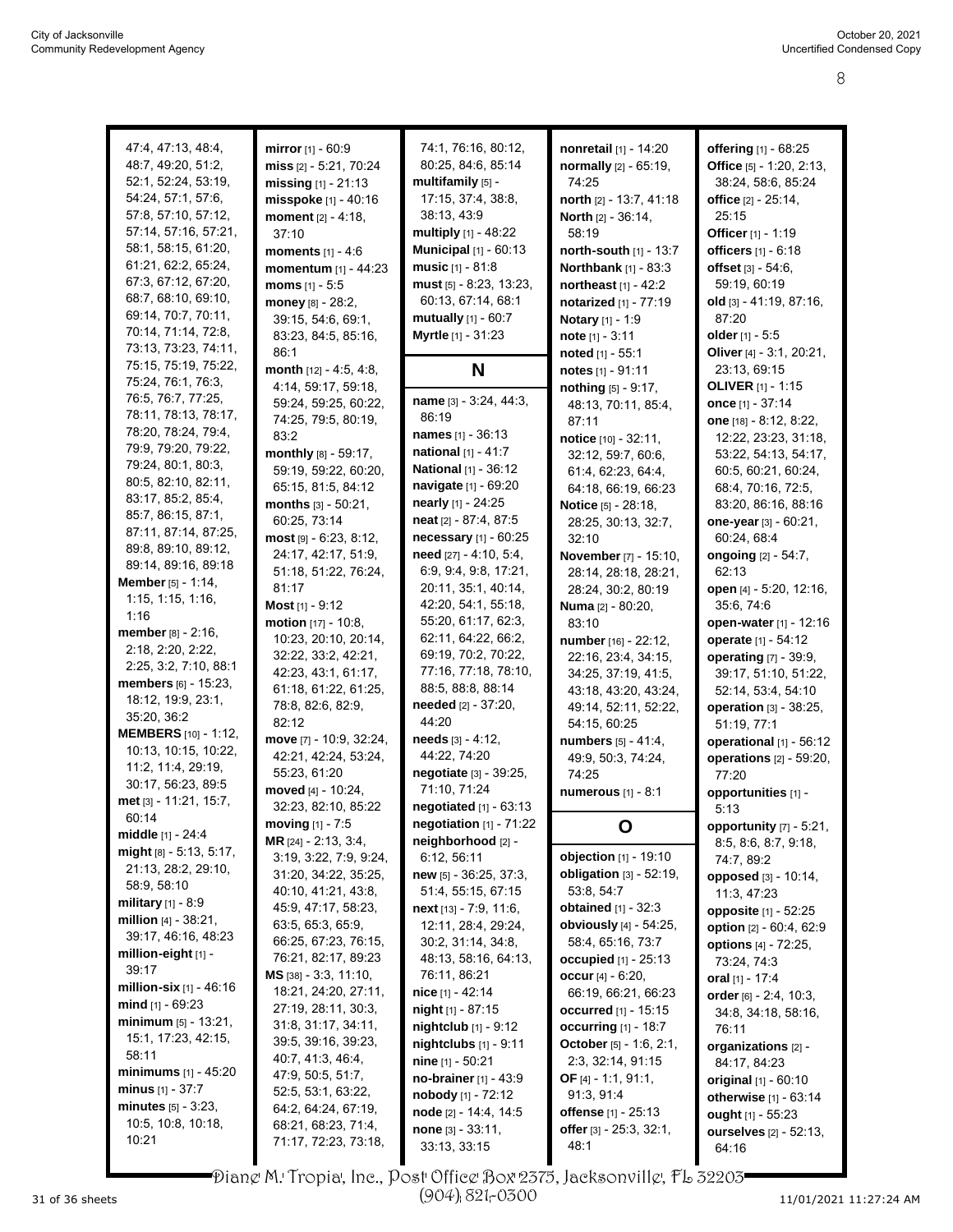| outcome [1] - 21:4             | 56:1, 65:20, 88:24              | piece [1] - 51:4                      | 21:11, 31:11, 52:16             | 70:9, 75:7                               |
|--------------------------------|---------------------------------|---------------------------------------|---------------------------------|------------------------------------------|
| outlined [2] - 42:6,           | partner [1] - 82:18             | pieces $[2] - 58:3$ ,                 | presentation [3] -              | Project [1] - 17:19                      |
| 42:8                           | partnership [2] - 83:7,         | 58:10                                 | 17:5, 34:12, 34:16              | projects [6] - 21:21,                    |
| outside [1] - 68:19            | 83:11                           | place [4] - 9:6, 55:11,               | presented [3] - 36:9,           | 43:11, 74:2, 75:5,                       |
| <b>overlay</b> [2] - 13:5,     | party [3] - 61:7, 64:11,        | 55:24, 84:4                           | 37:13, 52:6                     | 75:8                                     |
| 67:24                          | 64:17                           |                                       | <b>presenting</b> $[1] - 81:13$ | proper [1] - 54:5                        |
|                                | passes [4] - 34:5,              | <b>placed</b> $[2] - 24:3$ ,<br>45:16 | presents [1] - 74:9             | properly [1] - 15:21                     |
| <b>overruns</b> [1] - 81:21    | 34:6, 57:18, 76:9               |                                       | presume [1] - 63:8              |                                          |
| oversight [1] - 39:25          | past [3] - 62:14, 85:11,        | plan [7] - 24:13, 24:17,              |                                 | property [17] - 5:10,                    |
| owed $[1] - 61.14$             | 85:15                           | 29:16, 32:10, 51:24,                  | pretend [1] - 49:5              | 14:6, 31:23, 32:2,<br>32:4, 32:6, 32:17, |
| own [2] - 40:23, 40:25         |                                 | 64.6, 64.7                            | pretty [7] - 12:8,              |                                          |
| owned [1] - 31:22              | pay [3] - 39:7, 46:13,<br>52:20 | planning [1] - 15:25                  | 22:10, 23:8, 35:12,             | 36:13, 41:17, 59:1,                      |
| owner [1] - 77:20              |                                 | plans [2] - 61:5, 64:4                | 55:4, 68:13, 68:14              | 59:7, 62:11, 63:12,                      |
| ownership [2] - 71:10,         | payable [1] - 59:17             | <b>plaza</b> $[1] - 6:21$             | previous [1] - 46:9             | 66.6, 67.9, 67.14,                       |
| 72:4                           | paying [3] - 38:23,             | Plaza [1] - 15:10                     | previously [1] - 83:21          | 77:20                                    |
|                                | 75:1, 86:9                      | pleased [1] - 21:4                    | price $[5] - 16.16, 32.6$       | property's $[1] - 41:22$                 |
| P                              | <b>payment</b> $[5] - 40.4$ ,   | Pledge [2] - 2:5, 2:7                 | 39:18, 50:1, 56:9               | Proposal [1] - 17:1                      |
|                                | 43:15, 45:15, 61:12,            | plus $[3] - 8:12, 37:6,$              | primarily [1] - 11:24           | proposal $[8] - 17:3$ ,                  |
| $p.m$ [3] - 1:7, 2:1, 90:2     | 80:14                           | 59:16                                 | primary [2] - 12:22,            | 27:18, 35:13, 38:18,                     |
| package [1] - 38:18            | pedestrian $[1]$ - 24:7         | <b>PNC</b> $[3] - 81:13$              | 15:4                            | 40:18, 62:3, 77:14,                      |
| page [2] - 16:10, 21:17        | people [21] - 5:4, 6:22,        | 81:22, 83:7                           | principals $[1]$ - 36:18        | 78:15                                    |
| <b>paired</b> $[1] - 27:22$    | 7:20, 9:1, 9:3, 9:7,            | pocket [1] - 54:13                    | private [1] - 64:10             | proposals $[2] - 21:11$ ,                |
| paradigm [1] - 9:19            | 9.8, 9.12, 20.17,               | <b>podium</b> $[2] - 7:10$ ,          | pro [8] - 39:7, 40:13,          | 64:14                                    |
| paragraph [4] - 13:19,         | 21:25, 22:9, 27:20,             | 71:3                                  | 47:20, 47:25, 48:20,            | <b>proposed</b> $[8] - 12:6$ ,           |
| 63.24, 69.18, 69.19            | 29:1, 54:11, 76:24,             | point $[21] - 4.16, 6.25,$            | 48:21, 49:4, 50:22              | 18:15, 32:5, 32:9,                       |
| paragraphs [1] - 18:23         | 78:21, 81:6, 85:12,             | 7:6, 19:23, 25:10,                    | problem [3] - 5:14,             | 58:18, 59:24, 67:10,                     |
| parameters [1] - 38:10         | 86:17, 87:18, 88:25             | 28:18, 35:13, 36:2,                   | 30:8, 52:15                     | 82:7                                     |
| parcel [2] - 31:22,            | people's [1] - 2:9              | 40:11, 44:11, 47:18,                  | problematic [1] - 58:2          | proposing $[3]$ - 39:3,                  |
| 58:25                          | per [19] - 37:24, 38:20,        | 62:21, 62:22, 63:2,                   | procedural $[1]$ - 20:6         | 59:11, 77:9                              |
| Park [1] - 83:25               | 39:2, 40:11, 40:15,             | 63.9, 71.18, 71.21,                   | proceed [1] - 2:10              | provide [16] - 11:18,                    |
| <b>parking</b> $[47] - 4.9$ ,  | 43:18, 46:14, 49:13,            | 73.9, 74.14, 84.2,                    | proceedings [2] -               | 13:6, 13:12, 28:9,                       |
| 4:22, 5:4, 35:6, 37:5,         | 59:16, 59:17, 59:18,            | 84:21                                 | 90:1, 91:9                      | 35:18, 39:6, 42:11,                      |
| 37:7, 37:8, 37:17,             | 59:24, 59:25, 60:22,            | points $[16] - 11:25$ ,               | Proceedings [1] - 1:6           | 43:17, 46:12, 47:2,                      |
| 37:19, 37:25, 38:19,           | 69:1, 75:1, 75:2,               | 13:1, 13:24, 13:25,                   | process $[6] - 7:17$ ,          | 50:25, 62:22, 64:3,                      |
| 39:14, 40:3, 42:1,             | 77:11                           | 14:15, 16:13, 16:15,                  | 28:5, 32:8, 40:1,               | 74:7, 81:4, 85:25                        |
| 43:14, 44:13, 48:13,           | <b>percent</b> $[16] - 6.8$ ,   | 16:20, 16:24, 17:1,                   | 82:4, 84:4                      | provided $[12] - 10.6$ ,                 |
| 48:14, 48:25, 49:22,           | 15:1, 16:8, 18:3,               | 17:4, 17:9, 17:12,                    | procure [1] - 37:24             | 10:19, 13:10, 32:10,                     |
| 50:8, 50:9, 50:12,             | 22:7, 22:15, 38:9,              | 25:5, 28:16, 28:17                    | Procurement [1] -               | 32:12, 37:15, 50:22,                     |
| 51:18, 52:4, 53:9,             | 38:11, 38:16, 39:22,            | policy [4] - 32:17,                   | 29:3                            | 52:9, 52:18, 59:13,                      |
| 54:7, 55:5, 55:8,              | 44:11, 48:19, 48:24,            | 56:17, 72:9, 88:5                     | procurement [1] -               | 81:12, 85:16                             |
| 55.9, 58.17, 59.2,             | 49:4, 77:10                     | portion [1] - 53:3                    | 82:4                            | provides [2] - 14:16,                    |
| 60:16, 62:4, 62:13,            | percentage [1] - 22:10          | <b>position</b> $[1]$ - 71:24         | produced [1] - 8:1              | 22:3                                     |
| 66:13, 67:15, 67:22,           | perfect [2] - 23:4, 87:5        | possible [1] - 48:11                  | Professional [2] -              | <b>providing</b> $[1] - 81:5$            |
| 68:3, 69:1, 69:2,              | perhaps [2] - 5:22,             | posted [1] - 12:10                    | 91:7, 91:18                     | provision $[1]$ - $30:8$                 |
| 69:4, 70:20, 71:13,            | 27:21                           | potential [3] - 12:9,                 | program [10] - 38:10,           | proximate $[1] - 5.4$                    |
| 72:13, 72:19, 73:5             | period [8] - 60:2,              | 18:9, 70:25                           | 38:14, 53:13, 77:8,             | proximity [1] - 16:21                    |
| <b>Parking</b> $[2] - 38:25$ , | 60:21, 60:24, 65:1,             | potentially [2] - 22:21,              | 77:12, 78:3, 78:14,             | Public [3] - 1.9, 38:25,                 |
| 58:7                           | 67:14, 72:20, 73:10,            | 72:22                                 | 79:15, 80:17, 86:5              | 58:7                                     |
| parks [4] - 80:15,             | 77:17                           | <b>precast</b> $[2] - 50:16$ ,        | programming [5] -               | public [13] - 3:6, 3:17,                 |
| 81:3, 84:14, 84:23             | permanent [2] - 70:1,           | 50:25                                 | 80:16, 81:4, 83:5,              | 9:24, 21:19, 29:15,                      |
| <b>Parks</b> $[1] - 84:25$     | 75:11                           | preliminary $[1]$ - 29:22             | 84 14, 84 24                    | 30:1, 32:11, 61:6,                       |
| <b>parrot</b> [1] - 70:7       | permit [1] - 77:19              | premarket [1] - 30:14                 | <b>programs</b> $[2] - 52:18$ , | 64.5, 64.6, 64.10,                       |
| part $[11] - 7:16, 8:22$       | <b>person</b> $[3] - 8:13$ ,    | premarketing [2] -                    | 78:6                            | 69.6                                     |
| 14:9, 20:18, 43:9,             | 8:14, 74:25                     | 28:13, 30:6                           | prohibit [1] - 65:12            | public/private [1] -                     |
| 53:21, 53:25, 58:9,            | person's [1] - 7:6              | premises [4] - 61:5,                  | project [21] - 11:24,           | 83.6                                     |
| 72:23, 85:13, 88:13            | perspective [1] -               | 61:6, 61:8, 62:18                     | 16:19, 23:11, 23:17,            | <b>publicity</b> $[1] - 86:17$           |
| participate $[3] - 26:2$ ,     | 56:17                           | preparing $[1]$ - 28:2                | 26:21, 29:14, 34:9,             | purchase [5] - 32:2,                     |
| 74:21, 86:4                    | <b>pertains</b> $[1] - 16:16$   | presence [1] - 2:9                    | 35:9, 36:16, 38:9,              | 32.6, 36.11, 39.18,                      |
| particular [2] - 25:4,         | <b>phase</b> $[1] - 30:7$       | <b>PRESENT</b> [2] - 1:12,            | 44:18, 45:1, 45:2,              | 40:3                                     |
| 30:8                           | phenomenal [1] - 87:2           | 1:18                                  | 48.21, 49.7, 54.3,              | purchased [1] - 72:3                     |
| particularly $[4]$ - 21:5,     | phone [1] - 8:15                | present [4] - 20:3,                   | 55:1, 55:6, 58:9,               | purpose [2] - 69:6,                      |

Diane M. Tropia, Inc., Post Office Box 2375, Jacksonville, FL 32203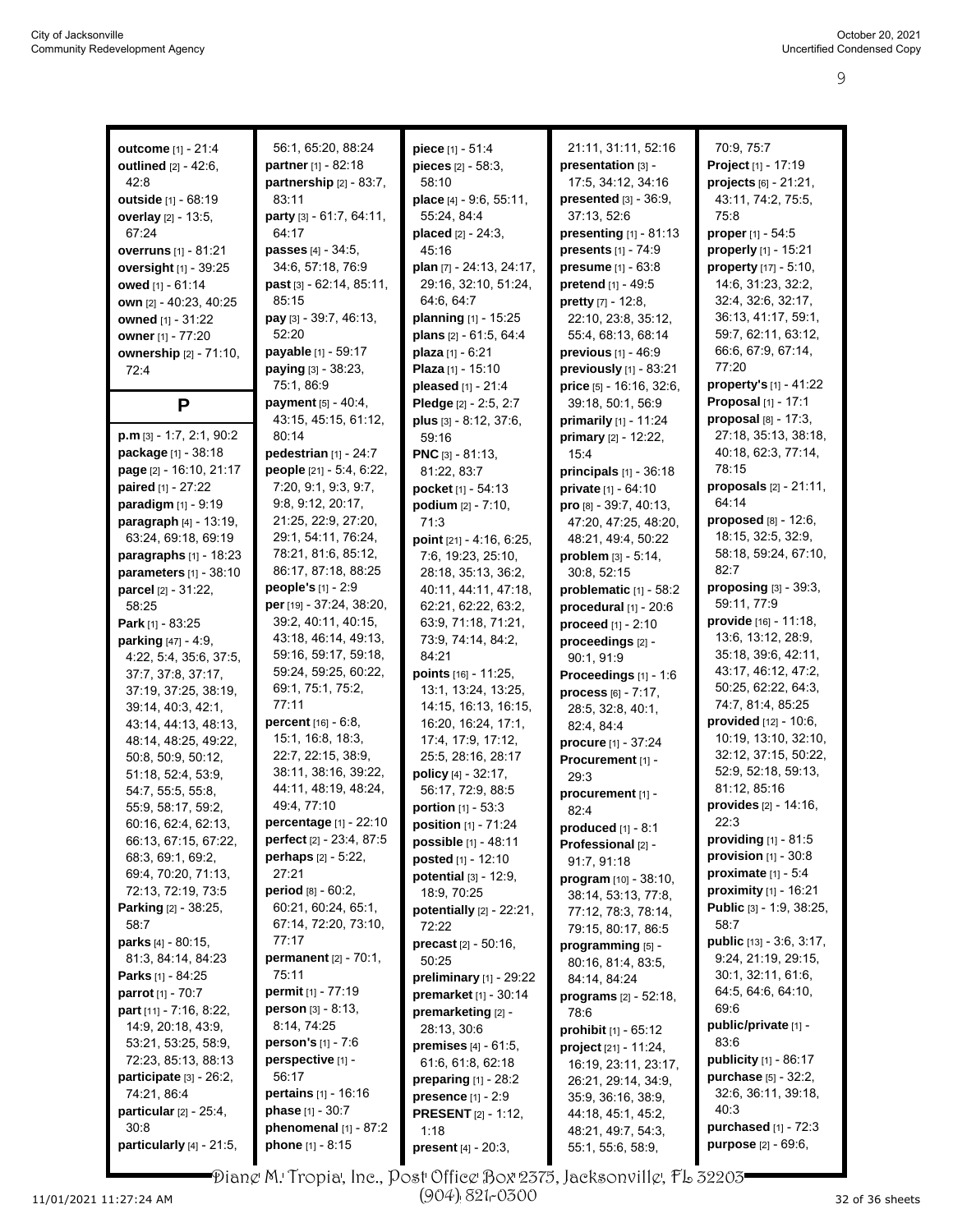|                                                 |                                                 |                                             |                                             | 45:13, 49:22, 52:9,                                    |
|-------------------------------------------------|-------------------------------------------------|---------------------------------------------|---------------------------------------------|--------------------------------------------------------|
| 77:7                                            | 53:4, 53:23, 55:19,                             | relocating [1] - 18:25                      | 71:8, 73:6, 88:14                           | 52:11, 53:3, 53:14,                                    |
| purposed [2] - 66:10,                           | 70:22, 73:14, 82:15,                            | rely [1] - 49:10                            | <b>Resolution</b> [10] - 11:6,              |                                                        |
| 66:11                                           | 82:25, 83:3, 83:8,                              | relying [1] - 44:3                          | 31:14, 31:21, 34:8,                         | 54:6, 54:25, 58:6                                      |
| purposes [4] - 61:6,                            | 83:11, 87:4, 87:5                               | remaining [2] - 47:11,                      | 36:1, 57:3, 57:19,                          | review $[3] - 10:7$ ,                                  |
| 64:5, 64:7, 78:2                                | reason $[7] - 7:17$ ,                           | 61:13                                       | 58:17, 58:24, 80:9                          | 10:21, 52:3                                            |
| pushed [1] - 12:5                               | 8:17, 15:3, 15:4,                               | remember [3] - 55:7,                        | resolution [25] -                           | reviewed [1] - 59:23                                   |
| put [6] - 8:19, 15:14,                          | 24:21, 52:6, 54:19                              | 72:10, 86:18                                | 11:12, 19:4, 20:9,                          | revisions $[2] - 30.4$ ,                               |
| 16:23, 26:19, 65:14,                            | <b>reasonable</b> [7] - 6:9,                    | remind [1] - 47:20                          | 28:12, 28:14, 28:24,                        | 42:6                                                   |
| 86:13                                           | 19:14, 23:25, 44:13,                            | reminds [1] - 87:16                         | 30:1, 30:19, 32:20,                         | reward [1] - 25:9                                      |
| putting [8] - 12:15,                            | 50:1, 53:12, 56:9                               | reminiscing [1] -                           | 34:5, 35:23, 36:4,                          | RFP [2] - 26:8, 27:23                                  |
| 21:14, 21:23, 22:13,                            | receive [1] - 41:10                             | 87:19                                       | 40:14, 42:22, 43:5,                         | right-of-way [5] -                                     |
| 35:5, 77:4, 81:18,                              | received [1] - 32:1                             | remotely [1] - 3:9                          | 47:22, 52:7, 57:22,                         | 13:6, 13:9, 13:13,                                     |
| 86:2                                            | Recitation [1] - 2:7                            | renewal [1] - 60:5                          | 58:4, 61:19, 69:22,                         | 13:17, 13:18                                           |
|                                                 | <b>recitation</b> $[1] - 35:1$                  | renewed [1] - 77:17                         | 74:17, 80:14, 82:7,                         | rights [1] - 7:21                                      |
| Q                                               | recognize [1] - 82:15                           | rent [3] - 59:19, 60:20,                    | 82.8                                        | rigorous [1] - 14:24                                   |
|                                                 | recollection $[2] - 26:9$ ,                     | 60:21                                       | resolve [1] - 71:2                          | river [7] - 13:7, 16:23,                               |
| qualification [1] -                             | 84:7                                            | repairs [1] - 59:20                         | resources [3] - 6:16,                       | 17:11, 87:6, 87:16,                                    |
| 16:14                                           | recommend [1] -                                 | REPD [8] - 11:14,                           | 39:20, 55:10                                | 87:19, 87:20                                           |
| qualifications [1] -                            | 28:20                                           | 28:20, 29:5, 63:8,                          | respect $[2] - 21:18$ ,                     | riverfront $[6]$ - 13:3,                               |
| 17:2                                            | recommendation [7] -                            | 63:9, 63:15, 66:22,                         | 39:14                                       | 13:15, 13:20, 13:22,                                   |
| qualifies [1] - 38:11                           | 17:7, 18:25, 28:9,                              | 76:17                                       | respondent [2] - 29:7,                      | 14:1, 21:18                                            |
| quality [6] - 17:11,                            | 44:1, 44:4, 76:17,                              | report [3] - 18:10,                         | 29:10                                       | Riverwalk [3] - 80:18,                                 |
| 17:25, 21:4, 23:19,                             | 81:24                                           | 36:5, 91:9                                  | respondents [3] -                           | 81:11, 82:23                                           |
| 24:22, 25:11                                    | recommendations [2]                             | <b>REPORTER [1] - 91:1</b>                  | 22:12, 22:20, 27:14                         | <b>Roberts</b> [1] - 1:7                               |
| questionable [1] -                              | $-28:21, 77:13$                                 | <b>Reporter</b> [2] - 91:8,                 | responds [1] - 27:23                        | robust [1] - 88:18                                     |
| 25:16                                           | recommending [3] -                              | 91:18                                       | response [8] - 10:15,                       | ROFR [3] - 12:18,                                      |
| questions [20] - 18:11,                         | 32:15, 43:17, 50:2                              | representing [1] -                          | 11:4, 27:10, 29:19,                         | 12:19, 12:20                                           |
| 24:18, 25:22, 27:2,                             | record $[6] - 3:25$ ,                           | 50:23                                       | 30:17, 42:17, 56:23,                        | role $[1] - 35:5$                                      |
| 30:16, 33:4, 35:6,                              | 29:21, 57:3, 75:16,                             | represents [1] - 70:16                      | 89:5                                        | rooftop [2] - 13:25,                                   |
| 38.6, 40.19, 42.8,                              | 76:10, 91:10                                    | request $[6] - 12:3$ ,                      | responsibility [5] -                        | 17:10                                                  |
| 43:6, 44:14, 61:16,                             | recoup [1] - 61:1                               | 37:10, 53:12, 53:18,                        | 29:13, 39:21, 52:8,                         | Room [1] - 1:8                                         |
| 62:1, 77:22, 78:17,                             | Recovery [1] - 7:12                             | 57:22, 64:13                                | 53:5, 53:15                                 | roughly [2] - 45:12,                                   |
| 83.9, 83.15, 86.22,                             | rectangle [1] - 24:11                           |                                             | responsible [1] -                           |                                                        |
|                                                 |                                                 |                                             |                                             |                                                        |
| 89.3                                            |                                                 | requested [1] - 41:14                       | 60:12                                       | 48:19                                                  |
| quickly [1] - 36:2                              | <b>REDEVELOPMENT</b>                            | requests $[1] - 41:11$                      | rest $[1]$ - 51:15                          | round $[4] - 12:14$ ,                                  |
|                                                 | $[1] - 1:2$                                     | require [7] - 14:13.                        |                                             | 26:10, 55:7, 55:8                                      |
|                                                 | Redevelopment [3] -                             | 14:25, 15:23, 38:3,                         | restaurant $[3]$ - 25:4,                    | rounded [1] - 59:24                                    |
| R                                               | 10:2, 10:18, 89:25                              | 40:5, 46:21, 63:7                           | 76:24, 77:6                                 | run [4] - 11:15, 32:13,                                |
| raise [1] - 54:20                               | redevelopment [4] -                             | required [3] - 17:23,                       | restaurant/bar [1] -                        | 41:5, 56:6                                             |
| raised $[2] - 8.8, 34.15$                       | 34:9, 36:12, 36:20,                             | 45:12, 67:16                                | 13:22                                       | running [2] - 40:21,                                   |
| <b>rallies</b> [2] - 87:17,                     | 40:1                                            | requirement [12] -                          | restauranteurs [1] -                        | 55:12                                                  |
| 87:20                                           | <b>reduced</b> [1] - 38:7                       | 18:3, 19:23, 21:14,                         | 78:5                                        |                                                        |
| ramifications [1] -                             | reducing [1] - 81:14                            | 21:22, 22:14, 22:15,                        | <b>restriction</b> $[2] - 22.13$ ,          | S                                                      |
| 20:23                                           | reference [1] - 24:9                            | 23.8, 45.15, 47.9,                          | 22:14                                       |                                                        |
| ran $[2] - 7:21, 7:25$                          | reflects $[1] - 11:13$                          | 59:8, 60:19, 67:24                          | restrictions $[2]$ - 16:5,                  | sadly [1] - 4:6                                        |
| rata $[6]$ - 39:7, 40:13,                       | regard [1] - 84:8                               | requirements [4] -                          | 21:10                                       | Saisselin [2] - 80:20,                                 |
| 47:21, 47:25, 48:21,                            | regarding [5] - 11:7,                           | 13:2, 47:19, 60:14,                         | results [1] - 78:5                          | 83:10                                                  |
| 49.4                                            | 16:15, 17:4, 17:9,                              | 60:16                                       | <b>Retail</b> [2] - 6:3, 76:19              | salient [1] - 13:1                                     |
|                                                 | 62:4                                            | requiring [2] - 13:3,                       | <b>retail</b> [18] - 6:10,                  | salvage [1] - 71:11                                    |
| rate [3] - 38:13, 59:15,<br>59:22               | <b>regards</b> $[2] - 35:7$ ,                   | 21.9                                        | 14:13, 14:16, 15:2,                         | <b>satisfies</b> $[1] - 4:12$                          |
| rather $[1]$ - 42:16                            | 49:12                                           | <b>research</b> $[2] - 7:14$ ,              | 17:20, 17:22, 18:8,                         | <b>saw</b> $[1]$ - 86:15                               |
| <b>rats</b> [1] - 54:21                         | regular [1] - 81:5                              | 49:11                                       | 19:13, 21:9, 21:20,                         | <b>SAWYER</b> [2] - 1:20,                              |
| reached $[3] - 8.3, 8.4,$                       | relate [1] - 84:16                              | residence [1] - 70:1                        | 24:3, 24:24, 25:12,                         | 2:13                                                   |
| 84:2                                            | related $[2] - 77:20$ ,                         | residences [2] -                            | 25:16, 25:18, 45:20,                        | Sawyer [2] - 2:13, 88:3                                |
| read [3] - 3:12, 17:22,                         | 82:20                                           | 70:19, 70:20                                | 50:14, 88:18                                | scale [2] - 24:7, 26:21                                |
| 20:9                                            | relates $[3] - 47:22$ ,                         | residential $[3] - 44:19$ ,                 | <b>return</b> [2] - 3:16, 13:14             | scattered [1] - 55:10                                  |
|                                                 | 62:16, 84:15                                    | 62:6, 66:11                                 | <b>returns</b> [1] - 16:17                  | scenarios [1] - 66:20                                  |
| reading $[1] - 68:12$                           | <b>relative</b> $[4] - 26.7$ ,                  | residents [13] - 5:24,                      | <b>REV</b> [20] - 35:8, 38:8,               | scene [1] - 88:18                                      |
| real [2] - 58:25, 72:4                          | 42:12, 57:22, 75:6                              | 6:21, 59:3, 62:3,                           | 38.9, 38.11, 38.13,                         | scheduled [1] - 15:10                                  |
| really [17] - 8:3, 21:14,<br>25:21, 41:4, 51:9, | relatively $[1]$ - 12:13<br>release [1] - 21:24 | 62:11, 62:22, 66:2,<br>69:18, 69:24, 70:24, | 38:16, 38:18, 39:22,<br>43 8, 44 11, 44 24, | <b>scope</b> [1] - 44:17<br><b>score</b> $[1] - 23:19$ |

П Diane M. Tropia, Inc., Post Office Box 2375, Jacksonville, FL 32203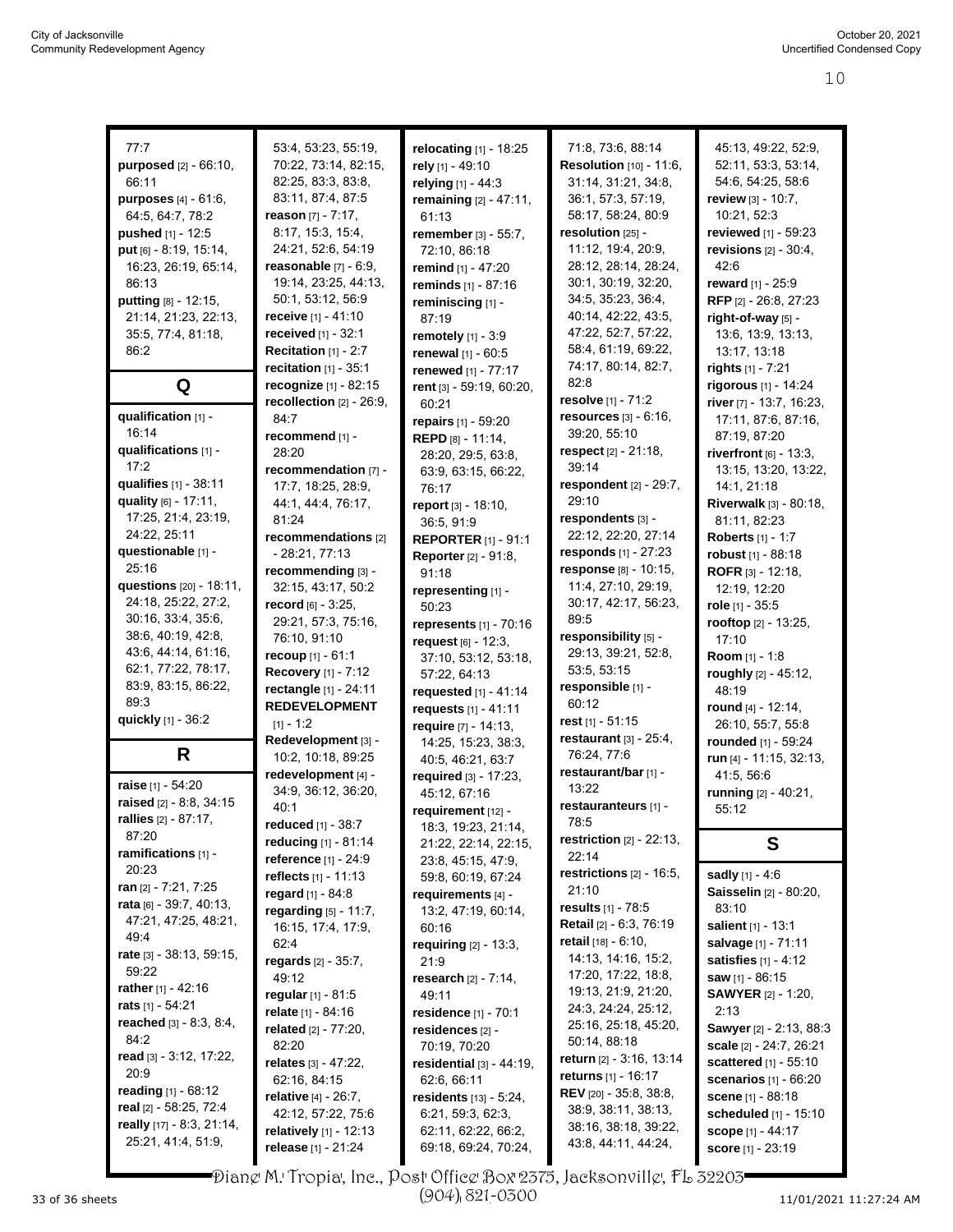| <b>scores</b> [3] - 29:2,                        | settled [1] - 22:18        | 82:15                          | 13:23                           | 55:25, 58:1, 58:9                           |
|--------------------------------------------------|----------------------------|--------------------------------|---------------------------------|---------------------------------------------|
| 38:10                                            |                            |                                | Stadium [1] - 15:15             |                                             |
|                                                  | seven [6] - 31:11,         | <b>sooner</b> [1] - 88:8       |                                 | Stroll [2] - 80:10,<br>89:21                |
| scoring [11] - 11:25,                            | 34:6, 57:18, 76:9,         | sordid [2] - 71:6, 71:7        | staff $[12] - 3.4, 4.7$ ,       |                                             |
| 16:11, 19:3, 20:25,                              | 80:7, 89:20                | sorry [11] - 3:10, 20:4,       | 5:21, 18:18, 36:5,              | <b>strolling</b> [1] - 82:14                |
| 25:10, 28:22, 29:1,                              | seven-zero [2] - 80:7,     | 32:21, 39:11, 40:9,            | 43:19, 44:10, 48:12,            | strongly [1] - 23:14                        |
| 29:4, 29:6, 29:10,                               | 89:20                      | 40:16, 45:10, 57:23,           | 49:10, 49:23, 51:23,            | structural $[1]$ - 37:5                     |
| 30:5                                             | share $[3] - 39:7$ ,       | 65:23, 68:22, 82:21            | 81:18                           | structure $[3] - 35.4$ ,                    |
| Scott [3] - 7:9, 7:11,                           | 40:13, 74:19               | sort $[6] - 5:12, 7:3,$        | <b>staffs</b> $[1] - 4:19$      | 75:3, 83:22                                 |
| 9:22                                             | sheet [8] - 32:19, 36:4,   | 21:19, 49:9, 72:8,             | stand [1] - 50:3                | structured [1] - 37:17                      |
| <b>screw</b> [1] - 70:24                         | 40:15, 45:18, 47:21,       | 83:22                          | standards $[1] - 41:7$          | studies [1] - 55:14                         |
| searching [1] - 75:11                            | 59:13, 59:21, 63:23        | <b>sounds</b> $[5] - 42:17$ ,  | standing [1] - 83:2             | stuff [2] - 55:21, 83:12                    |
| Seasons [1] - 15:9                               | showing [1] - 50:23        | 48:7, 48:11, 49:11,            | standpoint [7] - 20:7,          | subcategory [1] -                           |
| second [16] - 10:11,                             | shows [1] - 7:15           | 66:19                          | 26:10, 26:16, 34:18,            | 16:25                                       |
| 10.25, 14:1, 16:12,                              | $SIC$ [8] - 37:19, 41:14,  | <b>South</b> $[1] - 31:24$     | 45:7, 52:17, 81:4               | subcommittee [2] -                          |
| 20:12, 29:11, 32:25,                             | 41:15, 46:5, 46:6,         | south [2] - 13:7, 41:22        | Stanley [2] - 7:9, 7:11         | 23:1, 79:1                                  |
| 33:2, 42:21, 43:2,                               | 46:11, 47:15, 52:7         | Southbank [5] -                | <b>start</b> $[9] - 2:5, 2:10,$ | subcommittee's [1] -                        |
| 43:3, 61:21, 61:23,                              | sic $[1]$ - 16:16          | 80:15, 80:18, 83:1,            | 3.6, 6.13, 11.11,               | 23:20                                       |
| 78:10, 82:11, 82:13                              | sidewalk $[6] - 76.12$ ,   | 88:14, 88:16                   | 20:19, 22:16, 75:4,             | subject [4] - 7:18,                         |
| <b>secondly</b> [1] - 88:11                      | 76:23, 77:5, 77:11,        | southeast [1] - 41:24          | 81:4                            | 16:7, 36:23, 36:24                          |
| seconds [1] - 43:4                               | 77:18, 77:21               | space [26] - 13:22,            | started [1] - 21:6              | submit [2] - 24:16,                         |
| Secretary [1] - 1:14                             | significant $[3]$ - 35:12, | 21:9, 21:20, 24:8,             | <b>starts</b> $[1]$ - 88:9      | 62:23                                       |
| Section [1] - 43:16                              | 51:9, 53:22                | 24:10, 24:23, 37:25,           | state [2] - 3:24, 8:14          | submitted [1] - 73:8                        |
| section [1] - 45:16                              | signing [1] - 88:3         | 38:19, 38:20, 39:2,            | State [2] - 1:10, 41:18         | substantial [2] - 44:8.                     |
| see [26] - 12:2, 12:5,                           | similar [1] - 12:13        | 40:11, 40:15, 43:18,           | <b>STATE [1] - 91:3</b>         | 50:20                                       |
| 12:24, 16:11, 16:13,                             | simple [2] - 71:9, 72:3    | 45:20, 46:8, 46:14,            | statement [2] - 8:22,           | substantially [2] -                         |
| 16:24, 17:17, 21:2,                              | simply [5] - 4:21,         | 48:16, 50:10, 50:15,           | 77:19                           | 50:18, 81:23                                |
| 30:12, 38:17, 45:18,                             | 11:11, 14:14, 39:6,        | 59:16, 69:1, 70:18,            | station [1] - 48:8              | substantive [1] -                           |
| 53:23, 55:2, 74:15,                              | 55:16                      | 72:19, 72:21, 75:1,            | statistically [1] - 41:7        | 18:16                                       |
| 74:16, 77:16, 77:18,                             | single [3] - 5:5, 58:3     | 75:2                           | stay $[1] - 5:12$               | subterranean [1] -                          |
| 78:5, 78:13, 78:20,                              | Sip [2] - 80:10, 89:21     | spaces [24] - 25:12,           | stenographic [1] -              | 47.5                                        |
| 79:2, 79:5, 81:15,                               | sipping [1] - 82:14        | 37:6, 37:20, 37:24,            | 91:11                           | success [2] - 71:15,                        |
| 82:14, 85:9, 87:6                                | sit [3] - 22:4, 54:16,     | 38:4, 38:20, 39:3,             | stenographically [1] -          | 79:17                                       |
| seeing [1] - 86:19                               | 55:19                      | 39.8, 40.3, 40.12,             | 91.9                            | suffice [1] - 19:25                         |
| seek [1] - 39:4                                  | site [9] - 12:15, 12:16,   | 46:3, 46:13, 46:14,            | <b>stepped</b> [1] - 61:24      | suggests [1] - 38:25                        |
| seeking [1] - 25:21                              | 12:17, 12:19, 12:22,       | 46:18, 46:21, 46:24,           | <b>STEVE</b> [1] - 1:19         | sum $[1] - 61:12$                           |
| seem [3] - 44:13, 54:9                           | 15:25, 17:16, 67:6,        | 46:25, 47:3, 47:10,            | Steve [2] - 3.4, 31:19          | summarizing [1] -                           |
| select [2] - 28:6, 28:10                         | 72:22                      | 48:18, 50:9, 55:15,            | still [5] - 16:2, 16:4,         | 20:22                                       |
| selection [1] - 28:8                             | sites [1] - 21:20          | 59:18, 62:6                    | 22:12, 28:15, 65:21             |                                             |
| self [1] - 12:8                                  | situation $[6] - 52.4$ ,   | spark [1] - 44:22              |                                 | support [8] - 26:18,<br>54:18, 74:22, 75:7, |
| self-explanatory [1] -                           | 68:14, 68:16, 70:21,       | speaker's [1] - 75:16          | stole [1] - 54:4                | 75:12, 83:8, 85:5,                          |
| 12:8                                             | 71:1, 74:21                | specifically [3] -             | store [1] - 55:24               | 89:2                                        |
| sell $[2] - 63.4, 66.5$                          | situations $[1]$ - 53:9    | 11:16, 82:1, 84:9              | story [1] - 71:6                |                                             |
| <b>sense</b> $[6] - 19:1$ ,                      | $\sin$ [5] - 7:23, 46:16,  | <b>spend</b> [3] - 28.2, 77.3, | straightforward [1] -           | supporter [1] - 85:10                       |
| 27:16, 34:19, 35:15,                             | 50:21, 73:14, 82:1         | 78:1                           | 76:22                           | supporting [1] - 54:2                       |
| 40:24, 54:15                                     | size $[1] - 26:21$         | <b>spent</b> [2] - 14:11,      | <b>Strategic [2] - 34:13,</b>   | <b>supportive</b> [2] - 86:7,<br>88:20      |
| <b>sentiment</b> [2] - 15:4,                     | small [3] - 17:4, 31:22,   | 19:12                          | 53:1                            |                                             |
| 15:18                                            | 81:19                      | sponsor $[5] - 81:14$ ,        | Street [15] - 1:8, 4:2,         | <b>suppose</b> [1] - 42:10                  |
| separate [4] - 37:12,                            | sold $[1] - 72.1$          | 85:12, 85:16, 85:19,           | 13:8, 14:10, 14:12,             | surface [9] - 41:25,                        |
| 45:4, 53:13                                      |                            | 86:5                           | 14:14, 14:16, 15:2,             | 42:1, 59:1, 60:16,                          |
|                                                  | solicit [1] - 66:22        | <b>sponsors</b> [3] - 85:10,   | 15:18, 16:23, 31:15,            | 62:13, 68:2, 69:1,                          |
| <b>separately</b> $[2] - 58.11$ ,<br>58:12       | solicitation [2] -         | 86:16, 86:20                   | 31:24, 58:19, 58:20,            | 69.4, 73.5                                  |
| September [4] - 10:5,                            | 62:20, 62:24               | sponsorships [3] -             | 76:25                           | surprised [1] - 72:12                       |
| 10:17, 12:4, 32:13                               | solution [4] - 66:14,      | 84.9, 84.10, 86.19             | street [8] - 4:23, 6:9,         | surprises [1] - 72:12                       |
|                                                  | 71:12, 74:9, 75:11         | <b>Sports</b> [3] - 85:23,     | 6:14, 13:8, 24:6,               | sympathetic [2] - 6:7,                      |
| <b>serves</b> [1] - 29:14<br>service [1] - 45:17 | <b>solve</b> [1] - 5:14    | 86:9, 86:14                    | 36:22, 55:17, 77:6              | 72:11                                       |
| setback [6] - 13:2,                              | someone [3] - 25:2,        | spot $[2] - 49:13, 49:22$      | street-front $[2] - 4:23$ ,     | synergy [1] - 6:13                          |
| 13:3, 13:15, 13:17,                              | 27:25, 68:25               | <b>spots</b> $[4] - 35.8$ ,    | 6.9                             |                                             |
|                                                  | sometimes $[1] - 6:4$      | 55:20, 56:6, 56:7              | stretch [1] - 15:17             | т                                           |
| 17:10, 17:11<br>Setback [1] - 13:18              | somewhat [1] - 23:5        | spread [1] - 88:9              | strike [3] - 56:15,             | table [4] - 2:11, 12:21,                    |
| settle [1] - 73:4                                | somewhere [4] -            | <b>square</b> $[2] - 13:21$ ,  | 56:16, 64:24                    | 25:2, 43:25                                 |
|                                                  | 22:17, 46:22, 56:10,       |                                | strikes [4] - 55:12,            |                                             |

Diane M. Tropia, Inc., Post Office Box 2375, Jacksonville, FL 32203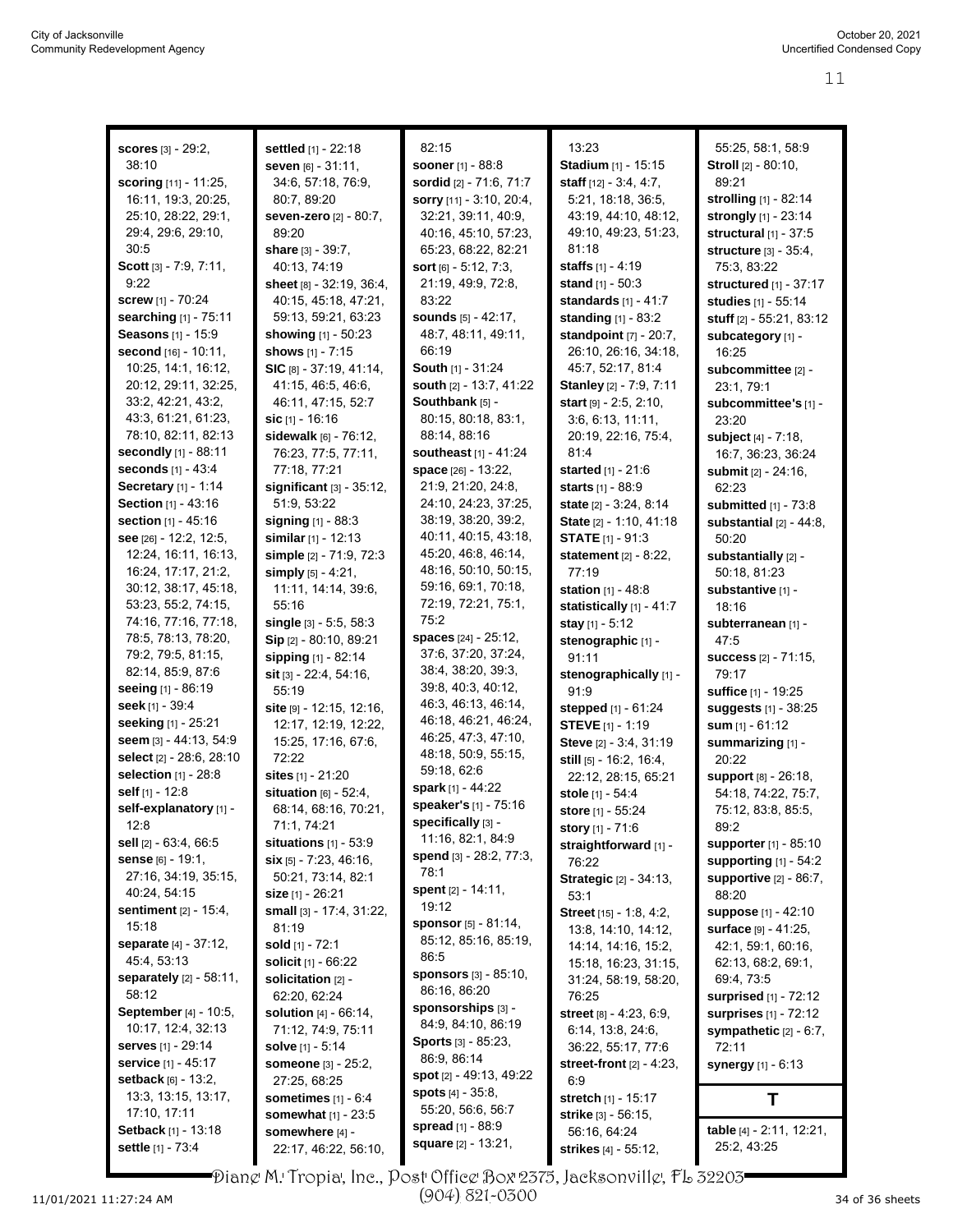| tables [1] - 77:4                          | 39:10, 39:19, 40:5,          | together [3] - 24:5,                       | 71:11                                                 | Vice [1] - 1:13                                  |
|--------------------------------------------|------------------------------|--------------------------------------------|-------------------------------------------------------|--------------------------------------------------|
| tack [1] - 85:21                           | 40:8, 40:20, 41:15,          | 35:5, 58:3                                 | underutilized [1] -                                   | Vietnam [1] - 8:17                               |
|                                            | 42:4, 42:19, 42:25,          | tomorrow [1] - 73:22                       | 56:3                                                  | view $[2] - 7:6, 72:16$                          |
| Tampa [1] - 82:22                          | 43.4, 44.6, 44.15,           |                                            |                                                       |                                                  |
| Tank $[1] - 7:12$                          | 45:25, 48:2, 48:5,           | took [2] - 34:14, 85:21                    | underwriting [1] -<br>37:15                           | <b>vigilant</b> $[1] - 5:12$                     |
| $\textbf{tax}[1] - 59:16$                  | 49:18, 50:4, 53:20,          | top [3] - 28:9, 29:6,                      |                                                       | village [1] - 8:8                                |
| taxes [1] - 51:17                          | 56:22, 56:24, 57:2,          | 29:10                                      | undeveloped [2] -                                     | violence [1] - 9:4                               |
| team $[1] - 87:1$                          |                              | <b>tow</b> $[2] - 25:3$ , $25:4$           | 31:25, 41:25                                          | virtuous [1] - 5:18                              |
| <b>temporary</b> $[1] - 74:23$             | 57:7, 57:9, 57:11,           | towards [2] - 72:11,                       | unfortunately [1] -                                   | Vision $[4] - 80:17$ ,                           |
| ten [4] - 27:16, 27:21,                    | 57:13, 57:15, 57:17,         | 74:10                                      | 26:1                                                  | 81:20, 84:16, 85:1                               |
| 73:9, 74:13                                | 57:25, 58:14, 58:16,         | town [5] - 4:5, 53:23,                     | unintended [2] - 18:6,                                | visit [1] - 86:21                                |
| ten-year [1] - 74:13                       | 61:17, 61:22, 63:2,          | 54:20, 75:8, 87:18                         | 67:8                                                  | visited [1] - 86:18                              |
| tenant [11] - 24:22,                       | 63:16, 64:1, 64:20,          | traditional $[1]$ - 51:21                  | unique [1] - 17:12                                    | voiced [1] - 66:1                                |
| 25:1, 59:23, 60:4,                         | 65:1, 65:7, 65:18,           | train $[1] - 48.8$                         | unit [1] - 45:19                                      | void [1] - 88:19                                 |
| 60.11, 61:4, 61:12,                        | 67:11, 68:9, 68:22,          | transaction $[1]$ - 56:19                  | units [3] - 37:4, 69:24,                              | vote [18] - 18:18,                               |
| 64:4, 65:2, 69:3                           | 69.8, 69.13, 70.6,           | transactions [1] -                         | 72:1                                                  | 29:25, 30:18, 30:20,                             |
| tenants [7] - 6:14,                        | 70:10, 70:13, 74:18,         | 52:15                                      | unless [8] - 6:13, 30:5,                              | 31:7, 33:16, 33:17,                              |
| 17:25, 23:19, 24:1,                        | 75:17, 75:20, 75:23,         | transcript [1] - 91:10                     | 30.6, 35:18, 38:5,                                    | 56.24, 57:5, 57:18,                              |
| 24:24, 25:7, 73:16                         | 75:25, 76:2, 76:4,           | tried [2] - 52:16, 71:14                   | 46:13, 60:3, 66:17                                    | 72:15, 75:14, 75:21,                             |
| tend $[1] - 51:15$                         | 76:6, 76:8, 76:18,           | trimmer [1] - 75:17                        | unreasonable [1] -                                    | 79:18, 80:7, 89:4,                               |
| tenor $[1] - 6:12$                         | 77:23, 78:8, 78:12,          | Trimmer [1] - 71:3                         | 53:18                                                 | 89:7, 89:20                                      |
| term [16] - 32:19, 36:4,                   | 78:16, 78:19, 78:23,         | <b>TRIMMER</b> [5] - 71:4,                 | unsolicited $[1]$ - 32:1                              | votes $[1] - 31:11$                              |
| 40:15, 45:18, 47:20,                       | 79:3, 79:8, 79:10,           | 71:17, 72:23, 73:18,                       | $up$ [27] - 5:13, 8:18,                               | voting [5] - 29:22,                              |
| 47:21, 59:13, 59:21,                       | 79:21, 79:23, 79:25,         | 74:1                                       | 9.9, 9.16, 28.8,                                      | 56:25, 57:3, 59:5,                               |
| 60.1, 60.5, 63.23,                         | 80:2, 80:4, 80:6,            | Tropia [3] - 1:9, 91:7,                    | 28:13, 34:14, 37:23,                                  | 88.4                                             |
| 71:12, 73:7, 73:9,                         | 80:23, 82:5, 82:12,          | 91:18                                      | 39:1, 39:4, 40:15,                                    | VyStar [1] - 50:12                               |
| 73:25, 75:9                                | 83:13, 85:3, 85:6,           | trucks $[1] - 81:8$                        | 46:24, 47:14, 47:19,                                  |                                                  |
| <b>terminate</b> $[8] - 61:3$ ,            | 86:23, 87:9, 87:13,          |                                            | 47:24, 50:25, 52:4,                                   | W                                                |
| 61:10, 62:10, 62:17,                       | 87:24, 88:21, 89:6,          | true [4] - 9:13, 9:14,                     | 67:14, 67:22, 70:24,                                  |                                                  |
| 63:25, 68:17, 69:2,                        | 89.9, 89.11, 89.13,          | 85:15, 91:10                               | 73:4, 76:16, 77:10,                                   | walk $[1] - 5:6$                                 |
| 69:17                                      | 89:15, 89:17, 89:19,         | try [5] - 4:8, 27:1, 53:9,                 | 81:15, 81:16, 83:21,                                  | <b>Walk</b> $[1] - 83:3$                         |
| terminated [1] - 60:3                      | 89:24                        | 62:7, 88:25                                | 85:7                                                  | walked [1] - 41:16                               |
|                                            | themselves $[1]$ - 2:12      | trying [8] - 5:6, 20:25,                   | <b>upset</b> $[1] - 8:3$                              |                                                  |
| termination $[2]$ -                        | they've [1] - 84:1           | 43:11, 64:12, 64:15,                       | <b>usual</b> $[1] - 87:25$                            | walking [1] - 80:24                              |
| 62:23, 68:20                               | thinking [2] - 66:17,        | 66:7, 72:15, 75:7                          |                                                       | wall [1] - 14:19                                 |
| <b>terms</b> $[15] - 21:3$                 | 86:18                        | tuning [1] - 29:24                         | utilities [1] - 59:20                                 | wants $[1] - 13:13$                              |
| 27:20, 30:5, 30:14,                        | third [5] - 17:20, 61:7,     | turn [4] - 29:1, 73:21,                    | utilize [1] - 23:11                                   | <b>WARD</b> [15] - 1:16,                         |
| 32:19, 36:15, 39:23,                       | 64:11, 64:17, 80:18          | 76:19, 86:1                                | utilized [1] - 59:2                                   | 2:17, 20:5, 22:25,                               |
| 45:20, 52:19, 59:10,                       |                              |                                            |                                                       |                                                  |
|                                            |                              | turnover [1] - 71:8                        |                                                       | 31:4, 33:7, 33:20,                               |
| 59:15, 60:8, 60:9,                         | thorough [1] - 26:4          | turns [1] - 71:19                          | V                                                     | 48:7, 57:14, 70:11,                              |
| 77:11                                      | thoroughly [1] - 11:23       | twenty [2] - 27:16,                        |                                                       | 76:5, 78:24, 79:22,                              |
| terrible [1] - 74:20                       | thoughtful [2] - 26:5,       | 27:21                                      | vacant [1] - 31:25                                    | 85:4, 89:16                                      |
| <b>THE</b> $[151] - 2:3, 2:8,$             | 66:12                        | two [4] - 21:21, 26:9,                     | valid [1] - 77:18                                     | ward [9] - 20.2, 22:24,                          |
| 2:23, 3:5, 3:10, 3:15,                     | three $[6] - 3.23, 5.6$ ,    | 36:24, 58:2                                | <b>valuable</b> [2] - 24:25,                          | 33.6, 33.19, 48.6,                               |
| 7:7, 9:22, 10:1,                           | 11:22, 20:24, 28:9           |                                            | 72:18                                                 | 57:13, 76:4, 79:21,                              |
| 10:12, 10:14, 10:16,                       | threshold [1] - 84:11        | tying [2] - 58:2, 73:4<br>type [1] - 17:23 | value [2] - 32:5, 81:19                               | 89:15                                            |
| 10.23, 11.1, 11.3,                         | thunder [1] - 54:4           |                                            | <b>values</b> $[1] - 5:11$                            | Ward [8] - 2:17, 20:4,                           |
| 11:5, 11:20, 18:14,                        | <b>Thursday</b> [2] - 80:18, | types [2] - 82:3, 88:6                     | variable [2] - 51:18,                                 | 23:15, 31:3, 49:18,                              |
| 19:2, 19:8, 19:18,                         | 87:15                        | typical [1] - 50:17                        | 51:22                                                 | 70:10, 78:23, 85:3                               |
| 20:4, 20:6, 20:14,                         | tie [1] - 66:9               |                                            | variety [1] - 17:17                                   | water $[2] - 12:16$ ,                            |
| 21:7, 22:23, 23:15,                        | timeline [3] - 12:2,         | U                                          | various [4] - 12:24,                                  | 21:22                                            |
| 23:22, 24:19, 25:24,                       | 12.6, 12.8                   |                                            |                                                       | wearing [1] - 54:17                              |
| 26.25, 27:6, 29:18,                        | today [23] - 3:18, 7:13,     | unamortized [1] -                          | 16:25, 66:20, 81:8<br><b>variously</b> $[1] - 36:13$  |                                                  |
| 29:20, 30:15, 30:18,                       | 9:17, 10:6, 10:20,           | 61:14                                      | vehicles [2] - 55:18,                                 | weather [3] - 79:6,<br>87:4, 88:13               |
| 30:22, 30:24, 31:1,                        | 11:6, 12:7, 26:14,           | unanimous [1] - 31:11                      | 55:24                                                 |                                                  |
| 31:3, 31:5, 31:7,                          | 27:12, 31:14, 34:8,          | unanimously [3] -                          |                                                       | Wednesday $[1]$ - 1:6                            |
| 31.9, 32.22, 33.1,                         | 36:3, 37:2, 37:13,           | 20:7, 20:11, 78:7                          | <b>vendors</b> $[1] - 81.9$                           | weeds [1] - 62:20                                |
| 33.6, 33.8, 33.10,                         | 44:10, 45:14, 45:23,         | uncomfortable [2] -                        | <b>venues</b> $[1] - 8.2$                             | weeks $[1] - 82.1$                               |
| 33:12, 33:14, 33:16,                       | 54:16, 58:5, 59:5,           | 53:2, 54:17                                | verification $[1] - 41:12$                            | weigh [1] - 18:12                                |
| 33:19, 33:21, 33:23,                       | 75:13, 80:9, 80:21           | under $[5] - 15.11$ ,                      | <b>verify</b> $[1] - 43:20$                           | weight $[1] - 26:19$                             |
|                                            | <b>Todd</b> [1] - 2:15       | 17:19, 38:10, 59:2,                        | vetted [1] - 11:24                                    | Weldon [1] - 83:25                               |
| 33:25, 34:2, 34:4,<br>34:18, 34:23, 35:17, | <b>TODD</b> $[1] - 1:15$     | 63:23<br>understood [1] -                  | <b>via</b> $[1] - 1:14$<br><b>viable</b> $[1] - 4:13$ | <b>West</b> $[1] - 1.8$<br>western $[1] - 41.24$ |

Diane M. Tropia, Inc., Post Office Box 2375, Jacksonville, FL 32203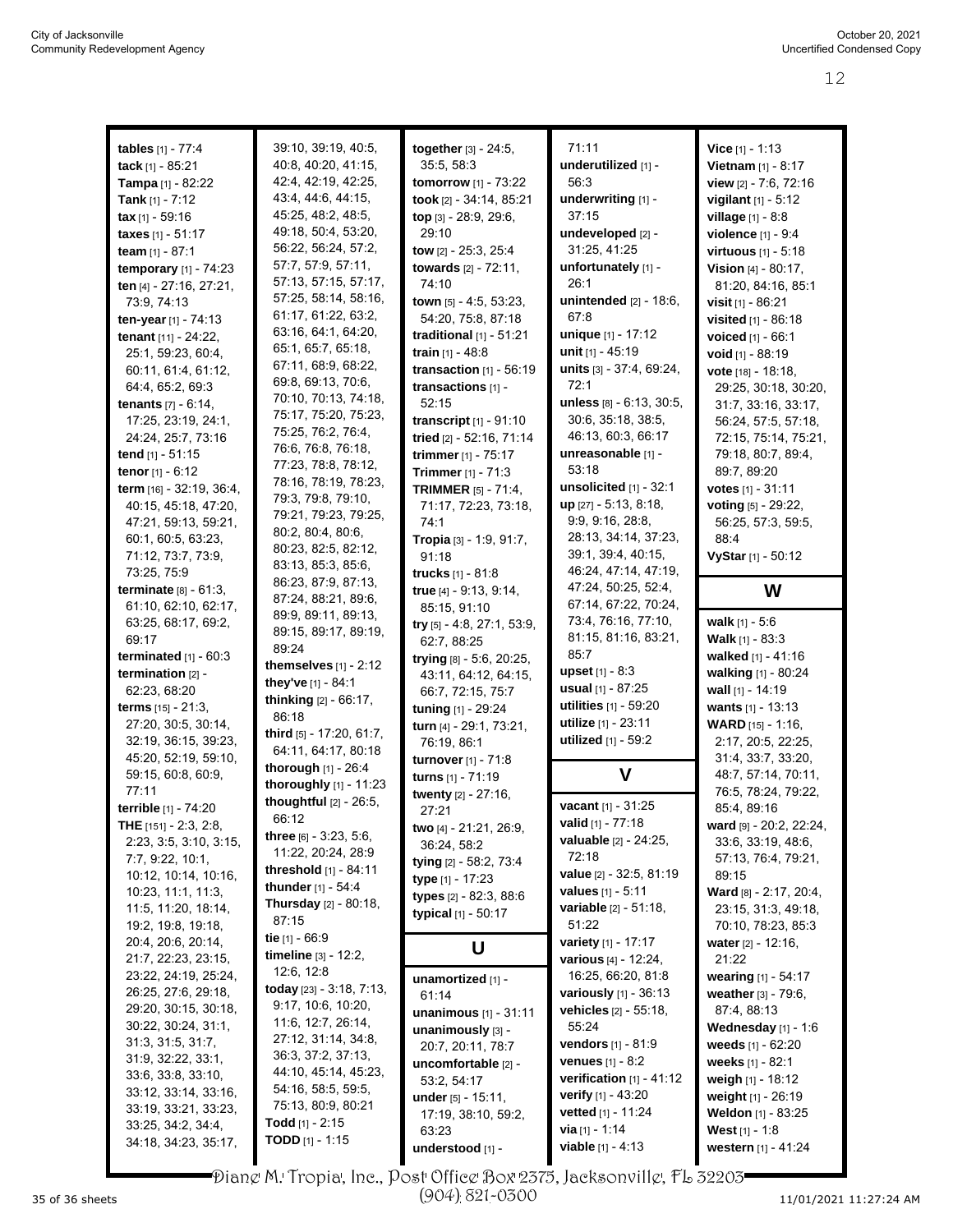| wheelhouse [2] -<br>44:12, 54:1<br>white [1] - 24:23<br>whole $[3] - 35:14$ ,<br>36:8, 71:6<br>wide [1] - 13:4<br><b>WILLIAM</b> $[1] - 1.14$<br>willing $[4] - 46.13$ ,<br>53:16, 73:3, 81:21<br>wise [1] - 19:14<br>wish [1] - 34:12<br><b>women</b> [1] - 5:6<br>won $[1] - 7:23$<br>word [6] - 17:22, 18:1,<br>18:7, 19:7, 65:2,<br>88.9<br>wording [1] - 18:19<br>words [3] - 17:24,<br>19:1, 47:25<br><b>wordsmith</b> $[1] - 17:21$<br>wordsmithing $[2]$ -<br>18:17, 19:6<br>works [1] - 48:17<br>world [1] - 7:23<br>worldwide [1] - 7:24<br>Worsham [19] - 2:24,<br>19:9, 20:19, 30:22,<br>33:1, 33:12, 33:25,<br>44:7, 57:7, 61:23,<br>67:11, 67:24, 75:23,<br>78:12, 80:2, 82:12,<br>87:13, 88:12, 89:9<br><b>WORSHAM</b> [23] -<br>1:13, 2:24, 10:9,<br>10:24, 19:11, 20:21,<br>30:23, 32:23, 32:25,<br>33:13, 34:1, 44:8,<br>57:8, 61:21, 67:12, | 11:14, 12:5, 14:25,<br>19:15, 19:19, 20:18,<br>21:16, 27:12<br>youth [1] - 9:16<br>z<br><b>zero</b> [6] - 31:12, 34:6,<br>57:18, 76:9, 80:7,<br>89:20<br><b>Zoom</b> [2] - 1:14, 80:25 |
|----------------------------------------------------------------------------------------------------------------------------------------------------------------------------------------------------------------------------------------------------------------------------------------------------------------------------------------------------------------------------------------------------------------------------------------------------------------------------------------------------------------------------------------------------------------------------------------------------------------------------------------------------------------------------------------------------------------------------------------------------------------------------------------------------------------------------------------------------------------|----------------------------------------------------------------------------------------------------------------------------------------------------------------------------------------|
| 67:20, 68:7, 75:24,<br>78:13, 80:3, 82:10,                                                                                                                                                                                                                                                                                                                                                                                                                                                                                                                                                                                                                                                                                                                                                                                                                     |                                                                                                                                                                                        |
| 87:14, 89:10<br><b>worth</b> [1] - 47:1<br>written (2) - 63:18,<br>64:3                                                                                                                                                                                                                                                                                                                                                                                                                                                                                                                                                                                                                                                                                                                                                                                        |                                                                                                                                                                                        |
| х<br><b>XZAVIER</b> [1] - 1:20                                                                                                                                                                                                                                                                                                                                                                                                                                                                                                                                                                                                                                                                                                                                                                                                                                 |                                                                                                                                                                                        |
|                                                                                                                                                                                                                                                                                                                                                                                                                                                                                                                                                                                                                                                                                                                                                                                                                                                                |                                                                                                                                                                                        |
|                                                                                                                                                                                                                                                                                                                                                                                                                                                                                                                                                                                                                                                                                                                                                                                                                                                                |                                                                                                                                                                                        |
| year [11] - 12:11, 39:2,<br>60:5, 60:21, 60:24,<br>67:13, 68:4, 74:13,<br>79:12, 86:21, 87:3<br>years [9] - 38:12,<br>38:16, 39:22, 56:12,<br>60:2, 73:9, 77:2,<br>77:18, 85:15<br>yesterday [9] - 6:3,                                                                                                                                                                                                                                                                                                                                                                                                                                                                                                                                                                                                                                                        |                                                                                                                                                                                        |
|                                                                                                                                                                                                                                                                                                                                                                                                                                                                                                                                                                                                                                                                                                                                                                                                                                                                |                                                                                                                                                                                        |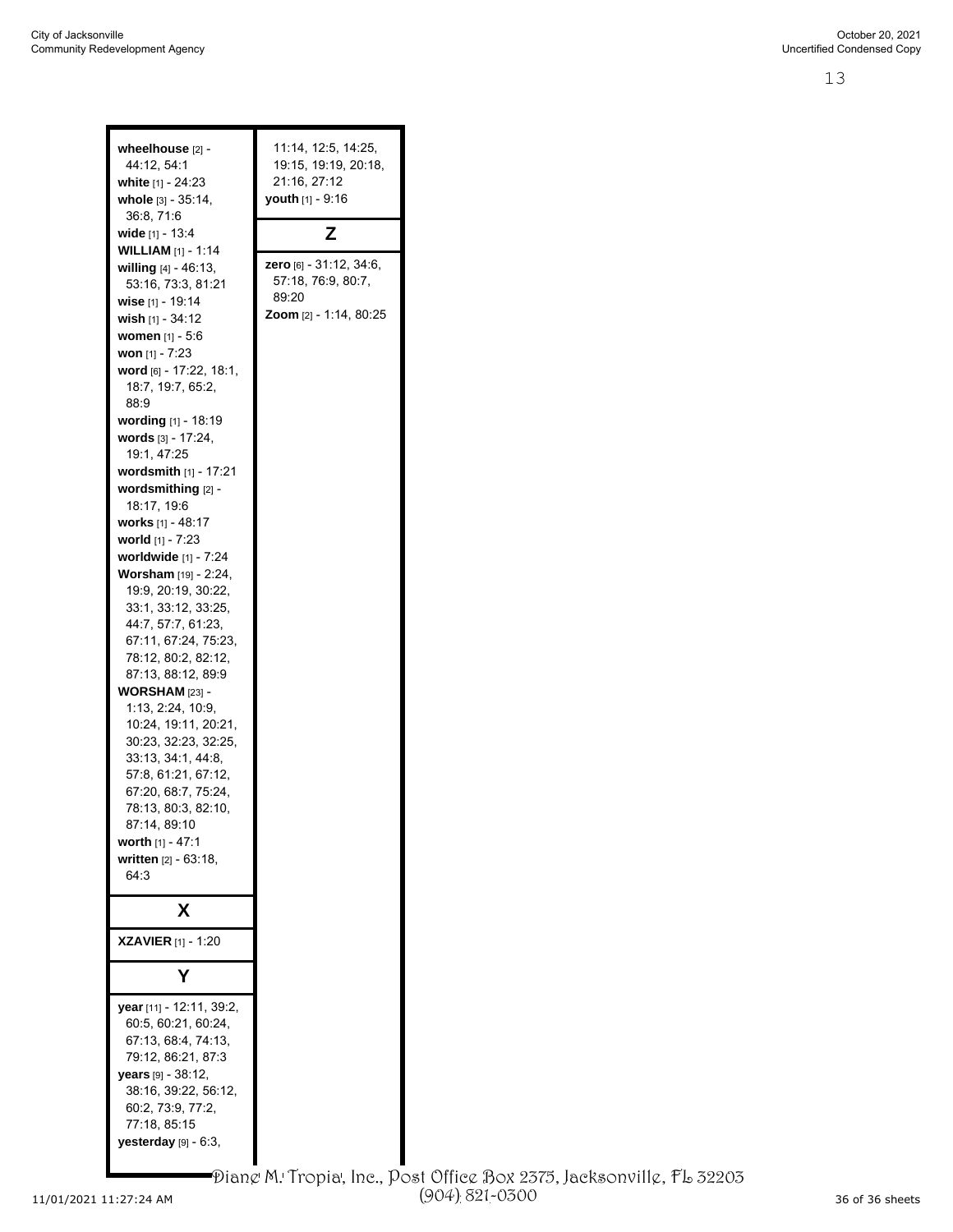|                                  |                                                                                                    |                                                                                                         | 3                                                                                     |  |
|----------------------------------|----------------------------------------------------------------------------------------------------|---------------------------------------------------------------------------------------------------------|---------------------------------------------------------------------------------------|--|
|                                  |                                                                                                    | -1                                                                                                      | THE CHAIRMAN: I'll close the Downtown                                                 |  |
|                                  | CITY OF JACKSONVILLE                                                                               | $\mathbf{2}$                                                                                            | Investment Authority meeting.                                                         |  |
|                                  | DOWNTOWN INVESTMENT AUTHORITY                                                                      | 3                                                                                                       | And I guess we have an item for -- we have                                            |  |
|                                  | BOARD MEETING                                                                                      | 4                                                                                                       | a listing for New Business in the agenda, but I                                       |  |
|                                  |                                                                                                    | 5                                                                                                       | don't have any item listed beneath it. Do you                                         |  |
|                                  |                                                                                                    | 6                                                                                                       | have a report for us, Ms. Boyer?                                                      |  |
|                                  | Proceedings held on Wednesday, October 20, 2021,                                                   | 7                                                                                                       | MS. BOYER: I'll do a very brief report                                                |  |
|                                  | commencing at 3:28 p.m., at City Hall, Lynwood Roberts                                             | 8                                                                                                       | for you.                                                                              |  |
|                                  | Room, 117 West Duval Street, Jacksonville, Florida,                                                | 9                                                                                                       | The One Riverside project is going to be                                              |  |
|                                  | before Diane M. Tropia, FPR, a Notary Public in and for                                            | 10<br>filed to be on the addendum on Monday. We were                                                    |                                                                                       |  |
|                                  | the State of Florida at Large.                                                                     | 11                                                                                                      | hoping to file today, but between this meeting                                        |  |
| BOARD MEMBERS PRESENT:           |                                                                                                    | 12<br>and negotiating documents' terms, we do not<br>13<br>have it completely finalized, but we do have |                                                                                       |  |
|                                  |                                                                                                    |                                                                                                         |                                                                                       |  |
|                                  | JIM CITRANO, Secretary.<br>WILLIAM ADAMS, Board Member, via Zoom.<br>OLIVER BARAKAT, Board Member. | 15                                                                                                      | will be going through the legislative process,                                        |  |
|                                  | TODD FROATS, Board Member.<br>CRAIG GIBBS, Board Member.                                           | 16                                                                                                      | which will, if approved, still facilitate                                             |  |
|                                  | DAVID WARD, Board Member.                                                                          | 17                                                                                                      | closing in accordance with the schedule before                                        |  |
|                                  | ALSO PRESENT:                                                                                      | 18                                                                                                      | year end. So everything is moving forward on                                          |  |
|                                  | LORI BOYER, Chief Executive Officer.                                                               | 19                                                                                                      | that.                                                                                 |  |
|                                  | STEVE KELLEY, DIA, Director of Development.<br>JOHN SAWYER, Office of General Counsel.             | 20                                                                                                      | We are meeting with MOSH later this week,                                             |  |
|                                  | XZAVIER CHISHOLM, Administrative Assistant.                                                        | 21                                                                                                      | and it is our intention, hopefully, to bring                                          |  |
|                                  | - - -                                                                                              | 22                                                                                                      | you a term sheet and disposition notice at the                                        |  |
|                                  |                                                                                                    | 23                                                                                                      | November meeting. And that's kind of the next                                         |  |
|                                  |                                                                                                    | 24                                                                                                      | thing -- if we are looking at -- you may                                              |  |
|                                  |                                                                                                    | 25                                                                                                      | remember I handed out a Gantt chart showing how                                       |  |
|                                  | Diang M. Tropia, Inc., Post Office Box 2375, Jacksonville, FL 32203<br>$(904) 821 - 0300$          |                                                                                                         | Diane M. Tropia, Inc., Post Office Box 2375, Jacksonville, FL 32203                   |  |
|                                  |                                                                                                    |                                                                                                         | $(904) 821 - 0300$                                                                    |  |
|                                  | 2                                                                                                  |                                                                                                         | 4                                                                                     |  |
|                                  |                                                                                                    |                                                                                                         |                                                                                       |  |
|                                  |                                                                                                    |                                                                                                         |                                                                                       |  |
| 1                                | PROCEEDINGS                                                                                        | 1                                                                                                       | we were staggering different activities to try                                        |  |
|                                  | October 20, 2021<br>3:28 p.m.                                                                      | 2                                                                                                       | to adjust our work flow accordingly, so we                                            |  |
| 2<br>3                           |                                                                                                    | 3                                                                                                       | would have this premarketing period going on on                                       |  |
| 4                                | THE CHAIRMAN: I'll open the Downtown                                                               | 4                                                                                                       | the courthouse site. I've been meeting with                                           |  |
| 5                                | Investment Authority meeting.<br>The only business I see before us today                           | 5                                                                                                       | numerous developers who are coming into town.                                         |  |
| 6                                |                                                                                                    | 6                                                                                                       | We have more coming into town next week.                                              |  |
| 7                                | are review of the September 15, 2021, board<br>meeting minutes. You have them in front of          | 7                                                                                                       | But our focus would be -- if we get the                                               |  |
| 8                                | you. I think they have been provided to you                                                        | 8                                                                                                       | legislation filed on One Riverside, we then                                           |  |
| 9                                | today. Has everyone had a chance to review                                                         | 9                                                                                                       | roll into getting the MOSH term sheet and the                                         |  |
| 10                               | them? Any questions or comments?                                                                   | 10                                                                                                      | MOSH disposition ready. And before we get a                                           |  |
| 11                               | BOARD MEMBERS: (No response.)                                                                      | 11                                                                                                      | response on the Ford on Bay that we have to                                           |  |
| 12                               | THE CHAIRMAN: Do I have a motion?                                                                  | 12                                                                                                      | score and we have to start negotiating that, we                                       |  |
| 13                               | BOARD MEMBER WORSHAM: Move to approve.                                                             | 13                                                                                                      | would be able to get MOSH resolved and                                                |  |
| 14                               | BOARD MEMBER CITRANO: Second.                                                                      | 14                                                                                                      | hopefully in legislative form and before City                                         |  |
| 15                               | THE CHAIRMAN: Motion by Ms. Worsham,                                                               | 15                                                                                                      | Council. So that would be the, you know,                                              |  |
|                                  | second by Mr. Citrano.                                                                             | 16                                                                                                      | December/January time frame.                                                          |  |
| 16<br>17                         | All those in favor?                                                                                | 17                                                                                                      | Those are the bigger projects that are on                                             |  |
|                                  | BOARD MEMBERS: Aye.                                                                                | 18                                                                                                      | the schedule. I will tell you that the -- I                                           |  |
|                                  | THE CHAIRMAN: Any opposed?                                                                         | 19                                                                                                      | mentioned yesterday at REPD the level of                                              |  |
|                                  | BOARD MEMBERS: (No response.)                                                                      | 20                                                                                                      | interest that we are seeing from developers in                                        |  |
|                                  | THE CHAIRMAN: The meeting minutes are                                                              | 21                                                                                                      | the courthouse site, but it's not just the                                            |  |
|                                  | approved from September 15, 2021.                                                                  | 22                                                                                                      | courthouse site.                                                                      |  |
| 18<br>19<br>20<br>21<br>22<br>23 | With that, any other business, Ms. Boyer,                                                          | 23                                                                                                      | There was an extensive -- there was an                                                |  |
| 24                               | for that particular item?                                                                          | 24                                                                                                      | outreach by a local retail broker on behalf of                                        |  |
| 25                               | MS. BOYER: No.                                                                                     | 25                                                                                                      | Related at the River City site for their                                              |  |
|                                  | Diane M. Tropia, Inc., Post Office Box 2375, Jacksonville, FL 32203<br>(904) 821-0300              |                                                                                                         | Diane M. Tropia, Inc., Post Office Box 2375, Jacksonville, FL 32203<br>(904) 821-0300 |  |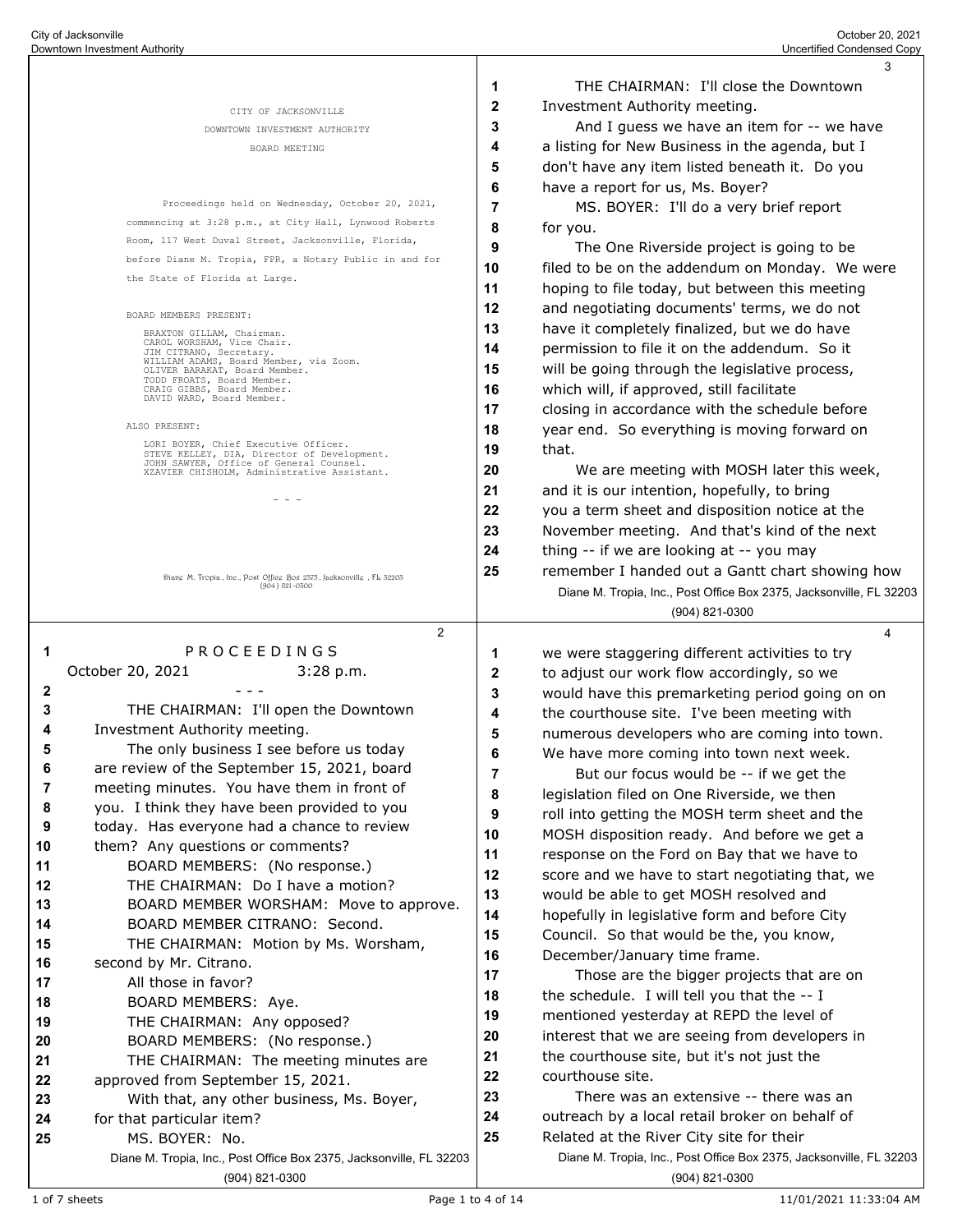|                                                       | City of Jacksonville<br>Downtown Investment Authority                                          |          | October 20, 2021<br><b>Uncertified Condensed Copy</b>                                     |  |  |
|-------------------------------------------------------|------------------------------------------------------------------------------------------------|----------|-------------------------------------------------------------------------------------------|--|--|
|                                                       | 5                                                                                              |          | $\overline{7}$                                                                            |  |  |
| 1                                                     | restaurant space. They got numerous responses                                                  | 1        | have not been able to meet with HR yet because                                            |  |  |
| 2                                                     | of people interested. One Riverside has                                                        | 2        | we've been a little busy with trying to get                                               |  |  |
| 3                                                     | indicated that they have no problem finding an                                                 | 3        | ready for this meeting, but we will hopefully                                             |  |  |
| 4                                                     | operator for the restaurant there.                                                             | 4        | get that going next week so that we can get                                               |  |  |
| 5                                                     | So I think, even though we are proposing                                                       | 5        | that published and look toward filling that                                               |  |  |
| 6                                                     | these requirements, the market is showing that                                                 | 6        | position.                                                                                 |  |  |
| 7                                                     | there's an interest in providing these                                                         | 7        | I do have one sponsorship that I agreed to                                                |  |  |
| 8                                                     | facilities, and so that has not presented a                                                    | 8        | over the last month that I'm reporting on my                                              |  |  |
| 9                                                     | challenge.                                                                                     | 9        | annual -- or monthly basis here, which is a                                               |  |  |
| 10<br>11                                              | Progress is being made on the bulkhead<br>construction at the Rivers Edge development,         | 10<br>11 | \$2,500 sponsorship of the ULI Awards for<br>Excellence. It's an annual program that they |  |  |
| 12                                                    | and we also have the contract being executed                                                   | 12       | do. If the board wants to direct me that I                                                |  |  |
| for the roadways prior to the end of this month<br>13 |                                                                                                | 13       | cannot accept any other requests until we have                                            |  |  |
| 14                                                    | and work is going to begin on that. The<br>14<br>developers of that project are going to be in |          | time to develop a policy, I'm fine if you want                                            |  |  |
| 15                                                    |                                                                                                |          | to provide that direction.                                                                |  |  |
| 16                                                    | town next week and we'll have some                                                             | 15<br>16 | However, I also -- at the moment, I'm not                                                 |  |  |
| 17                                                    | announcements that you will be hearing in the                                                  | 17       | feeling pressured that I am receiving an                                                  |  |  |
| 18                                                    | next month regarding vertical development on                                                   | 18       | excessive number or things that would not merit                                           |  |  |
| 19                                                    | that project. So that is moving as well.                                                       | 19       | the level of support that we would be willing                                             |  |  |
| 20                                                    | We have a number of interested parties for                                                     | 20       | to do.                                                                                    |  |  |
| 21                                                    | the Ford on Bay site that are not purely                                                       | 21       | And that's my report.                                                                     |  |  |
| 22                                                    | residential developers, so we have an                                                          | 22       | THE CHAIRMAN: Thank you, Ms. Boyer.                                                       |  |  |
| 23                                                    | entertainment venue that is coming from                                                        | 23       | Any questions from the board about                                                        |  |  |
| 24                                                    | Nashville that could be very interesting. And                                                  | 24       | Ms. Boyer's report?                                                                       |  |  |
| 25                                                    | so some of those, I think, will be very                                                        | 25       | Mr. Froats.                                                                               |  |  |
|                                                       | Diane M. Tropia, Inc., Post Office Box 2375, Jacksonville, FL 32203                            |          | Diane M. Tropia, Inc., Post Office Box 2375, Jacksonville, FL 32203                       |  |  |
|                                                       | (904) 821-0300                                                                                 |          | (904) 821-0300                                                                            |  |  |
| 1                                                     | 6<br>interesting to see if we receive those                                                    | 1        | 8<br>BOARD MEMBER FROATS: I just want to add,                                             |  |  |
| 2                                                     | responses and how they play out.                                                               | 2        | we're probably due for a Finance Committee                                                |  |  |
| 3                                                     | We are working on the execution of the                                                         | 3        | meeting. We do -- I just want to let the board                                            |  |  |
| 4                                                     | implementation of the Four Season                                                              | 4        | know that every year there's an audit done of                                             |  |  |
| 5                                                     | development -- redevelopment agreement. So                                                     | 5        | the CRA, and we currently do not have a                                                   |  |  |
| 6                                                     | from the perspective of relocation of the fire                                                 | 6        | reconciliation from last year's audit and our                                             |  |  |
| 7                                                     | museum, we have a hearing before the Historic                                                  | 7        | numbers, and I know -- maybe if you want to                                               |  |  |
| 8                                                     | Preservation Commission next week. And we'll                                                   | 8        | give us an update on that, if there is one.                                               |  |  |
| 9                                                     | be working to get that relocated in early 2022                                                 | 9        | MS. BOYER: Thank you.                                                                     |  |  |
| 10                                                    | so that that's off the site.                                                                   | 10       | Through the Chair to Mr. Froats, so there                                                 |  |  |
| 11                                                    | We also plan to have the design RFP on the                                                     | 11       | are a number of issues about that. The City's                                             |  |  |
| 12                                                    |                                                                                                |          |                                                                                           |  |  |
|                                                       | street in the next two to three weeks for the                                                  | 12       | annual -- certified annual financial report has                                           |  |  |
| 13                                                    | design of the replacement park, and we're                                                      | 13       | not been completed and -- or at least last I                                              |  |  |
| 14                                                    | working with FDEP on the terms of the release                                                  | 14       | heard as of a week ago, I guess -- it may have                                            |  |  |
| 15                                                    | of the Kids Kampus property and the encumbrance                                                | 15       | been in the last week.                                                                    |  |  |
| 16                                                    | of that new property. We have surveys being                                                    | 16       | But as a result -- our annual audited                                                     |  |  |
| 17                                                    | conducted right now to be able to execute those                                                | 17       | financials are part of that report. We                                                    |  |  |
| 18<br>19                                              | documents and have those documents in draft                                                    | 18<br>19 | received notice from the State Department of                                              |  |  |
| 20                                                    | form that we're going back and forth on.<br>So it's kind of keeping up with the ones           | 20       | Economic Opportunity and the Secretary of<br>State's office that we were in default or    |  |  |
| 21                                                    | we've just approved and keeping the pipeline                                                   | 21       | failure to file our records in time. They're                                              |  |  |
| 22                                                    | going of new things is really the big focus of                                                 | 22       | all dependent on the City's availability. The                                             |  |  |
| 23                                                    | our activity.                                                                                  | 23       | City has been working on it. Every CRA in                                                 |  |  |
| 24                                                    | We do have our one additional position                                                         | 24       | Jacksonville is the same; it's not just                                                   |  |  |
| 25                                                    | that we plan to be advertising shortly. We                                                     | 25       | downtown, but we're all in the same boat and                                              |  |  |
|                                                       | Diane M. Tropia, Inc., Post Office Box 2375, Jacksonville, FL 32203<br>(904) 821-0300          |          | Diane M. Tropia, Inc., Post Office Box 2375, Jacksonville, FL 32203<br>(904) 821-0300     |  |  |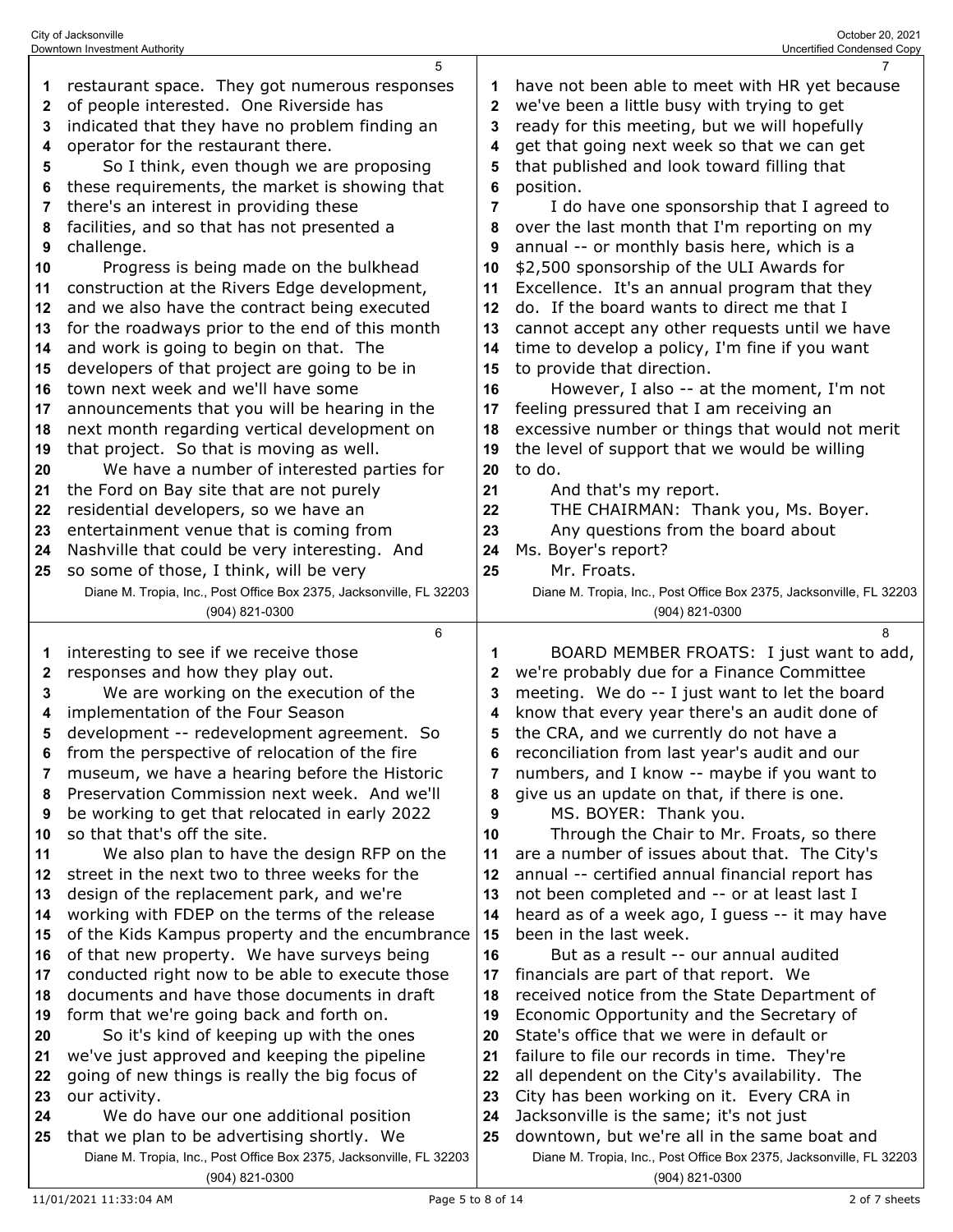|    | City of Jacksonville<br>Downtown Investment Authority                                                             |              | October 20, 2021<br>Uncertified Condensed Copy                                                                  |
|----|-------------------------------------------------------------------------------------------------------------------|--------------|-----------------------------------------------------------------------------------------------------------------|
|    | 9                                                                                                                 |              | 11                                                                                                              |
| 1  | this is all part of the transition to the new                                                                     | 1            | retail opportunities, are not having a problem                                                                  |
| 2  | accounting system, the new record-keeping                                                                         | 2            | in filling the spaces. That's kind of what I                                                                    |
| 3  | system on the City's IT side.                                                                                     | 3            | was expecting, but we were -- we weren't always                                                                 |
| 4  | So we expect that to be complete                                                                                  | 4            | in agreement with these developers and we --                                                                    |
| 5  | imminently. To that point, we do have a new                                                                       | 5            | when we talked about it, so I'm glad to hear                                                                    |
| 6  | financial analyst on staff and she has been                                                                       | 6            | that.                                                                                                           |
| 7  | working to catch up from where we were with our                                                                   | 7            | Anybody else hear from people in the                                                                            |
|    |                                                                                                                   |              |                                                                                                                 |
| 8  | last monthly reports from March all the way                                                                       | 8<br>9       | community or who want to hear from us -- maybe                                                                  |
| 9  | through to do all the monthly ones, bring them<br>forward.                                                        |              | are willing to listen rather than want to hear.                                                                 |
| 10 |                                                                                                                   | 10           | BOARD MEMBER FROATS: I will say there was                                                                       |
| 11 | And we are operating under a target that                                                                          | 11           | a great event at the Timuquana Country Club a                                                                   |
| 12 | we are going to have a Finance Committee                                                                          | 12           | couple of weeks ago, the senior tour with Phil                                                                  |
| 13 | meeting in the fourth quarter. So there will                                                                      | 13           | Mickelson and Jim Furyk and friends. And Jim                                                                    |
| 14 | be one before December. So hopefully that is                                                                      | 14           | Furyk, being a resident of Jacksonville,                                                                        |
| 15 | going to happen in November if she has                                                                            | 15           | commented to the members that were there during                                                                 |
| 16 | everything caught up by then, but she was                                                                         | 16           | the tournament that -- the feedback was                                                                         |
| 17 | waiting for some of the information to post to                                                                    | 17           | incredible about the -- the golfers, their time                                                                 |
| 18 | be able to have accurate information.                                                                             | 18           | here in Jacksonville. A lot of them stayed at                                                                   |
| 19 | BOARD MEMBER FROATS: Thank you.                                                                                   | 19           | the Hyatt, so they were downtown, they were in                                                                  |
| 20 | THE CHAIRMAN: Thank you, Ms. Boyer.                                                                               | 20           | Riverside, in Brooklyn, and also golfing at                                                                     |
| 21 | Anyone else?                                                                                                      | 21           | Timuquana, but they had very positive things to                                                                 |
| 22 | BOARD MEMBERS: (No response.)                                                                                     | 22           | say about the city. You can see the growth                                                                      |
| 23 | THE CHAIRMAN: Okay. The only comments                                                                             | 23           | that's going on.                                                                                                |
| 24 | from me that -- I would just continue to                                                                          | 24           | I happened to get in a boat with a friend                                                                       |
| 25 | reiterate, if you've got organizations that                                                                       | 25           | of mine from Ortega. We boated down here on a                                                                   |
|    | Diane M. Tropia, Inc., Post Office Box 2375, Jacksonville, FL 32203                                               |              | Diane M. Tropia, Inc., Post Office Box 2375, Jacksonville, FL 32203                                             |
|    |                                                                                                                   |              |                                                                                                                 |
|    | (904) 821-0300                                                                                                    |              | (904) 821-0300                                                                                                  |
|    | 10                                                                                                                |              | 12                                                                                                              |
| 1  | you're affiliated with, people you know who                                                                       |              | Saturday night during that event. We docked at                                                                  |
| 2  | want to hear from us -- Ms. Boyer, I know, is                                                                     | $\mathbf{2}$ | the Landing. We were the only boat there. He                                                                    |
| 3  | speaking at least weekly and probably multiple                                                                    | 3            | didn't know that docks were available. So I                                                                     |
| 4  | times a week to different people, trying to                                                                       | 4            | think a lot of people don't know the docks are                                                                  |
| 5  | spread the word about what we're doing and the                                                                    | 5            | available there, but you can actually boat up,                                                                  |
| 6  | changes we've seen downtown, the successes                                                                        | 6            | dock your boat.                                                                                                 |
| 7  | we've enjoyed downtown.                                                                                           | 7            | We walked to Bread & Board. And it was                                                                          |
| 8  | I'm speaking to the Southside Rotary on                                                                           | 8            | about 8 o'clock at night on a Saturday, full of                                                                 |
| 9  | the 2nd for lunch. I'll tell you it's                                                                             | 9            | young people having dinner and drinks, et                                                                       |
| 10 | something I've enjoyed so far. We get great                                                                       | 10           | cetera. We then walked down to Cowford to go                                                                    |
| 11 | enthusiasm. We get some brickbats and some                                                                        | 11           | to the bar and eat there. It was closed for a                                                                   |
| 12 | bouquets in those conversations, but it's                                                                         | 12           | private event, maybe the golfers, I'm not sure.                                                                 |
| 13 | always been interesting.                                                                                          | 13           | We walked over to Morton's at the Hyatt; it was                                                                 |
| 14 | The most recent group I spoke to is a                                                                             | 14           | packed. We sat at the bar and had dinner and                                                                    |
| 15 | group -- the Florida Yacht Club. They're                                                                          | 15           | it was a great experience. I know Hamilton was                                                                  |
| 16 | boaters, obviously, and very concerned about                                                                      | 16           | going on, but there's a lot of buzz downtown                                                                    |
| 17 | the lack of, you know, opportunity downtown to                                                                    | 17           | and it's great to see, to experience it as well                                                                 |
| 18 | stop the boat; you know, to engage in downtown,                                                                   | 18           | at nighttime. It was great.                                                                                     |
| 19 | you know, go to a restaurant or go to a bar.                                                                      | 19           | THE CHAIRMAN: Thank you, Mr. Froats.                                                                            |
| 20 | And I was happy to share with them that we --                                                                     | 20           | Anything else for the good of the order?                                                                        |
| 21 | we've got imminent opportunities forthcoming.                                                                     | 21           | BOARD MEMBER BARAKAT: I just want to say                                                                        |
| 22 | And I'm also happy to hear, Ms. Boyer,                                                                            | 22           | Mr. Froats talked me down to 30 percent. It                                                                     |
| 23 | that our developers, they may have been                                                                           | 23           | sounds like we should go to 50 percent.                                                                         |
| 24 | reticent to accept the requirements of the                                                                        | 24           | BOARD MEMBER FROATS: We might see 50.                                                                           |
| 25 | board, that they have restaurant and other<br>Diane M. Tropia, Inc., Post Office Box 2375, Jacksonville, FL 32203 | 25           | THE CHAIRMAN: Well, thank you very much.<br>Diane M. Tropia, Inc., Post Office Box 2375, Jacksonville, FL 32203 |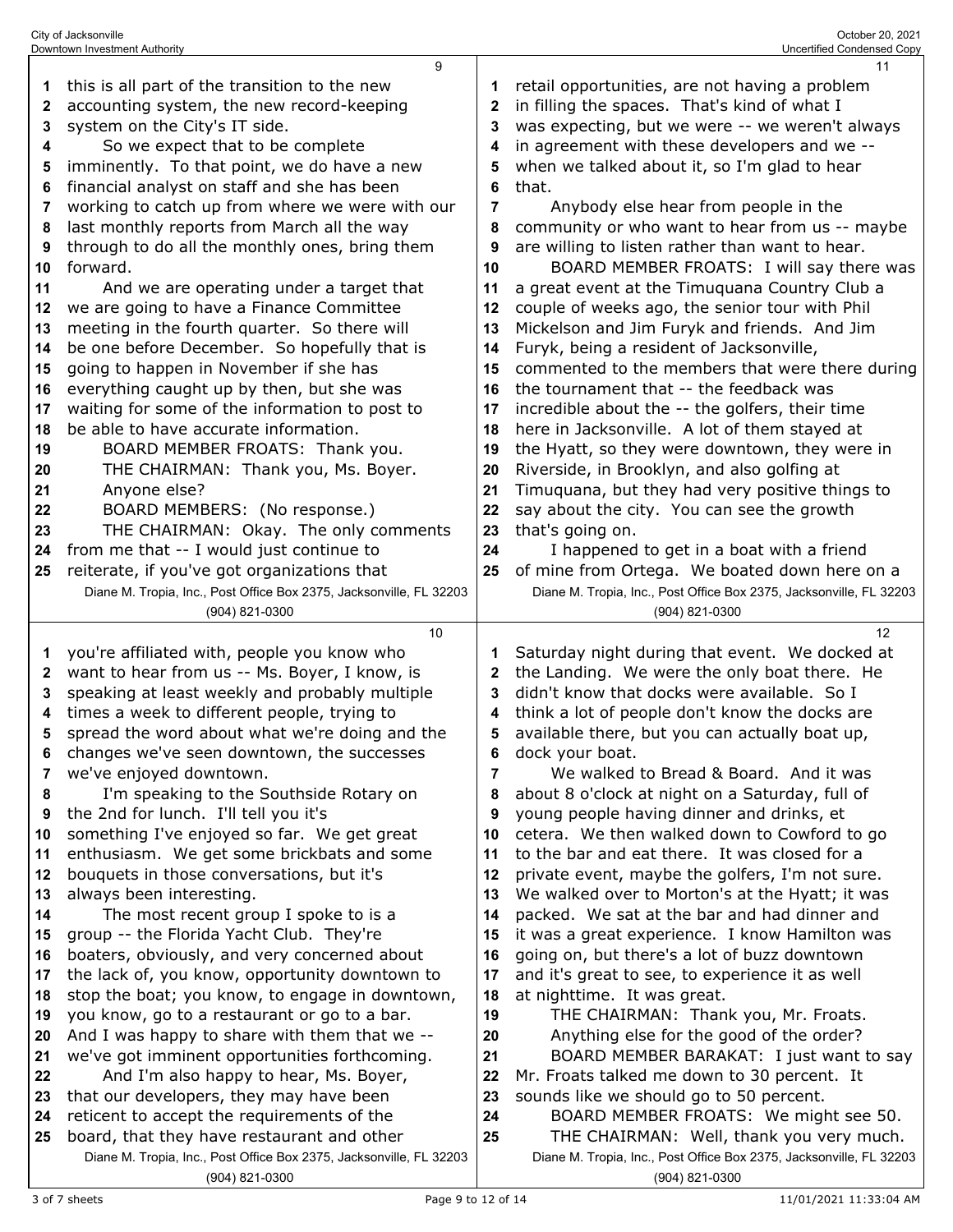| 1                            | 13                                                                                             |
|------------------------------|------------------------------------------------------------------------------------------------|
|                              | It's been a great day. And I'll see you soon.                                                  |
| 2                            | (The foregoing proceedings were adjourned                                                      |
| 3                            | at 3:44 p.m.)                                                                                  |
| 4                            |                                                                                                |
| 5                            |                                                                                                |
| 6                            |                                                                                                |
| $\overline{7}$               |                                                                                                |
| 8                            |                                                                                                |
| 9                            |                                                                                                |
| 10                           |                                                                                                |
| 11                           |                                                                                                |
| 12                           |                                                                                                |
| 13                           |                                                                                                |
| 14                           |                                                                                                |
| 15                           |                                                                                                |
| 16                           |                                                                                                |
| 17                           |                                                                                                |
| 18                           |                                                                                                |
| 19                           |                                                                                                |
| 20                           |                                                                                                |
| 21                           |                                                                                                |
| 22                           |                                                                                                |
| 23                           |                                                                                                |
| 24                           |                                                                                                |
| 25                           |                                                                                                |
|                              | Diane M. Tropia, Inc., Post Office Box 2375, Jacksonville, FL 32203                            |
|                              | (904) 821-0300<br>14                                                                           |
| 1                            | CERTIFICATE OF REPORTER                                                                        |
|                              |                                                                                                |
| $\mathbf{2}$                 |                                                                                                |
| 3                            | STATE OF FLORIDA)                                                                              |
|                              |                                                                                                |
|                              |                                                                                                |
| 4                            | COUNTY OF DUVAL)                                                                               |
| 5                            |                                                                                                |
| 6                            |                                                                                                |
| $\overline{\mathbf{r}}$<br>8 | I, Diane M. Tropia, Florida Professional<br>Reporter, certify that I was authorized to and did |
| 9                            | stenographically report the foregoing proceedings and                                          |
| 10                           | that the transcript is a true and complete record of my                                        |
| 11                           | stenographic notes.                                                                            |
| 12<br>13                     |                                                                                                |
| 14                           |                                                                                                |
| 15                           | DATED this 31st day of October 2021.                                                           |
| 16                           |                                                                                                |
| 17<br>18                     | Diane M. Tropia                                                                                |
|                              | Florida Professional Reporter                                                                  |
| 19                           |                                                                                                |
| 20                           |                                                                                                |
| 21<br>22                     |                                                                                                |
| 23                           |                                                                                                |
| 24                           |                                                                                                |
| 25                           | Diane M. Tropia, Inc., Post Office Box 2375, Jacksonville, FL 32203                            |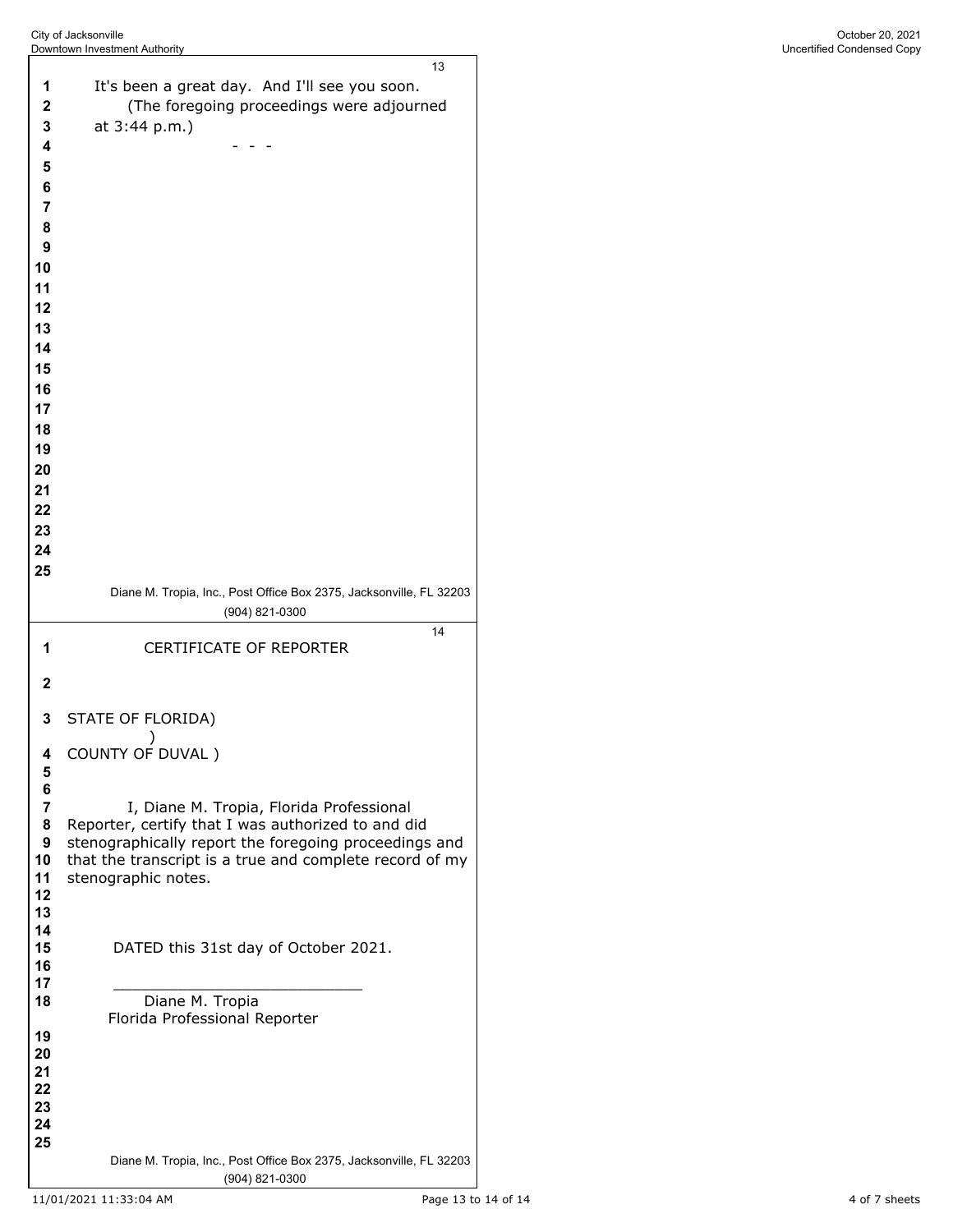| \$                           | ALSO $[1] - 1:18$                | <b>brief</b> $[1] - 3:7$        | 14:10                        | 12:10, 12:22                   |
|------------------------------|----------------------------------|---------------------------------|------------------------------|--------------------------------|
|                              | analyst $[1] - 9:6$              | <b>bring</b> [2] - 3:21, 9:9    | completed [1] - 8:13         | <b>DOWNTOWN</b> $[1] - 1:2$    |
| $$2,500$ [1] - 7:10          | announcements [1] -              | <b>broker</b> [1] - 4:24        | completely [1] - 3:13        | <b>Downtown</b> $[2] - 2:3$ ,  |
|                              | 5:17                             | Brooklyn [1] - 11:20            | concerned [1] - 10:16        | 3:1                            |
| 1                            | annual [5] - 7:9, 7:11,          | bulkhead $[1] - 5:10$           | conducted [1] - 6:17         | downtown [7] - 8:25,           |
|                              | 8:12, 8:16                       | business $[2] - 2:5$ ,          | construction [1] -           | 10:6, 10:7, 10:17,             |
| 117 $[1] - 1:8$              | approve [1] - 2:13               | 2:23                            | 5:11                         | 10:18, 11:19, 12:16            |
| $15$ [2] - 2:6, 2:22         |                                  |                                 |                              | draft $[1] - 6:18$             |
|                              | approved [3] - 2:22,             | <b>Business</b> [1] - 3:4       | <b>continue</b> [1] - 9:24   |                                |
|                              | 3:16, 6:21                       | <b>busy</b> $[1] - 7:2$         | contract $[1] - 5:12$        | drinks [1] - 12:9              |
| $\boldsymbol{2}$             | <b>Assistant</b> $[1] - 1:20$    | buzz [1] - 12:16                | conversations [1] -          | due $[1] - 8:2$                |
|                              | audit [2] - 8:4, 8:6             |                                 | 10:12                        | during [2] - 11:15,            |
| $20$ [2] - 1:6, 2:1          | <b>audited</b> $[1] - 8:16$      | C                               | Council [1] - 4:15           | 12:1                           |
| 2021 [5] - 1:6, 2:1, 2:6,    | <b>AUTHORITY</b> $[1] - 1:2$     |                                 | <b>Counsel</b> [1] - 1:20    | <b>DUVAL</b> [1] - 14:4        |
| 2:22, 14:15                  | Authority [2] - 2:4, 3:2         | cannot [1] - 7:13               | Country [1] - 11:11          | Duval [1] - 1:8                |
| $2022$ [1] - 6:9             | authorized $[1]$ - 14:8          | <b>CAROL</b> $[1] - 1:13$       | <b>COUNTY</b> [1] - 14:4     |                                |
| <b>2nd</b> [1] - 10:9        | availability [1] - 8:22          | <b>catch</b> [1] - 9:7          | couple [1] - 11:12           | E                              |
|                              |                                  | <b>caught</b> $[1]$ - 9:16      | courthouse $[3] - 4.4$ ,     |                                |
| 3                            | <b>available</b> [2] - 12:3,     | <b>CERTIFICATE [1] -</b>        |                              | early [1] - 6:9                |
|                              | 12:5                             |                                 | 4:21, 4:22                   | eat $[1] - 12:11$              |
| $30$ [1] - 12:22             | Awards [1] - 7:10                | 14:1                            | Cowford [1] - 12:10          |                                |
| 31st $[1]$ - 14:15           | aye [1] - 2:18                   | certified $[1]$ - $8:12$        | <b>CRA</b> $[2] - 8.5, 8.23$ | <b>Economic</b> [1] - 8:19     |
|                              |                                  | certify $[1] - 14.8$            | <b>CRAIG</b> [1] - 1:16      | Edge $[1] - 5:11$              |
| $3:28$ [2] - 1:7, 2:1        | B                                | cetera [1] - 12:10              |                              | encumbrance [1] -              |
| $3:44$ [1] - 13:3            |                                  | <b>Chair</b> $[2] - 1:13, 8:10$ | D                            | 6:15                           |
|                              | bar [3] - 10:19, 12:11,          | <b>CHAIRMAN</b> [11] - 2:3,     |                              | end $[2] - 3.18, 5.13$         |
| 5                            | 12:14                            | 2:12, 2:15, 2:19,               | <b>DATED</b> $[1]$ - 14:15   | engage [1] - 10:18             |
|                              | <b>BARAKAT</b> [2] - 1:15,       | 2:21, 3:1, 7:22, 9:20,          | <b>DAVID</b> $[1] - 1:16$    | enjoyed $[2] - 10:7$ ,         |
| 50 [2] - 12:23, 12:24        | 12:21                            | 9:23, 12:19, 12:25              | December [1] - 9:14          | 10:10                          |
|                              | <b>basis</b> $[1] - 7:9$         | <b>Chairman</b> $[1]$ - 1:13    | December/January             | entertainment [1] -            |
| 8                            |                                  |                                 |                              | 5:23                           |
|                              | Bay [2] - 4:11, 5:21             | challenge [1] - 5:9             | $[1] - 4:16$                 |                                |
| $8$ [1] - 12:8               | <b>begin</b> $[1]$ - 5:14        | chance [1] - 2:9                | default $[1] - 8:20$         | enthusiasm [1] -               |
|                              | <b>behalf</b> $[1] - 4:24$       | changes [1] - 10:6              | Department [1] - 8:18        | 10:11                          |
| A                            | <b>beneath</b> $[1] - 3:5$       | chart $[1] - 3.25$              | dependent $[1]$ - 8:22       | et $[1] - 12:9$                |
|                              | between [1] - 3:11               | Chief [1] - 1:19                | design [2] - 6:11, 6:13      | event [3] - 11:11, 12:1,       |
| able [4] - 4:13, 6:17,       | big $[1] - 6:22$                 | <b>CHISHOLM</b> [1] - 1:20      | develop [1] - 7:14           | 12:12                          |
| 7:1, 9:18                    | <b>bigger</b> $[1] - 4:17$       | <b>CITRANO</b> $[2] - 1:14$ ,   | developers $[6] - 4:5$ ,     | <b>Excellence [1] - 7:11</b>   |
|                              | <b>BOARD</b> [13] - 1:3,         | 2:14                            | 4:20, 5:15, 5:22,            | excessive [1] - 7:18           |
| $accept [2] - 7:13,$         | 1:12, 2:11, 2:13,                | Citrano [1] - 2:16              | 10:23, 11:4                  | <b>execute</b> [1] - 6:17      |
| 10:24                        | 2:14, 2:18, 2:20, 8:1,           | city [1] - 11:22                | Development [1] -            | executed [1] - 5:12            |
| accordance [1] - 3:17        | 9:19, 9:22, 11:10,               |                                 | 1:19                         | execution $[1] - 6.3$          |
| accordingly $[1] - 4.2$      |                                  | CITY $[1] - 1:1$                |                              |                                |
| accounting [1] - 9:2         | 12:21, 12:24                     | City [4] - 1:7, 4:14,           | development [3] -            | <b>Executive [1] - 1:19</b>    |
| accurate [1] - 9:18          | <b>board</b> $[5] - 2:6, 7:12,$  | 4:25, 8:23                      | 5:11, 5:18, 6:5              | <b>expect</b> $[1] - 9:4$      |
| activities $[1] - 4.1$       | 7:23, 8:3, 10:25                 | City's [3] - 8:11, 8:22,        | $DIA [1] - 1:19$             | expecting [1] - 11:3           |
| <b>activity</b> $[1] - 6:23$ | <b>Board</b> [6] - 1:14, 1:15,   | 9:3                             | Diane [3] - 1:9, 14:7,       | experience [2] -               |
| <b>ADAMS</b> [1] - 1:14      | 1:15, 1:16, 1:16,                | close [1] - 3:1                 | 14:18                        | 12:15, 12:17                   |
| add $[1] - 8.1$              | 12:7                             | closed [1] - 12:11              | different [2] - 4:1, 10:4    | <b>extensive</b> $[1] - 4:23$  |
| addendum [2] - 3:10,         | <b>boat</b> $[6] - 8.25, 10.18,$ | closing $[1] - 3:17$            | <b>dinner</b> [2] - 12:9,    |                                |
| 3:14                         | 11:24, 12:2, 12:5,               | Club [2] - 10:15, 11:11         | 12:14                        | F                              |
| additional $[1]$ - $6:24$    | 12:6                             | coming $[3] - 4.5, 4.6,$        | direct $[1] - 7:12$          |                                |
|                              | <b>boated</b> [1] - 11:25        | 5:23                            | direction $[1]$ - 7:15       | <b>facilitate</b> $[1] - 3:16$ |
| adjourned $[1]$ - 13:2       | <b>boaters</b> $[1] - 10:16$     | commencing [1] - 1:7            | <b>Director</b> [1] - 1:19   | facilities $[1] - 5.8$         |
| adjust $[1] - 4:2$           | <b>bouquets</b> $[1] - 10:12$    | commented [1] -                 | disposition [2] - 3:22,      | <b>failure</b> $[1] - 8:21$    |
| Administrative [1] -         | Boyer [6] - 2:23, 3:6,           | 11:15                           | 4:10                         | far $[1] - 10:10$              |
| 1:20                         | 7:22, 9:20, 10:2,                |                                 | dock [1] - 12:6              | favor $[1] - 2:17$             |
| advertising $[1]$ - $6:25$   | 10:22                            | <b>comments</b> $[2] - 2:10$ ,  |                              | <b>FDEP</b> $[1] - 6:14$       |
| affiliated $[1]$ - 10:1      |                                  | 9.23                            | docked [1] - 12:1            |                                |
| agenda [1] - 3:4             | <b>BOYER</b> $[4] - 1:19$ ,      | <b>Commission</b> $[1] - 6.8$   | docks $[2] - 12:3, 12:4$     | feedback $[1] - 11:16$         |
| ago [2] - 8:14, 11:12        | 2:25, 3:7, 8:9                   | <b>Committee</b> $[2] - 8:2$ ,  | documents $[2] - 6:18$       | file $[3]$ - 3:11, 3:14,       |
| <b>agreed</b> [1] - 7:7      | <b>Boyer's</b> [1] - 7:24        | 9:12                            | documents' $[1] - 3:12$      | 8:21                           |
| agreement $[2] - 6.5$ ,      | <b>BRAXTON</b> $[1]$ - 1:13      | community $[1] - 11.8$          | done $[1] - 8:4$             | filed $[2] - 3.10, 4.8$        |
| 11.4                         | <b>Bread</b> [1] - 12:7          | complete [2] - 9:4,             | down [3] - 11:25,            | filling $[2] - 7.5, 11.2$      |
|                              | <b>brickbats</b> [1] - 10:11     |                                 |                              | <b>finalized</b> $[1] - 3:13$  |

Diane M. Tropia, Inc., Post Office Box 2375, Jacksonville, FL 32203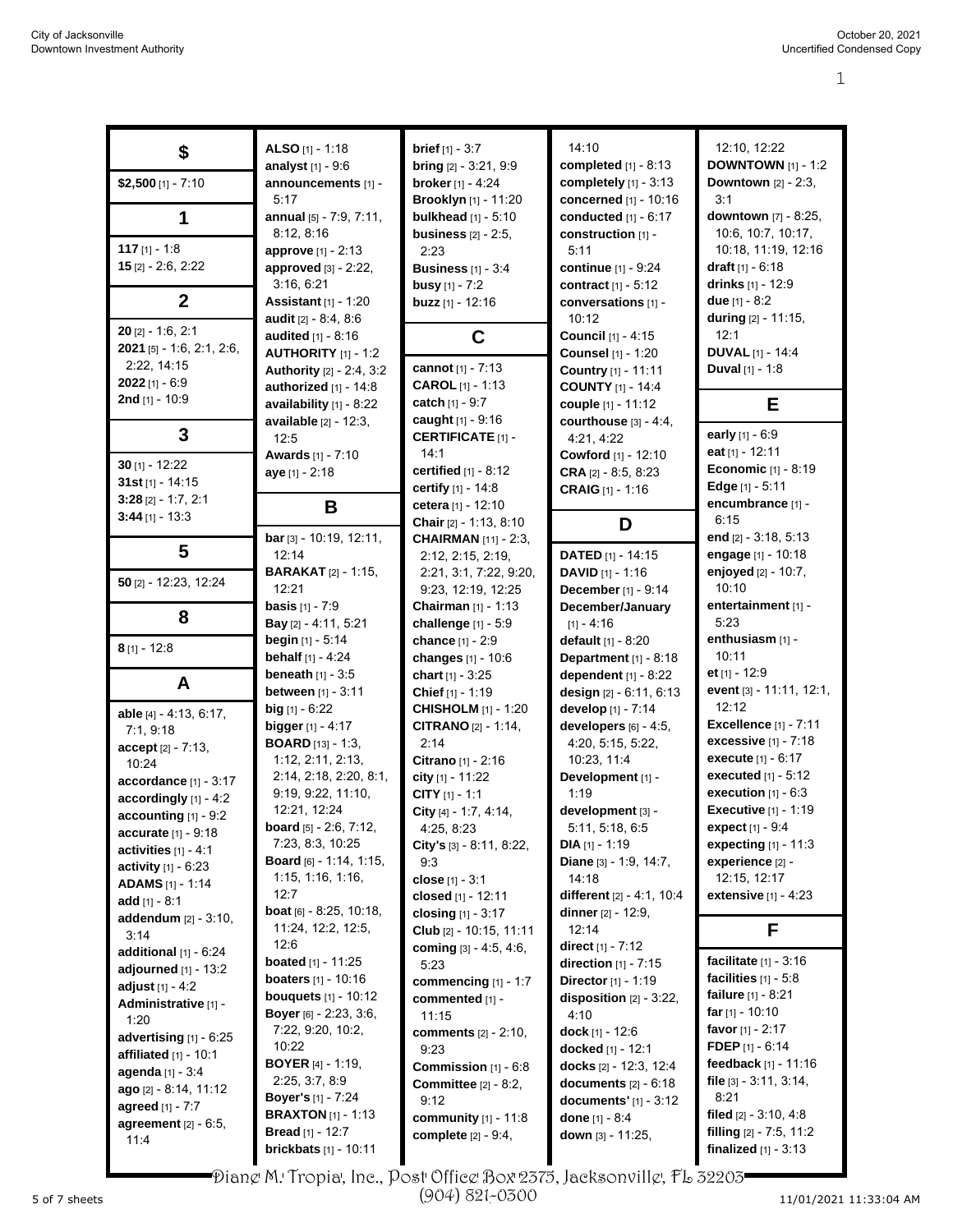| <b>Finance</b> [2] - 8:2, 9:12<br><b>financial</b> $[2] - 8:12$ , | 10:22<br>hear [6] - 10:2, 10:22,                          | L                                                  | move $[1] - 2:13$<br>moving $[2] - 3:18$ ,            | outreach [1] - 4:24                                    |
|-------------------------------------------------------------------|-----------------------------------------------------------|----------------------------------------------------|-------------------------------------------------------|--------------------------------------------------------|
| 9:6                                                               | 11:5, 11:7, 11:8,                                         | lack [1] - 10:17                                   | 5:19                                                  | P                                                      |
| financials $[1] - 8.17$<br>fine [1] - 7:14                        | 11:9<br>heard $[1] - 8:14$                                | Landing [1] - 12:2<br>Large [1] - 1:10             | $MS$ [3] - 2:25, 3:7, 8:9<br>multiple $[1] - 10:3$    | $p.m$ [3] - 1:7, 2:1, 13:3                             |
| fire $[1] - 6.6$                                                  | hearing [2] - 5:17, 6:7                                   | last [5] - 7:8, 8:6, 8:13,                         | museum [1] - 6:7                                      | packed [1] - 12:14                                     |
| Florida [5] - 1:8, 1:10,                                          | held $[1] - 1:6$                                          | 8:15, 9:8                                          |                                                       | park $[1] - 6:13$                                      |
| 10:15, 14:7, 14:18<br><b>FLORIDA</b> $[1]$ - 14:3                 | <b>Historic</b> [1] - 6:7<br>hopefully [4] - 3:21,        | least [2] - 8:13, 10:3<br>legislation $[1] - 4.8$  | N                                                     | part [2] - 8:17, 9:1<br>particular [1] - 2:24          |
| flow $[1] - 4:2$                                                  | 4:14, 7:3, 9:14                                           | legislative $[2] - 3:15$ ,                         | <b>Nashville</b> [1] - 5:24                           | parties [1] - 5:20                                     |
| focus [2] - 4:7, 6:22                                             | hoping [1] - 3:11                                         | 4:14                                               | negotiating $[2] - 3:12$ ,                            | people [6] - 5:2, 10:1,                                |
| Ford [2] - 4:11, 5:21                                             | HR $[1] - 7:1$                                            | level [2] - 4:19, 7:19                             | 4:12                                                  | 10:4, 11:7, 12:4,                                      |
| foregoing $[2] - 13:2$ ,<br>14:9                                  | Hyatt [2] - 11:19,<br>12:13                               | <b>listed</b> $[1] - 3.5$<br>listen [1] - 11:9     | <b>New</b> $[1] - 3.4$<br>new [5] - 6:16, 6:22,       | 12:9<br>percent [2] - 12:22,                           |
| form $[2] - 4.14, 6.19$                                           |                                                           | listing [1] - 3:4                                  | 9.1, 9.2, 9.5                                         | 12:23                                                  |
| forth $[1] - 6:19$                                                | I                                                         | local $[1] - 4:24$                                 | $next$ [7] - 3:23, 4:6,                               | <b>period</b> $[1] - 4:3$                              |
| forthcoming [1] -                                                 | <b>imminent</b> [1] - 10:21                               | look $[1] - 7:5$                                   | 5:16, 5:18, 6:8, 6:12,<br>7:4                         | permission $[1]$ - 3:14                                |
| 10:21<br>forward [2] - 3:18,                                      | imminently [1] - 9:5                                      | <b>looking</b> [1] - 3:24                          | night [2] - 12:1, 12:8                                | perspective [1] - 6:6<br>Phil [1] - 11:12              |
| 9.10                                                              | implementation [1] -                                      | <b>LORI</b> $[1]$ - 1:19<br>lunch [1] - 10:9       | nighttime [1] - 12:18                                 | pipeline [1] - 6:21                                    |
| <b>Four</b> $[1] - 6.4$                                           | 6:4                                                       | Lynwood [1] - 1:7                                  | <b>Notary</b> [1] - 1:9                               | plan [2] - 6:11, 6:25                                  |
| <b>fourth</b> $[1] - 9.13$                                        | incredible [1] - 11:17<br>indicated $[1] - 5.3$           |                                                    | notes [1] - 14:11<br>notice [2] - 3:22, 8:18          | play $[1] - 6.2$                                       |
| <b>FPR</b> $[1] - 1:9$<br>frame $[1] - 4:16$                      | information $[2] - 9:17$ ,                                | M                                                  | <b>November</b> [2] - 3:23,                           | point $[1] - 9:5$<br>policy [1] - 7:14                 |
| friend $[1] - 11:24$                                              | 9.18                                                      | March [1] - 9:8                                    | 9:15                                                  | position [2] - 6:24, 7:6                               |
| friends $[1] - 11:13$                                             | intention $[1]$ - 3:21                                    | market [1] - 5:6                                   | number [3] - 5:20,                                    | positive [1] - 11:21                                   |
| Froats [4] - 7:25, 8:10,                                          | interest [2] - 4:20, 5:7                                  | meet [1] - 7:1                                     | 7:18, 8:11<br><b>numbers</b> [1] - 8:7                | post $[1] - 9:17$                                      |
| 12:19, 12:22<br><b>FROATS</b> $[5]$ - 1:15,                       | interested $[2] - 5:2$ ,<br>5:20                          | meeting [11] - 2:4, 2:7,<br>2:21, 3:2, 3:11, 3:20, | <b>numerous</b> [2] - 4:5,                            | premarketing $[1] - 4:3$<br><b>PRESENT</b> [2] - 1:12, |
| 8:1, 9:19, 11:10,                                                 | interesting [3] - 5:24,                                   | 3:23, 4:4, 7:3, 8:3,                               | 5:1                                                   | 1:18                                                   |
| 12:24                                                             | 6:1, 10:13                                                | 9.13                                               |                                                       | presented $[1] - 5.8$                                  |
| <b>front</b> $[1] - 2:7$                                          | Investment $[2] - 2:4$ ,<br>3:2                           | <b>MEETING</b> [1] - 1:3                           | O                                                     | Preservation [1] - 6:8                                 |
| full $[1]$ - 12:8<br><b>Furyk</b> [2] - 11:13,                    | <b>INVESTMENT</b> $[1]$ - 1:2                             | <b>MEMBER</b> [7] - 2:13,<br>2:14, 8:1, 9:19,      | o'clock [1] - 12:8                                    | pressured $[1]$ - 7:17<br>private [1] - 12:12          |
| 11:14                                                             | <b>issues</b> [1] - 8:11                                  | 11:10, 12:21, 12:24                                | obviously [1] - 10:16                                 | problem [2] - 5:3, 11:1                                |
|                                                                   | $IT [1] - 9:3$                                            | <b>Member</b> [5] - 1:14,                          | October [3] - 1:6, 2:1,                               | proceedings [2] -                                      |
| G                                                                 | item [3] - 2:24, 3:3, 3:5                                 | 1:15, 1:15, 1:16,<br>1:16                          | 14:15<br>OF [4] - 1:1, 14:1,                          | 13:2, 14:9                                             |
| Gantt [1] - 3:25                                                  | J                                                         | members [1] - 11:15                                | 14:3, 14:4                                            | Proceedings [1] - 1:6<br>process $[1] - 3:15$          |
| General [1] - 1:20                                                |                                                           | <b>MEMBERS</b> $[5] - 1:12$                        | <b>Office</b> [1] - 1:20                              | Professional [2] -                                     |
| <b>GIBBS</b> $[1]$ - 1:16                                         | JACKSONVILLE [1] -                                        | 2:11, 2:18, 2:20,                                  | office [1] - 8:20                                     | 14:7, 14:18                                            |
| <b>GILLAM</b> $[1] - 1:13$<br>glad [1] - 11:5                     | 1:1<br>Jacksonville [4] - 1:8,                            | 9:22<br>mentioned [1] - 4:19                       | <b>Officer</b> [1] - 1:19<br><b>OLIVER</b> [1] - 1:15 | program [1] - 7:11                                     |
| golfers [2] - 11:17,                                              | 8:24, 11:14, 11:18                                        | merit $[1] - 7:18$                                 | <b>One</b> $[2] - 3.9, 4.8$                           | progress [1] - 5:10<br>project [3] - 3:9, 5:15,        |
| 12:12                                                             | <b>Jim</b> $[2] - 11:13$                                  | Mickelson [1] - 11:13                              | one [5] - 5:2, 6:24, 7:7,                             | 5:19                                                   |
| golfing [1] - 11:20                                               | $JIM$ [1] - 1:14                                          | might $[1] - 12:24$                                | 8.8, 9.14                                             | projects $[1] - 4:17$                                  |
| great [6] - 10:10,<br>11:11, 12:15, 12:17,                        | <b>JOHN</b> $[1]$ - 1:20                                  | mine [1] - 11:25<br>minutes [2] - 2.7, 2.21        | ones $[2] - 6:20, 9:9$<br>open $[1] - 2:3$            | <b>property</b> $[2] - 6:15$ ,                         |
| 12:18, 13:1                                                       | Κ                                                         | moment [1] - 7:16                                  | operating [1] - 9:11                                  | 6:16<br>proposing $[1] - 5.5$                          |
| group [2] - 10:14,                                                |                                                           | <b>Monday</b> [1] - 3:10                           | operator $[1] - 5:4$                                  | provide [1] - 7:15                                     |
| 10:15                                                             | <b>Kampus</b> [1] - 6:15<br><b>keeping</b> $[3] - 6:20$ , | month [3] - 5:13, 5:18,                            | opportunities [2] -                                   | provided $[1]$ - 2:8                                   |
| growth [1] - 11:22<br>guess $[2] - 3:3, 8:14$                     | 6:21, 9:2                                                 | 7:8<br>monthly $[3] - 7.9, 9.8$ ,                  | 10:21, 11:1<br>Opportunity [1] - 8:19                 | providing $[1]$ - 5:7                                  |
|                                                                   | <b>KELLEY</b> $[1] - 1.19$                                | 9.9                                                | opportunity [1] -                                     | <b>Public</b> [1] - 1:9<br>published $[1] - 7.5$       |
| H                                                                 | <b>Kids</b> $[1] - 6:15$                                  | Morton's [1] - 12:13                               | 10:17                                                 | purely [1] - 5:21                                      |
| <b>Hall</b> $[1] - 1:7$                                           | kind [3] - 3:23, 6:20,<br>11:2                            | <b>MOSH</b> [4] - 3:20, 4:9,                       | opposed [1] - 2:19                                    |                                                        |
| Hamilton [1] - 12:15                                              |                                                           | 4:10, 4:13<br>most [1] - 10:14                     | order $[1]$ - 12:20<br>organizations [1] -            | Q                                                      |
| <b>handed</b> $[1] - 3:25$                                        |                                                           | motion [2] - 2:12, 2:15                            | 9:25                                                  | quarter [1] - 9:13                                     |
| happy [2] - 10:20,                                                |                                                           |                                                    | Ortega [1] - 11:25                                    | questions [2] - 2:10,                                  |

Diane M. Tropia, Inc., Post Office Box 2375, Jacksonville, FL 32203